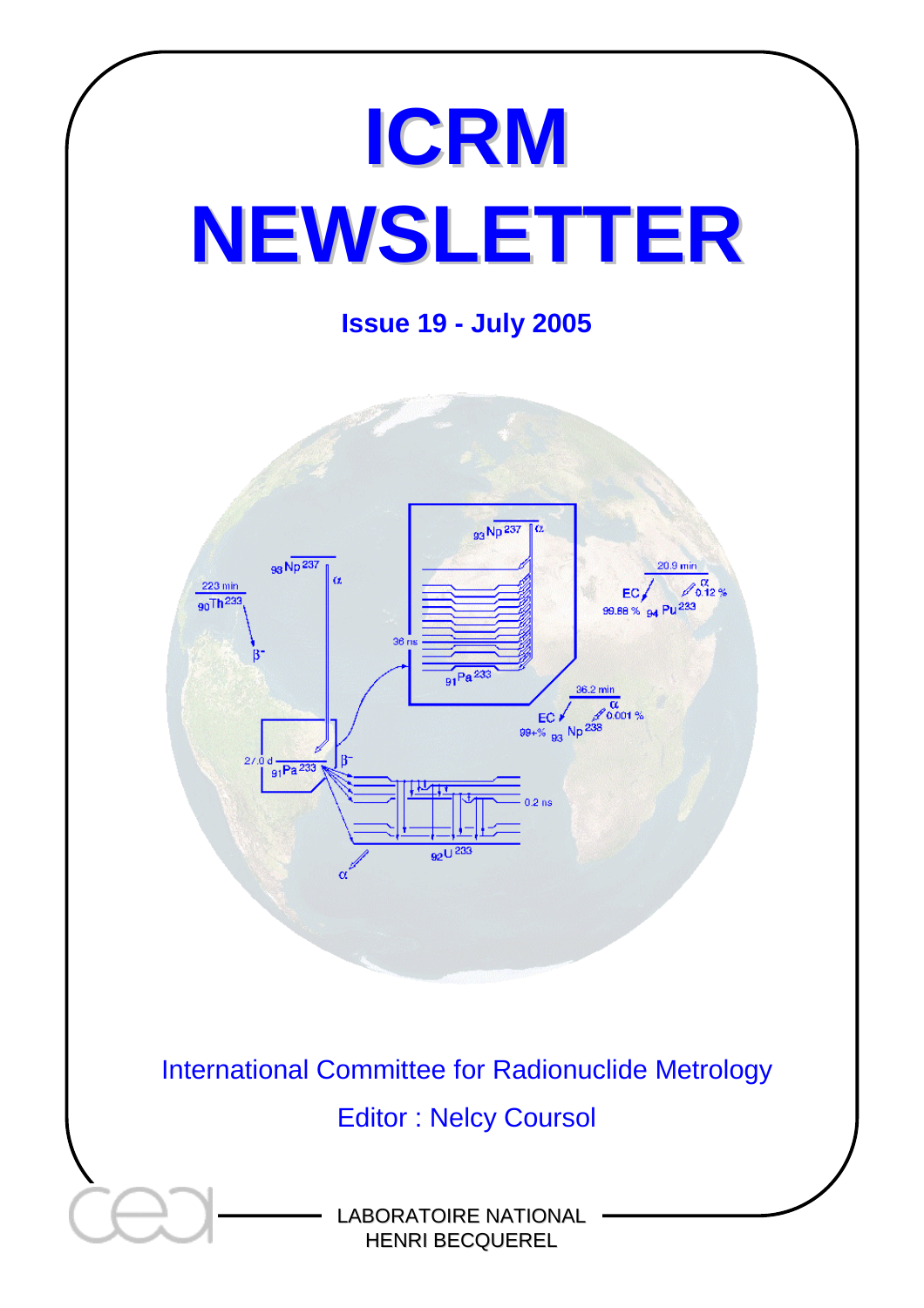# **International Committee for Radionuclide Metrology ICRM**

# **ICRM NEWSLETTER Issue 19**

NOT FOR PUBLICATION. This document should neither be quoted as a reference in publications nor listed in abstract journals, no reference should be made to the information contained in this Newsletter except with the permission of the author and as a private communication. Such permission should be sought directly from the contributor and not through the editor. The ICRM makes no warranty, express or implied or assumes any legal liability or responsibility for the accuracy, completeness or usefulness of any information, apparatus, product or process disclosed, or represents that its use would not infringe privately owned rights.

Editor : Nelcy Coursol LNE-Laboratoire National Henri Becquerel (LNE-LNHB) CEA-Saclay 91191 Gif-sur-Yvette Cedex France Tel. : + 33 (0)1 69 08 27 78 or 85 67 Fax. :  $+ 33 (0) 1 69 08 26 19$ E-mail : nelcy.coursol@cea.fr

July 2005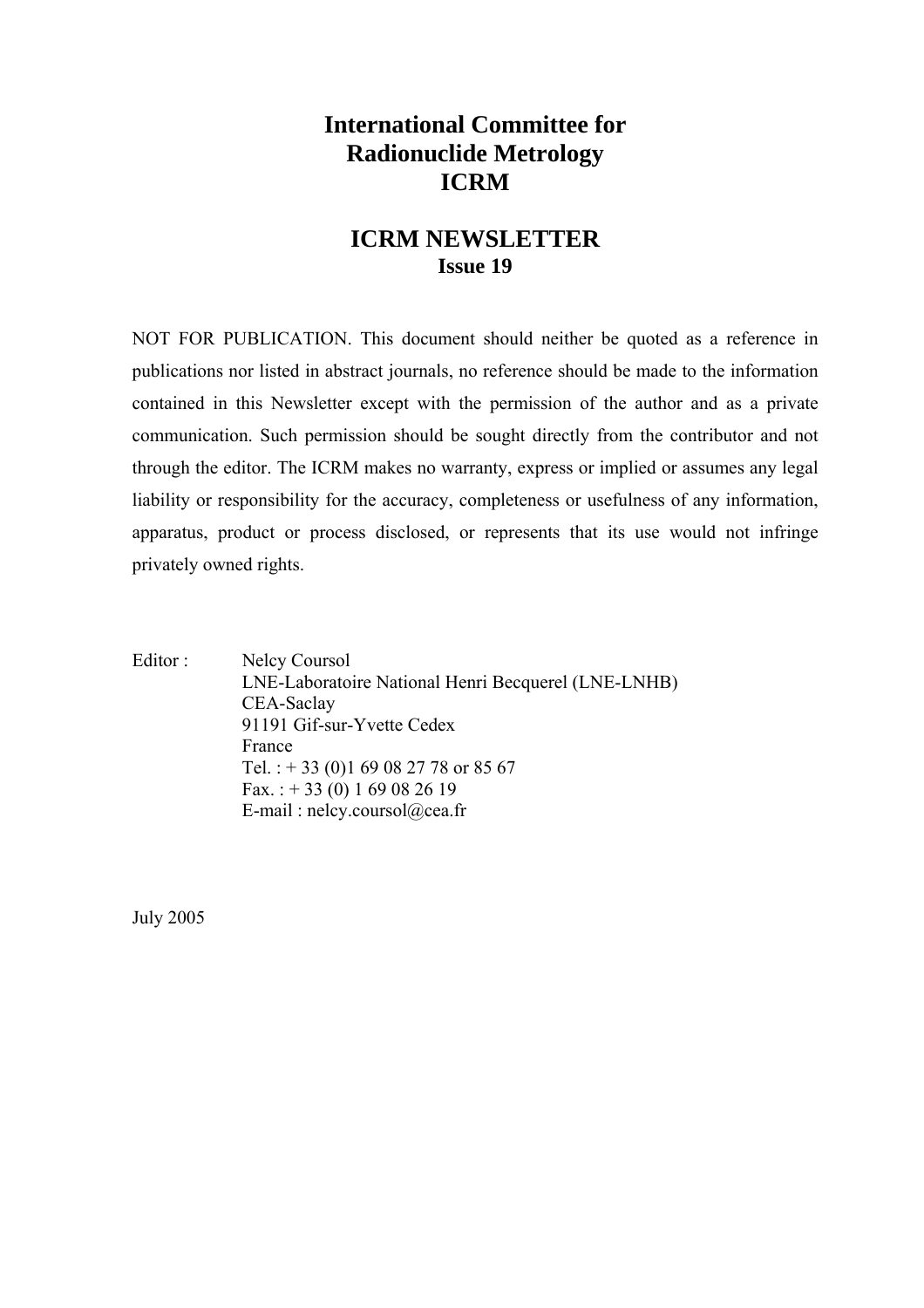# **CONTENTS**

Editorial

Instructions to Contributors

Obituary

President's message

Reports of the Working Group Coordinators

# **CONTRIBUTIONS**

|                       | $\triangleright$ Argentina | CNEA Metrologia de Radioisotopes,<br>$\bullet$<br><b>Buenos Aires</b>                                                     |
|-----------------------|----------------------------|---------------------------------------------------------------------------------------------------------------------------|
| ⋗                     | <b>Australia</b>           | Radiation Metrology, ANSTO,<br>$\bullet$<br>Lucas Heights                                                                 |
| ⋗                     | Austria                    | <b>IAEA</b> Nuclear Data Section,<br>$\bullet$<br>Vienna                                                                  |
|                       |                            | BEV - Bundesamt für Eich- und Vermessungswesen,<br>$\bullet$<br>Vienna                                                    |
|                       |                            | Institut für Isotopenforschung und Kernphysik, (SA1/SA2),<br>$\bullet$<br>Vienna                                          |
| $\blacktriangleright$ | <b>Belgium</b>             | Institute for Reference Materials and Measurements, IRMM,<br>$\bullet$<br>Geel                                            |
|                       | <b>Brazil</b>              | Laboratório Nacional de Metrologia das Radiações Ionizantes,<br>$\bullet$<br>LNMRI/IRD/CNEN, (SA1/SA2),<br>Rio de Janeiro |
|                       | <b>France</b>              | Laboratoire National Henri Becquerel, LNE-LNHB,<br>$\bullet$<br>Saclay                                                    |
| ➤                     | <b>Germany</b>             | Physikalisch - Technische Bundesanstalt, PTB,<br>$\bullet$<br>Braunschweig                                                |
| ➤                     | <b>Hungary</b>             | National Office of Measures, OMH,<br>$\bullet$<br><b>Budapest</b>                                                         |
|                       | <b>India</b>               | Bhabha Atomic Research Centre, BARC, (SA1/SA2),<br>$\bullet$<br>Mumbai                                                    |
| ➤                     | <b>Italy</b>               | Istituto Nazionale di Metrologia delle Radiazioni Ionizzanti,<br>$\bullet$<br><b>ENEA</b><br>Casaccia                     |
|                       | <b>Japan</b>               | National Metrology Institute of Japan, NMIJ/AIST,<br>$\bullet$<br>Ibaraki                                                 |
|                       |                            | Nagoya University,<br>Nagoya                                                                                              |
|                       | $\triangleright$ Poland    | Laboratory of Radioactive Standards, RC POLATOM,                                                                          |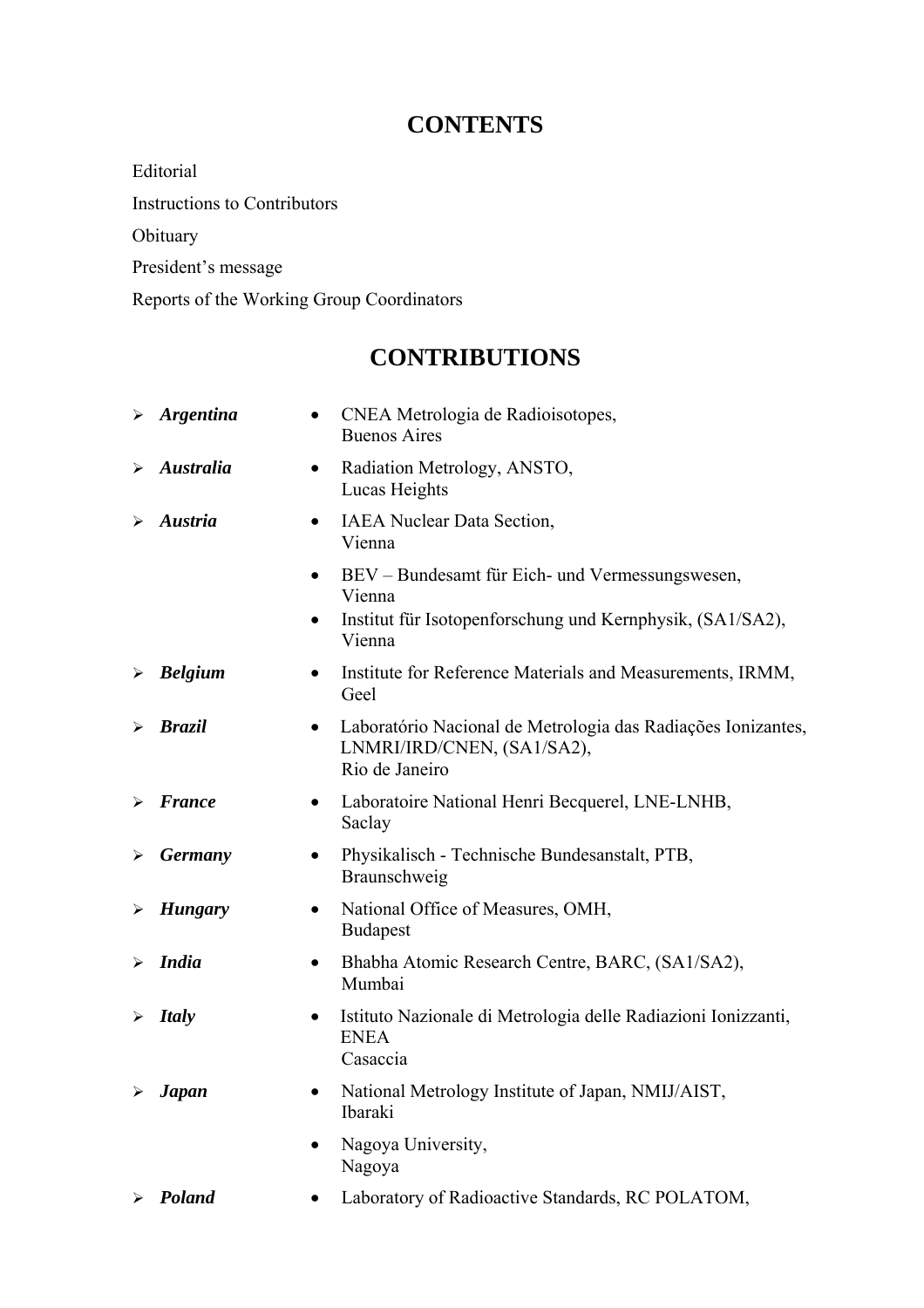Otwock-Świerk

|                       | $\triangleright$ Republic of China $\bullet$ |           | National Radiation Standard Laboratory, NRSL/INER,<br>Taiwan                                                          |
|-----------------------|----------------------------------------------|-----------|-----------------------------------------------------------------------------------------------------------------------|
|                       | Romania                                      | $\bullet$ | Institutul National de Fizica si Inginerie Nucleara, INFIN-HH,<br>$(SA1/SA2)$ ,<br><b>Bucharest</b>                   |
| $\blacktriangleright$ | Russia                                       | $\bullet$ | D.I.Mendeleyev Institute for Metrology (VNIIM),<br>St. Petersburg                                                     |
| $\blacktriangleright$ | <b>Slovac Republic</b>                       | $\bullet$ | Slovak Institute of Metrology, SMU,<br><b>Bratislava</b>                                                              |
| ➤                     | <b>Slovenia</b>                              | $\bullet$ | Jozef Stefan Institute, Laboratory for Radiological Measuring<br>Systems and Radioactivity Measurements,<br>Ljubljana |
| ➤                     | <b>South Africa</b>                          | $\bullet$ | CSIR-National Metrology Laboratory,<br>Cape Town                                                                      |
| $\blacktriangleright$ | <b>Spain</b>                                 |           | Laboratorio de Metrología de Radiaciones Ionizantes, CIEMAT,<br>Madrid                                                |
| ➤                     | <b>Switzerland</b>                           | ٠         | Institut universitaire de Radiophysique Appliquée, IRA/METAS,<br>(SA1/SA2),<br>Lausanne                               |
| $\blacktriangleright$ | <b>United Kingdom</b>                        | $\bullet$ | National Physical Laboratory, NPL, (SA1/SA2),<br>Teddington                                                           |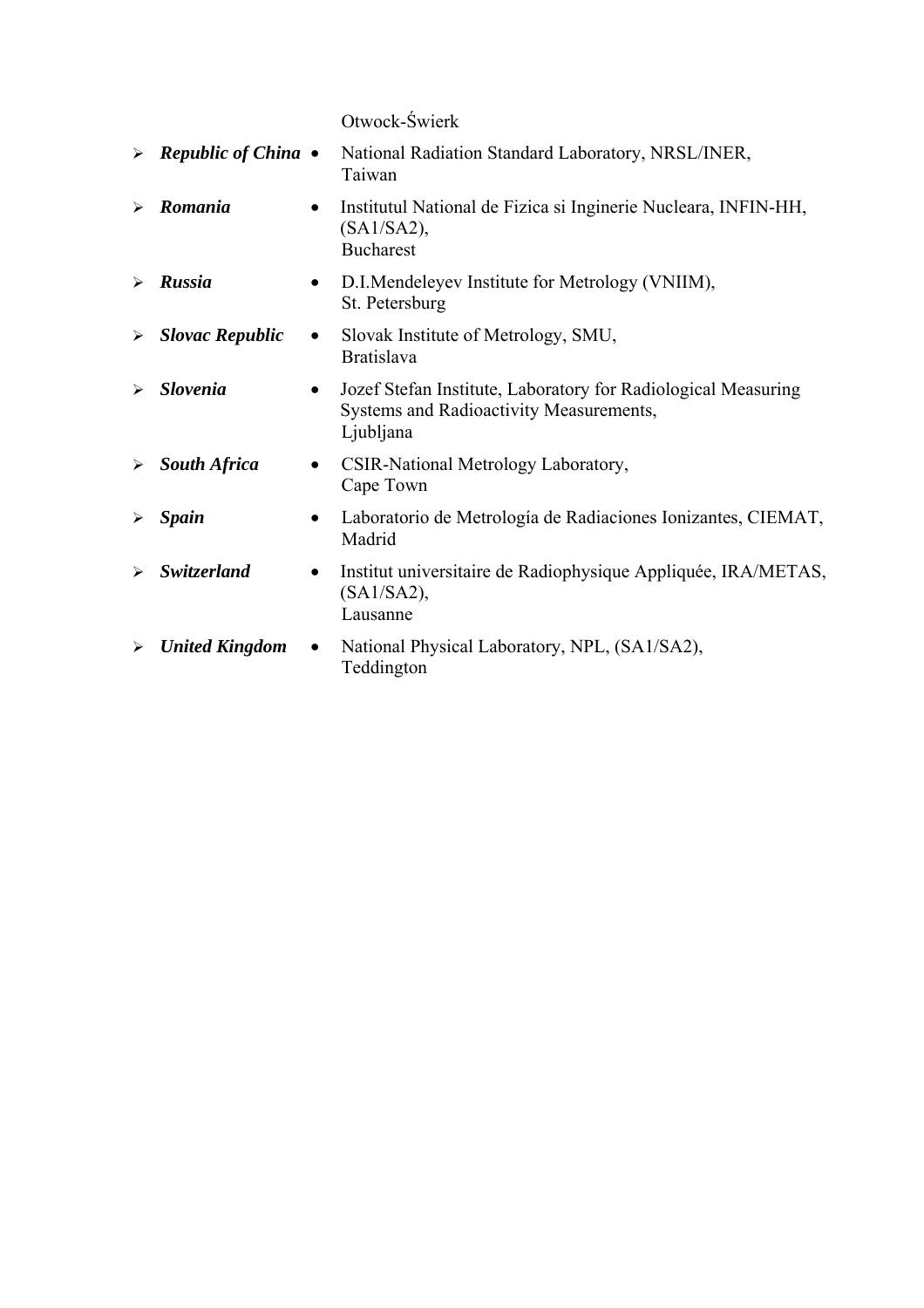# **EDITORIAL**

This newsletter was established in response to a recommendation of the International Committee for Radionuclide Metrology made during its General Meeting in Grenoble 1985. It is meant to serve as a medium for informal exchange of information between workers active in the field of Radionuclide Metrology.

The scope of the Radionuclide Metrology Newsletter is to describe briefly current activities in the following topics :

- foil and source preparation;
- $\alpha$ -,  $\beta$  and  $\gamma$ -ray spectrometry including spectrum evaluation;
- improvement and development of radionuclide measurement techniques;
- measurement and evaluation of radionuclide data;
- low-level radioactivity measurement techniques;
- life-sciences:
- quality assurance and traceability.

In order to ensure that the Newsletter is as comprehensive and informative as possible, contributions are sought from all laboratories known to be engaged in measurements and data evaluation techniques relevant to Radionuclide Metrology.

All previous contributors will be informed concerning the deadline for the next issue. New contributing Radionuclide Metrology laboratories are welcome. Please contact the editor.

Any comments on this issue or suggestions for improvement will be welcome.

At the ICRM General Meeting in Paris 1995, it was decided that the ICRM Newsletter would also allow for the distribution of Progress/Planning Reports SA1 and SA2.

From the experience of this issue, we have the following situation : Laboratories regard their normal Newsletter contribution as the fulfilment of SA1/SA2. In this case this is indicated on the contribution by "SA1/SA2". Or laboratories provide (additionally) the traditional SA1/SA2 reports which should not be longer than 2 pages. In the latter case it should be mentioned in the accompanying letter, that the SA1/SA2 contributions be intended for publication in the Newsletter.

For economy reasons at the ICRM General Meeting in Dublin 2003, it was agreed that the ICRM Newsletter would be put in the LNE-LNHB (former BNM-LNHB) web site [\(http://www.nucleide.org/Publications/icrm\\_newsletter.htm](http://www.nucleide.org/Publications/icrm_newsletter.htm) ) distributed in hard copy , or CDrom only to those whom have asked for it.

• Contributions may be sent by E-mail as an attachment in MS Word or as plain text file.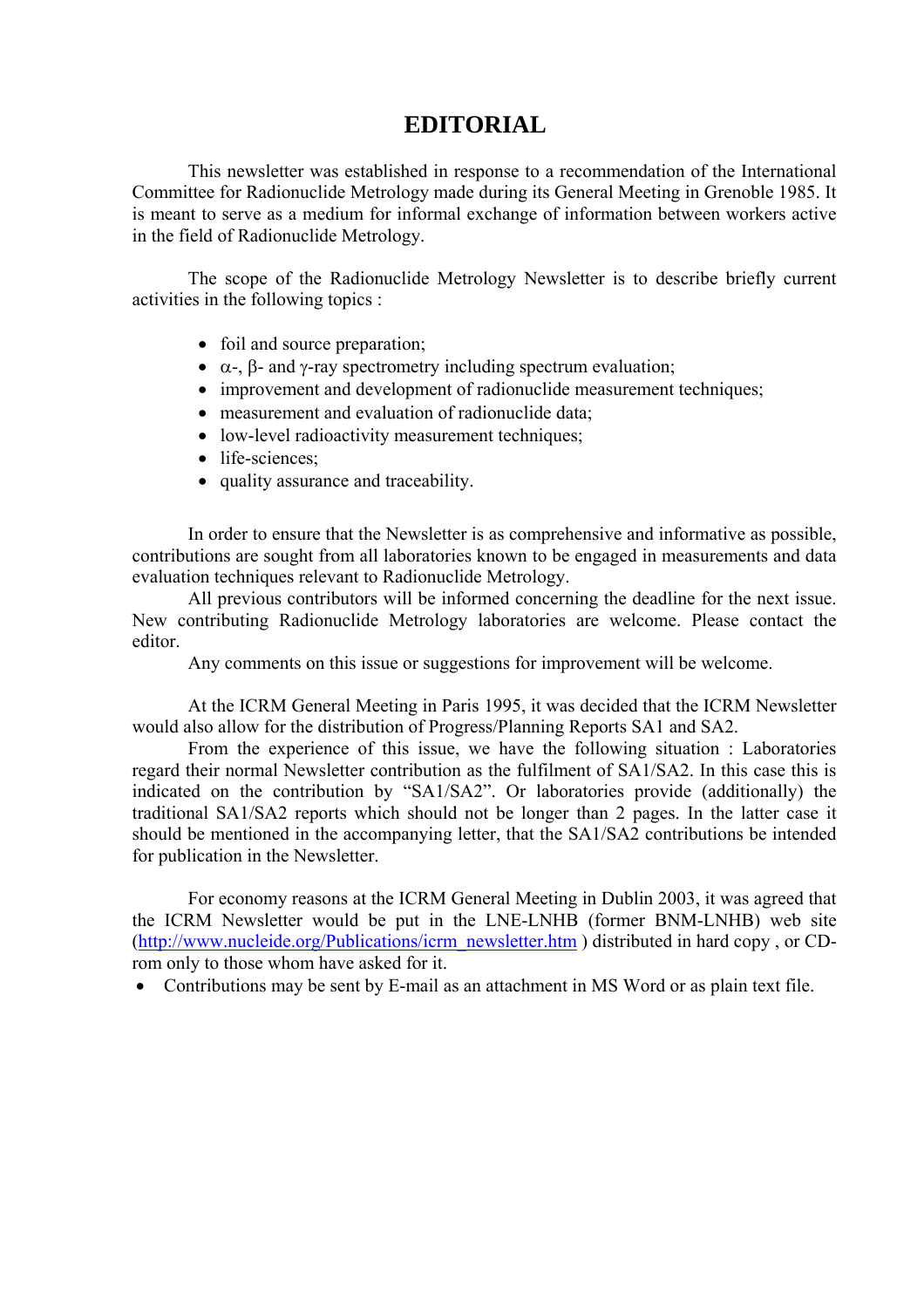# **INSTRUCTIONS TO CONTRIBUTORS**

This Newsletter is realised with no alterations by the editor. To ensure readability and avoid unnecessary work by the editor, it is suggested that :

- Contributions should be typed on plain white A4 paper (21 cm x 29,7 cm) **format** inside a box of **15,5 cm x 20 cm** which should be situated **4,5 cm** from the upper and **3 cm** from the left margin. Please use font **Times New Roman** size **12**. The format indicated below should be followed.
- Contributions should contain **no** page number, date, signature, or any correspondence references typed on this sheet. Correspondence to the editor must be on a separate sheet.
- Contributions should be in English and carefully proofread by the authors.
- References to publications or reprints should be completed as required by the Physical Review.
- Complete mailing address and the name of a person who can be contacted for additional information by those desiring it should be given at the end.
- Please use the **"contribution.dot**" file included on the pdf version of this issue.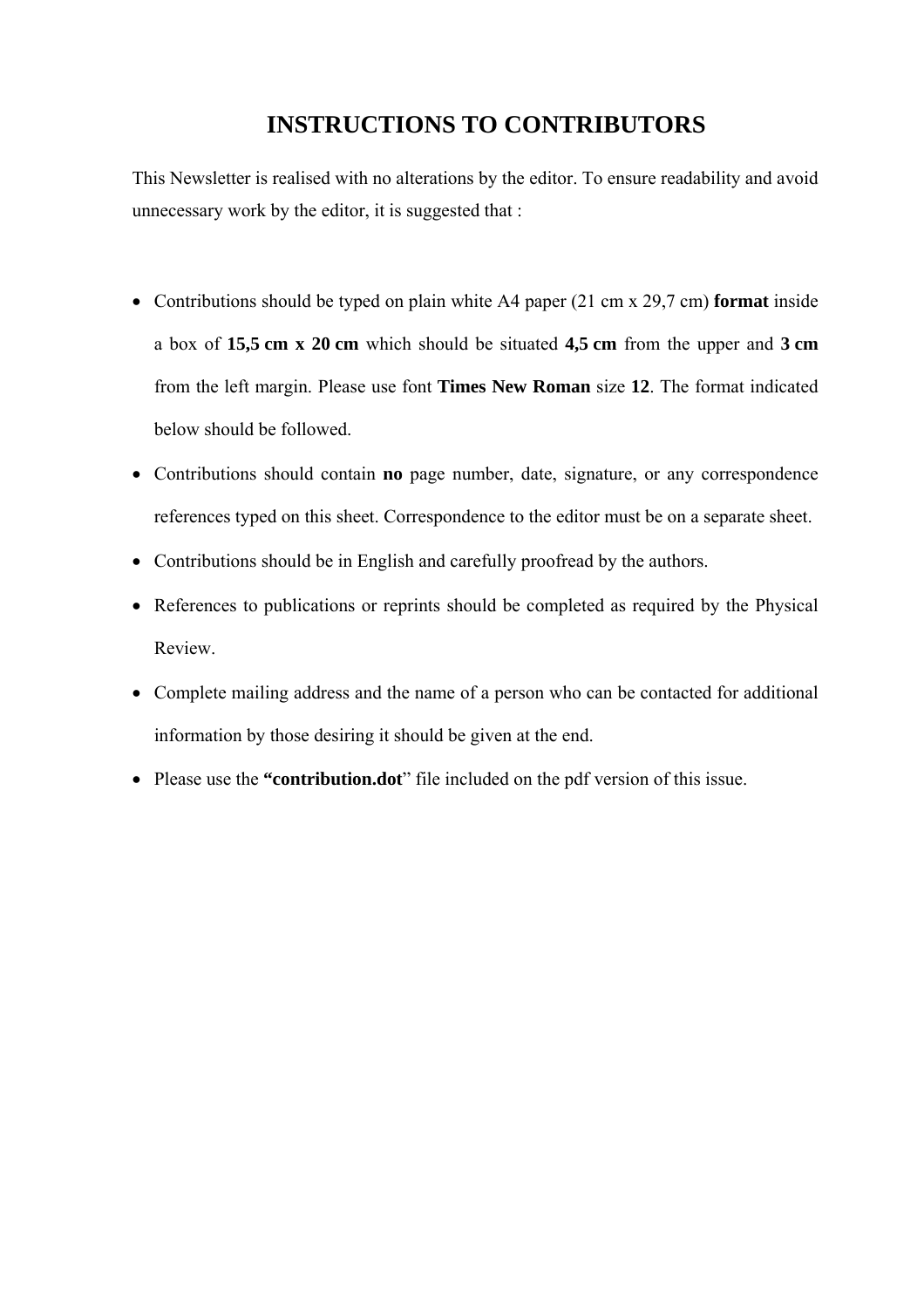| <b>LABORATORY</b>                           | Name of laboratory                                                                                                                                            |
|---------------------------------------------|---------------------------------------------------------------------------------------------------------------------------------------------------------------|
| <b>NAMES</b>                                | If more than one laboratory is involved, identify affiliation<br>through abbreviations (ORNL, LASL, etc.).<br>Visitors can also be identified with asterisks. |
| <b>APPARATUS</b><br><b>ACTIVITY</b>         | Choose one; the former for experiments and the latter for<br>compilations, calculations, or theory.                                                           |
| <b>RESULTS</b>                              | Use this for experimental results.                                                                                                                            |
| <b>PUBLICATIONS</b>                         | Use Physical Review style. Include only published materials.                                                                                                  |
| <b>IN PROGRESS</b>                          | Use this for description of the current work.                                                                                                                 |
| <b>INFORMATION</b><br><b>SOURCE</b>         | Use this for evaluations or compilations.                                                                                                                     |
| <b>IN PREPARATION</b>                       | Use this to also indicate papers submitted for publication.                                                                                                   |
| <b>OTHER RELATED</b><br><b>PUBLICATIONS</b> | Optional.                                                                                                                                                     |
| <b>ADDRESS</b>                              | Mailing address. Give also telephone, telex, fax numbers and<br>E-mail.                                                                                       |
| <b>CONTACT</b>                              | Single contact person.                                                                                                                                        |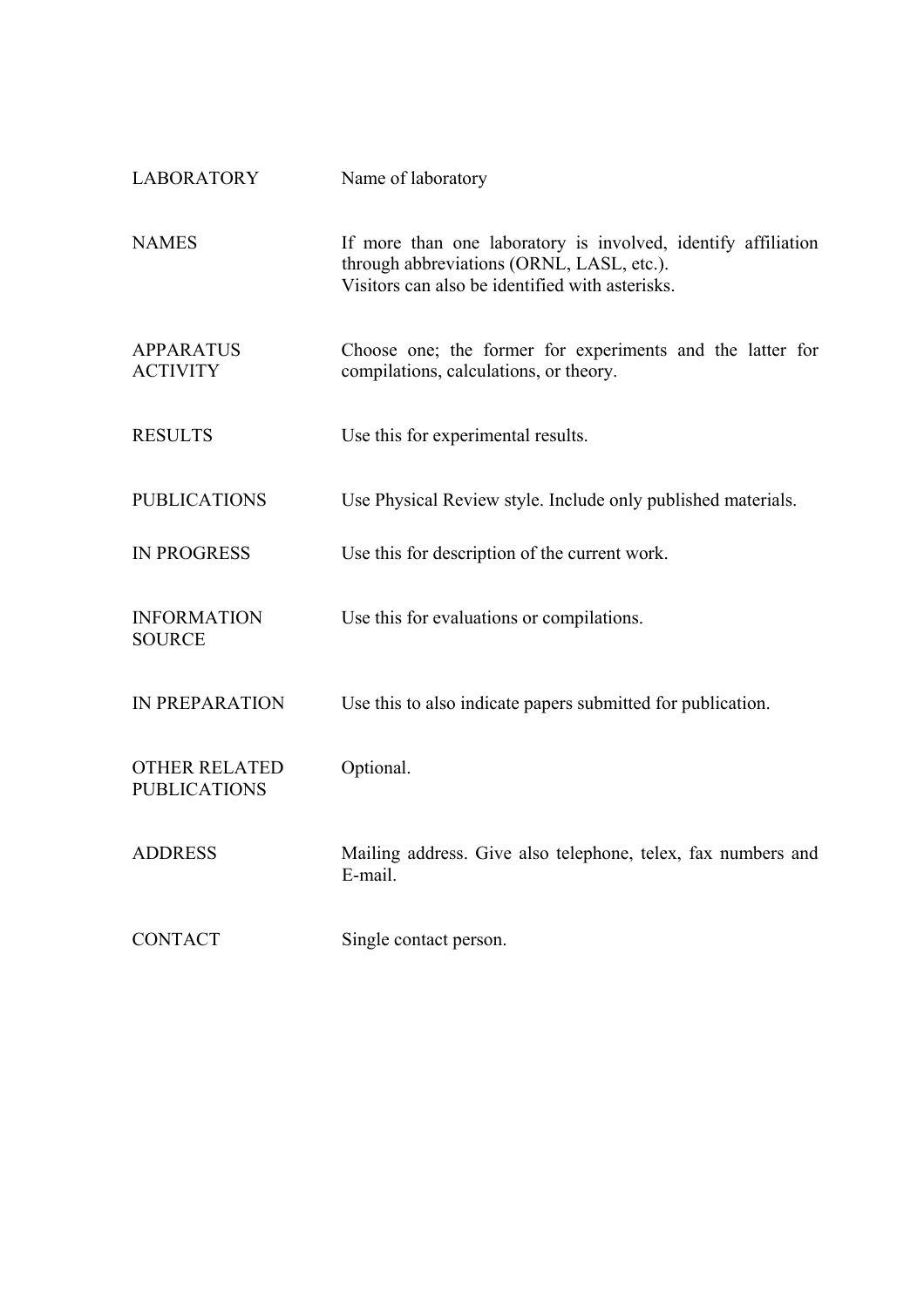#### Obituary : **Dick Helmer**

We were sadly informed in mid-January 2005 of the death of Richard (Dick) Helmer of Idaho National Engineering and Environmental Laboratory and the University of Idaho, USA. While co-ordinating and working on a range of projects that he organised through the βγ Spectroscopy Working Group, Dick was also closely involved in the evaluation studies of the 3NDWG. His scientific endeavours were firmly focused within the fields of gamma-ray spectroscopy, and nuclear data measurements and evaluations, and he achieved high international recognition and respect in these important areas of nuclear physics to the benefit of the nuclear data community.

Dick was a person with a wide spectrum of activities, ranging from cutting-edge research in nuclear spectroscopy to building houses for charitable purposes in underdeveloped countries. We will remember him as a man of high integrity, with an unerring ability to get to the route and solve awkward technical problems, and an underlying willingness to help others at all times.

All ICRM members recognise the significant contribution that Dick made to the field of radionuclide metrology over the years, and the bond of friendship that linked all of us to him. He will be sorely missed by all members of the 3NDWG and ICRM.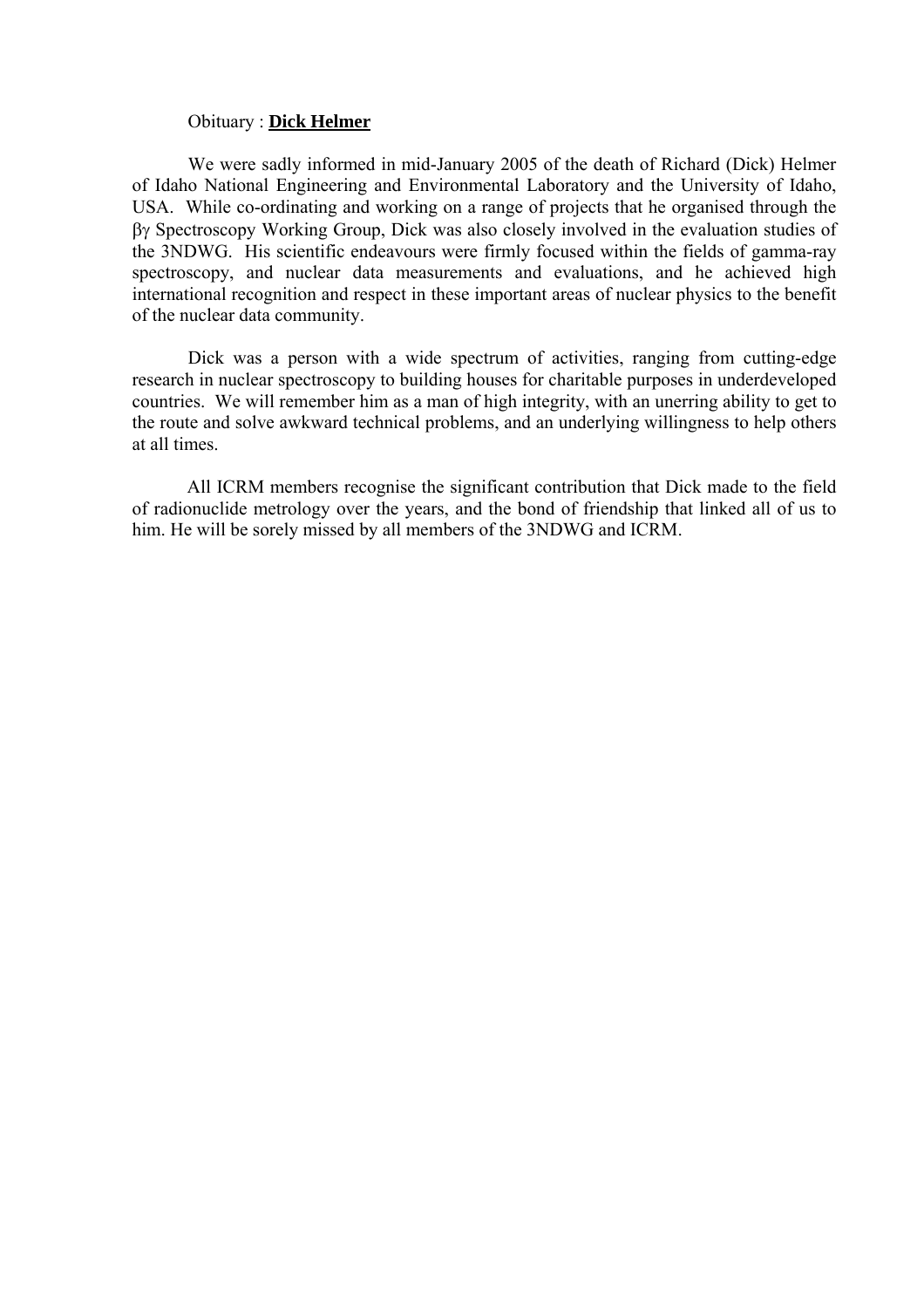## **President's Message**

The International Committee for Radionuclide Metrology (ICRM) is an association of radionuclide metrology laboratories whose membership is composed of delegates of these laboratories together with other scientists (associate members) actively engaged in the study and applications of radioactivity. It explicitly aims at being an international forum for the dissemination of information on techniques, applications and data in the field of radionuclide metrology. This discipline provides a range of tools for tackling a wide variety of problems in numerous other fields, for both basic research and industrial applications.

There are 35 institutions now represented by delegates in the ICRM. The ICRM has no membership fee and no paid secretariat or other staff. Its overall direction is determined by the delegates in General Meetings, which convene usually every two years, where organizational guidelines and directions for the working programs are agreed upon. The following officers of ICRM are presently serving on the Executive Board

| Past-President | B.M. Coursey <sup>1</sup>                                                   |
|----------------|-----------------------------------------------------------------------------|
| President      | M.J. Woods $2$                                                              |
| Vice-President | M. Korun <sup>3</sup> (elected on 2004)                                     |
|                | Y. Hino <sup>4</sup>                                                        |
|                | B.R.Simpson <sup>4</sup>                                                    |
| Secretary      | P. de Felice $6$                                                            |
| $TT$ 11 $\mu$  | TCDI<br>$\mathcal{C}$ and $\mathcal{C}$ and $\mathcal{C}$ and $\mathcal{C}$ |

We all thank H. Janszen for serving the ICRM and wish M. Korun a fruitful and productive period of office.

The Executive Board heavily on the Nominating Committee which has the objective of ensuring the continuity of purpose and vigour of ICRM. It does this by soliciting from the membership, and by itself proposing, the names of eligible candidates to fill vacancies about to occur on the Executive Board and the Nominating Committee. The current membership of this committee is :

| Chairperson    | N Coursol <sup>7</sup> |
|----------------|------------------------|
| <b>Members</b> | M Sahagia <sup>8</sup> |
|                | G Winkler <sup>9</sup> |

(4) Low-Level Measurement Techniques

 $S. M.$  Jerome<sup>1</sup>

ICRM activities are largely the responsibility of its working groups. Each group is guided by a co-ordinator who acts as a centre for ideas and communications and may organize conferences and workshops. There are now seven working groups with the following fields of interest:

| (1) Alpha-Particle Spectrometry<br>E. Garcia-Torano <sup>10</sup>            | (5) Non-Neutron Nuclear Data<br>A.L. Nichols <sup>11</sup>                                      |
|------------------------------------------------------------------------------|-------------------------------------------------------------------------------------------------|
| (2) Gamma-Ray and Beta-Particle Spectrometry<br>J.M. Los Arcos <sup>10</sup> | (6) Radionuclide Metrology Techniques<br>J. Keightley <sup>1</sup> , M. Unterweger <sup>5</sup> |
| (3) Liquid Scintillation Techniques<br>P. Cassette <sup>7</sup>              | (7) Life Sciences<br>B. Zimmerman <sup>5</sup>                                                  |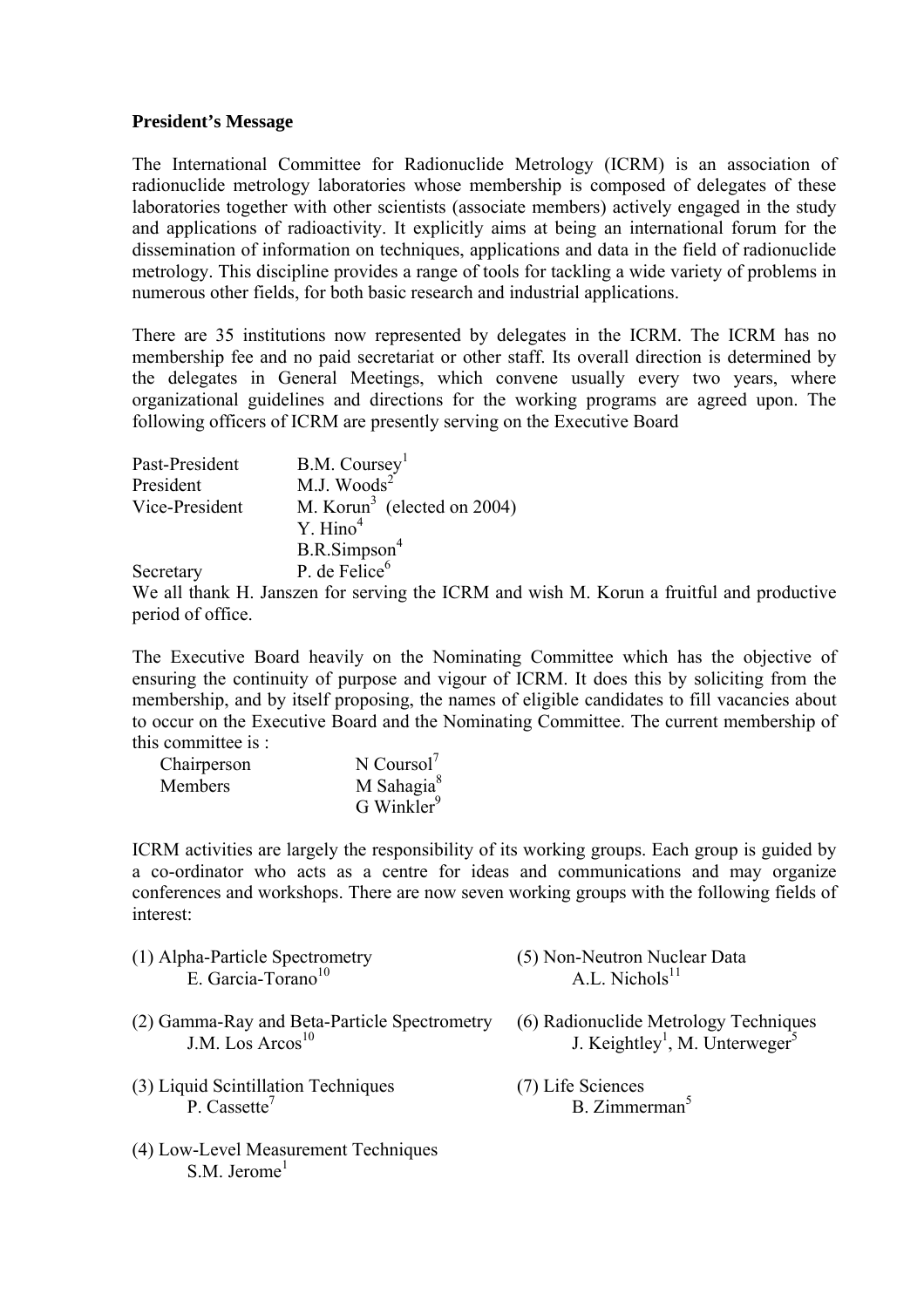Plenary meetings of the ICRM are held biennially, and have developed into a successful instrument of communication among various specialists, thus encouraging international cooperation. The last biennial conference was held in June 2003 at University College Dublin (UCD) in Dublin.

The next  $15<sup>th</sup>$  international conference ICRM 2005 will be held at Oxford University, Oxford, England, September 5 – 9 2005 (mailto:  $icrm 2005@npl.co.uk$ ). The ICRM2005 conference will include oral and poster presentations and business meetings of the ICRM Working Groups, in plenary format.

# **Conference Topics**

- Aspects of international metrology
- Intercomparisons
- Measurement standards and reference materials
- Radionuclide metrology techniques
- Alpha-particle and beta-particle spectrometry
- Gamma-ray spectrometry
- Liquid scintillation counting techniques
- Nuclear decay data
- Low level measurements
- Life sciences
- Source preparation

Additional activities during the conference will be the meeting of the ICRM Executive Board, the General Meeting of ICRM members, a visit to the laboratory facilities of the National Physical Laboratory and social events.

Anyone wishing to participate in ICRM's activities or to receive further information is encouraged to contact one of the officers or Working Group chairs.

June 2005 Mike Woods

## **References**

- 1. National Institute of Standards and Technology (NIST), Ionizing Radiation Division, Physics Laboratory, Gaithersburg, Maryland, 20899-8460, U.S.A.
- 2. Centre for Ionizing Radiation Metrology, National Physical Laboratory (NPL), Queens Road, Teddington, Middlesex TWll 0LW, U.K
- 3. Jozef Stefan Institute, Jamova 39, SI-1000 Ljubljana, Slovenia
- 4. Radioactivity and Neutron Section, Quantum Radiation Division, National Institute of Advanced Industrial Science and Technology (AIST), 1-1-1 Umezono, Tsukuba, Ibaraki, 305-8568 JAPAN
- 5. Radioactivity Standards Laboratory, National Metrology Laboratory, CSIR-NML, ZA-Rosebank 7700, Cape Town, South Africa
- 6. ENEA C.R. Casaccia, P.O. Box 2400, I-00100 Rome, Italy
- 7. CEA, DeTeCS, Laboratoire National Henri Becquerel (LNE-LNHB), F-91190 Gif-sur-Yvette Cedex, France.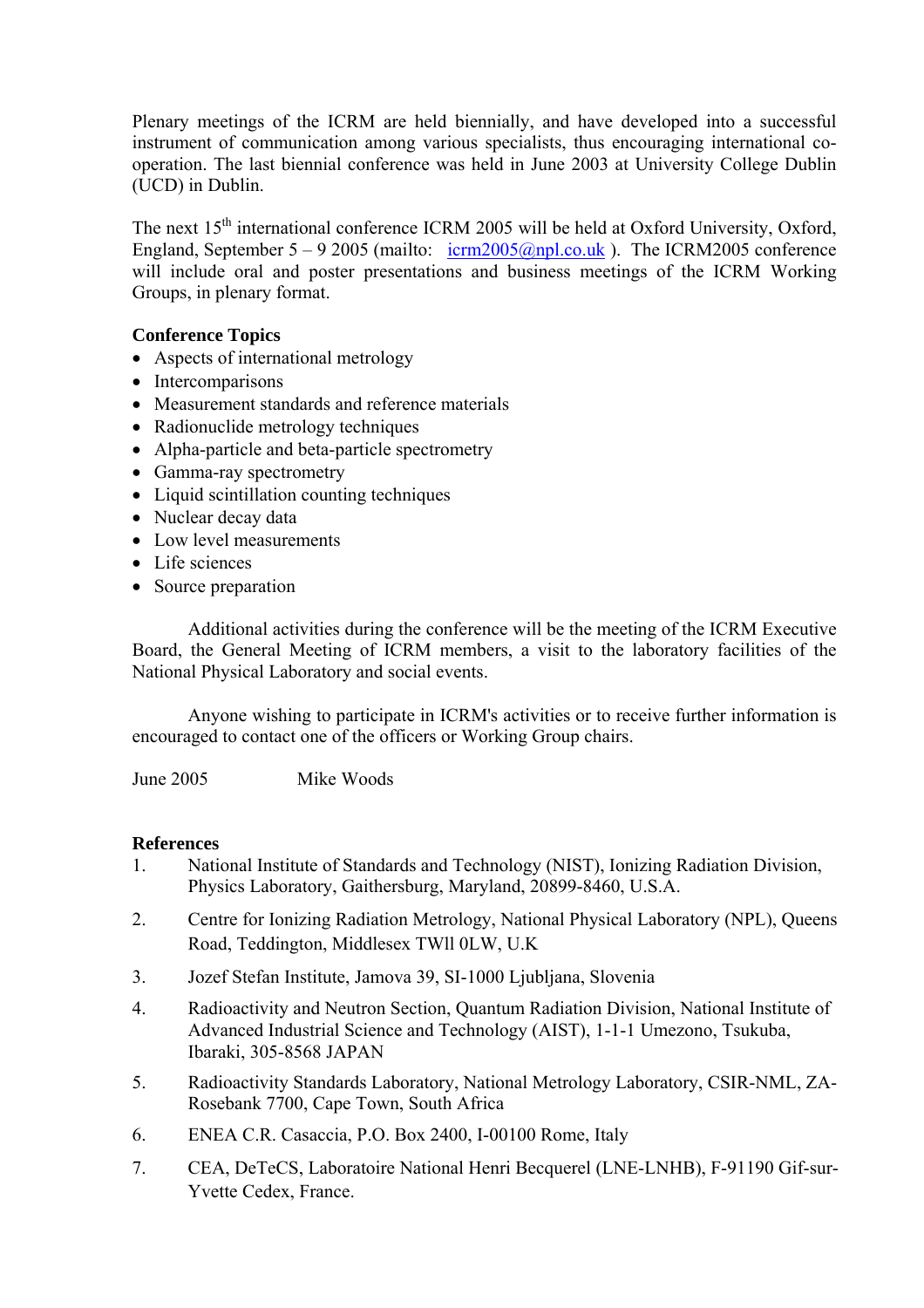- 8. National Institute of C&D for Physics and Nuclear Engineering (IFIN), P.O. Box MG-6, RO-76900 Bucharest, Romania
- 9. Institut fur Isotopenforschung und Kernphysik der Universitat Wien Radiuminstitut (IRK), Boltzmanngasse 3, A- 1090 Wien, Austria.
- 10. Centro de Investigaciones Energeticas, Medioambientales y Technologicas (CIEMAT), Fisica de Radiaciones Ioniz., Avenida Complutense 22, E-28040 Madrid, Spain.
- 11. Nuclear Data Section, Division of Physical and Chemical Sciences, Department of Nuclear Sciences and Applications, International Atomic Energy Agency (IAEA) Wagramerstrasse 5, A-1400 Vienna, Austria
- 12. European Commission, Joint Research Centre Institute for Reference Materials and Measurements , (EC-JRC-IRMM), Retieseweg, B-2440 Geel, Belgium
- 13. University College Dublin, Department of Experimental Physics, Belfield, Stillorgan Road, Dublin 4, Ireland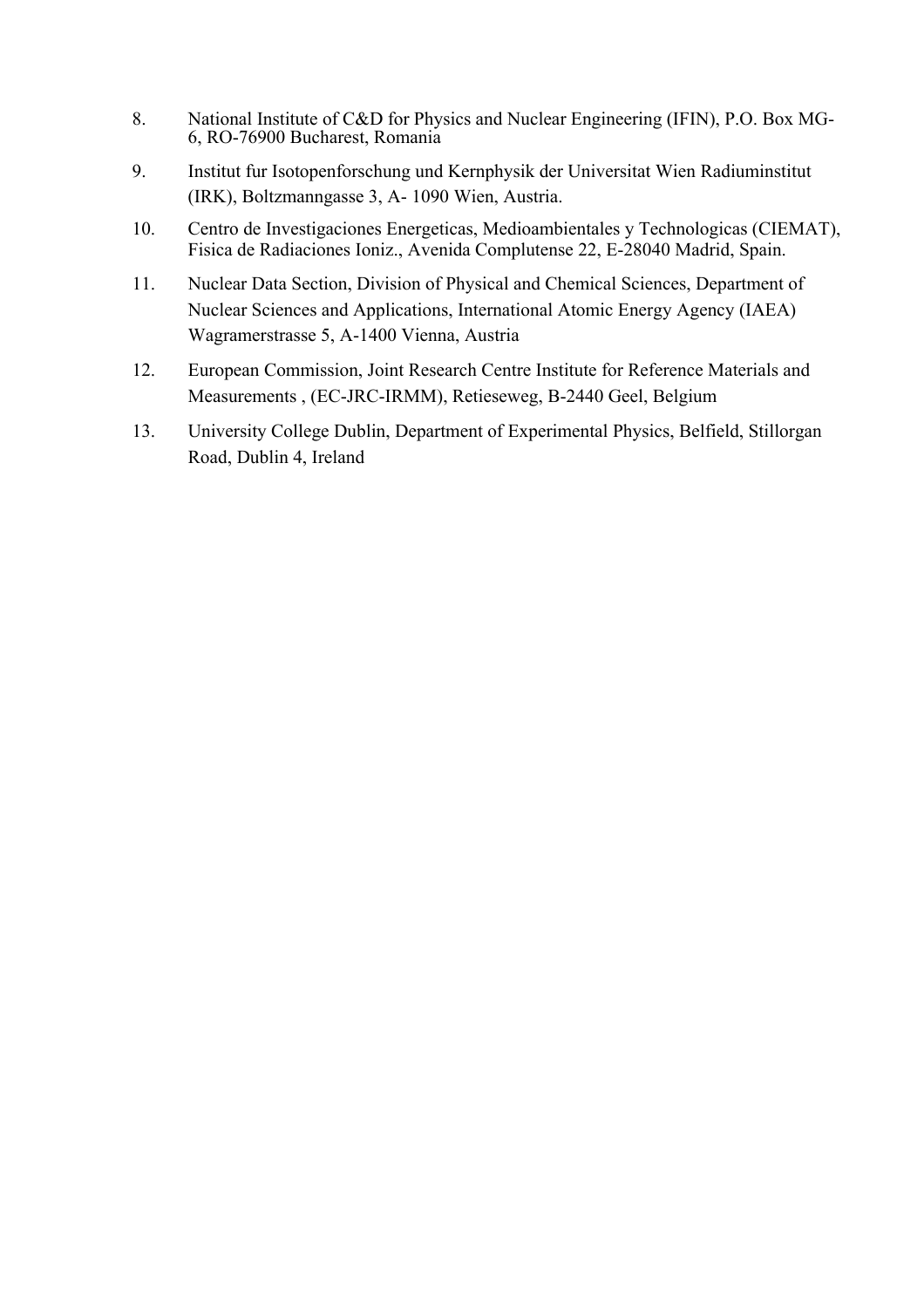## **Report of the Liquid Scintillation Counting Working Group**

The Liquid Scintillation Counting Working Group was created in 1997 and its first meeting was held during the ICRM'99 conference in Prague. Further meetings were organized in Saclay in November 2000 and during ICRM symposiums: Braunschweig in 2001 and Dublin in 2003. The aim of this working group is to share information on the use of liquid scintillation counting techniques in the field of radionuclide metrology. This working group focuses on the CIEMAT/NIST and the TDCR methods but also on source preparation and new developments in LSC.

The following topics were discussed during the previous meetings:

- Ionization quenching models and calculation of electron stopping power in the scintillator.
- Atomic and nuclear data needed: beta spectra shape factors, detailed X-ray and Auger K,L and M lines, etc.
- Implementation of the CIEMAT/NIST method: CN2004 package and source preparation.
- Implementation of the TDCR method: detection-efficiency calculation programs.
- Source stability studies: examples of  $188 \text{W}/188 \text{Re}$  and  $177 \text{Lu}$ .
- Standardization of various nuclides:  ${}^{18}F, {}^{11}C, {}^{153}Sm, {}^{226}Ra, {}^{222}Rn$  and  ${}^{177}Lu$ .
- Need to standardize very long-lived radionuclides for the measurement of the half-life:  $^{235}$ U,  $^{238}$ U,  $^{40}$ K,  $^{79}$ Se,  $^{87}$ Rb,  $^{147}$ Sm,  $^{176}$ Lu,  $^{187}$ Rh,  $^{190}$ Pt…

During the last working group meeting in Dublin, it was decided to organize a comparison of the calculated absorbed spectra for the interaction of the 835 keV photons of  $54$ Mn in a liquid scintillator. The aim of this action is to compare the calculation results obtained using various calculation tools, and to provide the metrology community with some information on the choice of these tools. The results of this exercise are the spectrum of the energy absorbed by the scintillator per emission of an 835 keV gamma ray and the probability of interaction of the 835 keV gamma ray within the LS cocktail. This action started in June 2004. This exercise was proposed for a standard 20 ml LS glass vial and for LS cocktail volumes of 10 and 15 ml. The calculation was done for two different cocktails: toluene and a widely used commercial cocktail, Ultima Gold®. Nine laboratories participated in this exercise and a total of 12 calculation codes were used. The results will be presented and discussed during the ICRM2005 conference and the next LSC working group meeting in Oxford.

General information on LSC, TDCR and CIEMAT/NIST methods can be found in the LSC working group web page. Software to calculate detection efficiency can be downloaded and information is given on the composition of usual LSC cocktails The LSC working group web page is hosted by the LNHB server and is accessible, via a hyperlink, from the main ICRM web page or through the LNHB web site at the following address:

<http://www.nucleide.org/icrm.htm> . Participant contributions are welcome and must be sent to the coordinator.

Philippe Cassette, BNM-LNHB Philippe.cassette@cea.fr Tel : 33 1 69 08 48 68 Fax : 33 1 69 08 26 19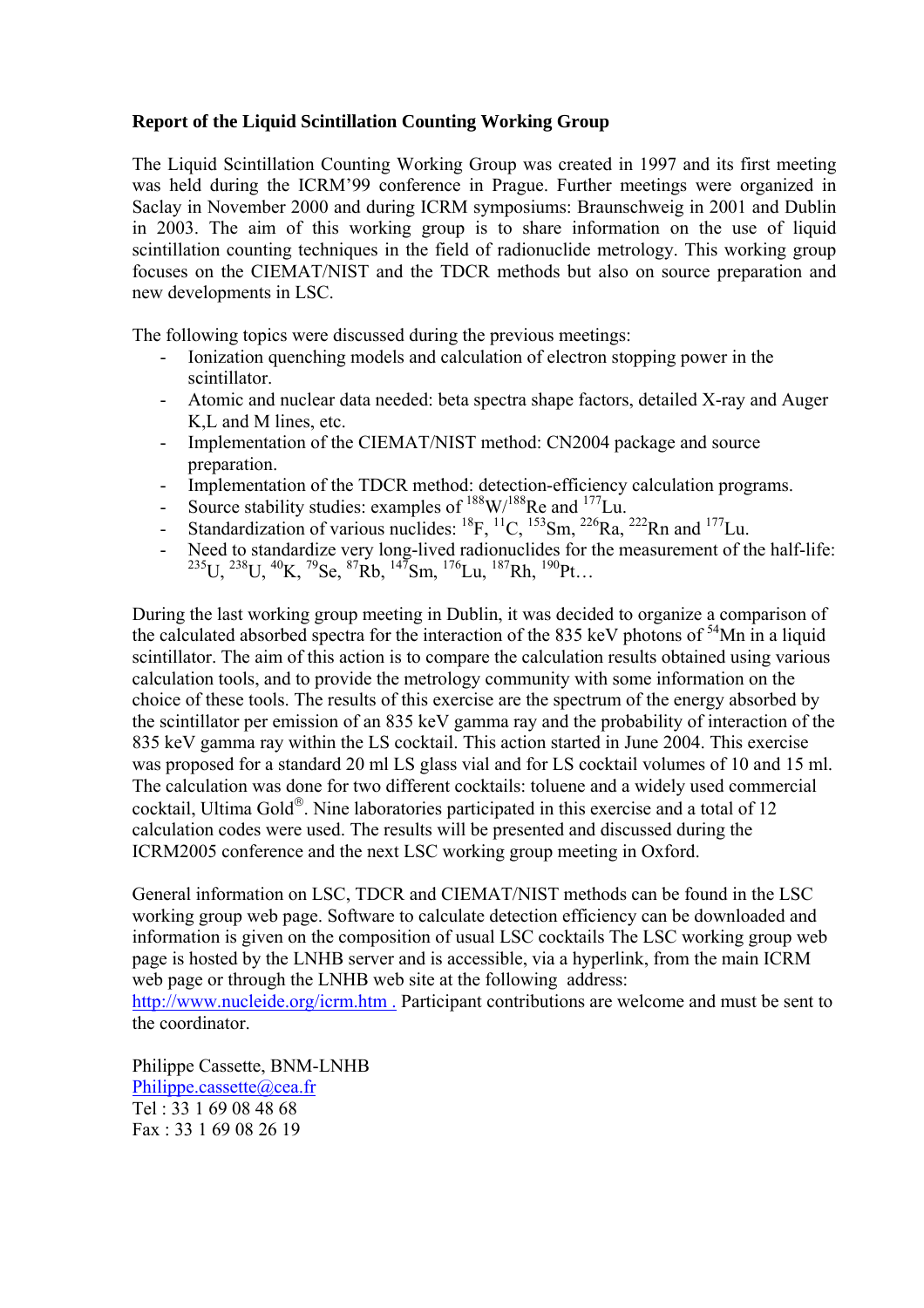# **ICRM Low-Level Techniques Working Group Report for 2004**

The main activity in the past year has been to manage the publication of papers from the conference held in October 2003. A total of 57 papers were published as a special edition of Applied Radiation and Isotopes (Volume 61, Issues 2-3, Pages 83-421, August–September 2004). Special thanks are due to all the



reviewers in reviewing the papers to the publication deadline; I would also like to thank the joint hosts, Martina Schwaiger (ARC-Seibersdorf) and Robert Edelmaier (Bundesamt für Eich- und Vermessungswesen), for the huge task of getting the final versions of the conference papers to the publishers in time for printing.

Other activities this year have been the selection of papers for the main ICRM conference in 2005 and the search for a new co-ordinator, which should be complete at the 2005 conference.

Fee

Simon Jerome NPL-UK April 2005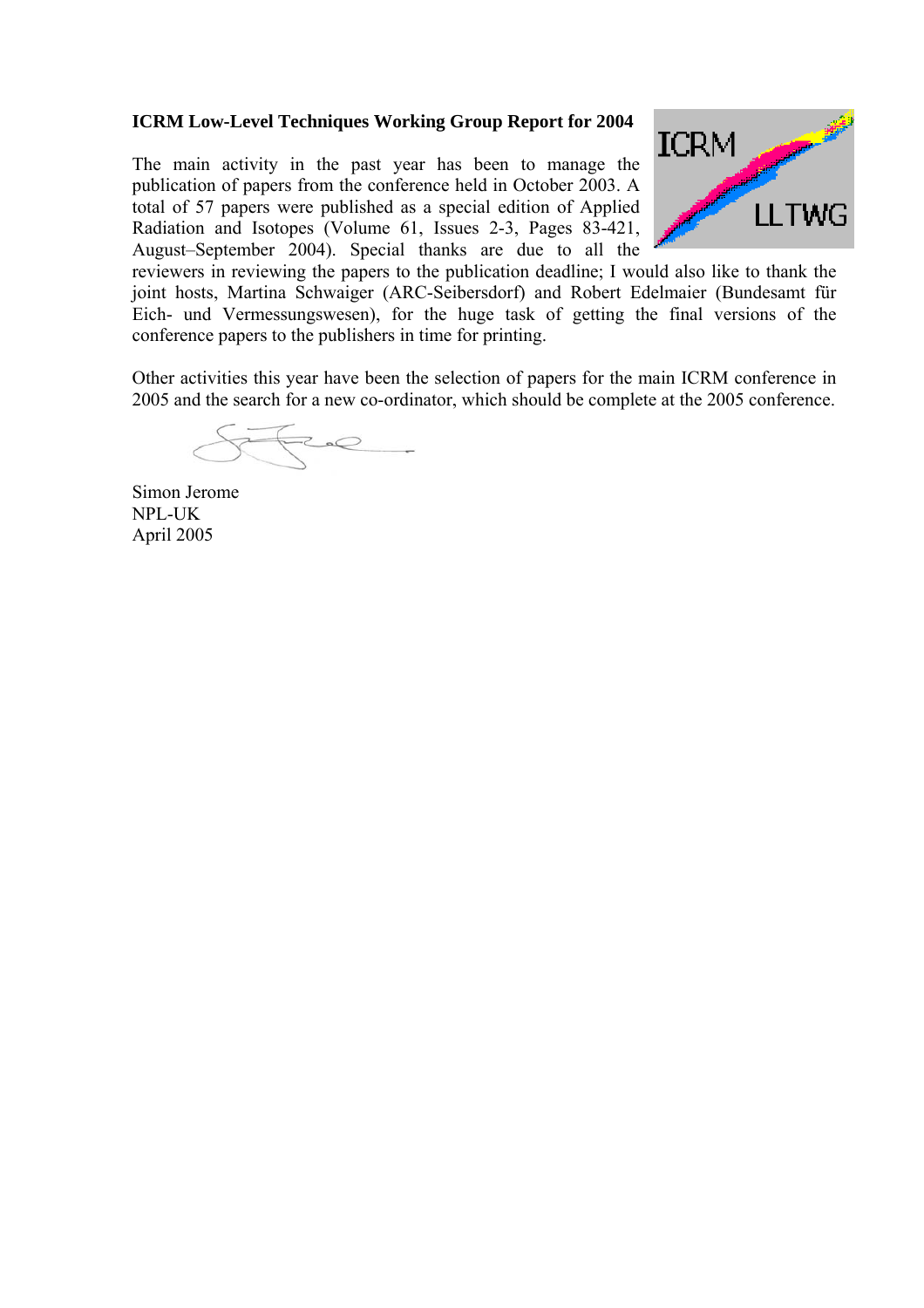## **2004 Annual Report: Non-Neutron Nuclear Data Working Group (3NDWG)**

- 1. As noted over previous years, the primary aim of the 3NDWG is to provide the worldwide scientific community with an appropriate environment for communications between specialists in the field of non-neutron nuclear data measurements and evaluations so that they can learn more about each others' work, liaise and combine forces to undertake research programmes of mutual interest, and organise multinational efforts to produce recommended sets of non-neutron nuclear data.
- 2. A significant amount of the work by members of 3NDWG involves the Decay Data Evaluation Project (DDEP), and communications between decay-data evaluators continue to be encouraged through this project (co-ordinator: E. Browne, [ebrowne@lbl.gov](mailto:ebrowne@lbl.gov)).

Most recent publications of DDEP data: M.-M. Bé, V. Chisté, C. Dulieu, E. Browne, V. Chechev, N. Kuzmenko, R. Helmer, A. Nichols, E. Schönfeld and R. Dersch, *Table of Radionuclides (Vol. 1 – A = 1 to 150)*, Bureau International des Poids et Mesures, Monographie BIPM-5, ISBN 92-822-2206-3, 2004; *Table of Radionuclides (Vol. 2 – A = 151 to 242)*, Bureau International des Poids et Mesures, Monographie BIPM-5, ISBN 92-822- 2207-1, 2004.

- 3. Noteworthy on-going work by attendees at 3NDWG meetings include the following:
	- (a) webpage developments for DDEP (M.-M. Bé), [http://www.nucleide.org/DDEP\\_WG/DDEPdata.htm](http://www.nucleide.org/DDEP_WG/DDEPdata.htm)
	- (b) actinide decay-data evaluations through IAEA research contracts (V.P. Chechev)
	- (c) internal conversion coefficients of 80.2-keV gamma transition of  $^{193}$ Ir (J.C. Hardy and R.G. Helmer).
- 4. Other points of note:
	- (i) request to re-measure half-lives of  $^{235}$ U and  $^{238}$ U;
	- (ii) request to evaluate  $^{237}$ Np decay data;
	- (iii) requests for better definition of  $\beta$ -decay shape factors;
	- (iv) need to resolve anomalies between recent and on-going half-life measurements (particularly all relevant work of national standards labs: NIST, NPL, PTB, LNHB).

A.L. Nichols International Atomic Energy Agency, Nuclear Data Section, Wagramerstrasse 5, A-1400 Vienna, Austria Phone: +43-1-2600-21709 E-mail: a.nichols@iaea.org

15 March 2005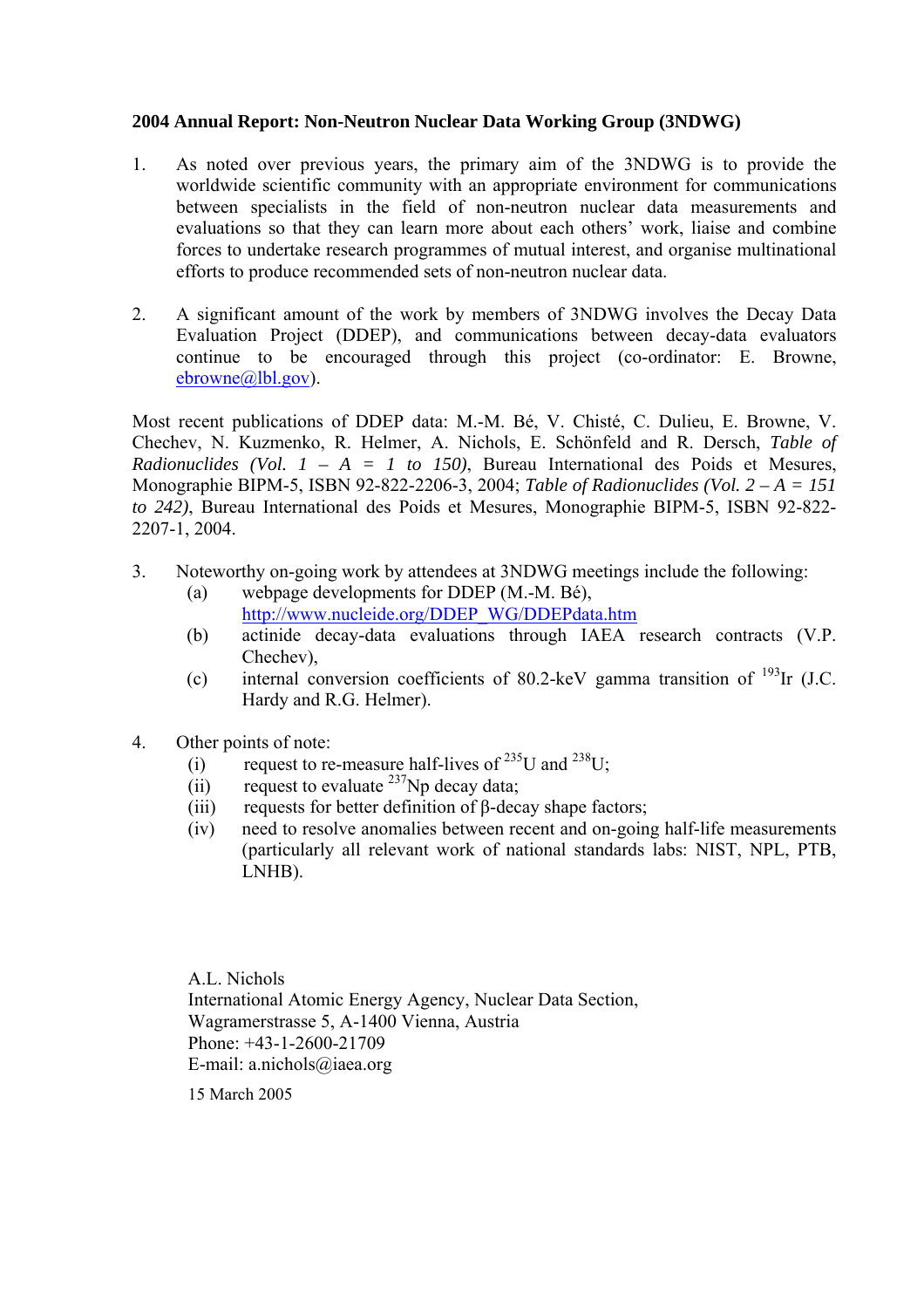#### **Coordinator's Report ICRM Life Sciences Working Group**

Working Group meetings

The most recent meeting of the Life Sciences Working Group (LSWG) was held on 4 June, 2003 in Dublin, Ireland as part of the  $14<sup>th</sup>$  International Conference on Radionuclide Metrology and its Applications. It was preceded by 4 oral and 4 poster presentations presented during the Life Sciences session of the Conference, nearly all of which dealt with the subject of the development of secondary or transfer standards.

Action items arising from the meeting and status:

Evaluation of the  $90Y$  half-life: an evaluation of the  $90Y$  half-life was conducted by D. MacMahon (NPL) in the summer of 2003 and the result transmitted to the LSWG Coordinator for use in the CCRI Key Comparison. A paper containing the results of the evaluation has been submitted to the ICRM2005 meeting in Oxford (September 5-9, 2005).

In addition to the need for an evaluation of the  $\frac{90}{90}$ Y half-life, the level scheme for  $\frac{103}{90}$ Pd was also identified as a priority for the medical, as well as the metrological, community. The need for evaluated data that included covariances was expressed, as well as the need for accurate shape factors for β-emitting nuclides. This issue was referred to the NNDWG for consideration.

# CCRI Key Comparison of <sup>90</sup>Y

The pure beta emitter  $90Y$  has become increasingly important in the field of radionuclide therapy and as a result, is expected to present demands on National Metrology Institutes (NMIs) for accurate measurement standards for this radionuclide. As part of the need by the NMIs to establish equivalence for the measurement of  $90Y$  in support of their calibration and measurement capabilities (CMC) claims, a comparison between the laboratories and the Bureau International des Poids et Mesures (BIPM) was proposed.

The comparison was organized by the International Atomic Energy Agency (IAEA) as a follow-up to a pilot comparison conducted by the Life Sciences Working Group of the International Committee on Radionuclide Metrology in late 2002. The full key comparison was carried out during the last quarter of 2003 according to a protocol that was agreed to by all of the participants in July 2003. A total of 7 NMIs and the BIPM took part in the exercise.

A single master solution containing nominally 80 MBq·g<sup>-1</sup> of <sup>90</sup>Y (as of the shipping date, 22 October 2003) in 1 mol·L<sup>-1</sup> HCl and approximately 50  $\mu$ g of YCl<sub>3</sub> per gram of solution was prepared by the National Institute of Standards and Technology (NIST) and divided into 5 mL aliquots that were subsequently distributed to each participant in the form of a flame-sealed NIST-style ampoule. As each laboratory performed measurements on aliquots of the same solution, the results could be easily compared.

The arithmetic mean of the reported values from the participants was  $8664 \text{ kBq·g}^{-1}$ ;  $u = 4$  kBq·g<sup>-1</sup>, where the uncertainty is the standard deviation of the mean of the final results from the 8 laboratories. This mean activity value was adopted by the CCRI(II) as the Key Comparison Reference Value,  $x_R$ .

The analysis of possible radionuclidic impurities was not performed uniformly. Several laboratories analysed only for gamma-emitting radionuclides, despite the fact that the most common impurity associated with  $90Y$  is the pure beta-emitter  $90S$ r. The data show that the impurity ratios are spread over a range having a factor of 100 between the smallest and largest values. There are insufficient data to draw definite conclusions but there is at least a suggestion that the determination of the  $90\text{Sr}/90\text{Y}$  ratio is somewhat method-dependent. This warrants further investigation. The NPL has offered to propose a comparison exercise to demonstrate the state of laboratories' abilities to measure the impurity ratio. The LSWG has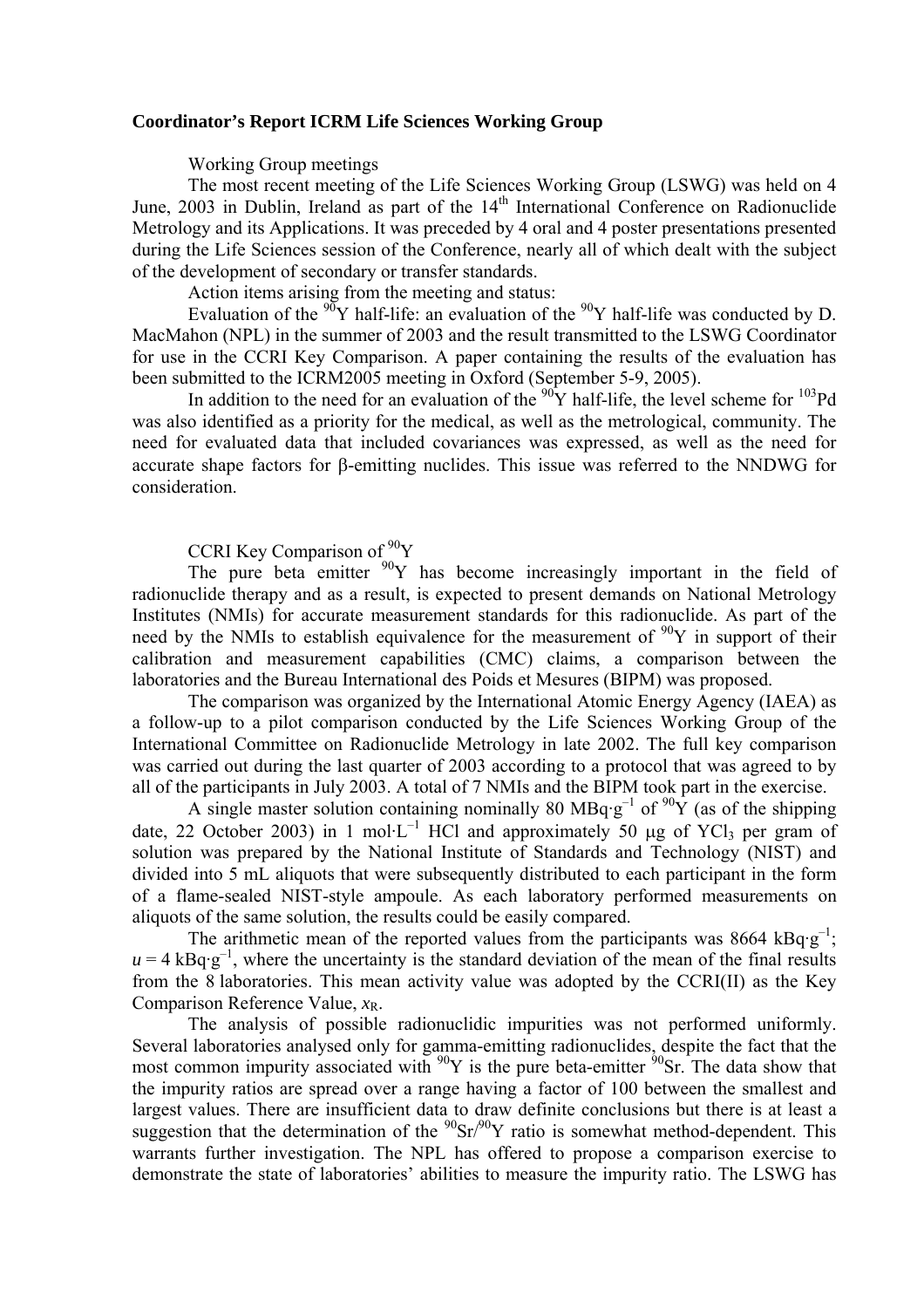not received an update on the status of comparison, but it will be addressed at the next Working Group meeting in Oxford.

## **IAEA Cooperative Research Project on harmonization of nuclear medicine radioactivity measurement practices**

An important component of the development of guidance for establishing QA/QC programmes in nuclear medicine radioactivity metrology is the need to learn how such programmes are actually implemented in practice. A Cooperative Research Project (CRP) entitled "Harmonization of Quality Assurance Practices for Nuclear Medicine Radioactivity Measurements (E2.10.05)" was initiated in December 2004 and is expected to run for 4 years exactly for this purpose. The main goals of the CRP are to:

- Gather information about the current status of QA/QC programmes and metrology in nuclear medicine metrology and how they were developed in order to develop a strategy for introducing these concepts into Member States;
- Obtain baseline radioactivity measurement performance data for secondary standards radioactivity laboratories and clinical sites and perform comparison exercises to determine the degree of effectiveness of quality programme implementation; and
- Perform radioactivity measurement comparisons to enable laboratories not already having traceability to international standards for certain radionuclides to establish it.

The participating institutions are:

- 1. Instituto de Radioproteção e Dosimetria (IRD), Brazil
- 2. Centro de Isótopos (CENTIS), Cuba
- 3. Czech Metrology Institute (CMI)
- 4. Bhaba Atomic Research Centre (BARC), India
- 5. Nuclear Research Center for Agriculture and Medicine (NRCAM), Iran
- 6. National Institute of R&D for Physics and Nuclear Engineering "Horia Hulubei" (IFIN-HH), Romania
- 7. Korea Food and Drug Administration (KFDA)
- 8. Ankara University Faculty of Medicine, Turkey

The first Research Coordination Meeting will be held in June 2005 to finalize the work plan. An update on the status of the project will be presented at the LSWG meeting in Oxford.

B. E. Zimmerman, Coordinator

International Atomic Energy Agency (IAEA) Wagramer Strasse 5 P. O. Box 200 A-1400 Vienna Austria [b.zimmerman@iaea.org](mailto:b.zimmerman@iaea.org)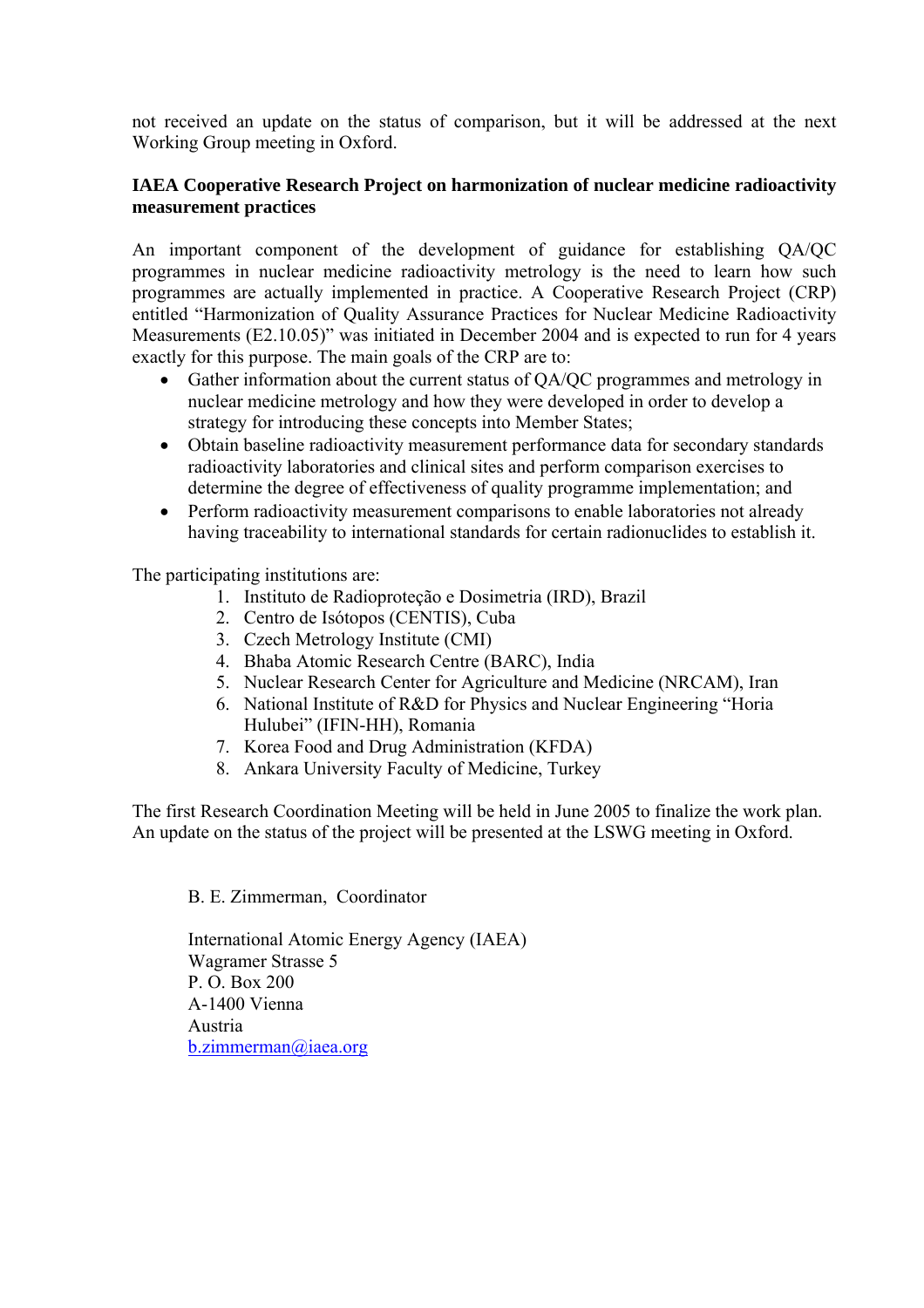# **ICRM**

# **CONTRIBUTIONS**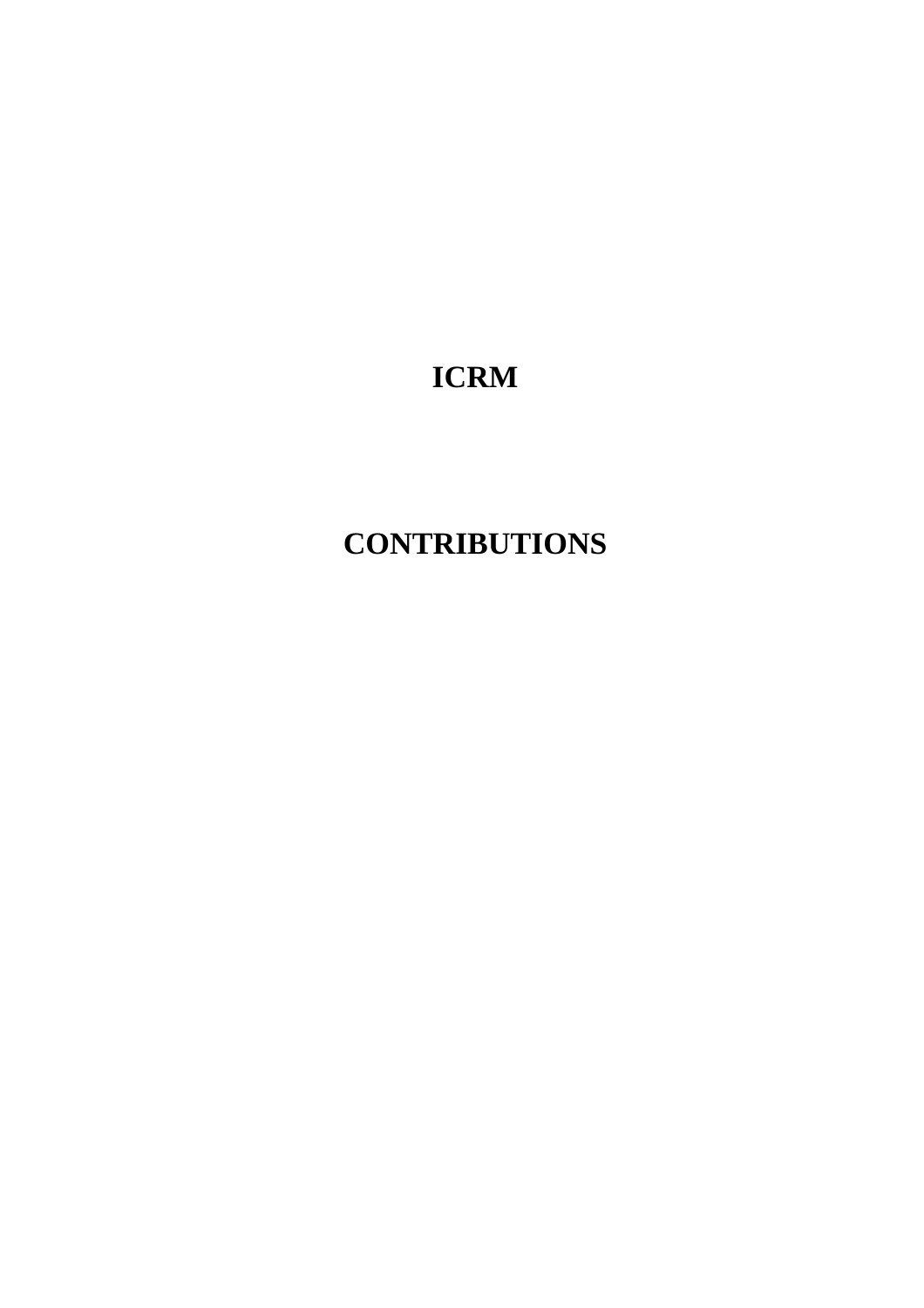| <b>LABORATORY:</b>  | <b>METROLOGIA DE RADIOISOTOPOS</b><br>CNEA, ARGENTINA                                                                                                                                                                                                                                                                                     | (SA1/SA2) |
|---------------------|-------------------------------------------------------------------------------------------------------------------------------------------------------------------------------------------------------------------------------------------------------------------------------------------------------------------------------------------|-----------|
| <b>NAMES:</b>       | P. ARENILLAS, C. BALPARDO, M. E. CAPOULAT, D. RODRIGUES                                                                                                                                                                                                                                                                                   |           |
| <b>APPARATUS:</b>   | $4\pi\beta$ (PPC)- $\gamma$ (NaI) coincidence system.<br>$4\pi$ proportional counter.<br>Si-PIP and surface barrier detectors.<br>LSC TDCR System.                                                                                                                                                                                        |           |
| <b>ACTIVITY:</b>    | 1. Absolute activity measurements.<br>2. Participation in international comparisons.                                                                                                                                                                                                                                                      |           |
| <b>RESULTS:</b>     | 1. Implementation of a LSC TDCR System.<br>2. Peer review of coincidence methods.                                                                                                                                                                                                                                                         |           |
| <b>IN PROGRESS:</b> | 1. Improvement of a new definite solid angle alpha system.<br>2. Improvement of a LSC TDCR system.<br>3. Improvement of a HPPC-NaI(Tl) coincidence system.<br>4. Absolute activity measurements.<br>5. Participation in the SIR for the activity measurements for<br>Cs-134 and Eu-152.<br>6. Implementation of $a \, 4\pi$ gamma system. |           |
| <b>ADDRESS:</b>     | Comisión Nacional de Energía Atómica, Centro Atómico Ezeiza.<br>Unidad de Actividad Radioquímica.<br>Av. del Libertador 8250.1429-Buenos Aires - ARGENTINA.<br>Telephone/Fax: (54-11) 6779-8408/8554.<br>e-mail: arenilla@cae.cnea.gov.ar                                                                                                 |           |
| <b>CONTACT:</b>     | P. A. ARENILLAS.                                                                                                                                                                                                                                                                                                                          |           |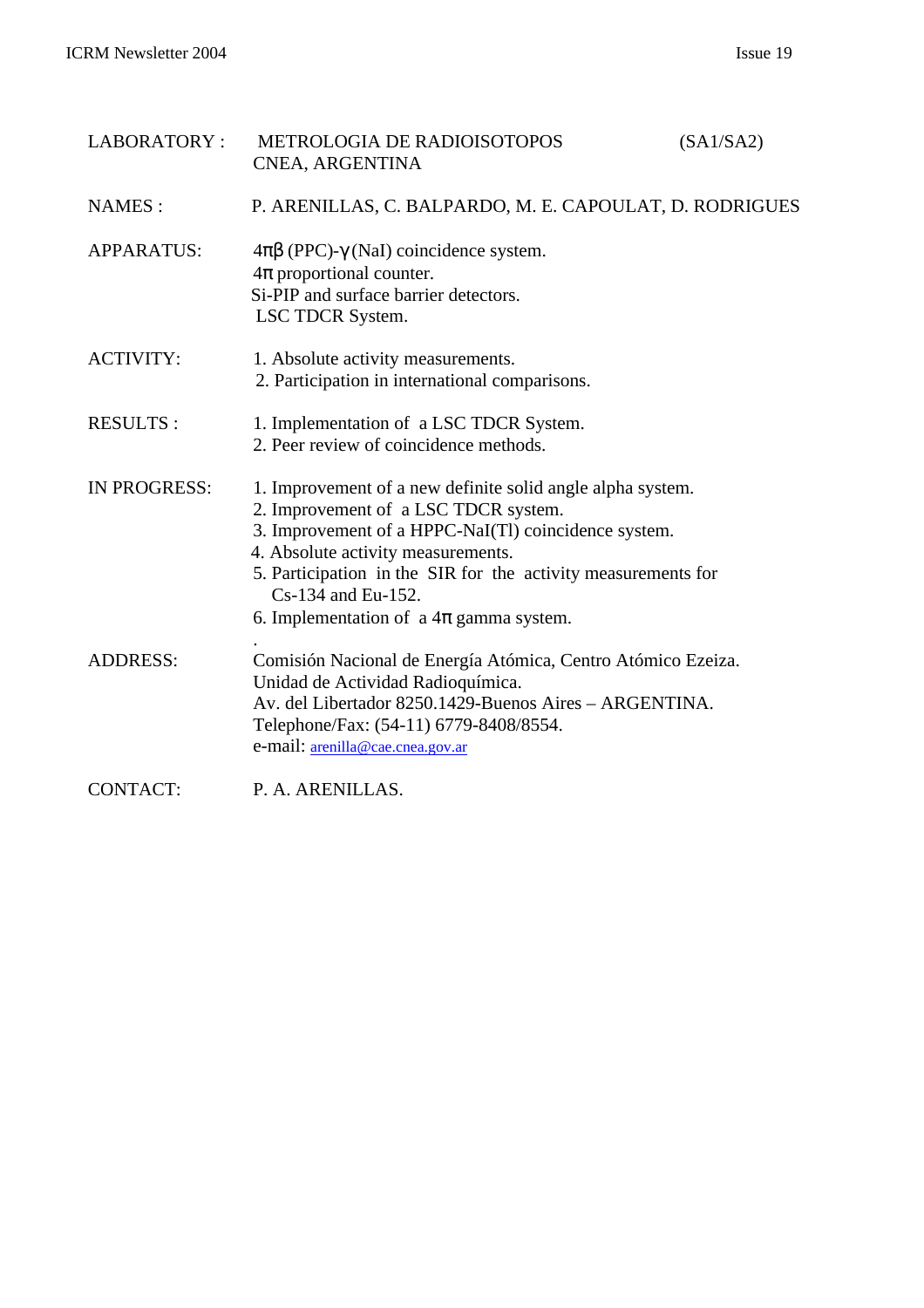| LABORATORY:                                         | METROLOGIA DE RADIOISOTOPOS<br>CNEA, ARGENTINA.                                                                                                                                                                                                                                                       | (SA1/SA2) |
|-----------------------------------------------------|-------------------------------------------------------------------------------------------------------------------------------------------------------------------------------------------------------------------------------------------------------------------------------------------------------|-----------|
| <b>NAMES:</b>                                       | G.L CERUTTI, X.L. ARAYA, E.CIRELLO, L. RAMÍREZ                                                                                                                                                                                                                                                        |           |
| <b>APPARATUS:</b>                                   | Liquid scintillation counting system.                                                                                                                                                                                                                                                                 |           |
| <b>ACTIVITY:</b>                                    | 1. Measurement of natural and artificial radionuclides in environmental<br>samples.                                                                                                                                                                                                                   |           |
| <b>RESULTS:</b><br>soyabean meal, wheat and cheese. | 1. Activity determinations of $^{90}Sr$ in 173 samples of milk powder, maize,<br>2. Activity determinations of gross alpha and gross beta in 34 water<br>samples.<br>3. Activity determinations of $^{241}$ Am and $^{239}$ Pu in 173 milk powder, maize,<br>soyabean meal, wheat and cheese samples. |           |
| <b>IN PROGRESS:</b>                                 | Implementation of a quality system based on Guide ISO 17025.                                                                                                                                                                                                                                          |           |
| <b>ADDRESS:</b>                                     | Comisión Nacional de Energía Atómica, Centro Atómico Ezeiza.<br>Unidad de Actividad Radioquímica.<br>Av. del Libertador 8250.1429 - Buenos Aires - ARGENTINA.<br>Telephone: (54-11) 6779-8408<br>$(54-11)$ 6779-8554<br>Fax:<br>e-mail:<br>cerutti@cae.cnea.gov.ar                                    |           |
| <b>CONTACT:</b>                                     | G. L. CERUTTI                                                                                                                                                                                                                                                                                         |           |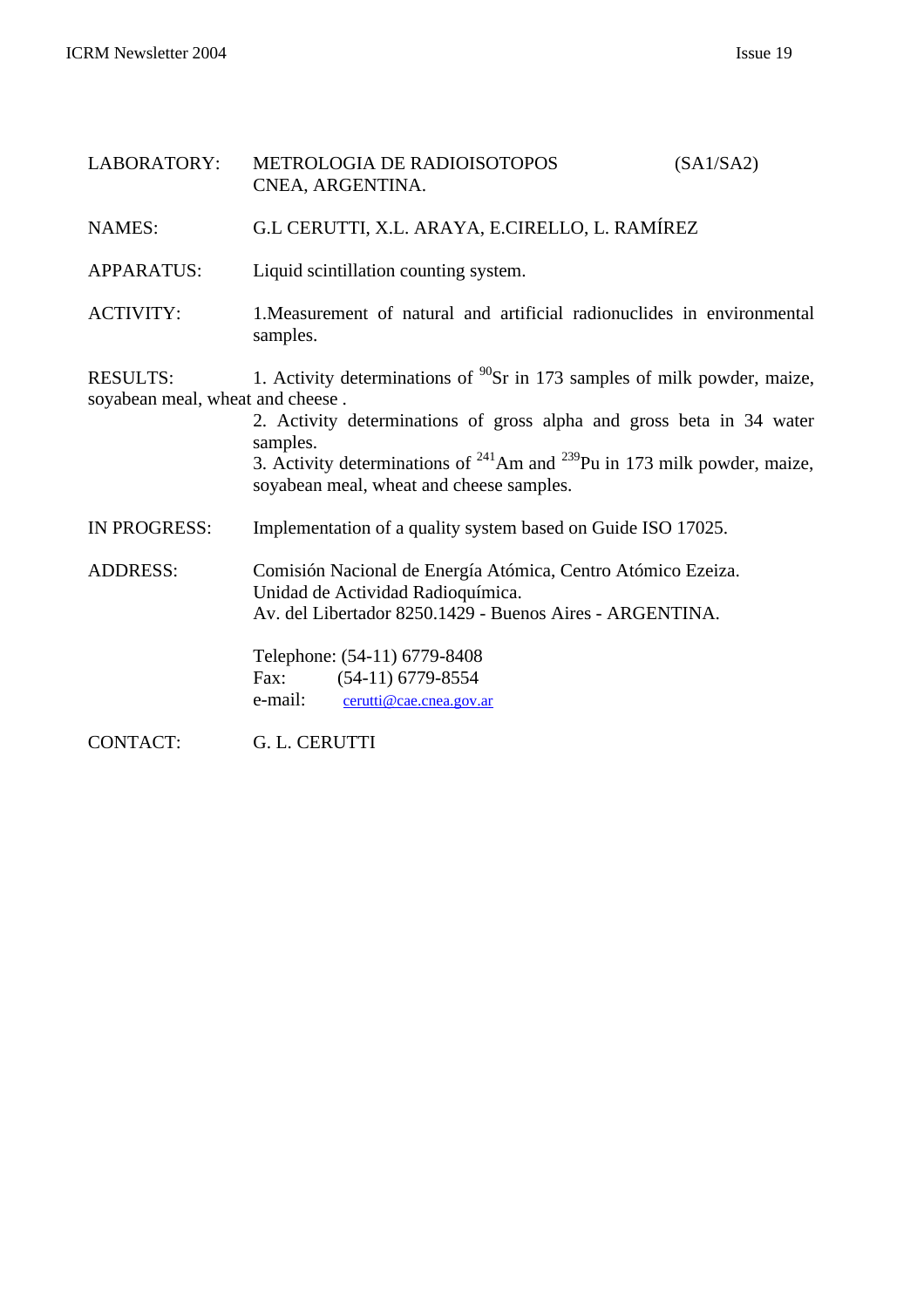| LABORATORY:       | METROLOGIA DE RADIOISOTOPOS<br>CNEA, ARGENTINA.                                                                                                                                                                                                                                                                                                                                                                                                                                         | (SA1/SA2) |
|-------------------|-----------------------------------------------------------------------------------------------------------------------------------------------------------------------------------------------------------------------------------------------------------------------------------------------------------------------------------------------------------------------------------------------------------------------------------------------------------------------------------------|-----------|
| <b>NAMES:</b>     | G.L. CERUTTI, F.A. IGLICKI, G.R. BOCCA, X.L. ARAYA,<br>E.CIRELLO, L. RAMÍREZ                                                                                                                                                                                                                                                                                                                                                                                                            |           |
| <b>APPARATUS:</b> | High pressure ionisation chambers.<br>HPGe spectrometer systems.<br>HPGe planar detector.<br>NaI(Tl) scintillation detector.<br>Automatic sample changers.<br>Multichannel analysers and personal computers.                                                                                                                                                                                                                                                                            |           |
| <b>ACTIVITY:</b>  | 1. Preparation, quality control, standardisation and issue of :<br>- Standard point sources and solutions of several radionuclides<br>for gamma-ray and alpha spectrometry.<br>- Large area standard sources of alpha, beta and gamma emitters.<br>2. Routine measurements and certifications of non radioactive<br>contamination in exported foodstuffs.<br>3. Development of standard sources.                                                                                        |           |
| <b>RESULTS:</b>   | 1. Certifications of non radioactive contamination, by gamma<br>emitters in 3529 samples of imported and exported foodstuffs.<br>2. Preparation and calibration of 58 radioactive sources.<br>3. Determination of Co-60 activity in 771 samples for<br>surface contamination and sealed control of sources used in cobalt<br>therapy.<br>4. Accreditation of "Preparation and calibration of radioactive standards"<br>by Argentinean Accreditation Organism following GUIDE ISO 17025. |           |
| IN PROGRESS:      | 1. Development of simulated water standards.<br>2. Characterisation of a metrological ionisation chamber                                                                                                                                                                                                                                                                                                                                                                                |           |
| <b>ADDRESS:</b>   | Comisión Nacional de Energía Atómica, Centro Atómico Ezeiza.<br>Unidad de Actividad Radioquímica.<br>Av. del Libertador 8250.1429 - Buenos Aires - ARGENTINA.<br>Telephone: (54-11) 6779-8218<br>Fax:<br>$(54-11)$ 6779-8554<br>e-mail:<br>iglicki@cae.cnea.gov.ar                                                                                                                                                                                                                      |           |

CONTACT: F. A. IGLICKI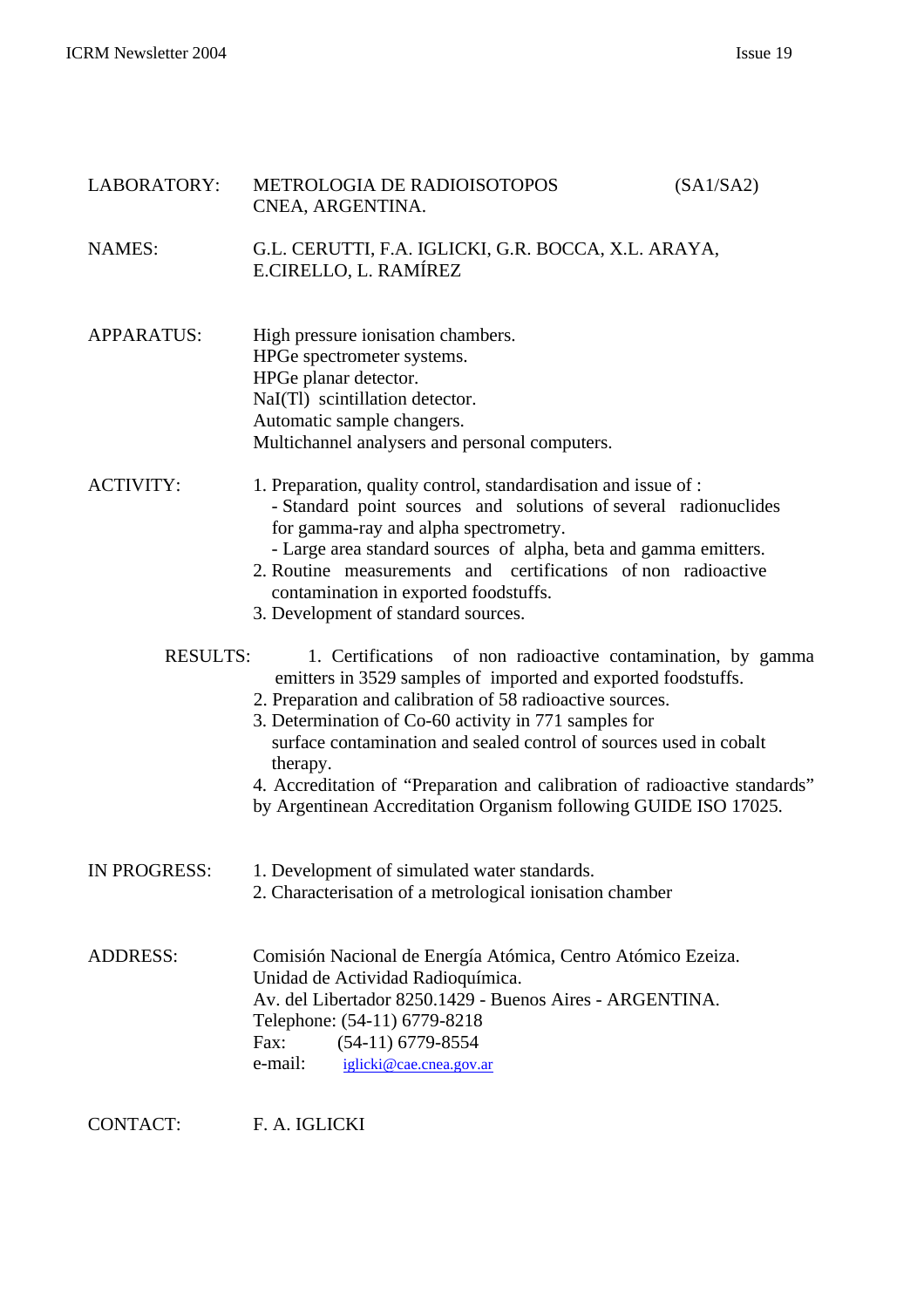| LABORATORY:       | METROLOGIA DE RADIOISOTOPOS<br>CNEA, ARGENTINA.                                                                                                                                                                                                                                                                                                                           | (SA1/SA2)                   |
|-------------------|---------------------------------------------------------------------------------------------------------------------------------------------------------------------------------------------------------------------------------------------------------------------------------------------------------------------------------------------------------------------------|-----------------------------|
| <b>NAMES:</b>     | M.I. MILA, M. CAPOULAT.                                                                                                                                                                                                                                                                                                                                                   |                             |
| <b>APPARATUS:</b> | Ionisation chamber dose calibrators.<br>GeHp and NaI(Tl) gamma-ray spectrometer systems.                                                                                                                                                                                                                                                                                  |                             |
| <b>ACTIVITY:</b>  | 1. Routine metrological assessment of radionuclide calibrators used<br>in Nuclear Medicine.<br>2. Preparation, quality control and standardisation of standard<br>sources for Nuclear Medicine.<br>3. Organisation of intercomparison for activity<br>among Nuclear Medicine Centres in Argentina.                                                                        | measurements                |
| <b>RESULTS:</b>   | 1. Assessment of 1 Nuclear Medicine Centre calibrator for $\frac{99m}{\text{TC}}$ , $\frac{131 \text{ J}}{\text{D}}$ and<br>$^{201}$ Tl.<br>2. Assessment of 43 commercial calibrators for $^{18}F$ , $^{67}Ga$ , $^{99m}Tc$ , $^{131}I$ and<br>$^{201}$ Tl.<br>Accreditation of "Activimeters calibration" by<br>3.<br>Accreditation Organism following GUIDE ISO 17025. | Argentinean                 |
| IN PROGRESS :     | Organisation of intercomparison for activity<br>among Argentinian Nuclear Medicine Centres.                                                                                                                                                                                                                                                                               | measurements of $^{131}$ I, |
| <b>ADDRESS:</b>   | Comisión Nacional de Energía Atómica, Centro Atómico Ezeiza.<br>Unidad de Actividad Radioquímica.<br>Av. del Libertador 8250.1429-Buenos Aires - ARGENTINA.<br>Tel/Fax: (54-11) 6779-8491.<br>E-mail: mila@cae.cnea.gov.ar                                                                                                                                                |                             |
| <b>CONTACT:</b>   | M. I. MILA                                                                                                                                                                                                                                                                                                                                                                |                             |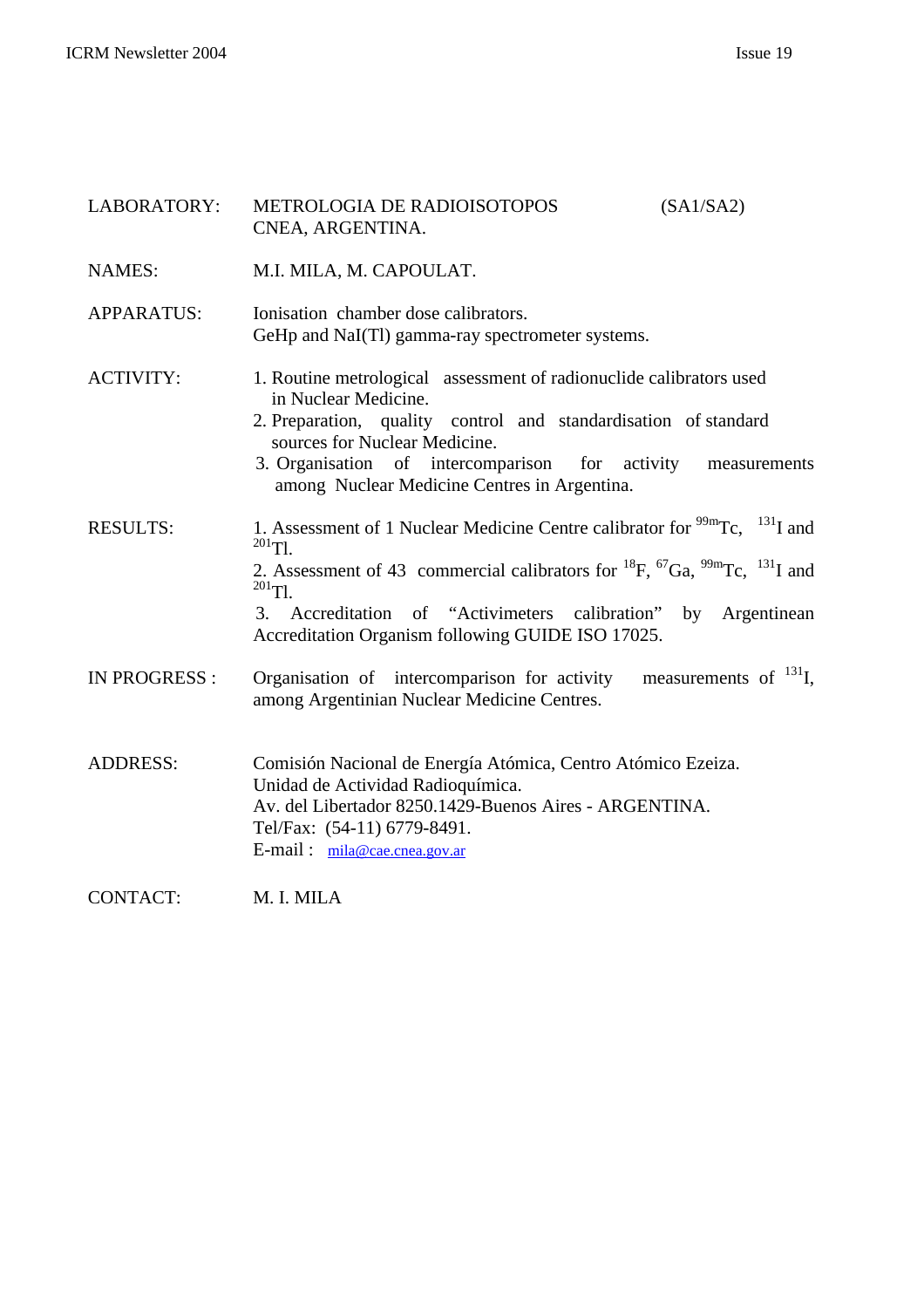| <b>LABORATORY</b>                                     | Radiation Metrology, Australian Nuclear Science &<br>Technology Organisation (ANSTO)                                                                                                                                                                                                                                                                                                                                                                                                                                                                                           |
|-------------------------------------------------------|--------------------------------------------------------------------------------------------------------------------------------------------------------------------------------------------------------------------------------------------------------------------------------------------------------------------------------------------------------------------------------------------------------------------------------------------------------------------------------------------------------------------------------------------------------------------------------|
| <b>NAMES</b>                                          | D Alexiev, L Mo, M Reinhard, J Davies                                                                                                                                                                                                                                                                                                                                                                                                                                                                                                                                          |
| <b>APPARATUS</b><br><b>ACTIVITY</b><br><b>RESULTS</b> | $4\pi\beta$ (PC)- $\gamma$ coincidence counting system.<br>1.<br>High purity germanium detectors.<br>2.<br>3. Pressurised TPA and Vinten ionisation chambers.<br>1. Conversion of the activity standard for Y-90 solution to<br>microspheres through chemical digestion of Y-90.<br>2. Standardisation of <sup>153</sup> Sm solution using $4\pi\beta(PC) - \gamma$<br>coincidence counting technique.<br>3. Development of secondary dosimetry standard for air<br>kerma measurement of I-125 brachytherapy seeds (Model<br>6711) with traceability to NIST primary standard. |
|                                                       | 4. Participated in an IAEA coordinated TLD dose audit<br>with accuracy to within 1% demonstrated.                                                                                                                                                                                                                                                                                                                                                                                                                                                                              |
| <b>PUBLICATIONS</b>                                   | L. Mo, B. Avci, D. James, B. Simpson, W.M.Van<br>Wyngaardt, J.T. Cessna and C. Baldock, Development of<br>activity standard for <sup>90</sup> Y microspheres, Appl. Rad. Isot. 2005,<br>in press.<br>D Alexiev, N Dytlewski, M I Reinhard, L Mo,<br>Characterisation of single-crystal mercuric iodide, Nucl.<br>Instr. Meth. A517, pp. 226-229 (2004).                                                                                                                                                                                                                        |
| <b>IN PROGRESS</b>                                    | Construction of TDCR liquid scintillation systems.<br>1.                                                                                                                                                                                                                                                                                                                                                                                                                                                                                                                       |
|                                                       | 2. Development of Au-198 foil activity standard for the<br>flux measurement of ANSTO Replacement Research<br>Reactor (RRR).                                                                                                                                                                                                                                                                                                                                                                                                                                                    |
| <b>ADDRESS</b>                                        | New Illawarra Road                                                                                                                                                                                                                                                                                                                                                                                                                                                                                                                                                             |
|                                                       | Lucas Heights NSW 2234                                                                                                                                                                                                                                                                                                                                                                                                                                                                                                                                                         |
|                                                       | Australia                                                                                                                                                                                                                                                                                                                                                                                                                                                                                                                                                                      |
|                                                       | Tel: 61-2-97173182; Fax: 61-2-97179265                                                                                                                                                                                                                                                                                                                                                                                                                                                                                                                                         |
|                                                       | E-mail: dax@ansto.gov.au                                                                                                                                                                                                                                                                                                                                                                                                                                                                                                                                                       |
| <b>CONTACT</b>                                        | Dr D Alexiev                                                                                                                                                                                                                                                                                                                                                                                                                                                                                                                                                                   |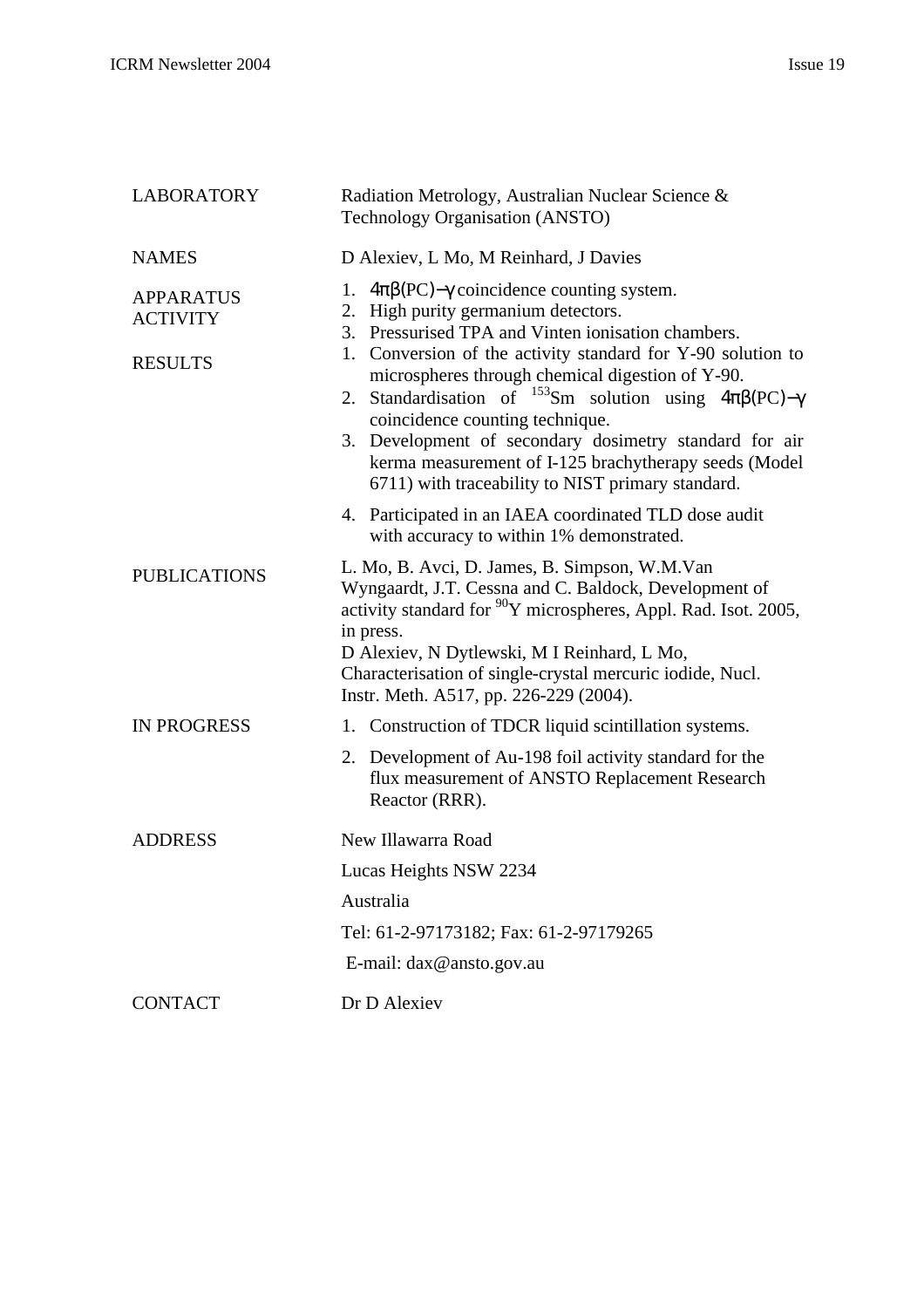| <b>LABORATORY</b>                           | BEV – Bundesamt für Eich- und Vermessungswesen                                                                                                                                                                                                                                                                                                                     |
|---------------------------------------------|--------------------------------------------------------------------------------------------------------------------------------------------------------------------------------------------------------------------------------------------------------------------------------------------------------------------------------------------------------------------|
| <b>NAMES</b>                                | F:J. Maringer, P. Jachs, M. Kreuziger, P. Michai                                                                                                                                                                                                                                                                                                                   |
| <b>APPARATUS</b>                            | Radioactivity laboratory with low-level facilities<br>HPGe detectors for gamma spectroscopy<br>Calibrated $4\pi \gamma$ ionisation chambers<br>Low-level anti-compton HPGe gamma spectrometer<br>Multiwire proportional chamber<br>radon chamber with traceable radon ionisation chambers                                                                          |
| <b>ACTIVITY</b>                             | Routine certification (medical activity meter, surface<br>contamination monitors)<br>Participation in international comparison (EUROMET, CCRI)<br>and bilateral comparisons<br><b>Calibration services</b>                                                                                                                                                         |
| <b>RESULTS</b>                              | $CCRI(II)-K.2.Am-241$<br>$CCRI(II)-K2.Ir-192$<br>$CCRI(II)-K2.Mn-54$<br>$CCRI(II)-K2.Zn-65$                                                                                                                                                                                                                                                                        |
| <b>IN PROGRESS</b>                          | CCRI(II)-K2.I-125<br>EUROMET.RI(II)-S1.Rn-222 / EUROMET Proj. 657 -<br>Comparison of radon monitors<br>National comparison in gamma spectrometry / activity<br>concentration in aqueous solution<br>National comparison radon activity concentration in air<br>measurements<br>Development of a primary standard for surface emission rate<br>(large area sources) |
|                                             | Monte Carlo calculations of ISOCAL IV ionisation chamber<br>response to gamma and beta emitters                                                                                                                                                                                                                                                                    |
| <b>OTHER RELATED</b><br><b>PUBLICATIONS</b> | Hrachowitz, M., Maringer, F.J., Gerzabek, M.H. Soil<br>Redistribution Model for Undisturbed and Cultivated Sites<br>Based on Chernobyl <sup>137</sup> Cs Fallout. Journal of Environmental<br>Quality. (accepted)                                                                                                                                                  |
| <b>ADDRESS</b>                              | BEV – Bundesamt für Eich- und Vermessungswesen<br>Sect. Ionising Radiation and Radioactivity<br>Arltgasse 35<br>1160 Wien<br><b>AUSTRIA</b>                                                                                                                                                                                                                        |
| <b>CONTACT</b>                              | Assoc. Prof. Dr. Franz Josef Maringer<br>Tel.: +43 1 49110 372<br>Fax: +43 1 4920875 6372<br>E-mail: fj.maringer@metrology.at                                                                                                                                                                                                                                      |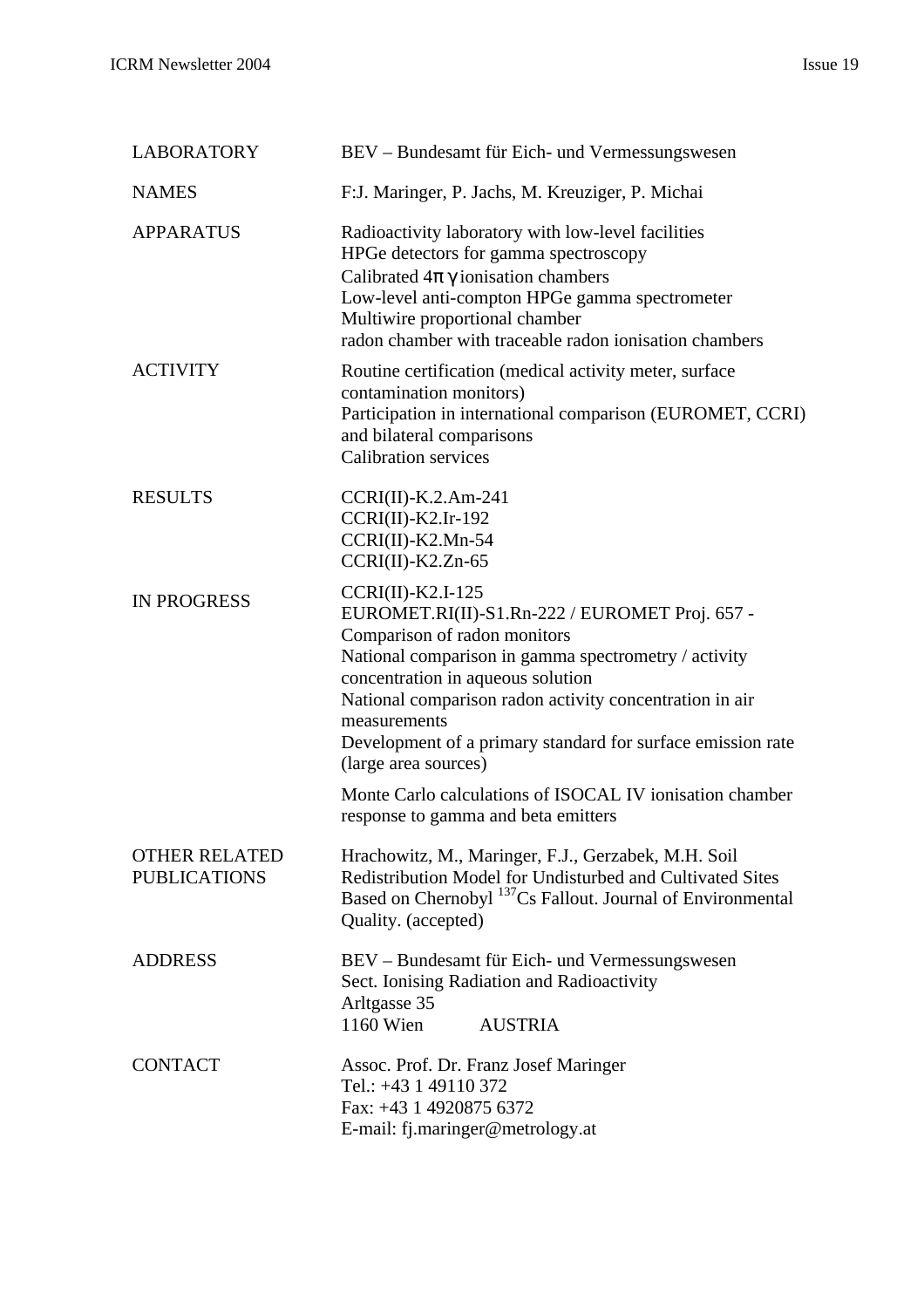| <b>LABORATORIES</b>                                           | IAEA Nuclear Data Section, Vienna, Austria;<br>Serco Assurance, Winfrith Science Centre, Dorchester, UK                                                                                                                                                                                                                                                                                                                                                                                                                                                                                                                                              |
|---------------------------------------------------------------|------------------------------------------------------------------------------------------------------------------------------------------------------------------------------------------------------------------------------------------------------------------------------------------------------------------------------------------------------------------------------------------------------------------------------------------------------------------------------------------------------------------------------------------------------------------------------------------------------------------------------------------------------|
| <b>NAMES</b>                                                  | A L Nichols (IAEA) and R J Perry (Serco Assurance)                                                                                                                                                                                                                                                                                                                                                                                                                                                                                                                                                                                                   |
| <b>ACTIVITY</b>                                               | Decay-data evaluations and preparation of databases                                                                                                                                                                                                                                                                                                                                                                                                                                                                                                                                                                                                  |
| <b>RESULTS/</b><br><b>INFORMATION</b>                         | Decay-data evaluations underway in 2005-06:<br>(a) evaluations for DDEP: $97 \text{mT}c$ , $109 \text{Pd}$ , $126 \text{Sb}$ , $127 \text{Sb}$ , $127 \text{Te}$ and<br>$127 \text{m}$ Te:<br>(b) $^{192}$ Au, and $^{214}$ Bi (latter within $^{226}$ Ra decay chain);                                                                                                                                                                                                                                                                                                                                                                              |
|                                                               | (c) additional evaluations for JEFF-3 fusion.                                                                                                                                                                                                                                                                                                                                                                                                                                                                                                                                                                                                        |
| <b>PUBLICATIONS</b>                                           | O Bersillon et al, "JEFF-3T: Decay Data and Fission Yield<br>Libraries", ND2001 Int. Conf. Nucl. Data for Science and<br>Technology, 7-12 Oct 2001, Tsukuba, Japan; also J. Nucl. Sci.<br>Technol., Supplement 2, Vol 1 (2002) pp 478-480.                                                                                                                                                                                                                                                                                                                                                                                                           |
| <b>IN PROGRESS</b>                                            | Evaluation of decay data for DDEP.                                                                                                                                                                                                                                                                                                                                                                                                                                                                                                                                                                                                                   |
| <b>INFORMATION</b>                                            | Evaluations completed in 2004, and databases assembled in<br>early 2005 for JEFF-3 library: ${}^{80}$ Ge, ${}^{97}$ Y, ${}^{97m}$ Y, ${}^{97m}$ Y, ${}^{111}$ Rh, ${}^{113}$ Pd, ${}^{113m}$ Pd, ${}^{129}$ Sn, ${}^{129m}$ Sn, ${}^{130m}$ Sn, ${}^{130m}$ Sn, ${}^{123}$ Cs, ${}^{123m}$ Cs, ${}^{149}$ Ce, ${}^{155}$ Pm,<br><sup>163</sup> Gd, <sup>146</sup> Tb, <sup>146m</sup> Tb, and <sup>167m</sup> Er; also most of <sup>226</sup> Ra decay chain<br>(except $^{214}$ Bi).<br>Evaluations planned in future years for DDEP: $^{106}Rh$ , $^{132}Te$ , $^{132}I$ ,<br>$^{144}$ Pr and $^{201}$ Pb. Also additional evaluations for JEFF-3. |
| IN PREPARATION                                                | <sup>234m</sup> Pa decay data evaluation.                                                                                                                                                                                                                                                                                                                                                                                                                                                                                                                                                                                                            |
| <b>OTHER RELATED</b><br><b>PUBLICATIONS</b><br><b>ADDRESS</b> | A L Nichols, Decay Data: Review of Measurements,<br>Evaluations and Compilations, Appl. Radiat. Isot., 55 (2001) 23-<br>70.<br>M Herman and A L Nichols, Update of X- and Gamma-ray<br>Decay Data Standards for Detector Calibration and Other<br>Applications, INDC(NDS)-437, December 2002.<br>A L Nichols, IAEA Co-ordinated Research Project: Update of X-<br>ray and Gamma-ray Decay Data Standards for Detector<br>Calibration and Other Applications, Appl. Radiat. Isot., 60 (2004)<br>247-256.<br><b>IAEA Nuclear Data Section,</b><br>Department of Nuclear Sciences and Applications,                                                     |
|                                                               | PO Box 100, Wagramerstrasse 5, A-1400 Vienna, Austria.                                                                                                                                                                                                                                                                                                                                                                                                                                                                                                                                                                                               |
| <b>CONTACT</b>                                                | Dr Alan Nichols                                                                                                                                                                                                                                                                                                                                                                                                                                                                                                                                                                                                                                      |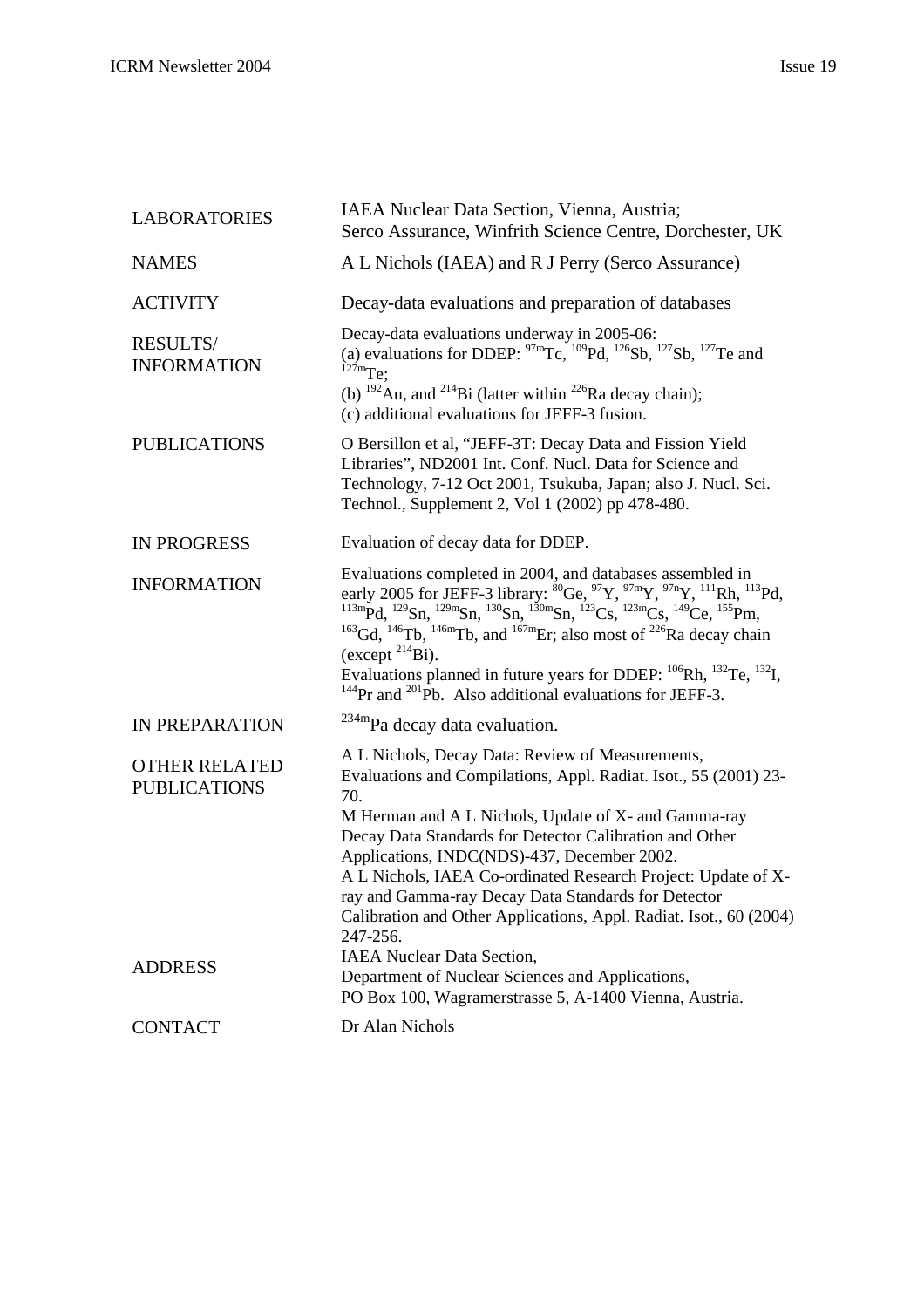# Summary of the research programme related to radionuclide metrology for the years 2004 and 2005 at the "Institut für Isotopenforschung und Kernphysik" (IIK) of the University of Vienna, Austria

Währingerstrasse 17, A-1090 Wien; Tel: +43-1-4277-51754, FAX: +43-1-4277-51752 http://www.univie.ac.at/Kernphysik/irk\_engl.htm

*[also to be regarded as contribution according to the ICRM standing actions SA1 and SA2]*

Presently, the activities at the IIK concentrate on the improvement and development of atomic and nuclear measuring techniques and data handling procedures for interdisciplinary applied physics work with special emphasis on the detection of longlived radionuclides, particularly in the very-low-level range. Nuclear-decay-counting techniques have been widely replaced by mass-spectrometric techniques with high selectivity and high sensitivity. More detailed information about research at the IIK is also be provided via the institute's internet home page given above.

Due to a reorganization of the university structure and funding policies, that part of the institute which dealt with conventional radionuclide metrology had to leave the historical building of the old "Vienna Radium Institute" and move into a building close to the VERA facility (see below) with the new address given above. Preparations for the move started already in 2004, the transfer of the heavily shielded equipment and of radioactive sources (including a <sup>241</sup>Am-Be neutron source) still has to be postponed until working rooms have been adapted.

- Names: M. Auer, O. Forstner , H. Friedmann, E. Friedl, R. Golser, J. Gröller, P. Hille, M. Kafesie, P. Kröpfl, J. Kühtreiber, W. Kutschera (director), J. Lukas, E. Pak, A. Pavlik, A. Priller, J. Riede, P. Steier, B. Strohmaier, S. Tagesen, H. Vonach, A. Wallner, F. Weninger, E. Wild, G. Winkler
- 1. The tandem-accelerator mass-spectrometry facility VERA (Vienna Environmental Research Accelerator) and its use

The VERA facility is based on a 3-MV Pelletron tandem accelerator (from National Electrostatics Corporation in Wisconsin, USA). For details on the experimental equipment see

http://www.univie.ac.at/Kernphysik/VERA/welcome.htm .

Accelerator mass spectrometry (AMS) is a major field of research at the IIK. With AMS the radionuclides are measured by direct atom counting; selectivity is achieved employing energy-, momentum- and velocity-selecting devices (electrostatic, magnetic and time-of-flight/Wien filters) and using ion detectors for counting and final energy measurement. The interesting nuclides (with extremely small radioisotope-to-stable-isotope ratios in the  $10^{-10}$  to  $10^{-15}$  range) cannot be measured at natural levels through radioactive-decay counting, particularly for small samples in the milligram range, typically containing only  $10^5$  to  $10^8$  radionuclide atoms. Predominantly isotope ratios are measured relative to appropriate standards.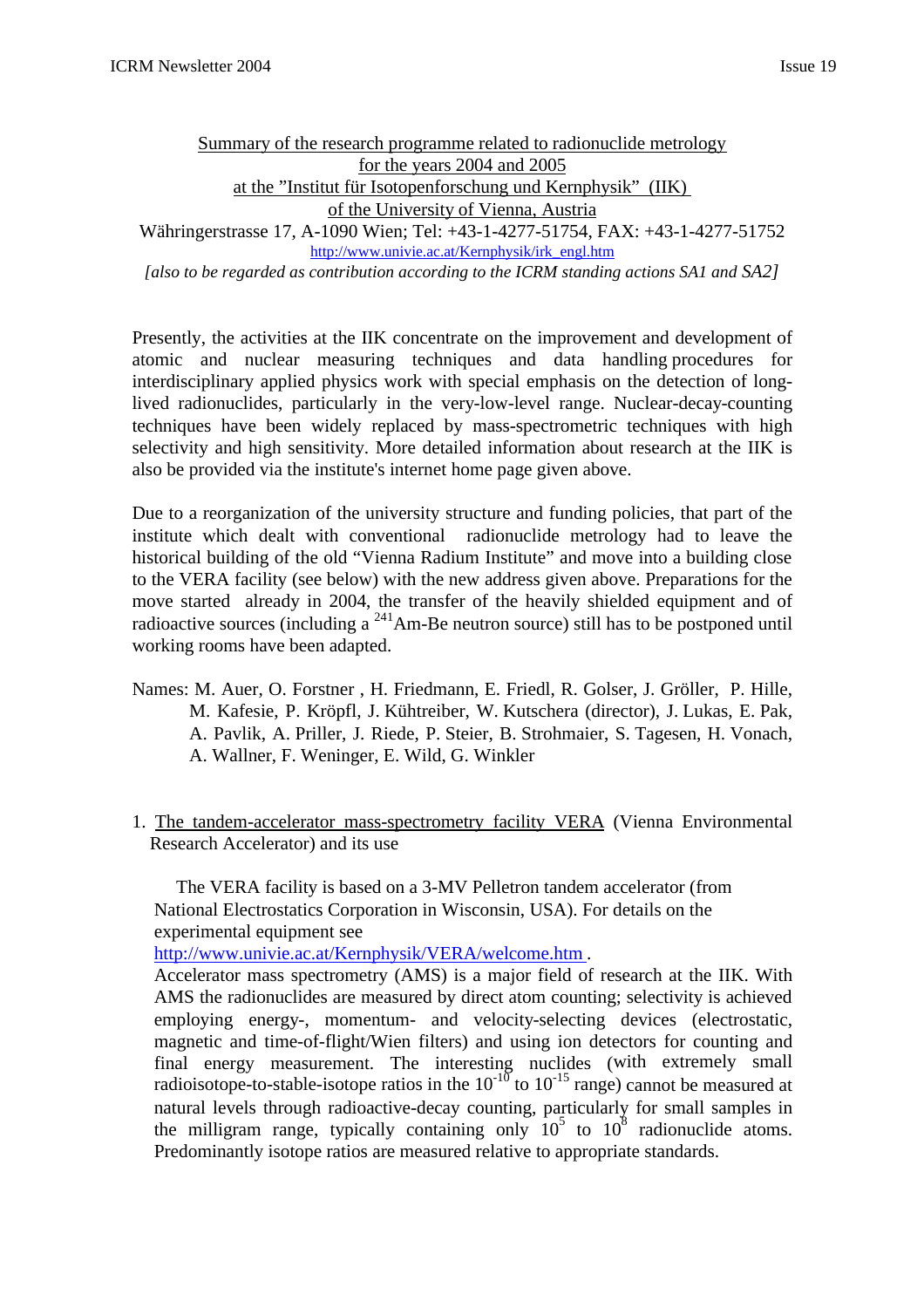Typically, in the light-ion region atoms like  ${}^{14}C (5.7 \times 10^3 a)$ , for radiocarbon dating), <sup>10</sup>Be (T<sub>1/2</sub>=1.5×10<sup>6</sup> a) and <sup>26</sup>Al (T<sub>1/2</sub>=7.2×10<sup>5</sup> a) (both for applications in geology) are counted with an excellent suppression of isobaric background. Through the recent upgrades of VERA it has been possible to measure also ions from very heavy long-lived radionuclides such as  $^{129}I(T_{1/2} \approx 1.6 \times 10^7 \text{ a})$   $\left[^{129}I^{127}I \text{ ratios}\right]$ ,  $^{210}Pb$  $(T_{1/2} \approx 22 \text{ a})$ ,  $^{236}$ U (T<sub>1/2</sub>  $\approx 23 \times 10^6$  a) [marker for contamination by irradiated uranium, also daughter product of the decay of <sup>240</sup>Pu], <sup>244</sup>Pu (T<sub>1/2</sub>  $\approx 81 \times 10^6$  a) [for research on e.g. interstellar medium grains], <sup>242</sup>Pu (T<sub>1/2</sub>  $\approx$  3.8×10<sup>5</sup> a) and <sup>182</sup>Hf (T<sub>1/2</sub>  $\approx$  $(9\pm2)\times10^6$  a) in natural samples.

## 2. Conventional radionuclide instrumentation and evaluation

- a) Work using equipment as mentioned under item 3 of the last year's report has been hampered by the necessary move of all the devoted equipment to the new site of the institute (see above).
- b) The conventional *<sup>14</sup>C laboratory* was shut down, since a transfer to the new site was not possible.

# 3. Other projects

a) *Program to evaluate and check the reliability of the half-life values of some longlived radionuclides ("How well do we know our clocks"*) relevant to archaeochronology, geochronology and cosmochronology [compare, e.g., F. Begemann et al., Call for an improved set of decay constants for geochronological use, Geochim. Cosmochim. Acta 65 (2001) 111-121].

 In addition, the basic question of the change of half-lives due to stellar environments or other extreme environmental conditions are to be discussed.

 Based on new attempts to extend the calibration for radiocarbon dating to periods more than 10 000 years ago, from the trend of the found calibration curve it may be suspected that the adopted value of the half-life of  ${}^{14}C$  may has to be revised, or there may exist other reasons not yet known to explain the observed trend. Anyway, studies are undertaken to find a method for a direct accurate re-measurement of the half-life of  ${}^{14}C$ .

b) *A critical review of experimental data for the half-lives of the uranium isotopes <sup>238</sup>U and*  $^{235}U$  was published:

 R. Schön, G. Winkler, W. Kutschera: Applied Radiation and Isotopes 60 (2004) 263 –273 (Proceedings of the 14th International Conference on Radionuclide Metrology and its Applications, ICRM 2003, in Dublin)

c) *Austrian National Radon Project (ÖNRAP)* [H. Friedmann]:

This project (see the previous years' reports) to determine the radon exposure of the population in Austria as well as to classify areas according to their potential radon risk from the ground ("radon potential"), is essentially completed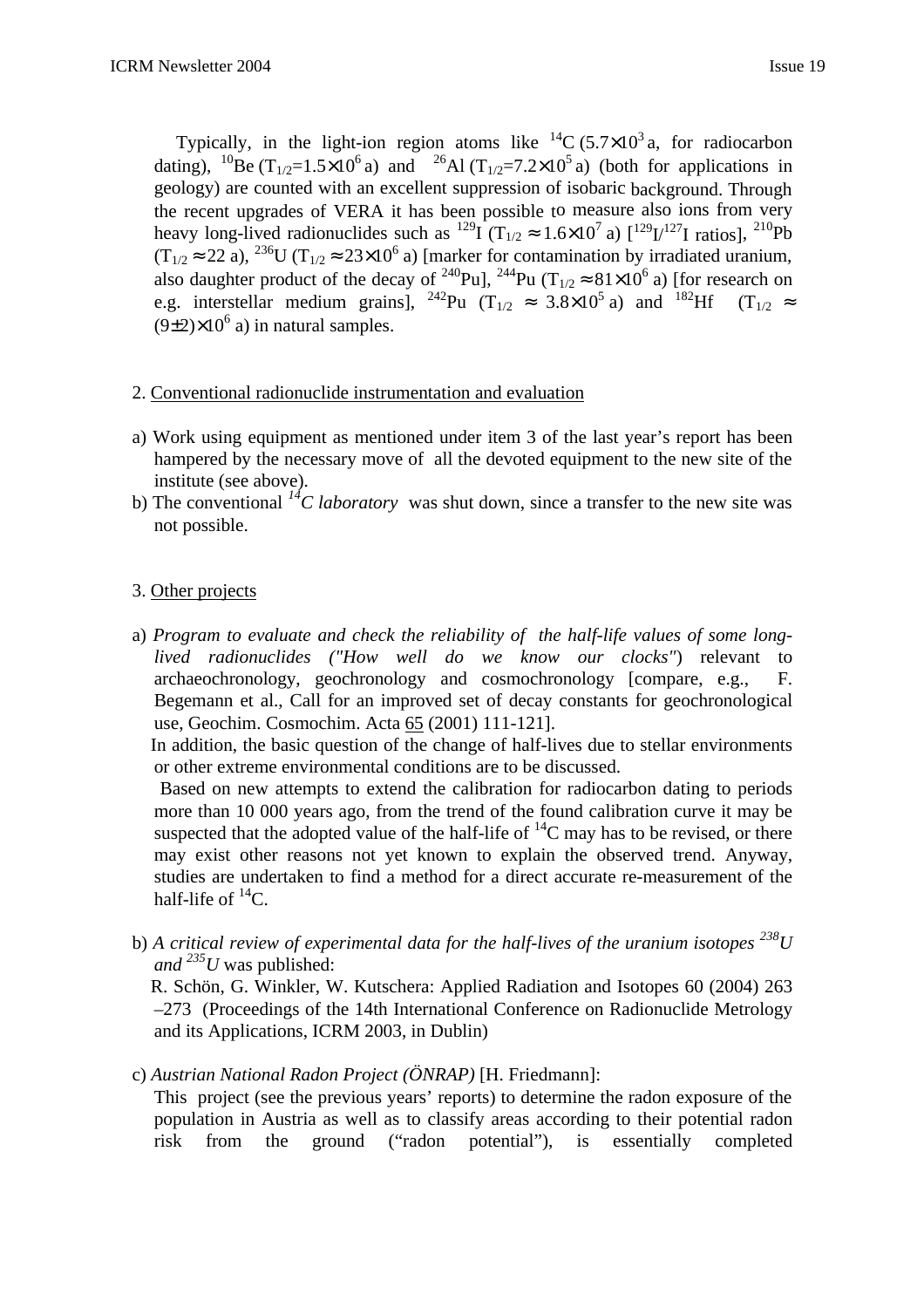## (http://www.univie.ac.at/Kernphysik/oenrap/onrap\_e.htm).

A "Radon information CD" (H. Friedmann) is also available.

Correlations between the so-called radon potential and details of the geology are to be investigated.

## 4. Work and co-operation on special reports and standard concepts, training tasks

Co-operation with the *Austrian Standards Institute* (OENORM) [H. Friedmann, G. Winkler] to achieve a uniform interpretation of low-level measurements and to harmonise measurement-uncertainty statements is continued. Participation and lecturing in the *VERMI (Virtual European Radionuclide Metrology Institute) Young Researchers Workshop* (mainly on absolute counting methods)  $\begin{bmatrix} 1 & -5 \end{bmatrix}$  Dec. 2003 at the CEA Headquarters, Paris, hosted by BNM-LNHB]; contributions by G. Winkler on "Highefficiency photon detection systems for accurate radioactivity measurements" and "The 4π-γ NaI(Tl) detector of the IIK, University of Vienna" on a VERMI CD issued in February 2004. Students' training in the field of general experimental physics, quantum physics, atomic physics, nuclear physics, ion physics and radioactivity measurements is taken care of by the staff of the IIK.

## 5. Participation in international organisations

- International Committee for Radionuclide Metrology (ICRM) [G. Winkler];
- Consultative Committee for Ionising Radiation (CCRI), Section II (Measurement of Radionuclides) at the BIPM, Sèvres, France [member: G. Winkler];

April 2005 Gerhard Winkler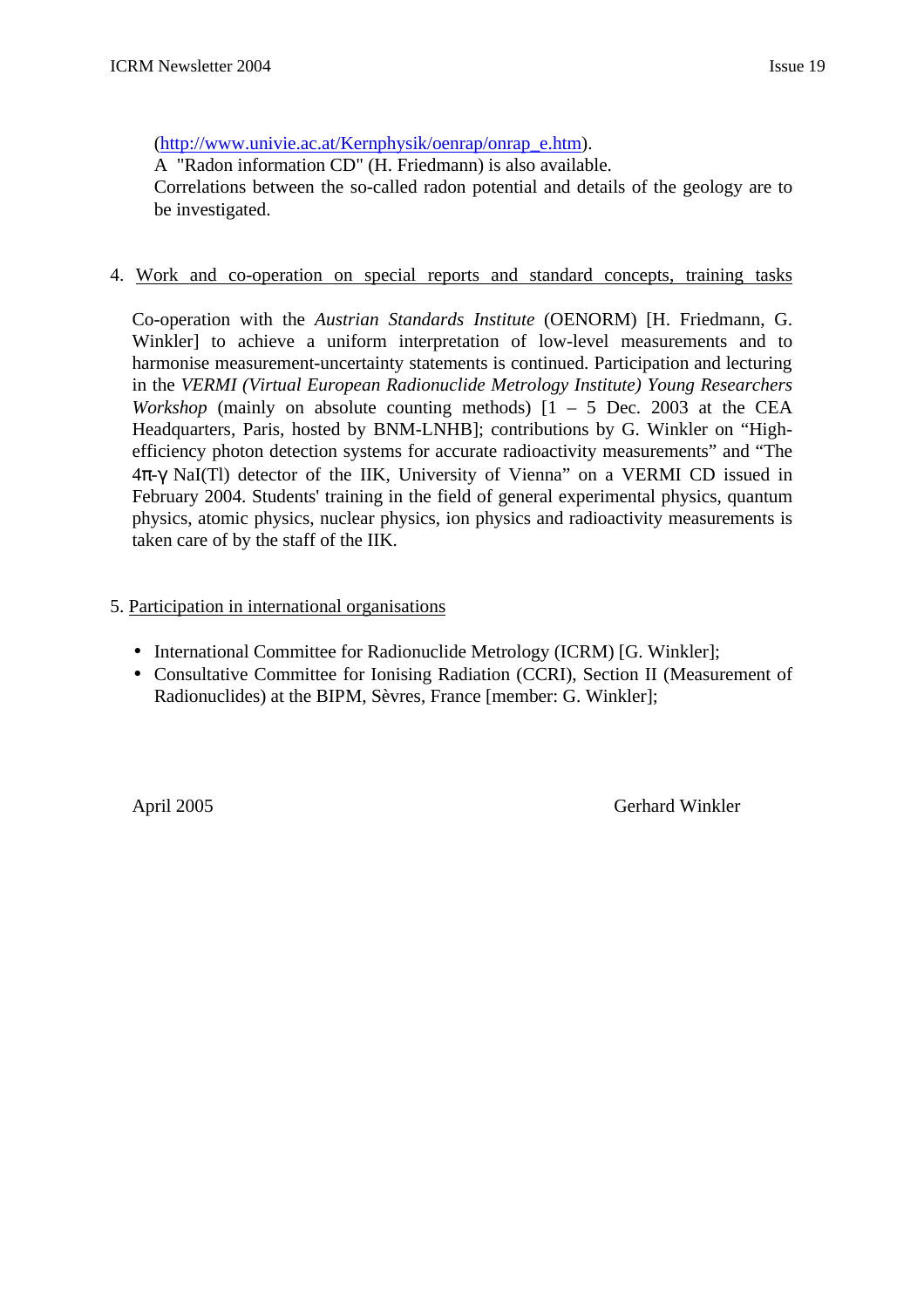| <b>LABORATORY</b>                      | European Commission - Joint Research Centre                                                                                                                                                                                                                                                                                                                                                  |
|----------------------------------------|----------------------------------------------------------------------------------------------------------------------------------------------------------------------------------------------------------------------------------------------------------------------------------------------------------------------------------------------------------------------------------------------|
|                                        | Institute for Reference Materials and Measurements (IRMM)                                                                                                                                                                                                                                                                                                                                    |
|                                        | <b>JRC Reference Laboratory for Radionuclide Metrology</b>                                                                                                                                                                                                                                                                                                                                   |
| <b>NAMES</b>                           | S. Pommé, G. Sibbens, T. Altzitzoglou, R. Van Ammel,<br>J. Keightley                                                                                                                                                                                                                                                                                                                         |
| <b>APPARATUS</b><br><b>ACTIVITY</b>    | radioactive source preparation (quantitative drop deposition,<br>vacuum evaporation and electrodeposition)                                                                                                                                                                                                                                                                                   |
|                                        | $4\pi$ pressurised gas proportional counter<br>windowless $4\pi CsI(Tl)$ -sandwich spectrometer<br>two $\alpha$ -particle counters at defined solid angle<br>atmospheric $4\pi\beta-\gamma$ coincidence counter<br>pressurised $4\pi\beta-\gamma$ coincidence counter<br>$4\pi\gamma$ NaI well counter<br>two secondary standard ionisation chambers<br>two 4p liquid scintillation counters |
| <b>RESULTS</b>                         | Standardisation of ${}^{65}Zn$ , ${}^{192}Ir$ , ${}^{241}Am$ , ${}^{54}Mn$ and ${}^{125}I$ for CCRI<br>key comparisons.                                                                                                                                                                                                                                                                      |
|                                        | Standardisation of ${}^{60}Co$ , ${}^{134}Cs$ and ${}^{137}Cs$ .                                                                                                                                                                                                                                                                                                                             |
|                                        | Standardisation of $^{241}$ Am and $^{239}$ Pu reference sources for the<br>traceability chain of the reference material IAEA-375.                                                                                                                                                                                                                                                           |
| <b>PUBLICATIONS</b>                    | R. Van Ammel, S. Pommé, G. Sibbens, Experimental<br>verification of the half-life of ${}^{65}Zn$ , Appl. Radiat. Isot. 60<br>$(2004)$ 337-339.                                                                                                                                                                                                                                               |
|                                        | G. Sibbens, S. Pommé, T. Altzitzoglou, Standardisation of<br>low-activity actinide solutions by alpha-particle counting at a<br>defined solid angle, Appl. Radiat. Isot. 61 (2004) 405-408.                                                                                                                                                                                                  |
|                                        | S. Pommé, A complete series expansion of Ruby's solid-<br>angle formula, Nucl. Instr. and Meth. A 531 (2004) 616-620.                                                                                                                                                                                                                                                                        |
| <b>IN PROGRESS</b>                     | Half-life determination of <sup>55</sup> Fe.                                                                                                                                                                                                                                                                                                                                                 |
|                                        | Standardisation of $^{32}P$ .                                                                                                                                                                                                                                                                                                                                                                |
|                                        | Intercomparison of DCC analysis algorithms with external<br>partners.                                                                                                                                                                                                                                                                                                                        |
|                                        | Determination of the half-life of $^{233}$ U, $^{235}$ U and $^{238}$ U.                                                                                                                                                                                                                                                                                                                     |
| <b>SOURCE IN</b><br><b>PREPARATION</b> | S. Pommé, T. Altzitzoglou, R. Van Ammel, G. Sibbens,<br>Standardisation of $^{125}$ I using seven techniques for radioactivity                                                                                                                                                                                                                                                               |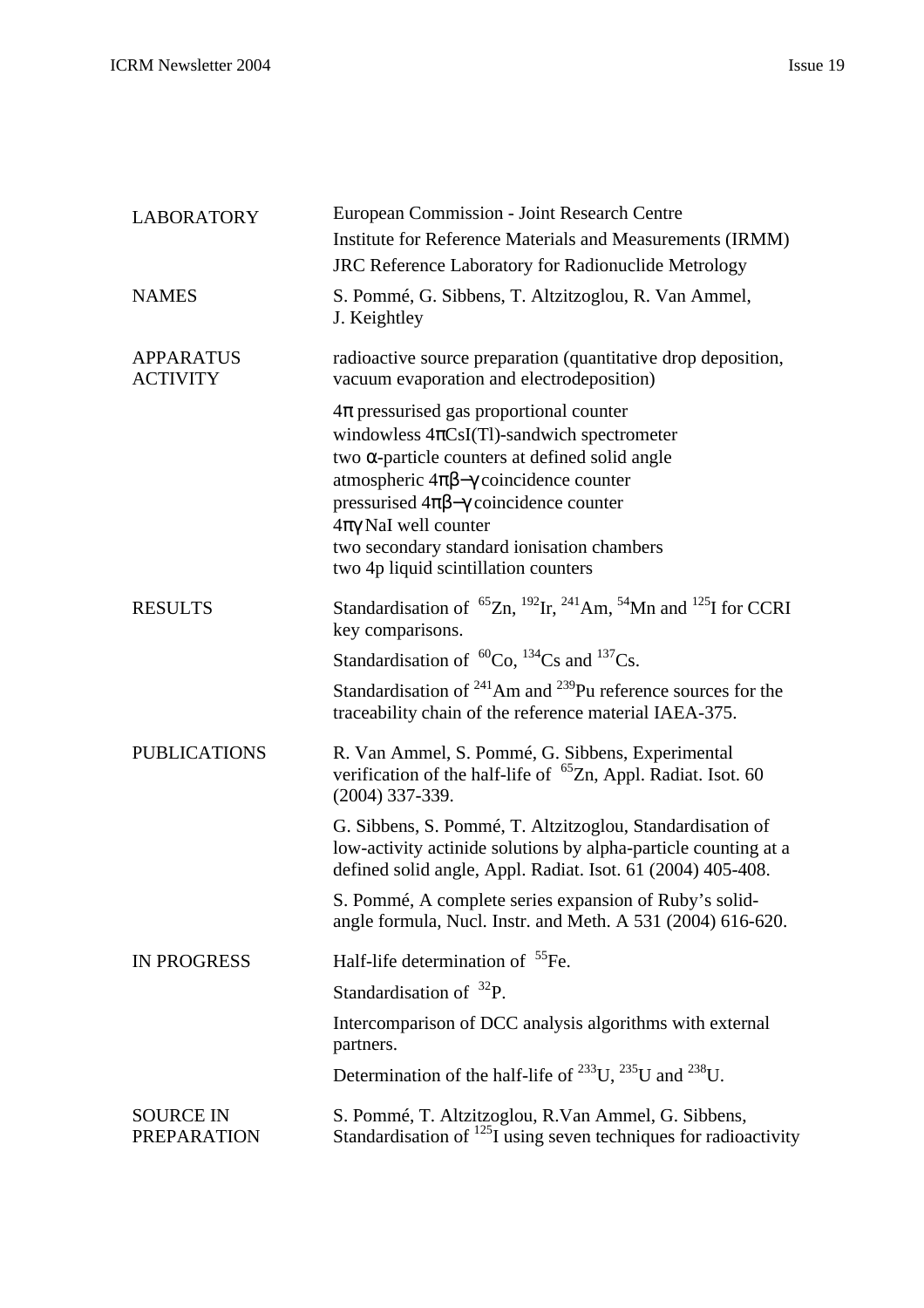|                | measurement, in press in Nucl. Instr. and Meth. in Phys.<br>Research A.                                                                                                                                                                  |
|----------------|------------------------------------------------------------------------------------------------------------------------------------------------------------------------------------------------------------------------------------------|
| <b>ADDRESS</b> | European Commission<br><b>Joint Research Centre</b><br>Institute for Reference Materials and Measurements (IRMM)<br>Retieseweg 111, B-2440 Geel, Belgium<br>Tel. +32 14 571 289 - Fax +32 14 584 273<br>E-mail: stefaan.pomme@cec.eu.int |
| <b>CONTACT</b> | Stefaan Pommé.                                                                                                                                                                                                                           |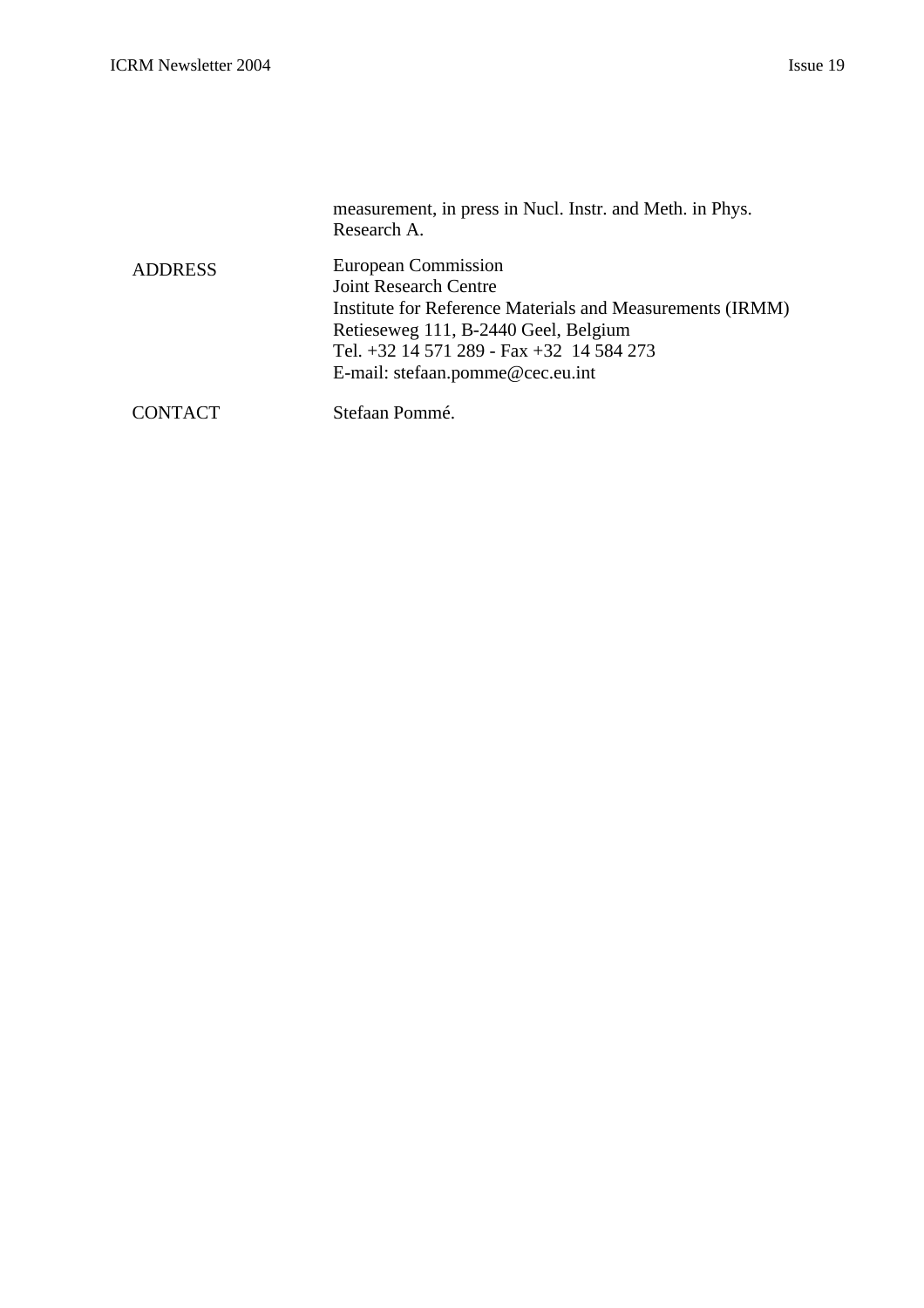| <b>LABORATORY</b>                      | European Commission - Joint Research Centre                                                                                                                                                                                                                                                 |
|----------------------------------------|---------------------------------------------------------------------------------------------------------------------------------------------------------------------------------------------------------------------------------------------------------------------------------------------|
|                                        | Institute for Reference Materials and Measurements (IRMM)                                                                                                                                                                                                                                   |
|                                        | <b>JRC Reference Laboratory for Radionuclide Metrology</b>                                                                                                                                                                                                                                  |
| <b>NAMES</b>                           | G. Sibbens, S. Pommé                                                                                                                                                                                                                                                                        |
| <b>APPARATUS</b><br><b>ACTIVITY</b>    | radioactive source preparation by vacuum evaporation                                                                                                                                                                                                                                        |
|                                        | two high resolution semiconductor alpha-particle<br>spectrometers                                                                                                                                                                                                                           |
| <b>RESULTS</b>                         | A new set of alpha-particle emission probabilities and<br>energies in the decay of $^{235}$ U (EUROMET 591).                                                                                                                                                                                |
|                                        | A new spreadsheet application ALPHA for deconvolution of<br>alpha-particle spectra.                                                                                                                                                                                                         |
| <b>PUBLICATIONS</b>                    | S. Pommé, G. Sibbens, Concept for an off-line gain<br>stabilisation method, Appl. Radiat. Isot. 60 (2004) 151-154.                                                                                                                                                                          |
|                                        | G. Sibbens, S. Pommé, Study of alpha-particle emission<br>probabilities and energies in the decay of $^{240}$ Pu, Appl. Radiat.<br>Isot. 60 (2004) 155-158.                                                                                                                                 |
|                                        | S. Pommé, G. Sibbens, A new off-line gain stabilisation<br>method applied to alpha-particle spectrometry, Advanced<br>Mathematical and Computational Tools in Metrology VI, ed.<br>P. Ciarlini, M.G. Cox, F. Pavese, G.B. Rossi (World Scientific<br>Publishing Company, 2004) pp. 327-329. |
| <b>IN PROGRESS</b>                     | EUROMET project no 749 on alpha-particle emission<br>probabilities and energies in the decay of $240$ Pu.                                                                                                                                                                                   |
| <b>SOURCE IN</b><br><b>PREPARATION</b> | E. García-Toraño, M.T. Crespo, M. Roteta, G. Sibbens,<br>S. Pommé, A.M. Sánchez, M.P.R. Montero, S. Woods, A.<br>Pearce, Alpha-particle emission probabilities and energies in<br>the decay of $^{235}$ U, submitted to Nucl. Instr. and Meth.                                              |
| <b>ADDRESS</b>                         | European Commission<br><b>Joint Research Centre</b><br>Institute for Reference Materials and Measurements (IRMM)<br>Retieseweg 111, B-2440 Geel, Belgium<br>Tel. +32 14 571 264 - Fax +32 14 584 273<br>E-mail: goedele.sibbens@cec.eu.int                                                  |
| <b>CONTACT</b>                         | Goedele Sibbens.                                                                                                                                                                                                                                                                            |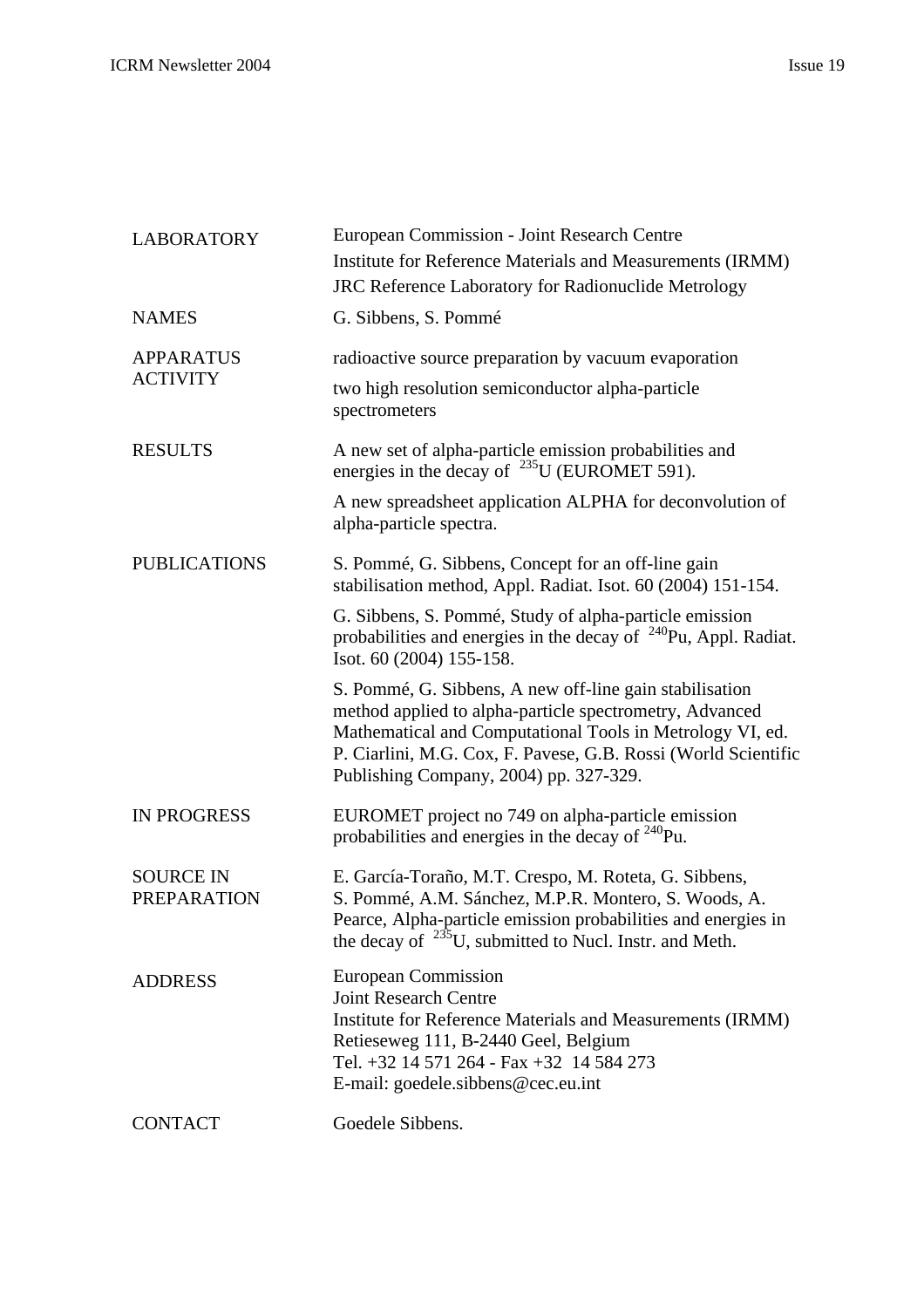| <b>LABORATORY</b>   | European Commission - Joint Research Centre                                                                                                                                                                                                                                                                                                                                                     |
|---------------------|-------------------------------------------------------------------------------------------------------------------------------------------------------------------------------------------------------------------------------------------------------------------------------------------------------------------------------------------------------------------------------------------------|
|                     | Institute for Reference Materials and Measurements (IRMM)                                                                                                                                                                                                                                                                                                                                       |
|                     | JRC Reference Laboratory for Radionuclide Metrology                                                                                                                                                                                                                                                                                                                                             |
| <b>NAMES</b>        | T. Altzitzoglou                                                                                                                                                                                                                                                                                                                                                                                 |
| <b>APPARATUS</b>    | 1. HPGe detector systems (incl. low background detectors)<br>2. Low and Ultra low level liquid scintillation spectrometers<br>3. Facilities for radiochemical separations<br>4. Various instruments for thin foil production and<br>radioactive source preparation.                                                                                                                             |
| <b>RESULTS</b>      | 1. Standardisation of <sup>32</sup> P, <sup>192</sup> Ir, <sup>65</sup> Zn, <sup>241</sup> Am, <sup>54</sup> Mn, <sup>125</sup> I<br>(BIPM/CCRI(II) international comparisons).<br>2. Determination of photon emission probabilities of <sup>65</sup> Zn<br>(EUROMET project 721).                                                                                                              |
| <b>PUBLICATIONS</b> | T. Altzitzoglou "Analysis of triple-label samples by Liquid<br>1.<br>Scintillation Spectrometry", Appl. Radiat. Isot. 60 (2004)<br>487-491.                                                                                                                                                                                                                                                     |
|                     | 2. T. Altzitzoglou, G. Sibbens, M. Bickel, A. Bohnstedt, J.-<br>G. Decaillon, C. Hill and L. Holmes "Characterisation of<br>reference materials for radioactivity with assigned values<br>traceable to the SI units", Appl. Radiat. Isot. 61 (2004)<br>395-399.                                                                                                                                 |
|                     | 3. C. Hill, M. Bickel, L. Holmes, A. Bohnstedt, G. Sibbens,<br>T. Altzitzoglou "Aspects of Sample preparation for the<br>Determination of Actinoids in Soil", Appl. Radiat. Isot. 61<br>$(2004)$ 283-286.                                                                                                                                                                                       |
|                     | 4. G. Sibbens, S. Pommé, T. Altzitzoglou "Standardisation of<br>low-activity actinide solutions by alpha-particle counting<br>at a defined solid angle", Appl. Radiat. Isot. 61 (2004)<br>405-408.                                                                                                                                                                                              |
|                     | 5. J.-G. Decaillon*, M. Bickel, C. Hill, L. Holmes, T.<br>Altzitzoglou "Validation of methods for the determination<br>of radium in waters and soil", Appl. Radiat. Isot. 61 (2004)<br>409-413.                                                                                                                                                                                                 |
|                     | 6. A. Stolarz, M. Benedik, M.A. Alonso, T. Altzitzoglou, W.<br>De Bolle, H. Kuhn, A. Moens, E. Ponzevera, C. Quetel,<br>A.L. Verbruggen, R. Wellum "NUSIMEP: An external<br>QC programme for measuring nuclear isotopes in<br>environmental studies". In: Proc. of the Int. Conf. on<br>Isotopes in Environmental Studies - Aquatic Forum 2004,<br>IAEA, 25-29 October 2004, Monte Carlo (MNC). |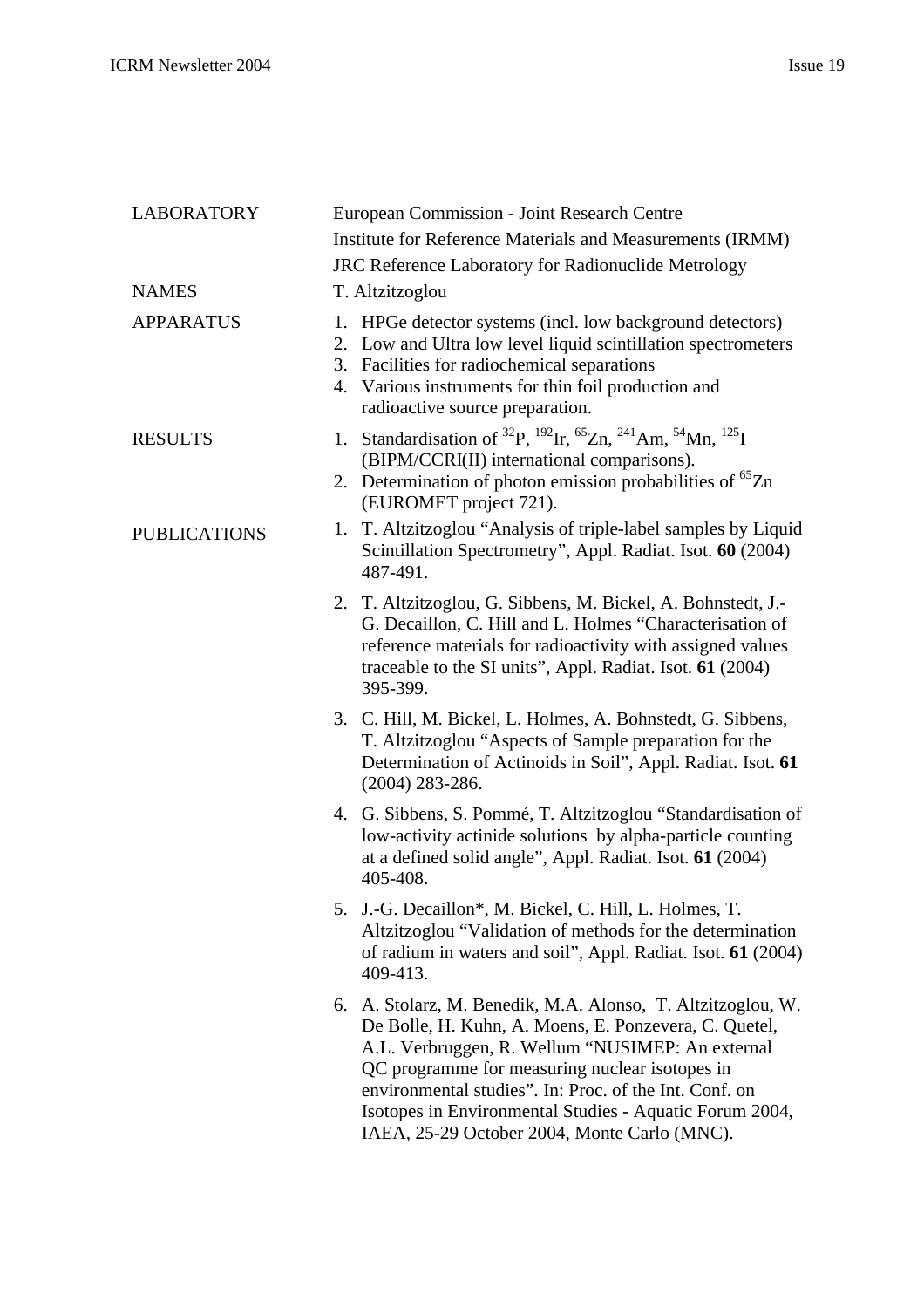| <b>IN PROGRESS</b> | 1. Characterisation of the IAEA-152 (Milk powder) and<br>IAEA-375 (Soil) RMs using radiochemical methods.                                                                                                                                         |
|--------------------|---------------------------------------------------------------------------------------------------------------------------------------------------------------------------------------------------------------------------------------------------|
|                    | 2. Comparison of calculated spectra for the interaction of 835<br>keV photons in a liquid scintillator.                                                                                                                                           |
| <b>ADDRESS</b>     | European Commission<br><b>Joint Research Centre</b><br>Institute for Reference Materials and Measurements (IRMM)<br>Retieseweg 111, B-2440 Geel, Belgium<br>Tel. +32 14 571 266 - Fax +32 14 584 273<br>e-mail: timotheos.altzitzoglou@cec.eu.int |
| <b>CONTACT</b>     | Timos Altzitzoglou                                                                                                                                                                                                                                |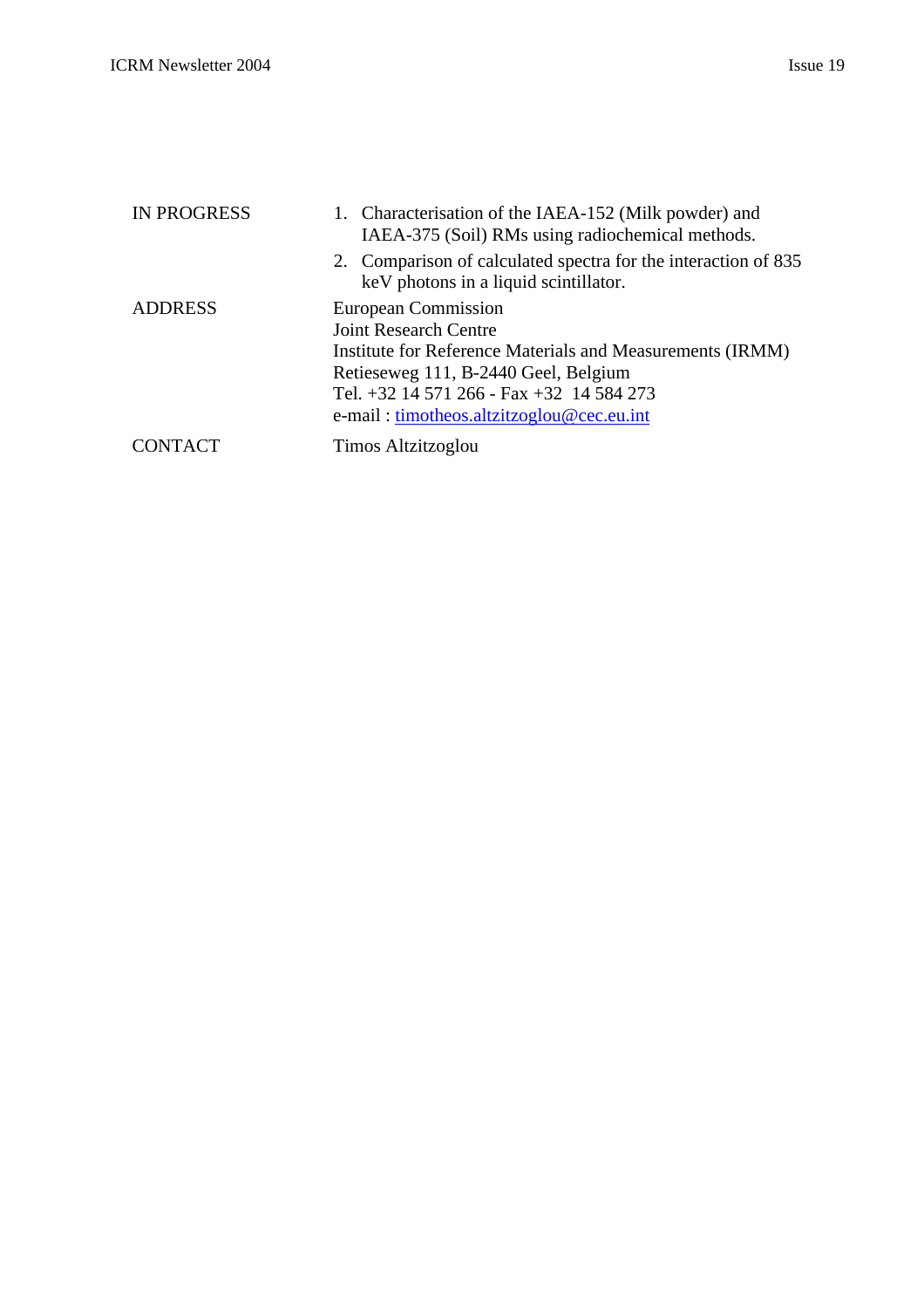| <b>LABORATORY</b>                   | European Commission - Joint Research Centre                                                                                                                                                                                                                                                                                                      |
|-------------------------------------|--------------------------------------------------------------------------------------------------------------------------------------------------------------------------------------------------------------------------------------------------------------------------------------------------------------------------------------------------|
|                                     | Institute for Reference Materials and Measurements (IRMM)                                                                                                                                                                                                                                                                                        |
|                                     | JRC Reference Laboratory for Radionuclide Metrology                                                                                                                                                                                                                                                                                              |
| <b>NAMES</b>                        | Mikael Hult, Gerd Marissens, Joël Gasparro, Werner<br>Preusse*                                                                                                                                                                                                                                                                                   |
| <b>APPARATUS</b><br><b>ACTIVITY</b> | Seven underground HPGe-detectors for ultra low level<br>gamma-ray spectrometry.                                                                                                                                                                                                                                                                  |
| <b>RESULTS</b>                      | * Activation products flux monitors activated by the<br>thermonuclear plasma at JET                                                                                                                                                                                                                                                              |
|                                     | * Radionuclides as a means to check authenticity of organic<br>farming                                                                                                                                                                                                                                                                           |
|                                     | * <sup>210</sup> Pb distribution in human bones                                                                                                                                                                                                                                                                                                  |
|                                     | * Radiation protection – dosimetry using neutron activation<br>by fast neutrons                                                                                                                                                                                                                                                                  |
|                                     | * Radiopurity measurements for detector development                                                                                                                                                                                                                                                                                              |
| <b>PUBLICATIONS</b>                 | Hult M, Gasparro J, Shizuma, K, Vasselli R, Neumaier S and Arnold<br>D, "Deep underground measurements of ${}^{60}Co$ in steel exposed to the<br>atomic bomb in Hiroshima", Appl. Radiat. Isot. 61 (2004) 173-177.                                                                                                                               |
|                                     | Gasparro J, Hult M, Komura K, Vasselli R, Johnston PN,<br>Laubenstein M, Neumaier S, Arnold D, Reyss JL, Schillebeeckx P,<br>Tagziria H, Holmes L and Van Britsom G, "Measurement of ${}^{60}Co$ in<br>Spoons Activated by Neutrons During the JCO Criticality Accident at<br>Tokai-mura in 1999", J. Environm. Radioactivity 73 (2004) 307-321. |
|                                     | Laubenstein M, Hult M, Gasparro J, Heusser G, Köhler M, Neumaier<br>S, Arnold D, Povinec P, Reyss JL, Schwaiger M and Theodorsson P,<br>"Underground Measurement of Radioactivity", Appl. Radiat. Isot. 61<br>$(2004)167 - 172.$                                                                                                                 |
|                                     | Köhler M, Hult M, Gasparro J, Neumaier S, Arnold D, "Reference<br>Measurements and Benchmarking of Radioactivity in German Steel",<br>Appl. Radiat. Isot. 61 (2004)207-211.                                                                                                                                                                      |
|                                     | Kockerols P, Hult M, Gasparro J, Lövestam G, Lebaque A-L,<br>VanHavere F, Janssens H, "Neutron Field Measurements for ALARA<br>purposes around a Van de Graaff accelerator building", Radiation<br>Protection Dosimetry 110 (2004) 711-715.                                                                                                      |
|                                     | Johnston PN, Hult M, Gasparro J, Vasselli R, Martinez-Canet M-J,                                                                                                                                                                                                                                                                                 |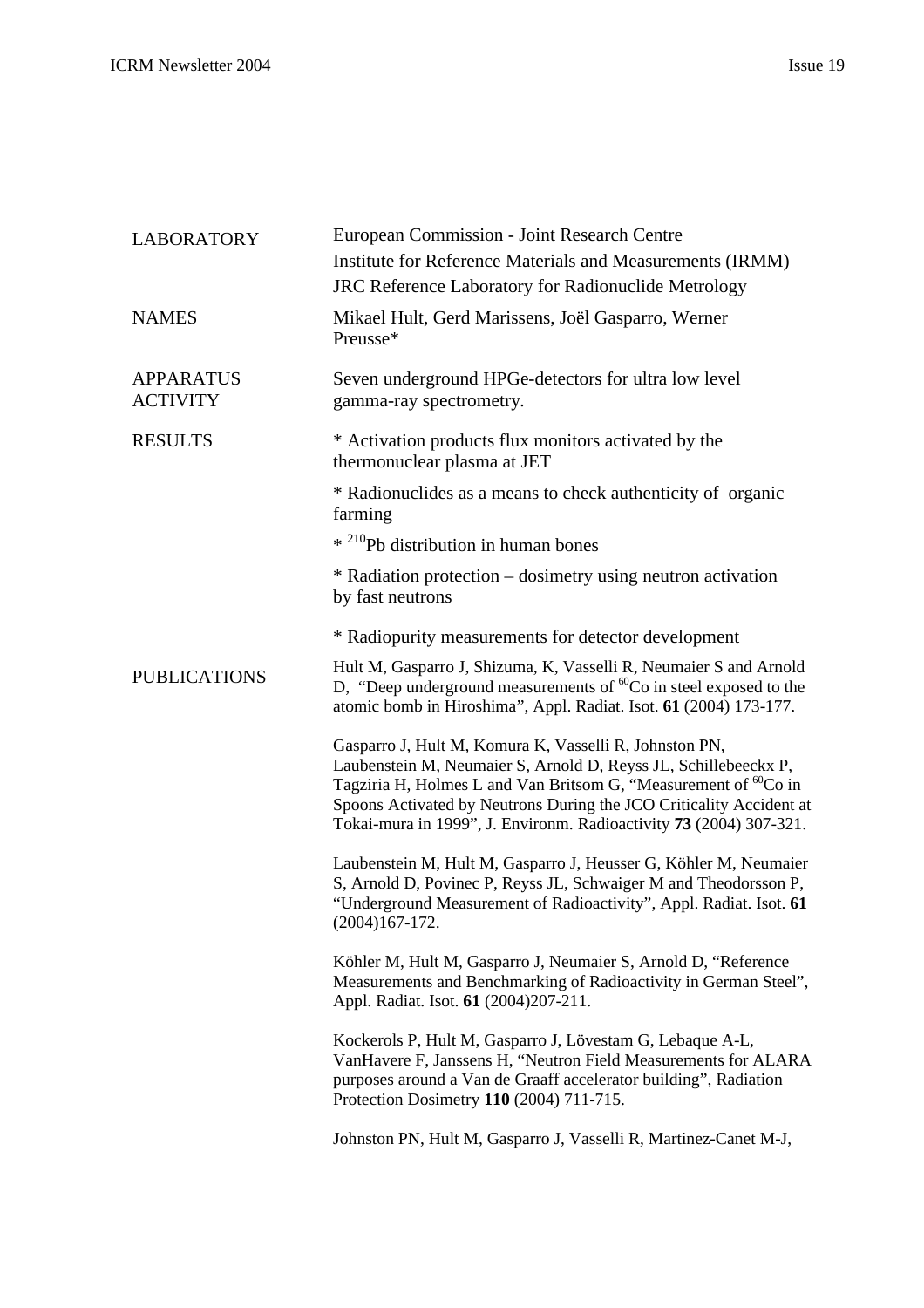|                    | Mc Kenzie RJ, Solomon SB and Lambrichts I, "The distribution of<br><sup>210</sup> Pb in Human Bone and its impact on Methods for the<br>Retrospective Estimation of <sup>222</sup> Rn Exposure from in vivo<br>Measurements", J. Environm. Radioactivity 80 (2005) 245-257. |
|--------------------|-----------------------------------------------------------------------------------------------------------------------------------------------------------------------------------------------------------------------------------------------------------------------------|
| <b>IN PROGRESS</b> | * Measurements of <sup>60</sup> Co in steel from Hiroshima                                                                                                                                                                                                                  |
|                    | * Neutron dosimetry and plasma characterisation using<br>activation of metal discs                                                                                                                                                                                          |
|                    | * Neutron cross section measurements by activation and<br>deconvolution.                                                                                                                                                                                                    |
|                    | * Intercomparison work                                                                                                                                                                                                                                                      |
|                    | * Ultra low background detector developments                                                                                                                                                                                                                                |
| <b>ADDRESS</b>     | European Commission                                                                                                                                                                                                                                                         |
|                    | <b>Joint Research Centre</b>                                                                                                                                                                                                                                                |
|                    | Institute for Reference Materials and Measurements (IRMM)                                                                                                                                                                                                                   |
|                    | Retieseweg 111, B-2440 Geel, Belgium                                                                                                                                                                                                                                        |
|                    | Tel. +32 14 571 269 - Fax +32 14 584 273                                                                                                                                                                                                                                    |
|                    | E-mail: Mikael.hult@cec.eu.int                                                                                                                                                                                                                                              |
| CONTACT            | Mikael Hult                                                                                                                                                                                                                                                                 |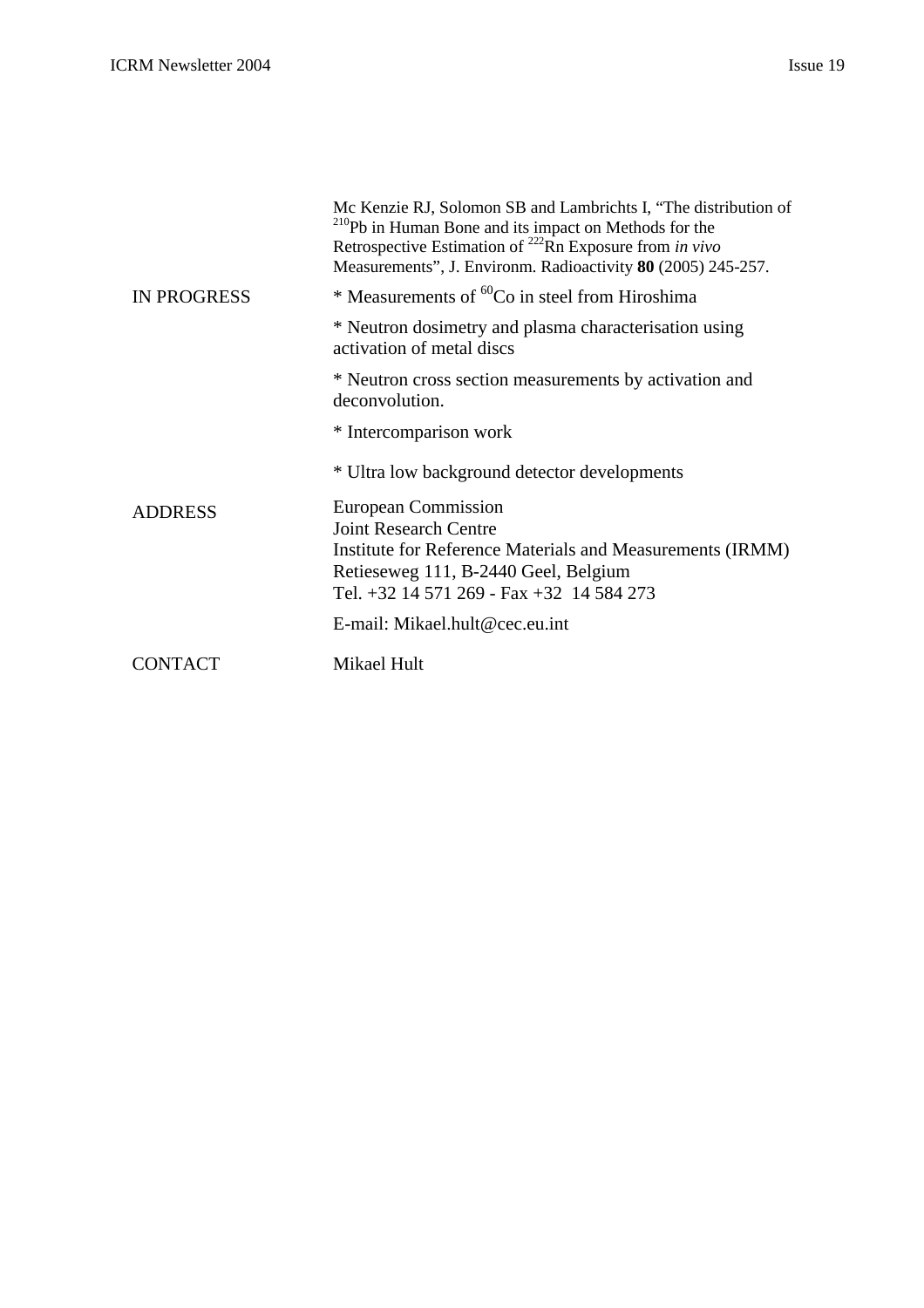#### (SA1/SA2)

- LABORATORY Laboratório Nacional de Metrologia das Radiações Ionizantes LNMRI/IRD/CNEN
- NAMES A. Iwahara, C.J. da Silva, E.M.O. Bernardes, P.A.L. da Cruz, J. dos S. Loureiro, R. Poledna, M.A.R.R. di Prinzio
- ACTIVITY  $4\pi\beta(PPC) \gamma(Ge)$  and  $4\pi\beta(PC) \gamma(NaI(TI))$  coincidence systems, 4πγ ionization chambers, WALLAC liquid scintillation counter.
- RESULTS 1- Standardization of  $^{125}$ I,  $^{109}$ Cd,  $^{201}$ Tl and  $^{203}$ Hg solutions. 2- Quality assurance program with hospitals.
- PUBLICATIONS Joyra A. dos Santos, A. Iwahara, Antônio E. de Oliveira, Mônica A. L. da Silva,Carlos J. da Silva, Luiz Tauhata and Ricardo T. Lopes, *National intercomparison program for radiopharmaceutical activity measurements*. Appl. Radiat. Isot., 60 / 2,4 (2004) 523-527.

A. Iwahara, M. A. L. da Silva, A. E. C. Filho, E. M. De O. Bernardes, J. U. Delgado, *Determination of Disintegration Rates and g-ray emission probabilities of <sup>65</sup>Zn and <sup>241</sup>Am,* Appl. Radiat. Isot., (2005) in press.

IN PROGRESS Standardization of  $^{32}P$  and  $^{67}Ga$ 

Implementation of TDCR and MTR2 modules for absolute standardization ongoing.

SOURCE IN PREPARATION Activity characterization of  $192$ Ir brachytherapy wire sources. Standardization and decay data determinations of  $54$ Mn,  $203$ Hg and  $^{125}$ I

> Implementation of a national metrology net of radionuclides used in nuclear medicine

ADDRESS Instituto de Radioproteção e Dosimetria, Av. Salvador Allende, s/n, Recreio, CEP 22780-160, Rio de Janeiro, Brazil.Tel: ++55 21 3411 8179 Fax: ++55 21 2442 1605

E-maiL: iwahara@ird.gov.br

CONTACT A. Iwahara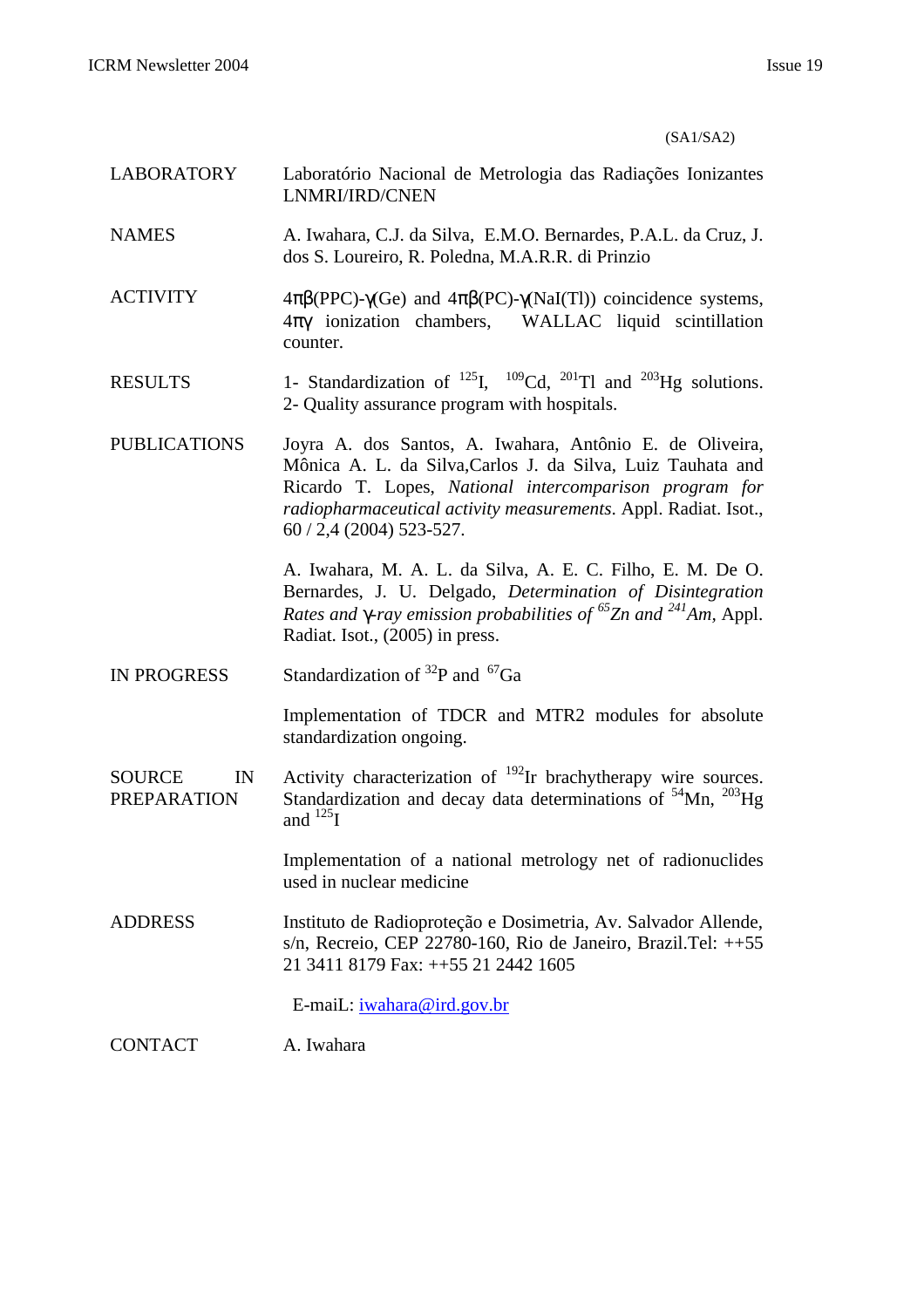(SA1/SA2)

- LABORATORY Laboratório Nacional de Metrologia das Radiações Ionizantes LNMRI/IRD/CNEN
- NAMES Antonio E. De Oliveira , C.J.Da Silva, E.M.O. Bernardes, J.U. Delgado, M.A.R.R. di Prinzio, R. Poledna.
- ACTIVITY HPGe 50%, NaI(Tl) Iodide 3x3
- RESULTS 1 Half-life determination.
	- 2 Impurity study by gamma-ray spectrometry.
	- 3- Determination of photon emission probabilities
- PUBLICATIONS J. Morel, S. Sepman, M. Rasko, E. Terechtchenko and José U. Delgado. *Precise determiantion of photon emission probabilities for the main X- and g-rays of <sup>226</sup>Ra in equiliobrium with daughters*. Appl. Radiat. Isot., 60 / 2,4 (2004) 341-346.

Karla C. Souza, Mônica A. L. Da Silva, José Ubiratan Delgado, Roberto Poledna, Ricardo T. Lopes and C. J. Da Silva. *Measurements of nuclear data parameters of <sup>201</sup>Tl by gamma-ray spectrometry*. Appl. Radiat. Isot., 60 / 2,4 (2004) 307-310.

Mônica A. L. Da Silva, Maria C. M. De Almeida, Carlos J. Da Silva and José Ubiratan Delgado. *Use of the reference source method to determine the half-lives of radionuclides of importance in nuclear medicine*. Appl. Radiat. Isot., 60 / 2,4 (2004) 301-305.

Mônica A. L. Da Silva, Maria C. M. De Almeida, and José Ubiratan Delgado. *Measurements of half-lives of radionuclides by reference method.. J. Radioanl. Nucl. Chem*. (2005) in press.

- IN PROGRESS Measurements of nuclear data parameters in the standardization of  $^{203}$ Hg,  $^{67}$ Ga and  $^{201}$ Tl.
- ADDRESS Instituto de Radioproteção e Dosimetria, Av. Salvador Allende, s/n, Recreio, CEP 22780-160, Rio de Janeiro, Brazil.Tel:  $++55$ 21 3411 8173 Fax: ++55 21 2442 1605 EmaiL :delgado@ird.gov.br

CONTACT J. U. Delgado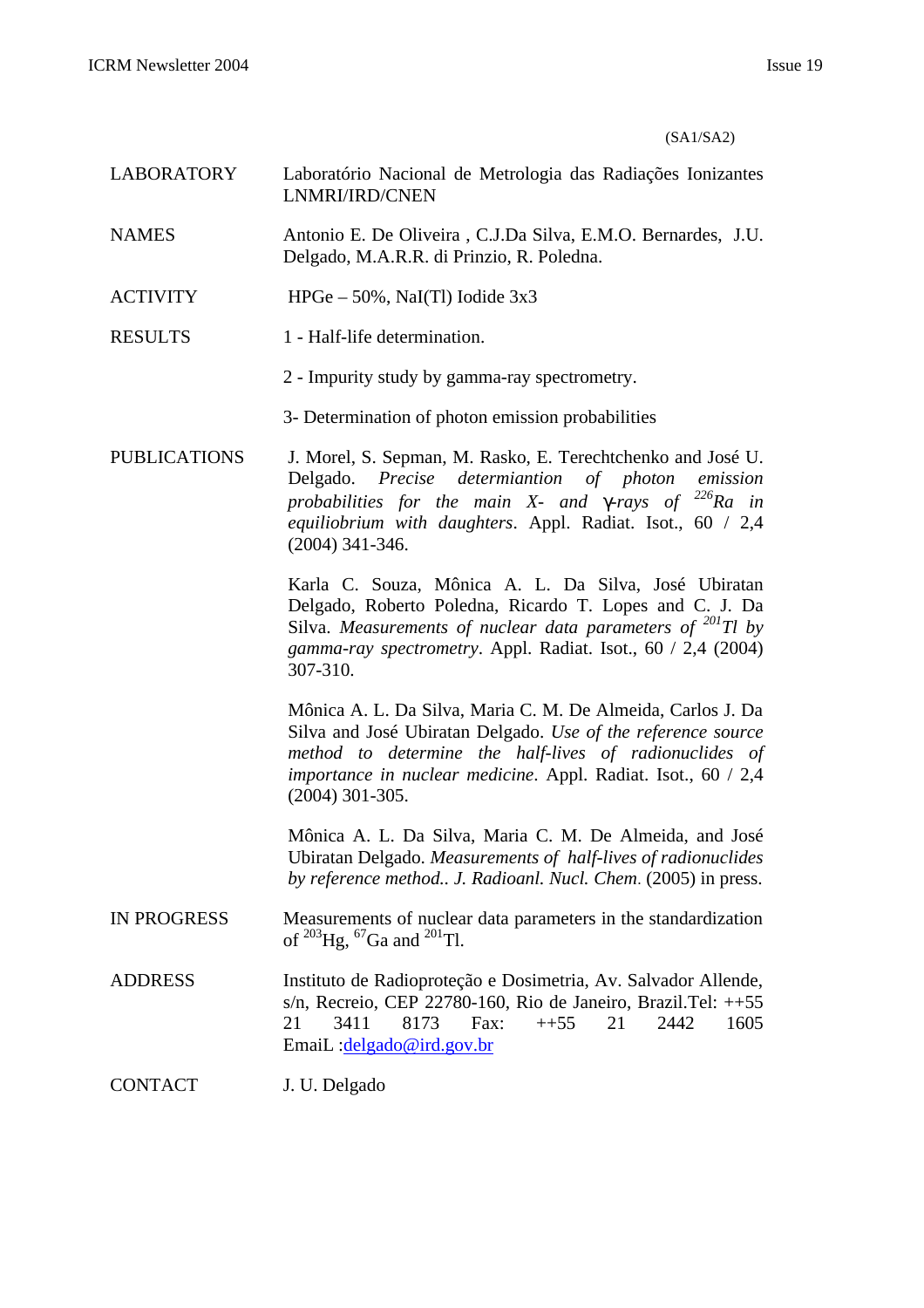## (SA1/SA2)

- LABORATORY Laboratório Nacional de Metrologia das Radiações Ionizantes LNMRI/IRD/CNEN
- NAMES A.C.M. Ferreira, A.E. de Oliveira , A. F. Clain, L. Tauhata, M.E.C. Vianna, M. J. C. S. de Bragança and A.M.G.F.Azeredo.
- ACTIVITY 1. Spike sources of beta, alpha and multi-gamma emitters in water matrix.

2. Samples of sediment and soils taken from Poços de Caldas region in Brazil.

- RESULTS 1- Quality control program of environmental laboratories
- PUBLICATIONS M. J.C. S. Bragança, L. Tauhata, A. F. Clain, I. Moreira, *The use of instrumental neutron activation and multivariate statistic analysis in differentiation of Brazilian phosphate ores,* Appl. Radiat. Isot . 61 (2004) 351-355
- IN PROGRESS Study of homogenity of soil samples from Poços de Caldas region.
- ADDRESS Instituto de Radioproteção e Dosimetria, Av. Salvador Allende, s/n, Recreio, CEP 22780-160, Rio de Janeiro, Brazil.Tel: ++55 21 3411 8154 Fax: ++55 21 2442 1605 E-mail : tauhata@ird.gov.br

CONTACT L. Tauhata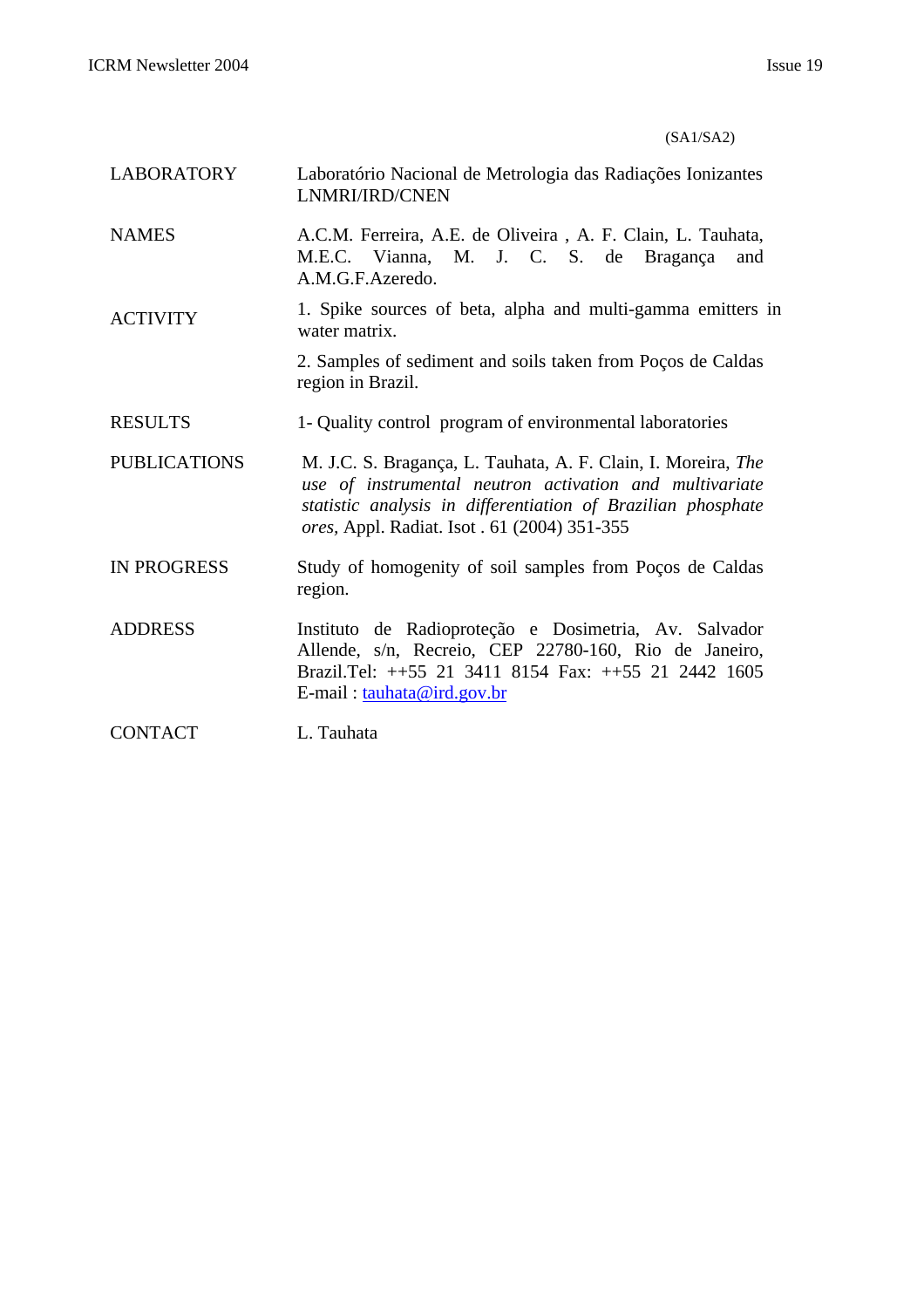| <b>LABORATORY</b>                           | Laboratoire National Henri Becquerel                                                                                                                                                                                                                                                            |
|---------------------------------------------|-------------------------------------------------------------------------------------------------------------------------------------------------------------------------------------------------------------------------------------------------------------------------------------------------|
| <b>NAMES</b>                                | M.M. Bé, V. Chisté, C. Dulieu                                                                                                                                                                                                                                                                   |
| <b>ACTIVITY</b>                             | <b>Evaluation of Radionuclide Decay Data</b>                                                                                                                                                                                                                                                    |
| <b>RESULTS</b>                              | Publication of new volumes of the Table of Radionuclides                                                                                                                                                                                                                                        |
| <b>PUBLICATIONS</b>                         | Table of Radionuclides, Monographie BIPM-5, ISBN 92-<br>and ISBN 92-822-2205-5 (CD),<br>$822 - 2207 - 7$ (set)<br>CEA/BNM-LNHB,<br>91191 Gif-sur-Yvette, France and<br>BIPM, Pavillon de Breteuil, 92312 Sèvres, France.<br>NUCLÉIDE, Table de Radionucléide sur CD-Rom, Version 2-             |
|                                             | 2004, CEA/BNM-LNHB, 91191 Gif-sur-Yvette, France.                                                                                                                                                                                                                                               |
| <b>IN PROGRESS</b>                          | - Evaluation of Ag-108, Ag-108m, Sr-90, Y-90<br>- Articles in preparation :<br>• Detailed calculation of Auger electron emission intensities<br>following the radioactive disintegration<br>• Activity measurements and gamma emission intensities<br>determination in the decay of ${}^{65}Zn$ |
| <b>INFORMATION</b>                          | Use this for evaluations or compilations.                                                                                                                                                                                                                                                       |
| <b>SOURCE IN</b><br><b>PREPARATION</b>      | $Lu-176$                                                                                                                                                                                                                                                                                        |
| <b>OTHER RELATED</b><br><b>PUBLICATIONS</b> | http://www.nucleide.org/Nucdata.htm                                                                                                                                                                                                                                                             |
| <b>ADDRESS</b>                              | DRT/DeTeCS/LNHB<br>CEA-Saclay<br>F-91191 Gif-sur-Yvette cedex, FRANCE<br>Tel: $+33$ 1 69 08 46 41<br>Fax: +33 1 69 08 26 19<br>$E$ -mail: mmbe@cea.fr                                                                                                                                           |
| <b>CONTACT</b>                              | Marie-Martine Bé                                                                                                                                                                                                                                                                                |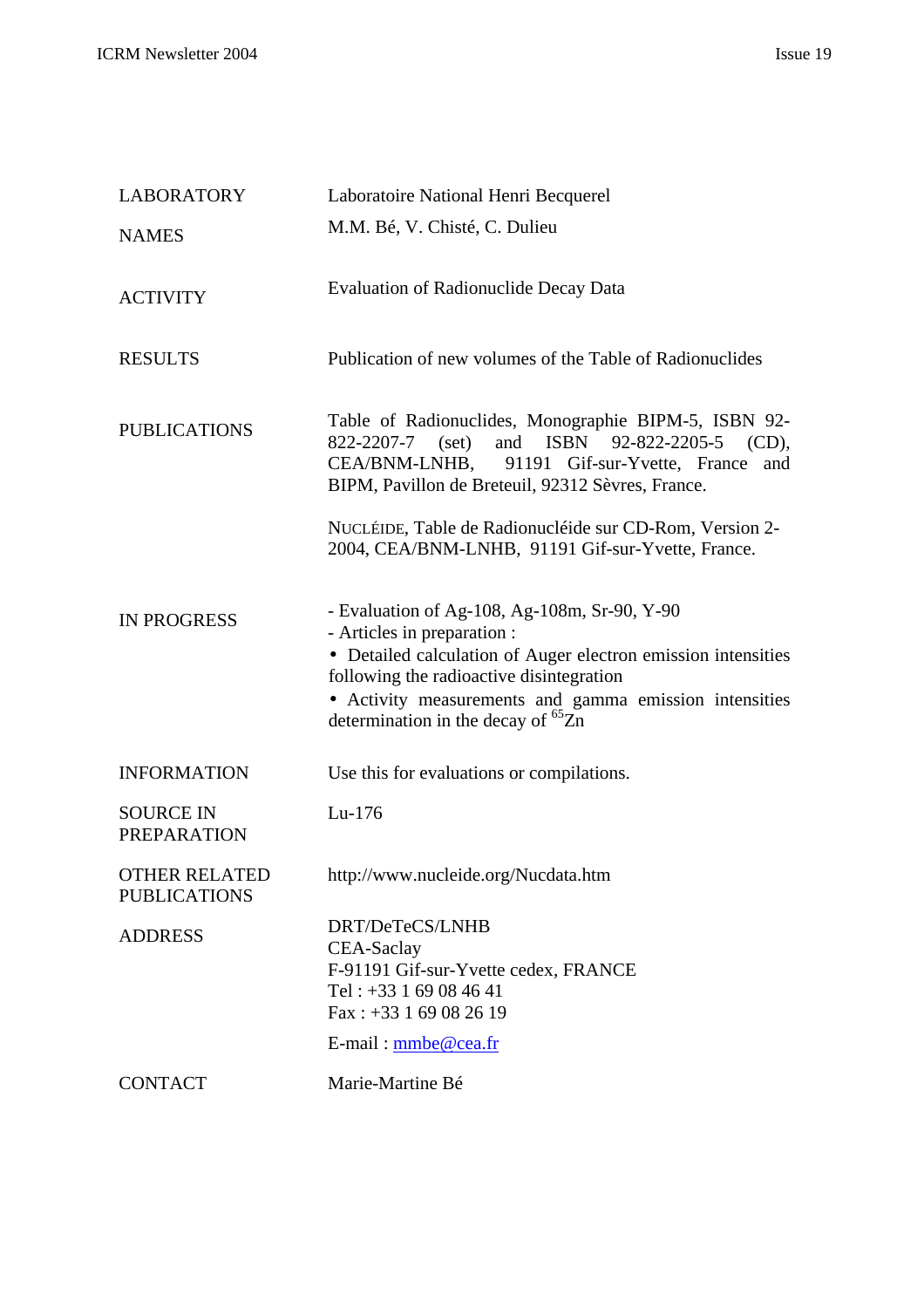| <b>LABORATORY</b>   | LNE – Laboratoire National Henri Becquerel                                                                                                                                                                                                                                                           |
|---------------------|------------------------------------------------------------------------------------------------------------------------------------------------------------------------------------------------------------------------------------------------------------------------------------------------------|
| <b>NAMES</b>        | E. Leblanc, M. Loidl, M. Rodrigues                                                                                                                                                                                                                                                                   |
| <b>APPARATUS</b>    | Cryogenic detectors                                                                                                                                                                                                                                                                                  |
| <b>RESULTS</b>      | Feasibility study of alpha spectrometry with a resistive bolometer :<br>energy resolution FWHM = $5.5$ keV for $5.5$ MeV alpha particles                                                                                                                                                             |
|                     | Development of a magnetic bolometer for electron capture decay<br>nuclides atomic data determination : detection efficiency greater<br>than 99 % for electrons and photons between 50 eV and 6.5 keV.                                                                                                |
| <b>IN PROGRESS</b>  | Feasibility study of gamma spectrometry with magnetic bolometers<br>for actinides isotopic determination                                                                                                                                                                                             |
|                     | Feasibility study of electron spectrometry with magnetic<br>bolometers                                                                                                                                                                                                                               |
|                     | Integration of cold 2 stage SQUID detector read-out in a new<br>dilution refrigerator (base temperature = $10$ mK)                                                                                                                                                                                   |
| <b>PUBLICATIONS</b> | M. Loidl, E. Leblanc, J. Bouchard, T. Branger, N. Coron, J. Leblanc,<br>P. de Marcillac, H. Rotzinger, T. Daniyarov, M. Linck, A.<br>Fleischmann and C. Enss: "High energy resolution X-ray, gamma and<br>electron spectroscopy with cryogenic detectors", Appl. Radiat. Isot.,<br>60 (2004) 363-368 |
|                     | M. Loidl, E. Leblanc, T. Branger, H. Rotzinger, T. Daniyarov, M.<br>Linck, A. Fleischmann and C. Enss: "Feasibility study of absolute<br>activity measurement with metallic magnetic microcalorimeters",                                                                                             |
|                     | Proc. of the 10th International Workshop on Low Temperature<br>Detectors (LTD-10), Italy, Nucl. Instr. & Meth. A 520 (2004) 73-75                                                                                                                                                                    |
|                     | E. Leblanc, "Développements récents sur les détecteurs cryogéniques,<br>applications dans la recherche et l'industrie", Radioprotection,<br>Vol. 39 N°4 (2004) 535-547                                                                                                                               |
| <b>ADDRESS</b>      | DRT/DeTeCS/LNHB<br>CEA-Saclay<br>F-91191 Gif-sur-Yvette cedex, FRANCE<br>Tel: 33 1 69 08 23 32<br>Fax: 33 1 69 08 26 19                                                                                                                                                                              |
|                     | E-mail: elvire.leblanc@cea.fr                                                                                                                                                                                                                                                                        |
| <b>CONTACT</b>      | Elvire Leblanc                                                                                                                                                                                                                                                                                       |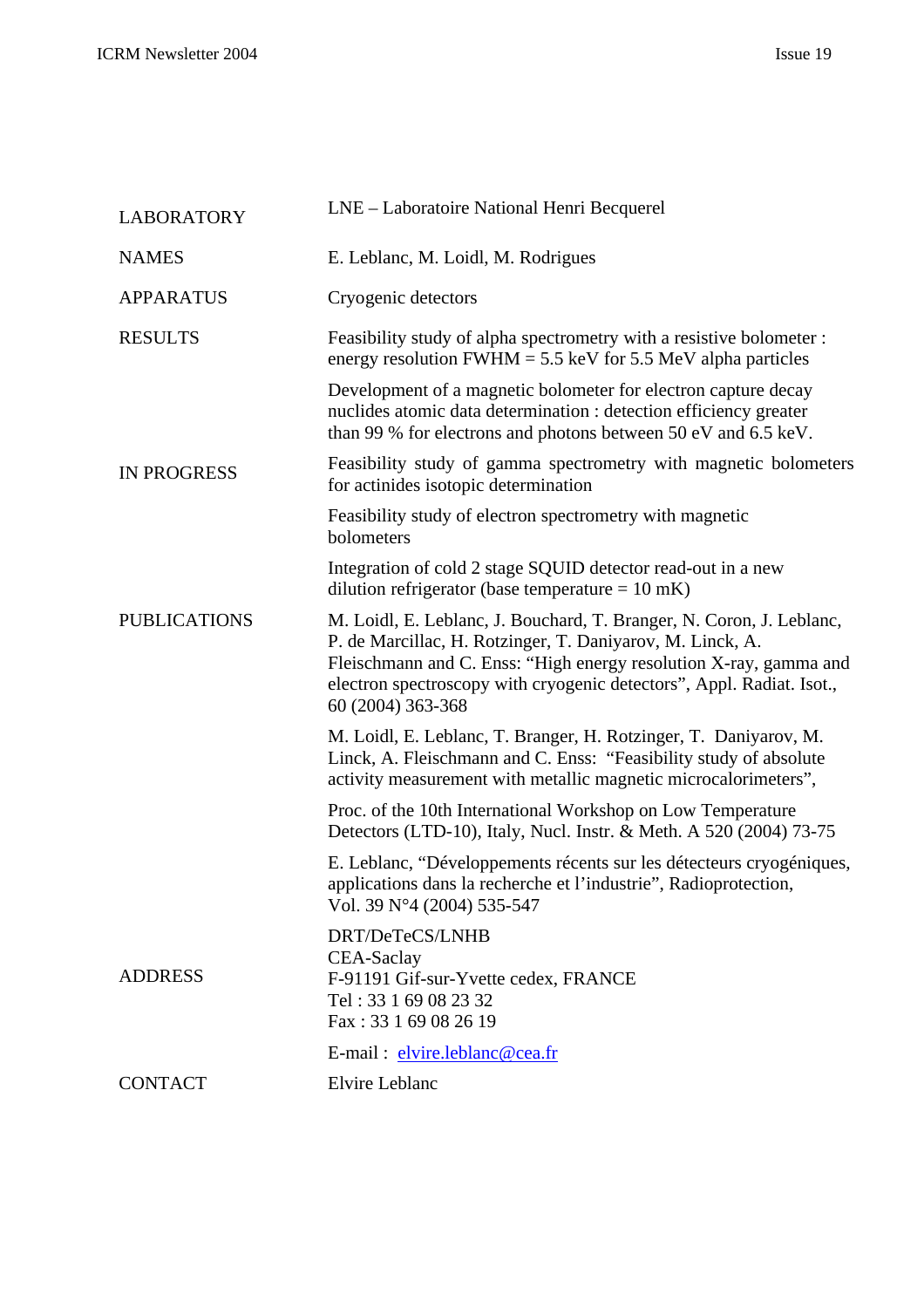| <b>LABORATORY</b>                      | LNE-Laboratoire National Henri Becquerel                                                                                                                                                                                                                                                                                                                                                                                         |
|----------------------------------------|----------------------------------------------------------------------------------------------------------------------------------------------------------------------------------------------------------------------------------------------------------------------------------------------------------------------------------------------------------------------------------------------------------------------------------|
| <b>NAMES</b>                           | C. Bobin, J. Bouchard                                                                                                                                                                                                                                                                                                                                                                                                            |
| <b>APPARATUS</b><br><b>ACTIVITY</b>    | $4\pi\beta-\gamma$ counting systems                                                                                                                                                                                                                                                                                                                                                                                              |
| <b>IN PROGRESS</b>                     | Development of a $4\pi$ (LS) $\beta$ - $\gamma$ anticoincidence counting<br>system using a liquid scintillation apparatus in the $\beta$ -<br>channel; TDCR measurements are combined with the<br>coincidence method. Application to the standardisation of<br>radioactive solutions $(^{111}$ In, $^{201}$ Tl, <sup>67</sup> Ga).<br><sup>56</sup> Mn activity measurement using Cherenkov counting in<br>the $\beta$ -channel. |
| <b>SOURCE IN</b><br><b>PREPARATION</b> | Bobin, C., Bouchard, J.: A $4\pi(LS)\beta-\gamma$ coincidence system<br>using a TDCR apparatus in the $\beta$ -channel. To be published<br>in Applied radiation and Isotopes.                                                                                                                                                                                                                                                    |
| <b>ADDRESS</b>                         | DRT/DeTeCS/LNHB<br>CEA-Saclay<br>F-91191 Gif-sur-Yvette cedex, FRANCE<br>Tel.: 33 1 69 08 29 64<br>Fax: 33 1 69 08 26 19<br>e-mail: christophe.bobin@cea.fr                                                                                                                                                                                                                                                                      |
| <b>CONTACT</b>                         | Christophe Bobin                                                                                                                                                                                                                                                                                                                                                                                                                 |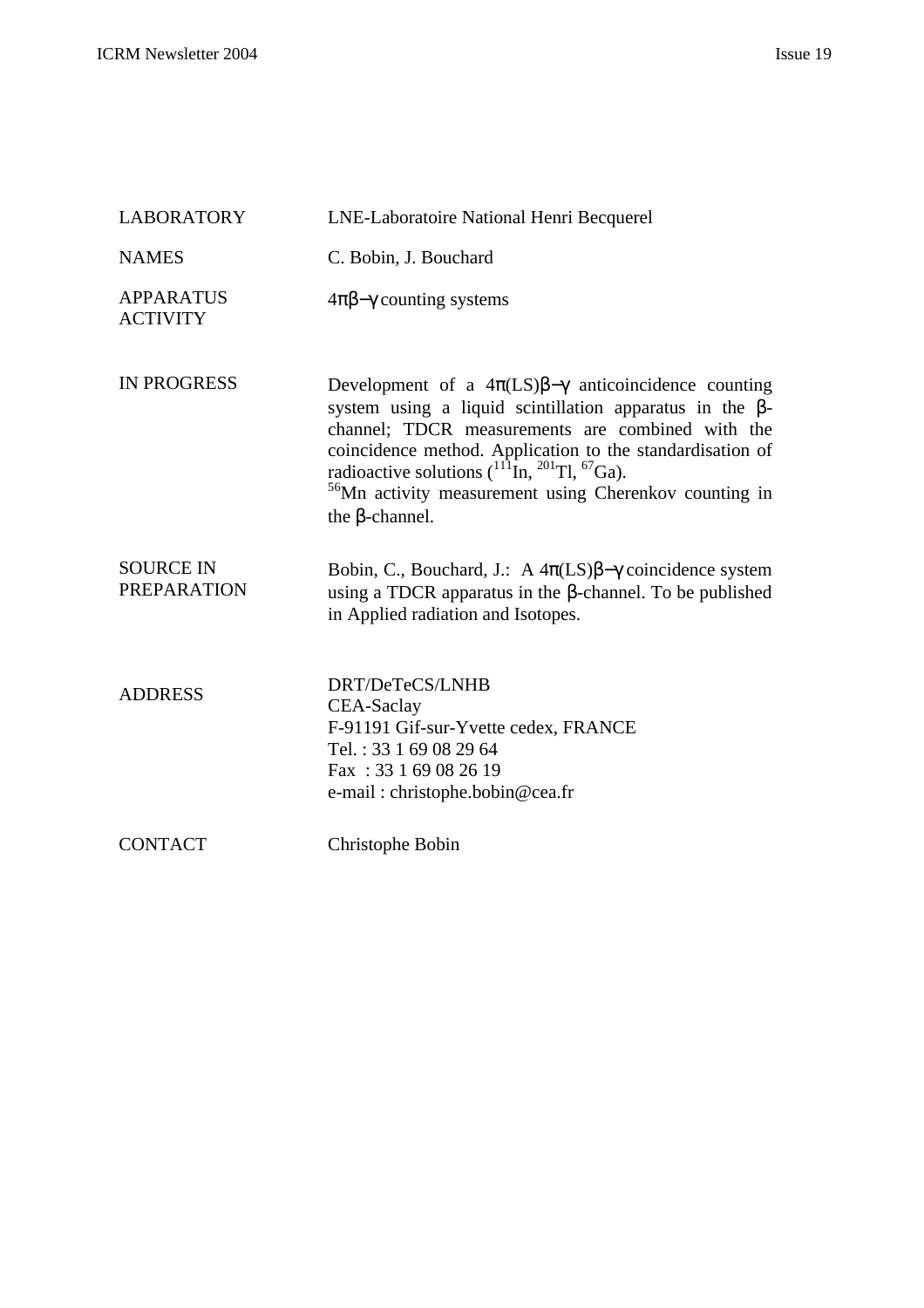| <b>LABORATORY</b>   | LNE- Laboratoire National Henri Becquerel                                          |
|---------------------|------------------------------------------------------------------------------------|
| <b>NAMES</b>        | M.C. Lépy, J. Plagnard, C. Collin                                                  |
| <b>ACTIVITY</b>     | Gamma-ray spectrometry                                                             |
|                     |                                                                                    |
| <b>APPARATUS</b>    | <b>HPGe Detectors</b>                                                              |
| <b>RESULTS</b>      | Efficiency calibration of HPGe detectors within 0.5% for<br>point sources.         |
|                     | Characterization of digital signal processor systems                               |
| <b>PUBLICATIONS</b> |                                                                                    |
| <b>IN PROGRESS</b>  | Tests of the ETNA code for coincidence summing<br>corrections                      |
|                     | Monte Carlo simulation of the detector for different<br>source-detector geometries |
|                     | Study of <sup>153</sup> Sm gamma emission intensities                              |
| <b>ADDRESS</b>      | DRT/DeTeCS/LNHB<br>CEA-Saclay                                                      |
|                     | F-91191 Gif-sur-Yvette cedex, FRANCE<br>Tel: $+33.1.69.08.24.48$                   |
|                     | $Fax: +33.1.69.08.26.19$                                                           |
|                     | E-mail: marie-christine.lepy@cea.fr                                                |
| <b>CONTACT</b>      | Marie-Christine Lépy                                                               |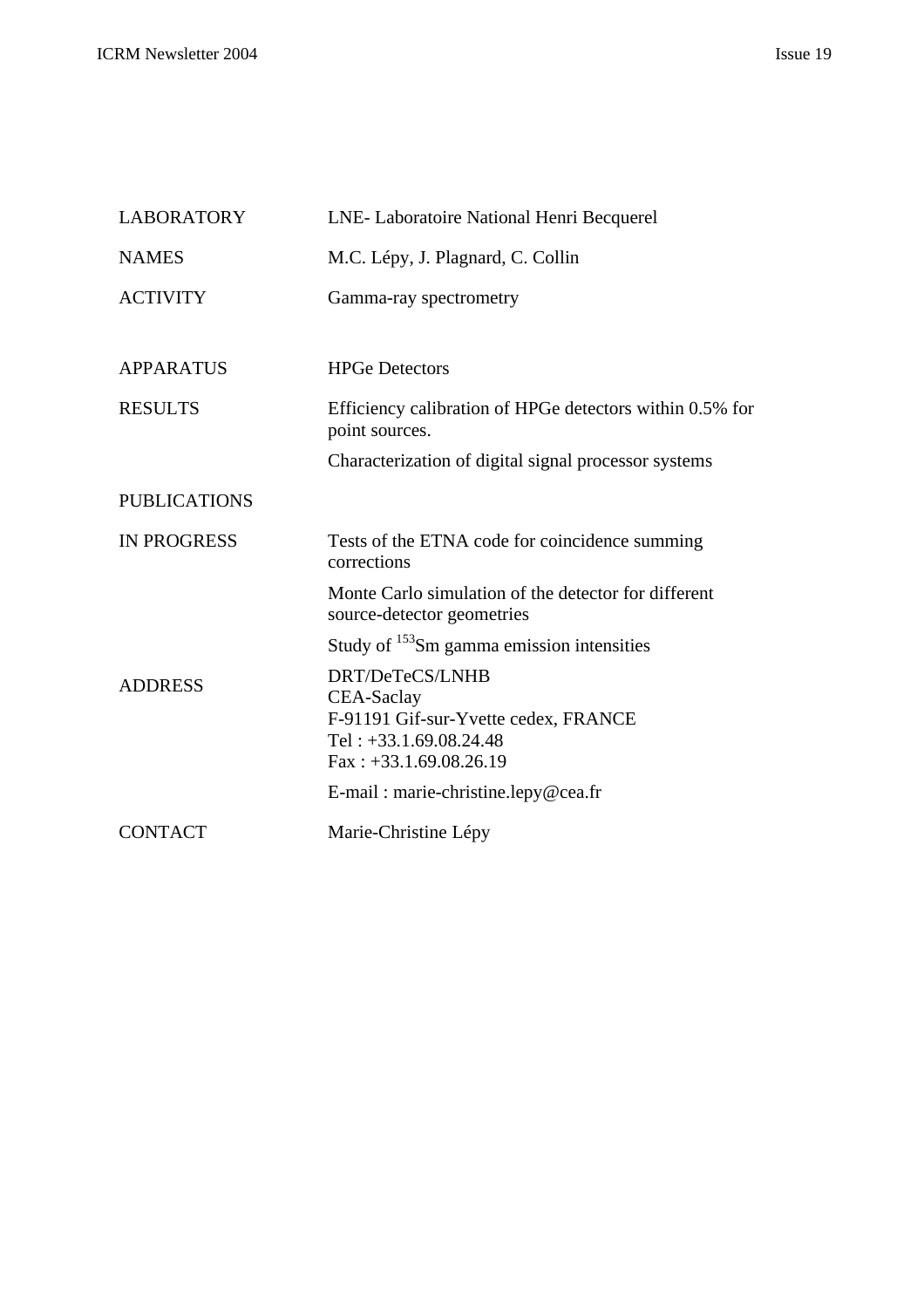| <b>LABORATORY</b>  | LNE - Laboratoire National Henri Becquerel                                                                              |
|--------------------|-------------------------------------------------------------------------------------------------------------------------|
| <b>NAMES</b>       | M.C. Lépy, J. Plagnard.                                                                                                 |
| <b>ACTIVITY</b>    | X-ray spectrometry                                                                                                      |
| <b>APPARATUS</b>   | Si(Li) and HPGe Detectors                                                                                               |
|                    | Tunable monochromatic X-ray source (1-20 keV)<br>(SOLEX)                                                                |
| <b>RESULTS</b>     | Characterization of semiconductor detectors in the 1-15<br>keV energy range                                             |
|                    | Measurement of linear attenuation coefficients of liquid<br>scintillators for low-energy photons                        |
| <b>IN PROGRESS</b> | Development of a reference detector for semiconductor<br>detectors efficiency calibration using the SOLEX source        |
|                    | Study of the metrology beamline that will be installed at<br>the SOLEIL synchrotron facility                            |
|                    | Preparation of the European X-Ray Spectrometry<br>Conference (EXRS2006) in Paris                                        |
| <b>ADDRESS</b>     | DRT/DeTeCS/LNHB<br>CEA-Saclay<br>F-91191 Gif-sur-Yvette cedex, FRANCE<br>Tel: 33.1.69.08.24.48<br>Fax: 33.1.69.08.26.19 |
|                    | E-mail: marie-christine.lepy@cea.fr                                                                                     |
| <b>CONTACT</b>     | Marie-Christine Lépy                                                                                                    |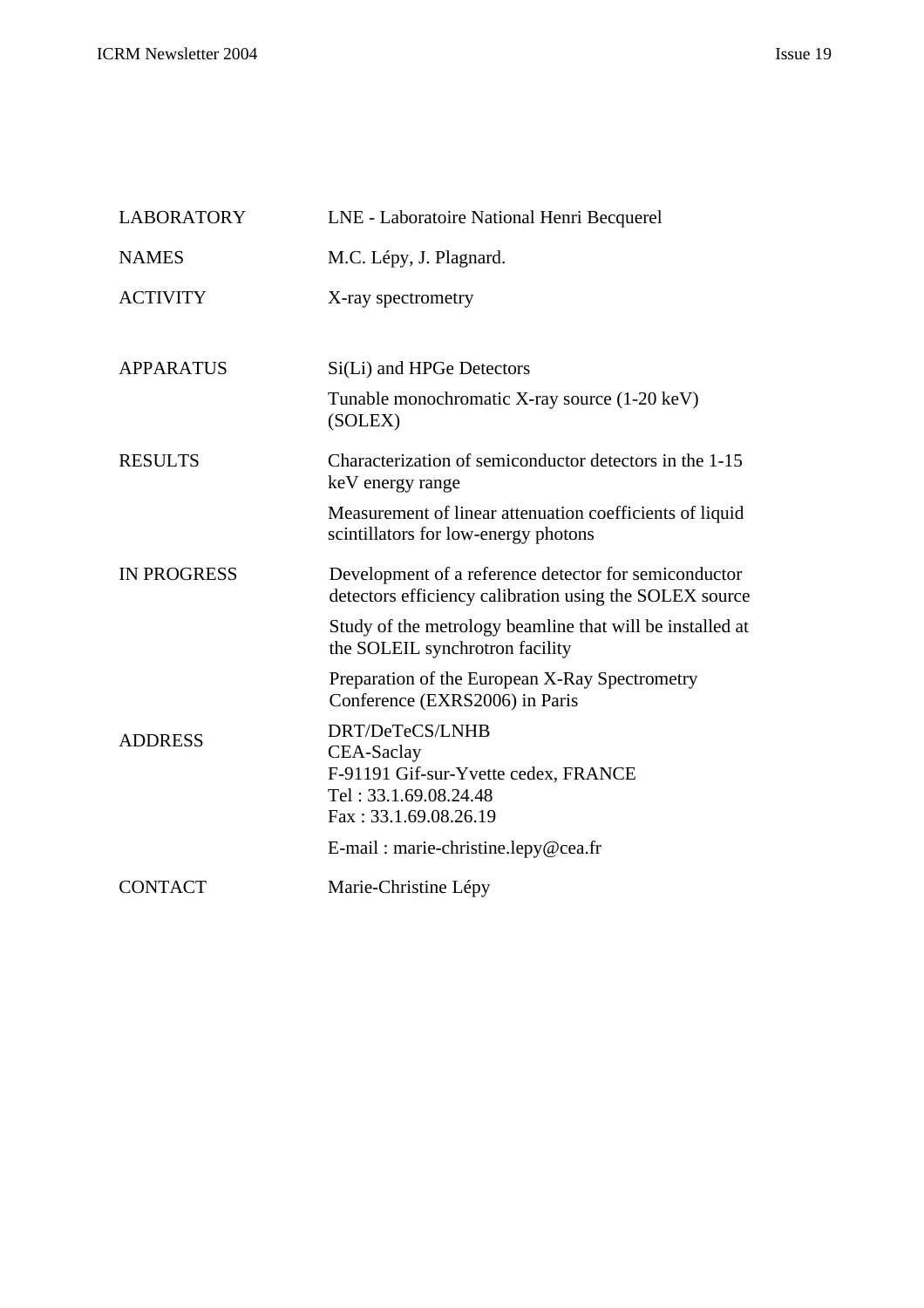| <b>LABORATORY</b>   | LNE-Laboratoire National Henri Becquerel                                                                                                                                                                                                                                                                                                                                                                                                            |
|---------------------|-----------------------------------------------------------------------------------------------------------------------------------------------------------------------------------------------------------------------------------------------------------------------------------------------------------------------------------------------------------------------------------------------------------------------------------------------------|
| <b>NAMES</b>        | P. Cassette, F. Jaubert, I. Tartes                                                                                                                                                                                                                                                                                                                                                                                                                  |
| <b>ACTIVITY</b>     | <b>Liquid Scintillation Counting</b>                                                                                                                                                                                                                                                                                                                                                                                                                |
| <b>APPARATUS</b>    | Triple coincidence counters<br><b>Commercial LS counters</b>                                                                                                                                                                                                                                                                                                                                                                                        |
| <b>RESULTS</b>      | Development of TDCR and tracer LS methods                                                                                                                                                                                                                                                                                                                                                                                                           |
| <b>PUBLICATIONS</b> | P. Cassette and J. Bouchard. The design of a liquid<br>scintillation counter based on the triple to double coincidence<br>ratio method. Nuclear Instruments and Methods in Physics<br>Research A 505 (2003) 72-75.<br>F. Jaubert and P. Cassette. Standardization of a <sup>32</sup> P solution<br>containing pure-beta impurities using the TDCR method in<br>liquid scintillation counting. Applied Radiation and Isotopes,<br>60 (2004) 601-606. |
|                     | P. Cassette, M.M. Bé, F. Jaubert and M.C. Lépy.<br>Standardization of a $^{103}$ Pd solution using the TDCR<br>method in LSC. Applied Radiation and Isotopes, 60 (2004)<br>439-445.                                                                                                                                                                                                                                                                 |
| <b>IN PROGRESS</b>  | Standardization of $^{186}$ Re, $^{93}Zr$ and $^{79}$ Se                                                                                                                                                                                                                                                                                                                                                                                            |
|                     | Study of new photodetectors for a TDCR counter                                                                                                                                                                                                                                                                                                                                                                                                      |
| <b>ADDRESS</b>      | DRT/DeTeCS/LNHB<br>CEA-Saclay<br>F-91191 Gif-sur-Yvette cedex, FRANCE<br>Tel: 33 1 69 08 48 68<br>Fax: 33 1 69 08 26 19                                                                                                                                                                                                                                                                                                                             |
|                     | E-mail: Philippe.cassette@cea.fr                                                                                                                                                                                                                                                                                                                                                                                                                    |
| <b>CONTACT</b>      | <b>Philippe Cassette</b>                                                                                                                                                                                                                                                                                                                                                                                                                            |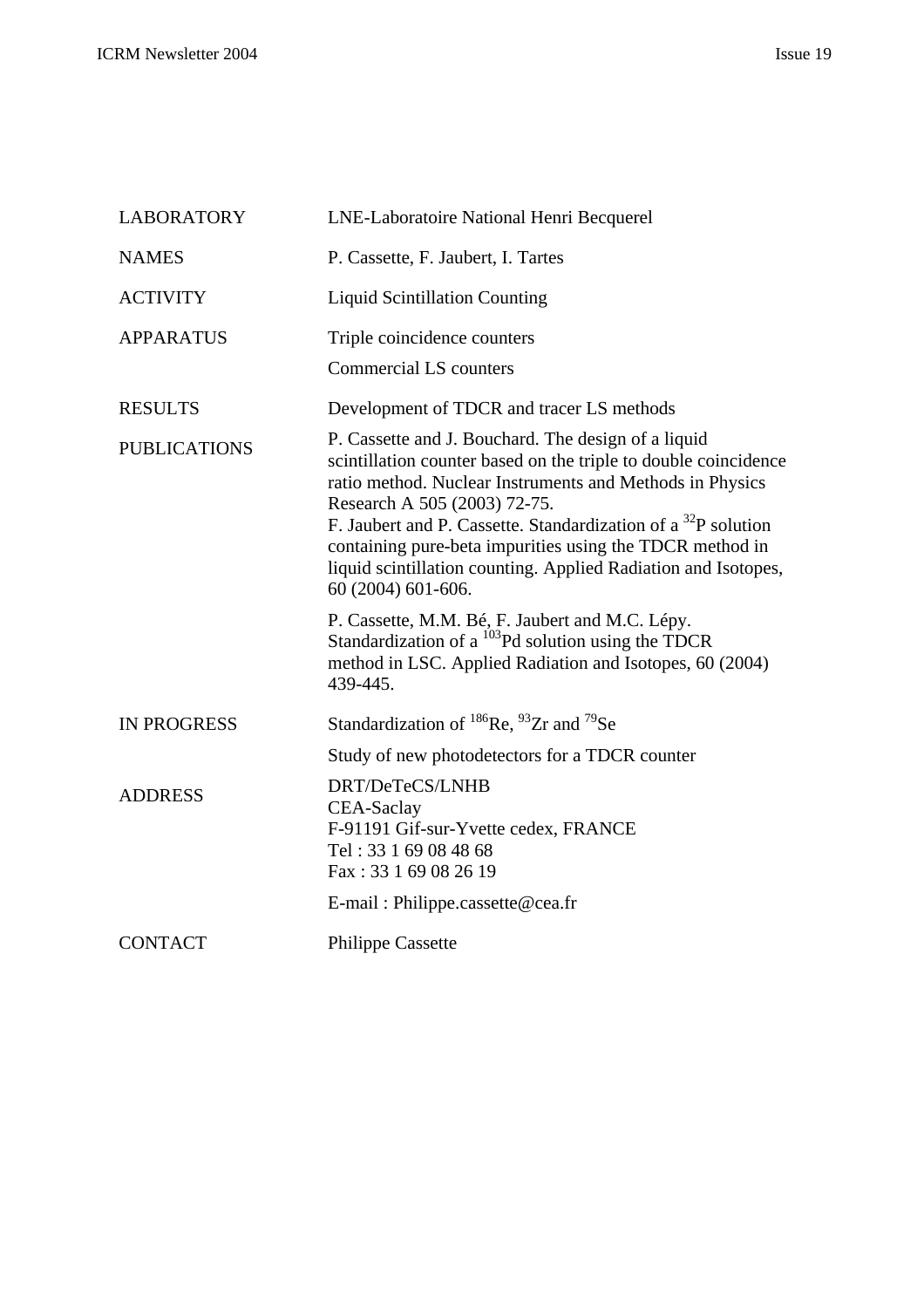| <b>LABORATORY</b>   | LNE-Laboratoire National Henri Becquerel                                                                                                                                                                                                                                                                                         |
|---------------------|----------------------------------------------------------------------------------------------------------------------------------------------------------------------------------------------------------------------------------------------------------------------------------------------------------------------------------|
| <b>NAMES</b>        | Doru Stanga* (IFIN-HH), P. Cassette, I. Moreau                                                                                                                                                                                                                                                                                   |
| <b>ACTIVITY</b>     | Radioactive gas standardization                                                                                                                                                                                                                                                                                                  |
| <b>APPARATUS</b>    | Triple proportionnal counters                                                                                                                                                                                                                                                                                                    |
|                     | Tritiated water to tritium gas converter                                                                                                                                                                                                                                                                                         |
| <b>RESULTS</b>      | Standardization of ${}^{85}Kr$ , ${}^{133}Xe$ and ${}^{3}H$                                                                                                                                                                                                                                                                      |
| <b>PUBLICATIONS</b> | D. Stanga, P. Cassette, J.L. Picolo, I. Moreau. A new<br>tritium gas generator for the activity measurement of<br>tritiated water by internal gas proportional counting. 7th<br>International conference on tritium science and technology,<br>Baden-Baden, September 2004. To be published by Fusion<br>Science and Technology. |
| <b>IN PROGRESS</b>  | Measurement of tritiated water by gas counting and LSC                                                                                                                                                                                                                                                                           |
| <b>ADDRESS</b>      | DRT/DeTeCS/LNHB<br>CEA-Saclay<br>F-91191 Gif-sur-Yvette cedex, FRANCE<br>Tel: 33 1 69 08 48 68<br>Fax: 33 1 69 08 26 19                                                                                                                                                                                                          |
|                     | E-mail: Philippe.cassette@cea.fr                                                                                                                                                                                                                                                                                                 |
| <b>CONTACT</b>      | <b>Philippe Cassette</b>                                                                                                                                                                                                                                                                                                         |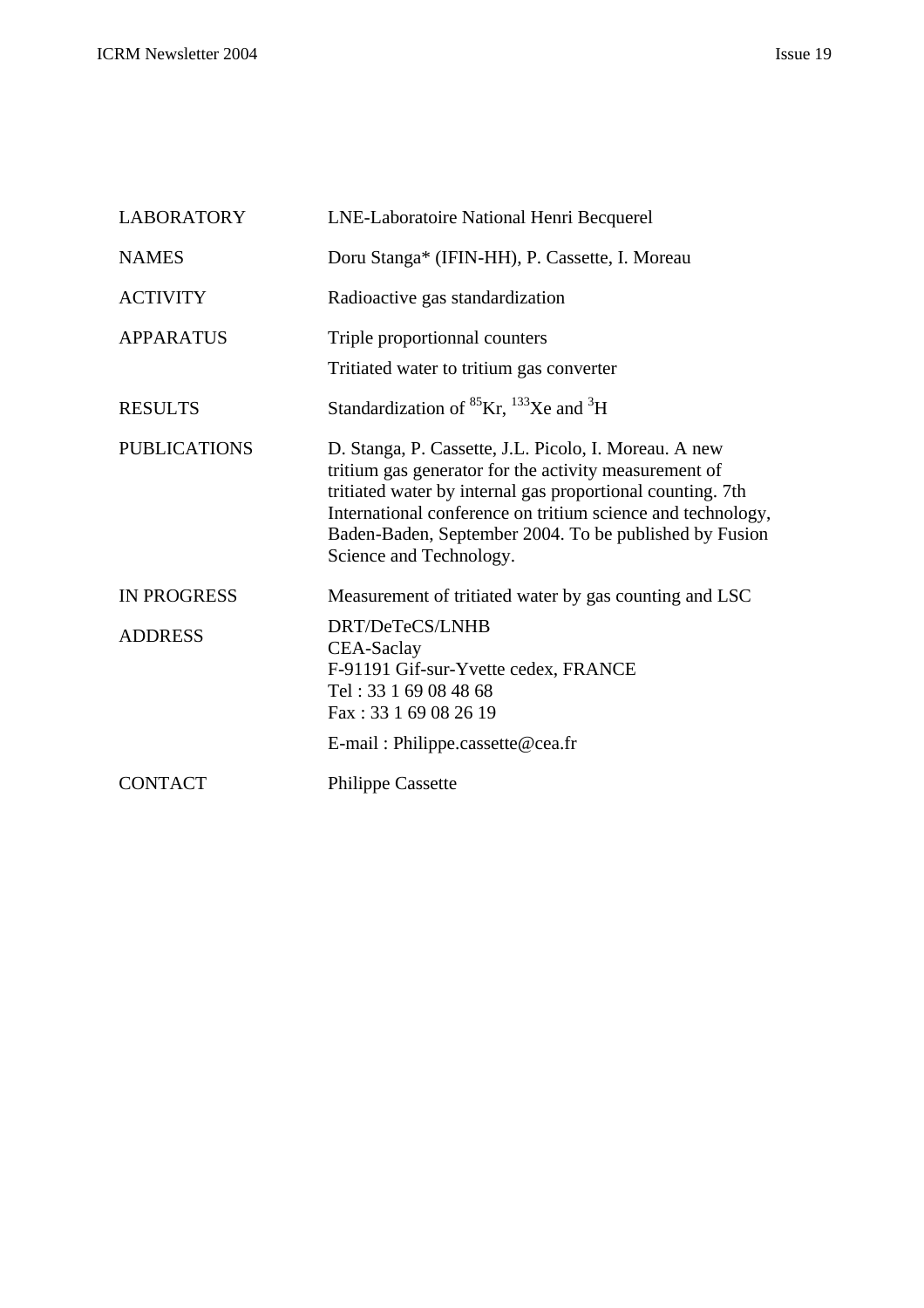| <b>LABORATORY</b>   | LNE-Laboratoire National Henri Becquerel                                                                                                                    |
|---------------------|-------------------------------------------------------------------------------------------------------------------------------------------------------------|
| <b>NAMES</b>        | Li Mo* (ANSTO), P. Cassette, F. Jaubert                                                                                                                     |
| <b>ACTIVITY</b>     | <b>Liquid Scintillation Counting</b>                                                                                                                        |
| <b>APPARATUS</b>    | Triple coincidence counters                                                                                                                                 |
|                     | <b>Commercial LS counters</b>                                                                                                                               |
| <b>RESULTS</b>      | Study of the effect of the LS counters adjustments for<br><b>TDCR</b> and <b>CIEMAT/NIST</b> methods                                                        |
| <b>PUBLICATIONS</b> | Li Mo, P. Cassette and C. Baldock. The influence of                                                                                                         |
| <b>SUBMITTED</b>    | rejection of a fraction of single electron peak in liquid<br>scintillation counting. Submitted to Nuclear Instruments<br>and Methods in Physics Research A. |
| <b>IN PROGRESS</b>  | TDCR and CIEMAT/NIST detection efficiency calculation<br>programs for various counter threshold adjustments                                                 |
| <b>ADDRESS</b>      | DRT/DeTeCS/LNHB                                                                                                                                             |
|                     | <b>CEA-Saclay</b><br>F-91191 Gif-sur-Yvette cedex, FRANCE                                                                                                   |
|                     | Tel: 33 1 69 08 48 68                                                                                                                                       |
|                     | Fax: 33 1 69 08 26 19                                                                                                                                       |
|                     | $E$ -mail: Philippe.cassette@cea.fr                                                                                                                         |
| <b>CONTACT</b>      | <b>Philippe Cassette</b>                                                                                                                                    |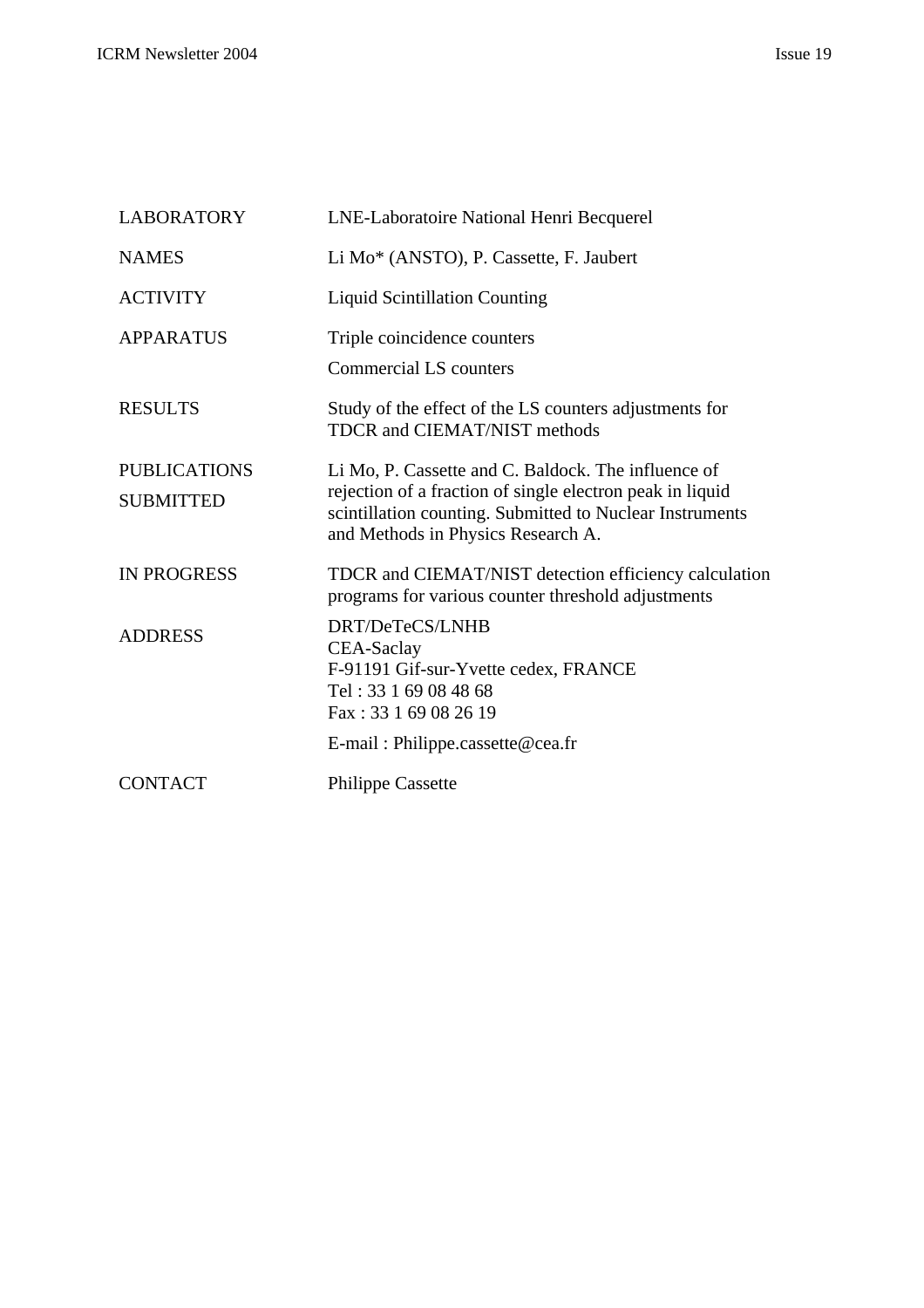| <b>LABORATORY</b>  | LNE-Laboratoire National Henri Becquerel                                                                                                                       |
|--------------------|----------------------------------------------------------------------------------------------------------------------------------------------------------------|
| <b>NAMES</b>       | W. M. van Wyngaardt* (CSIR-NML), P. Cassette, F.<br>Jaubert, I. Tartes                                                                                         |
| <b>ACTIVITY</b>    | <b>Liquid Scintillation Counting</b>                                                                                                                           |
| <b>APPARATUS</b>   | Triple coincidence counters                                                                                                                                    |
|                    | <b>Commercial LS counters</b>                                                                                                                                  |
| <b>RESULTS</b>     | Study of a reference LSC cocktail                                                                                                                              |
| <b>IN PROGRESS</b> | Study of a xylene-based cocktails of various compositions<br>(efficiency and stability of LS sources of various<br>radionuclides)                              |
| <b>ADDRESS</b>     | DRT/DeTeCS/LNHB<br>CEA-Saclay<br>F-91191 Gif-sur-Yvette cedex, FRANCE<br>Tel: 33 1 69 08 48 68<br>Fax: 33 1 69 08 26 19<br>$E$ -mail: Philippe.cassette@cea.fr |
| <b>CONTACT</b>     | <b>Philippe Cassette</b>                                                                                                                                       |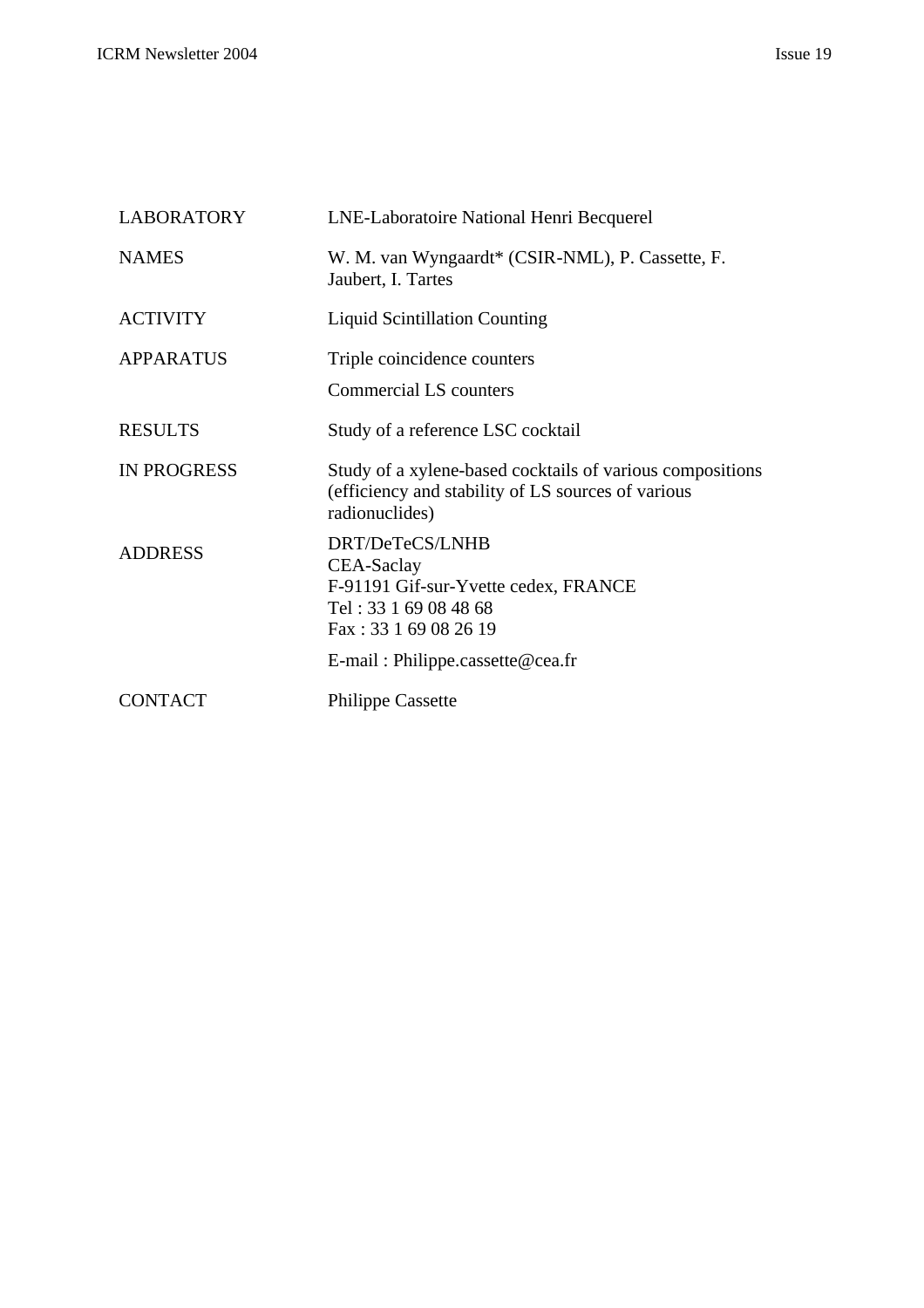| <b>LABORATORY</b>                      | Physikalisch-Technische Bundesanstalt                                                                           |
|----------------------------------------|-----------------------------------------------------------------------------------------------------------------|
| <b>NAMES</b>                           | D. Arnold and R. Tuckermann                                                                                     |
| <b>APPARATUS</b><br><b>ACTIVITY</b>    | Development of calibration facilities including a reference<br>chamber for thoron $(^{220}$ Rn) decay products. |
| <b>RESULTS</b>                         |                                                                                                                 |
| <b>PUBLICATIONS</b>                    |                                                                                                                 |
| <b>IN PROGRESS</b>                     | Determination of the chamber design and the<br>instrumentation                                                  |
| <b>INFORMATION</b>                     | The project is supported by the German ministry of the<br>environment.                                          |
| <b>SOURCE IN</b><br><b>PREPARATION</b> |                                                                                                                 |
| <b>ADDRESS</b>                         | Physikalisch-Technische Bundesanstalt<br>Department 6.1<br>Bundesallee 100, D-38116 Braunschweig, Germany       |
|                                        | Telephone:<br>$+49-531-592-6120$<br>Telefax:<br>$+49-531-592-6109$                                              |
|                                        | E-mail:<br>Dirk.Arnold@ptb.de                                                                                   |
| <b>CONTACT</b>                         | Dirk Arnold                                                                                                     |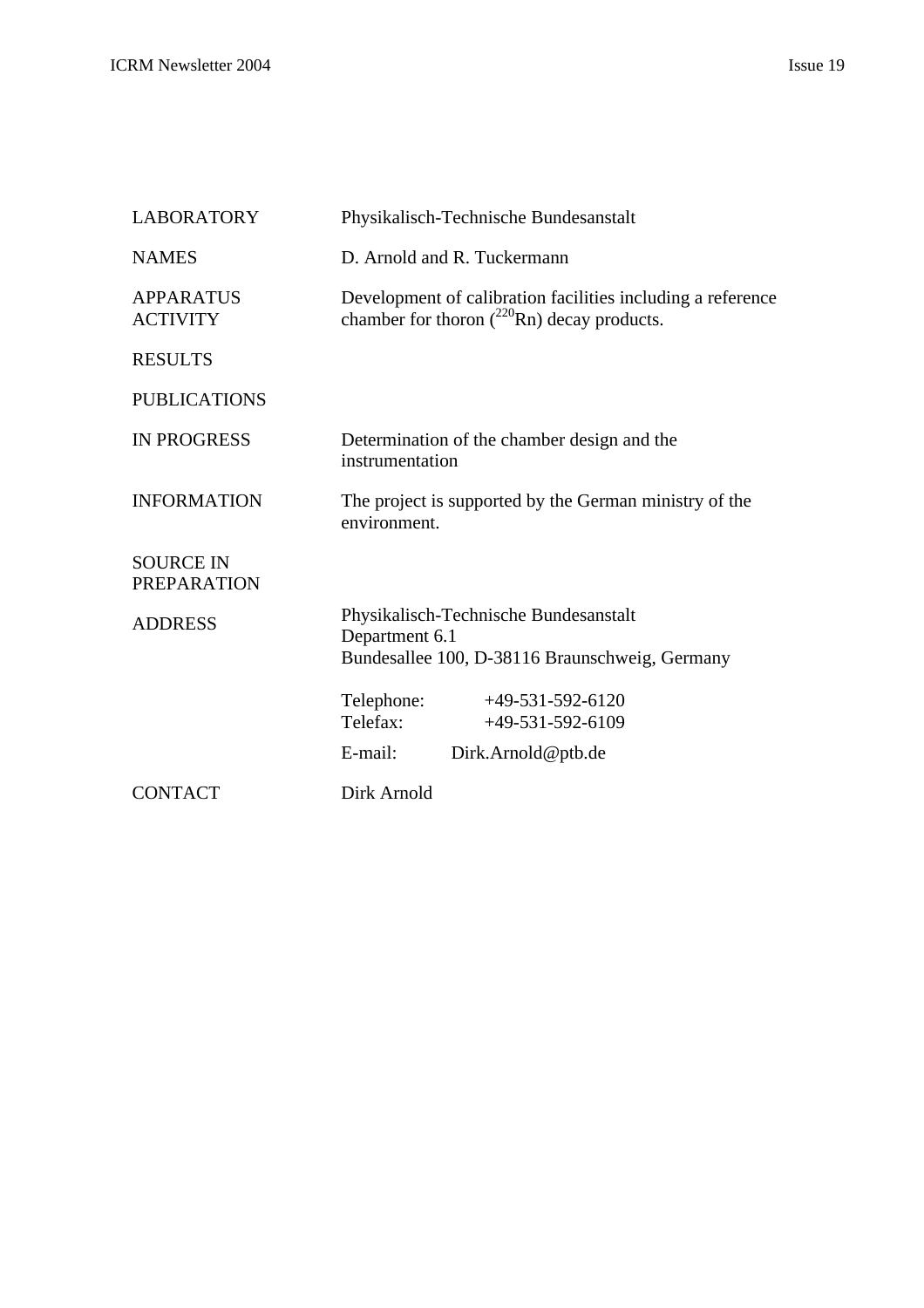| <b>LABORATORY</b>                           | Physikalisch-Technische Bundesanstalt                                                                                                                                                                                                                                                                                                                                                                                                     |
|---------------------------------------------|-------------------------------------------------------------------------------------------------------------------------------------------------------------------------------------------------------------------------------------------------------------------------------------------------------------------------------------------------------------------------------------------------------------------------------------------|
| <b>NAMES</b>                                | R. Dersch                                                                                                                                                                                                                                                                                                                                                                                                                                 |
| <b>APPARATUS</b><br><b>ACTIVITY</b>         | NaI-detector secondary measurment system and $\alpha$ -<br>spectrometric primary system for the production of<br>gaseous $^{222}$ Rn standards.                                                                                                                                                                                                                                                                                           |
|                                             | Establishing of a NaI-detector measurement system for<br>stand alone $222$ Rn activity determintions.                                                                                                                                                                                                                                                                                                                                     |
| <b>RESULTS</b>                              | An NaI-detector measurement system has been established<br>as a stand alone system for $^{222}$ Rn activity determinations<br>based on the $\alpha$ -spectrometric measurements of radon at a<br>cold point in a defined solid angle. With known activities<br>from the primary measurement system and with an almost<br>complete (>99,9%) transfer a set of vessels, stainless steel<br>cylinders and glass bulbs, have been calibrated. |
| <b>PUBLICATIONS</b>                         |                                                                                                                                                                                                                                                                                                                                                                                                                                           |
| <b>IN PROGRESS</b>                          | Preparation of gaseous radon standards in BIPM gas<br>ampoules for the international reference system SIR.<br>General overhaul and partly renewing of the primary<br>$\alpha$ -spectrometric measurement system.                                                                                                                                                                                                                          |
| <b>INFORMATION</b>                          |                                                                                                                                                                                                                                                                                                                                                                                                                                           |
| <b>SOURCE IN</b><br><b>PREPARATION</b>      |                                                                                                                                                                                                                                                                                                                                                                                                                                           |
| <b>OTHER RELATED</b><br><b>PUBLICATIONS</b> |                                                                                                                                                                                                                                                                                                                                                                                                                                           |
| <b>ADDRESS</b>                              | Physikalisch-Technische Bundesanstalt<br>Department 6.1<br>Bundesallee 100, D-38116 Braunschweig, Germany                                                                                                                                                                                                                                                                                                                                 |
|                                             | $+49-531-592-6313$<br>Telephone:<br>Telefax:<br>$+49-531-592-6305$                                                                                                                                                                                                                                                                                                                                                                        |
|                                             | E-mail:<br>Rainer.Dersch@ptb.de                                                                                                                                                                                                                                                                                                                                                                                                           |
| <b>CONTACT</b>                              | <b>Rainer Dersch</b>                                                                                                                                                                                                                                                                                                                                                                                                                      |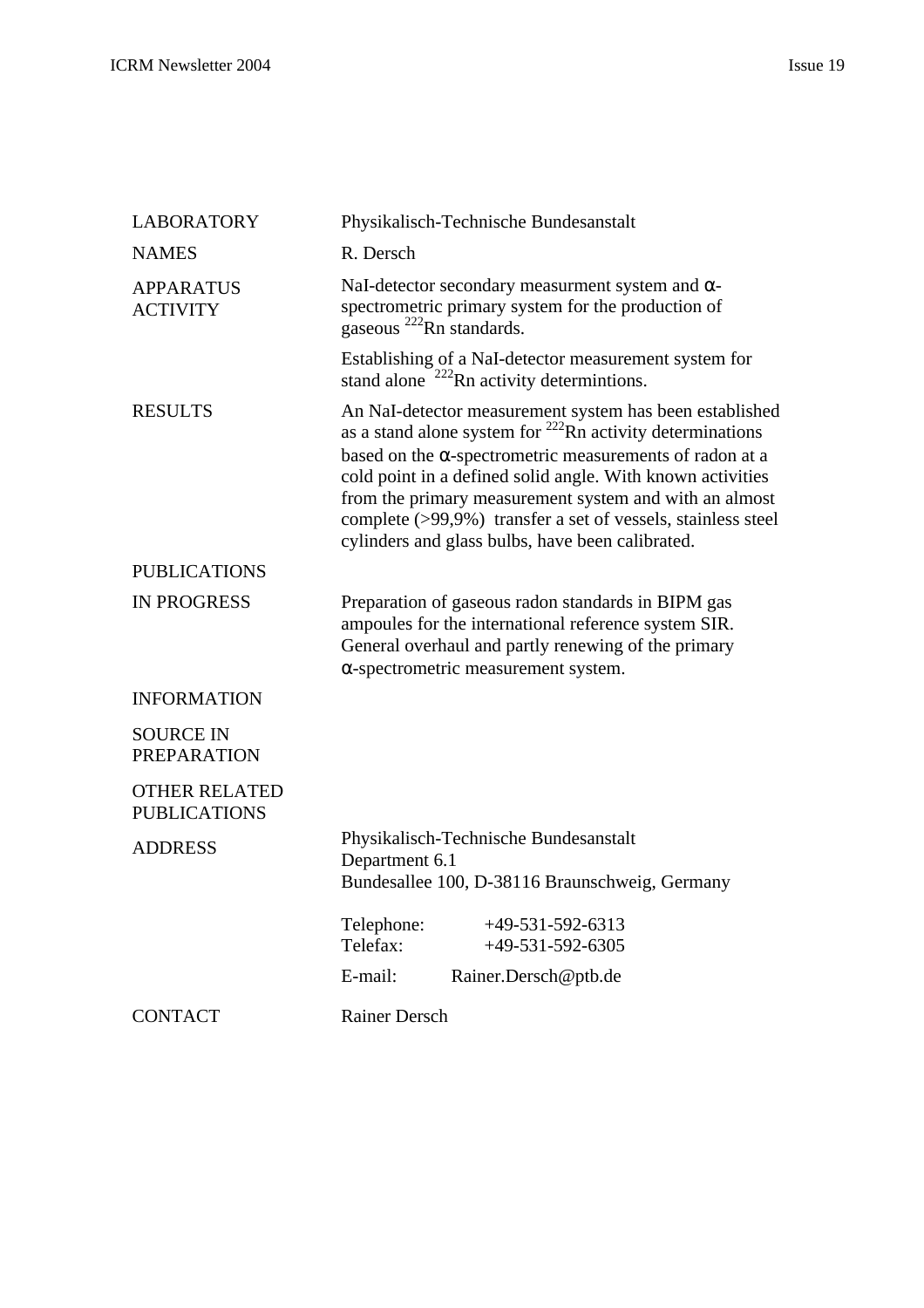| <b>LABORATORY</b>                           | Physikalisch-Technische Bundesanstalt                                                                                                                                                                              |
|---------------------------------------------|--------------------------------------------------------------------------------------------------------------------------------------------------------------------------------------------------------------------|
| <b>NAMES</b>                                | A. Honig, A. Röttger, R. Dersch, T. Reich                                                                                                                                                                          |
| <b>APPARATUS</b><br><b>ACTIVITY</b>         | Radon-222, Radon-222-progenies and Radon-220<br>reference chamber of the PTB. Production and<br>measurement of radon reference atmospheres and radon<br>progeny reference atmospheres.                             |
| <b>RESULTS</b>                              | $c(^{222}Rn)$ from 1 kBq m <sup>-3</sup> to 100 kBq m <sup>-3</sup> , F for <sup>222</sup> Rn from<br>0.1 to 1.0, $f_p$ from 0.01 to 0.9, $c(^{220}$ Rn) from 1 kBq m <sup>-3</sup> to<br>$10$ kBq m <sup>-3</sup> |
| <b>PUBLICATIONS</b>                         |                                                                                                                                                                                                                    |
| <b>IN PROGRESS</b>                          | Calibration of active and passive radon detectors                                                                                                                                                                  |
| <b>INFORMATION</b>                          | <sup>222</sup> Rn-reference atmospheres up to 100 kBq/m <sup>3</sup>                                                                                                                                               |
| <b>SOURCE IN</b><br><b>PREPARATION</b>      |                                                                                                                                                                                                                    |
| <b>OTHER RELATED</b><br><b>PUBLICATIONS</b> |                                                                                                                                                                                                                    |
| <b>ADDRESS</b>                              | Physikalisch-Technische Bundesanstalt<br>Department 6.1<br>Bundesallee 100, D-38116 Braunschweig, Germany                                                                                                          |
|                                             | Telephone:<br>$+49-531-592-6103$<br>Telefax:<br>$+49-531-592-8525$                                                                                                                                                 |
|                                             | E-mail:<br>Anja.Honig@ptb.de                                                                                                                                                                                       |
| <b>CONTACT</b>                              | Anja Honig                                                                                                                                                                                                         |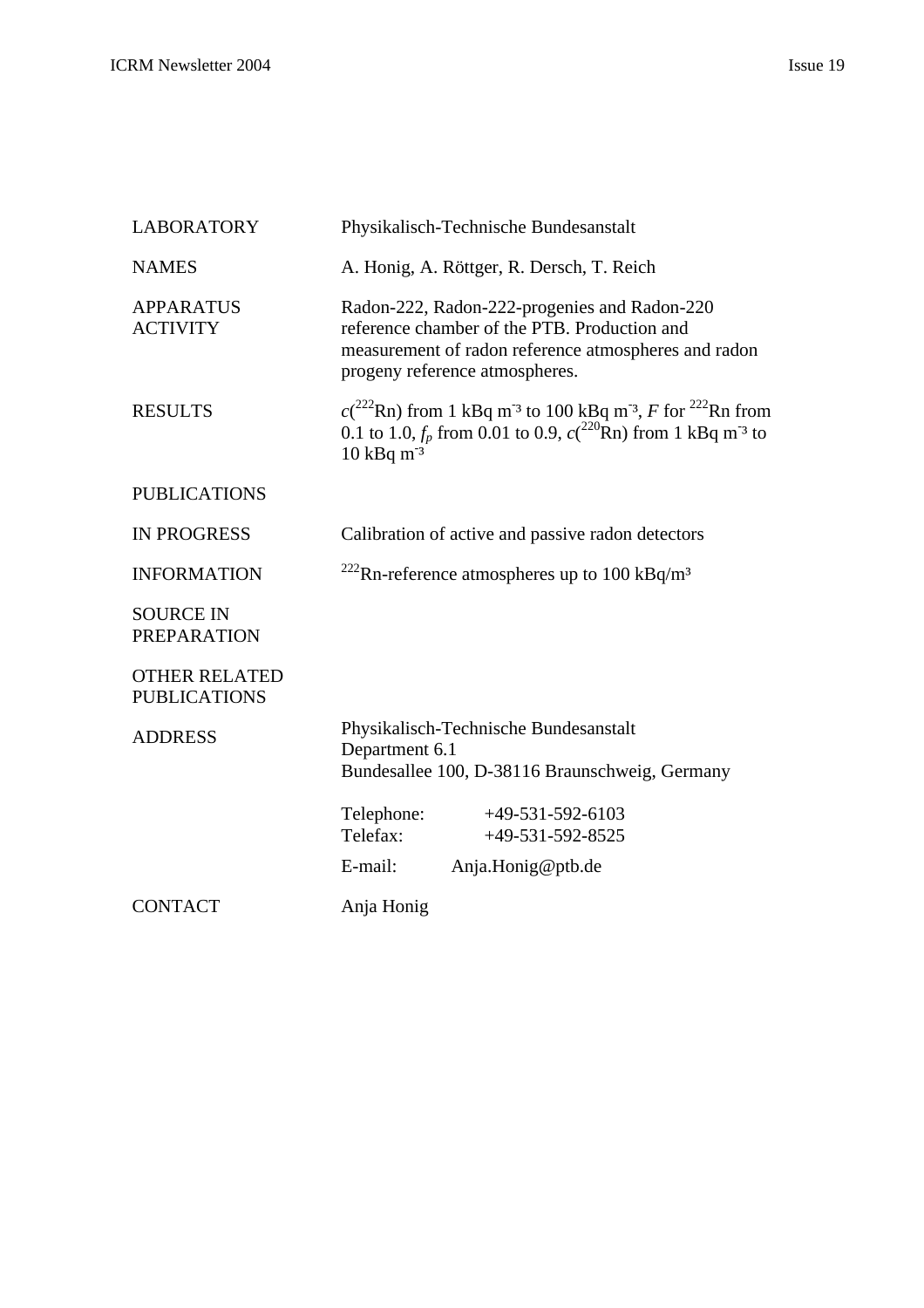| <b>LABORATORY</b>                           | Physikalisch-Technische Bundesanstalt                                                                                                                                              |
|---------------------------------------------|------------------------------------------------------------------------------------------------------------------------------------------------------------------------------------|
| <b>NAMES</b>                                | <b>Karsten Kossert</b>                                                                                                                                                             |
| <b>APPARATUS</b><br><b>ACTIVITY</b>         | Liquid scintillation counters                                                                                                                                                      |
|                                             | Activity measurements (e.g. internat. comparisons of $^{32}P$ )<br>Half-life measurements of long-lived and short-lived isotopes<br>(with several collaborators)                   |
|                                             | $P_{\gamma}$ of $^{40}$ K (together with Dirk Arnold, PTB)                                                                                                                         |
| <b>RESULTS</b>                              | $P_{\gamma}$ of <sup>40</sup> K, half-life of <sup>90</sup> Y                                                                                                                      |
| <b>PUBLICATIONS</b>                         | Kossert, K.; Schrader, H.: Activity standardization by liquid<br>scintillation counting and half-life measurement of <sup>90</sup> Y. ARI<br>60 (2004) 741-749                     |
| <b>IN PROGRESS</b>                          | Activity/half-life measurements of $^{10}$ Be and $^{40}$ K<br>(collaborations with TU Munich and Uni. Bern, respectively)                                                         |
|                                             | Measurement of the half-lives of the long-lived isotopes<br>$147$ Sm and $176$ Lu                                                                                                  |
|                                             | Development of a new method for secondary activity<br>standardizations by liquid scintillation counting.                                                                           |
| <b>SOURCE IN</b><br><b>PREPARATION</b>      | Kossert, K.: A new method for secondary standard<br>measurements with the aid of liquid scintillation counting.<br>Accepted contribution for the ICRM conference 2005 in<br>Oxford |
| <b>OTHER RELATED</b><br><b>PUBLICATIONS</b> | Kossert, K.; Günther, E.: LSC measurements of the half-<br>life of $^{40}$ K. ARI 60 (2004) 459-46                                                                                 |
|                                             | Kossert, K.: Half-life measurement of <sup>87</sup> Rb by liquid<br>scintillation counting. ARI 59 (2003) 377-382                                                                  |
| <b>ADDRESS</b>                              | Physikalisch-Technische Bundesanstalt<br>Department 6.1<br>Bundesallee 100, D-38116 Braunschweig, Germany                                                                          |
|                                             | $+49-531-592-6110$<br>Telephone:                                                                                                                                                   |
|                                             | Telefax:<br>$+49-531-592-6305$<br>E-mail:<br>Karsten.Kossert@ptb.de                                                                                                                |
| <b>CONTACT</b>                              | Karsten Kossert                                                                                                                                                                    |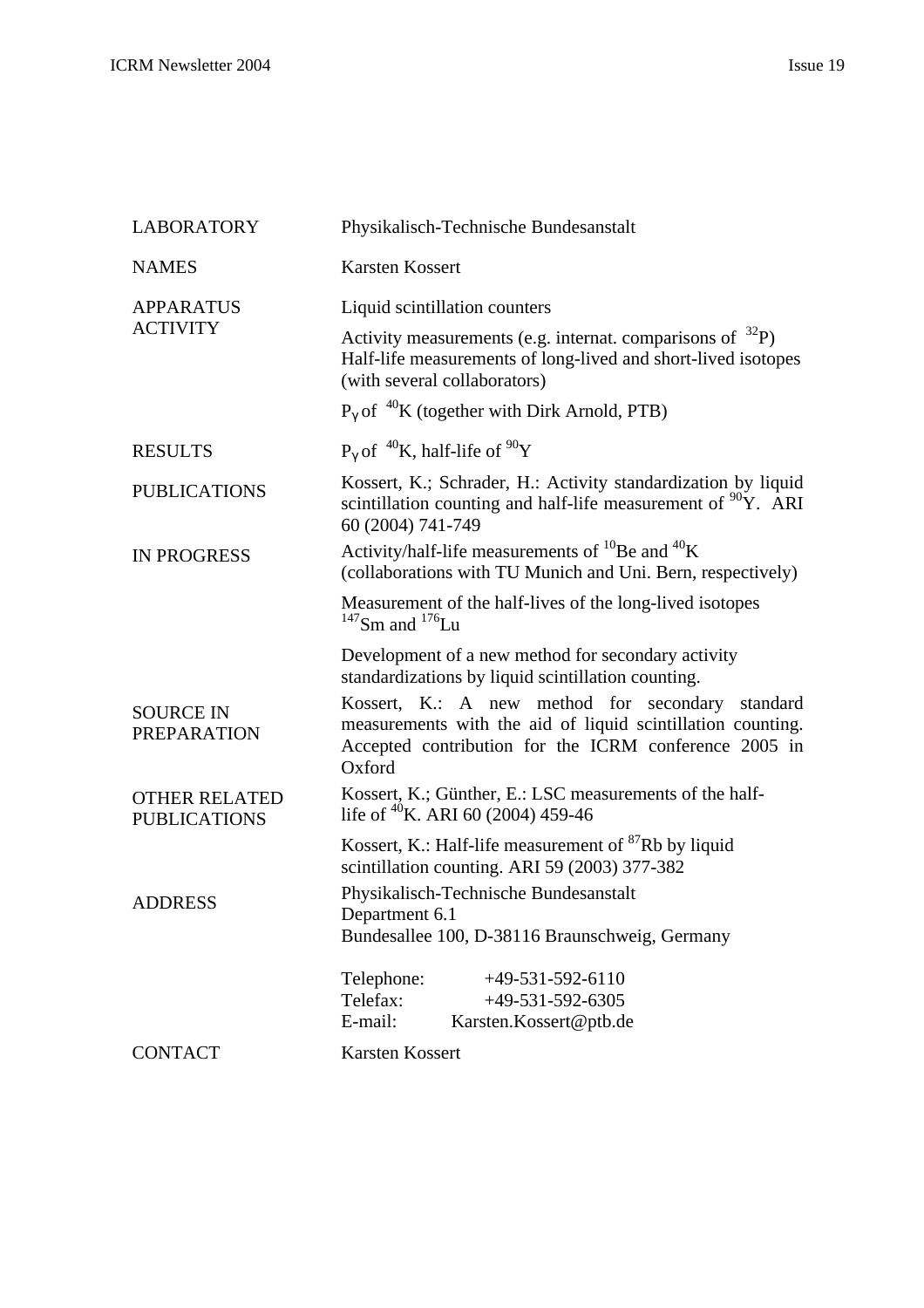| <b>LABORATORY</b>                           | Physikalisch-Technische Bundesanstalt                                                                                                                                                                  |
|---------------------------------------------|--------------------------------------------------------------------------------------------------------------------------------------------------------------------------------------------------------|
| <b>NAMES</b>                                | A. Röttger and A. Honig                                                                                                                                                                                |
| <b>APPARATUS</b><br><b>ACTIVITY</b>         | Radon reference chamber of the PTB. Production and<br>measurement of radon reference atmospheres.<br>Euromet project 657: Comparison of calibration facilities<br>for the radon activity concentration |
| <b>RESULTS</b>                              | Determination of calibration factors and comparison<br>reference values for 1 kBq/m <sup>3</sup> , 3 kBq/m <sup>3</sup> and 10 kBq/m <sup>3</sup> in<br>the scope of the Euromet project 657           |
|                                             | Measurement of aerosol size distributions from 2 nm to<br>1000 nm.                                                                                                                                     |
| <b>PUBLICATIONS</b>                         | Final report of Euromet project 657, BIPM supplementary<br>comparison, Technical Supplement reference number:<br>Rn-222, volume 42                                                                     |
| <b>IN PROGRESS</b>                          | Production of reference atmospheres with nanometer<br>aerosol content                                                                                                                                  |
| <b>INFORMATION</b>                          | Euromet comparison for the radon activity concentration.<br>12 participants from 9 nations just finished, publication in<br>preparation, see below.                                                    |
| <b>SOURCE IN</b><br><b>PREPARATION</b>      | Euromet project 657 - publication of the results                                                                                                                                                       |
| <b>OTHER RELATED</b><br><b>PUBLICATIONS</b> |                                                                                                                                                                                                        |
| <b>ADDRESS</b>                              | Physikalisch-Technische Bundesanstalt<br>Department 6.1<br>Bundesallee 100, D-38116 Braunschweig, Germany                                                                                              |
|                                             | Telephone:<br>+49-531-592-6104<br>Telefax:<br>$+49-531-592-8525$                                                                                                                                       |
|                                             | E-mail:<br>Annette.Roetger@ptb.de                                                                                                                                                                      |
| <b>CONTACT</b>                              | Annette Röttger                                                                                                                                                                                        |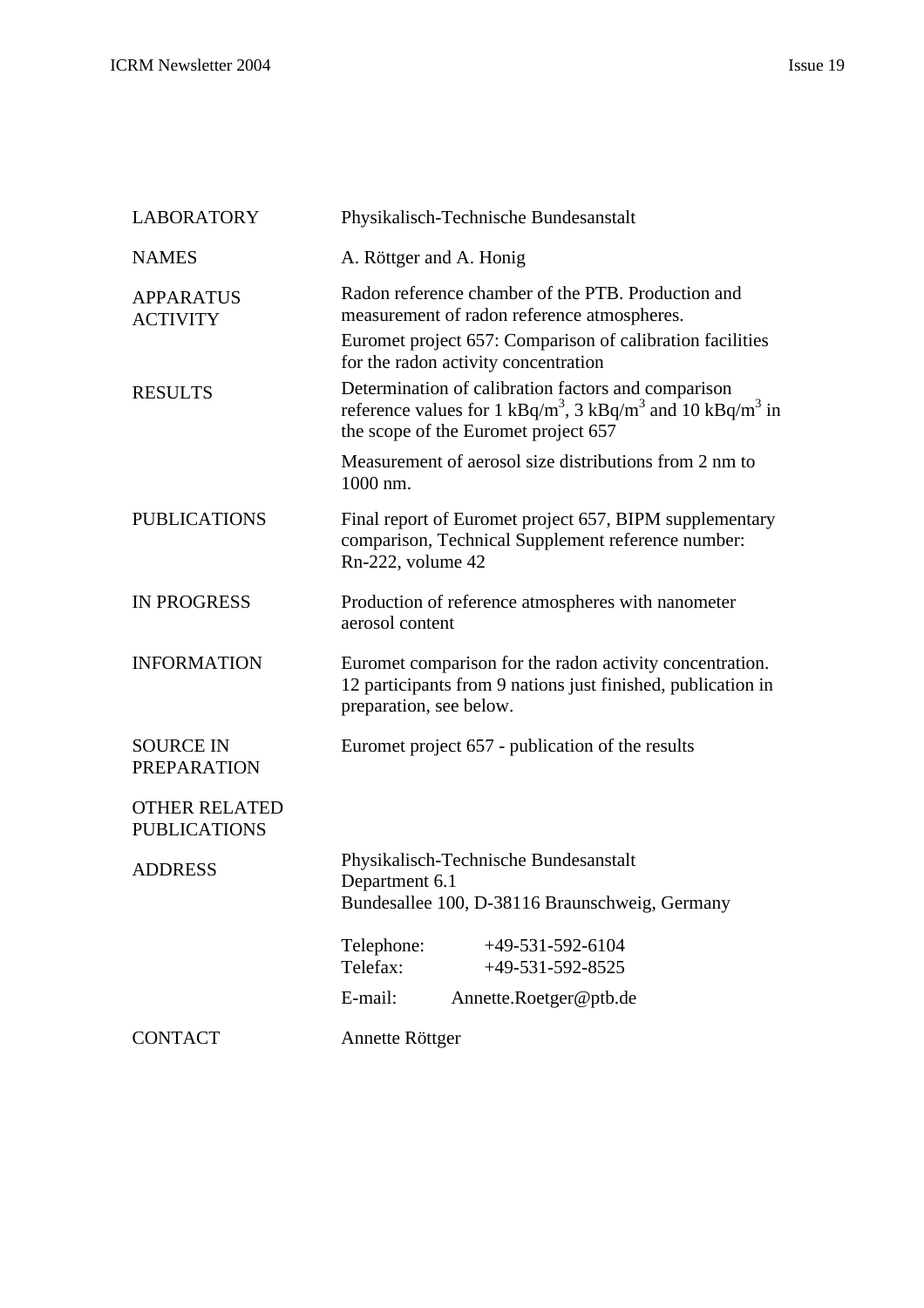| <b>LABORATORY</b>                           | Physikalisch-Technische Bundesanstalt                                                                                                                                                                                     |
|---------------------------------------------|---------------------------------------------------------------------------------------------------------------------------------------------------------------------------------------------------------------------------|
| <b>NAMES</b>                                | Heinrich Schrader                                                                                                                                                                                                         |
| <b>APPARATUS</b><br><b>ACTIVITY</b>         | Photon-photon (NaI) coincidence counting system with<br>distance variation and efficiency extrapolation.                                                                                                                  |
| <b>RESULTS</b>                              | Determination of the activity concentration of the $^{125}I$<br>solution for the BIPM comparison.                                                                                                                         |
| <b>PUBLICATIONS</b>                         | H. Schrader and K. F. Walz: Standardization of <sup>125</sup> I by<br>photon-photon coincidence counting and efficiency<br>extrapolation. Appl. Radiat. Isot. 38 (1987) 763 - 766                                         |
|                                             | H. Schrader: Standardization of $^{129}I$ by a tracer method<br>with photon-photon coincidences from the decay of $^{125}I$ .<br>Appl. Radiat. Isot. 41 (1990) 417 - 421                                                  |
|                                             | H. Schrader: Photon-photon coincidences for activity<br>determination: I-125 and other radionuclides. Accepted<br>contribution to the Conference on Radionuclide Metrology<br>and its Applications in Oxford (ICRM 2005). |
| <b>IN PROGRESS</b>                          | Tests performed to study the feasability of the method for<br>various nuclides and nuclide mixtures such as $^{125}I + ^{109}Cd$ ,<br>$^{125}$ I + $^{124}$ I, $^{111}$ In, $^{241}$ Am etc.                              |
| <b>INFORMATION</b>                          |                                                                                                                                                                                                                           |
| <b>SOURCE IN</b><br><b>PREPARATION</b>      |                                                                                                                                                                                                                           |
| <b>OTHER RELATED</b><br><b>PUBLICATIONS</b> |                                                                                                                                                                                                                           |
| <b>ADDRESS</b>                              | Physikalisch-Technische Bundesanstalt<br>Department 6.1<br>Bundesallee 100, D-38116 Braunschweig, Germany                                                                                                                 |
|                                             | Telephone:<br>$+49-531-592-6322$<br>Telefax:<br>$+49-531-592-6305$                                                                                                                                                        |
|                                             | E-mail:<br>Heinrich.Schrader@ptb.de                                                                                                                                                                                       |
| <b>CONTACT</b>                              | Heinrich Schrader                                                                                                                                                                                                         |
|                                             |                                                                                                                                                                                                                           |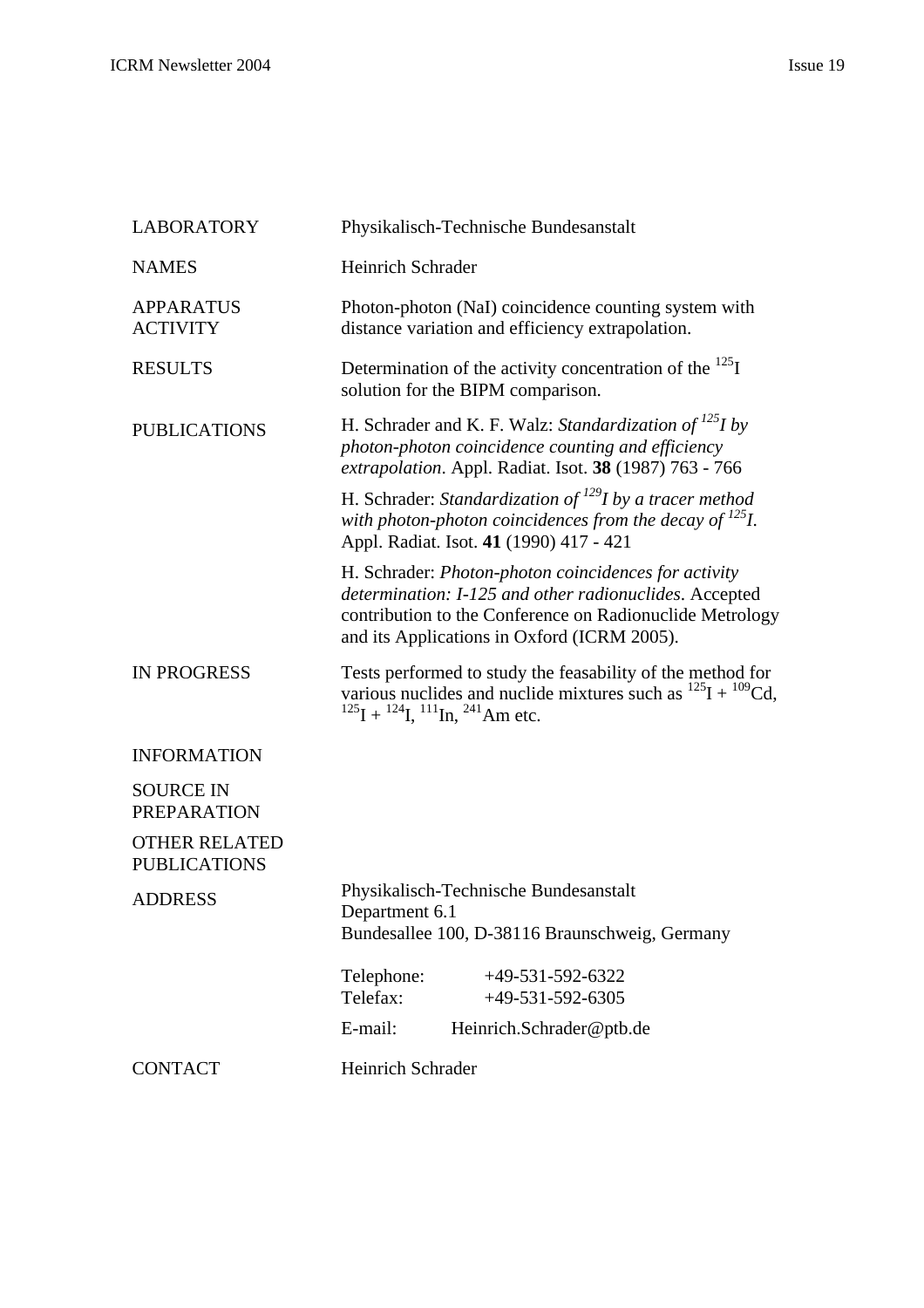| <b>LABORATORY</b>  | National Office of Measures (OMH), Radiation Physics<br>Section                                                                                                                                                                                                 |
|--------------------|-----------------------------------------------------------------------------------------------------------------------------------------------------------------------------------------------------------------------------------------------------------------|
| <b>NAMES</b>       | K. Rózsa, L. Szucs, A. Zsinka                                                                                                                                                                                                                                   |
| <b>APPARATUS</b>   | $4\pi\beta$ (PC)- $\gamma$ (NaI) coincidence and anti-coincidence counting<br>system.<br>Calibrated $\gamma$ -ray spectrometer with HPGe semiconductor<br>detector.<br>Calibrated $4\pi\gamma$ ionisation chamber.<br>Well type NaI(Tl) scintillation detector. |
| <b>ACTIVITY</b>    | Activity calculations of $^{125}I$ using the sum-peak<br>coincidence counting described by ELDRIDGE and<br>CROWTHER (4P-NA-MX-00-00-00)                                                                                                                         |
|                    | $A = K \frac{(A_1 + 2A_2)^2}{mA_2}$                                                                                                                                                                                                                             |
|                    | where:<br>$m =$ source mass<br>K= $(0.2494 \pm 0.0005)$ (k=3), which has been<br>determined<br>by the decay-scheme<br>parameters.                                                                                                                               |
| <b>RESULTS</b>     | Participation in the BIPM CCRI(II) K2 key comparison:<br>standardisation of $^{125}I$ solution by sum-peak coincidence<br>counting.                                                                                                                             |
|                    | Participation in the BIPM SIR K1 key comparison:<br>standardisation of <sup>134</sup> Cs solution by $4\pi\beta$ - $\gamma$ coincidence and<br>anti-coincidence counting                                                                                        |
| <b>IN PROGRESS</b> | Participation in the BIPM CCRI(II) K2 key comparison:<br>standardisation of <sup>85</sup> Kr.                                                                                                                                                                   |
| <b>ADDRESS</b>     | <b>National Office of Measures</b><br>H-1535 BUDAPEST, P.O.Box 919.<br>Hungary<br>Phone: (36-1) 458-5800<br>Fax: (36-1) 458-5937<br>E-mail: A.Zsinka@omh.hu                                                                                                     |
| <b>CONTACT</b>     | András Zsinka                                                                                                                                                                                                                                                   |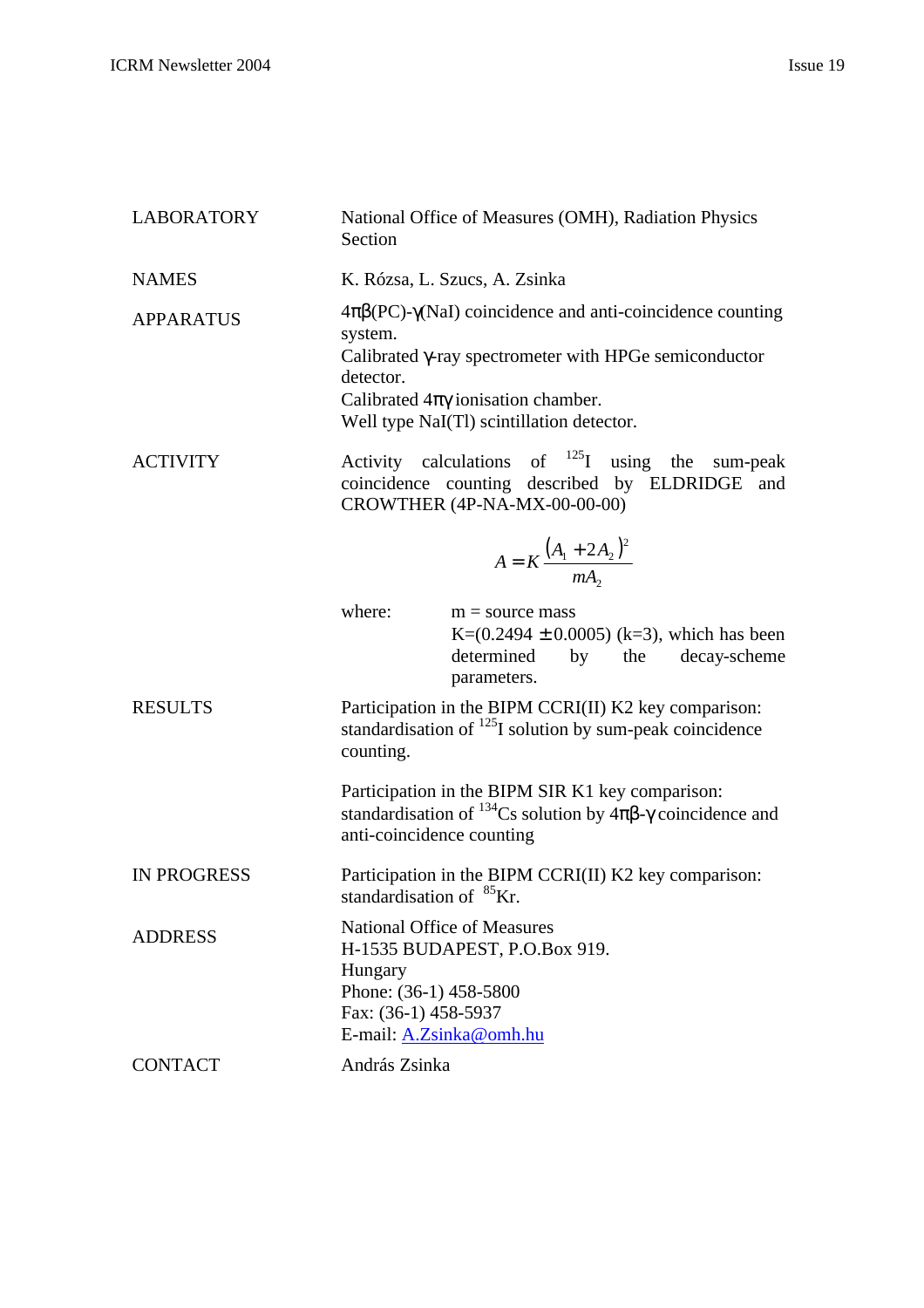| <b>LABORATORY</b> | National Office of Measures (OMH), Radiation Physics<br>Section                                                                                                                                                                                                                                                             |
|-------------------|-----------------------------------------------------------------------------------------------------------------------------------------------------------------------------------------------------------------------------------------------------------------------------------------------------------------------------|
| <b>NAMES</b>      | K. Rózsa, L. Szucs, A. Zsinka                                                                                                                                                                                                                                                                                               |
| <b>APPARATUS</b>  | $4\pi\beta$ (PC)- $\gamma$ (NaI) and $4\pi\beta$ (PPC)- $\gamma$ (NAI) coincidence and<br>anti-coincidence counting system. $4\pi\beta$ counting system.<br>Calibrated y-ray spectrometer with HPGe semiconductor<br>detector.<br>Calibrated $4\pi\gamma$ ionisation chambers.<br>Capintec CRC-15R Radioisotope Calibrator. |
|                   | Multi-wire proportional counter for wide area sources.                                                                                                                                                                                                                                                                      |
|                   | Certified reference solutions and wide area reference<br>sources.                                                                                                                                                                                                                                                           |
| <b>ACTIVITY</b>   | Periodical metrological supervision of radionuclide<br>calibrators used in Hungarian medical practice.<br>metrological<br>Periodical<br>supervision<br>of<br>surface<br>contamination monitors.<br>Preparation of radioactive certified reference materials.                                                                |
| <b>RESULTS</b>    | Calibration factors for radionuclides identified.                                                                                                                                                                                                                                                                           |
| <b>ADDRESS</b>    | <b>National Office of Measures</b><br>H-1535 BUDAPEST, P.O.Box 919.<br>Hungary<br>Phone: (36-1) 458-5800<br>Fax: (36-1) 458-5937<br>E-mail: L.Szucs@omh.hu                                                                                                                                                                  |
| <b>CONTACT</b>    | László Szucs                                                                                                                                                                                                                                                                                                                |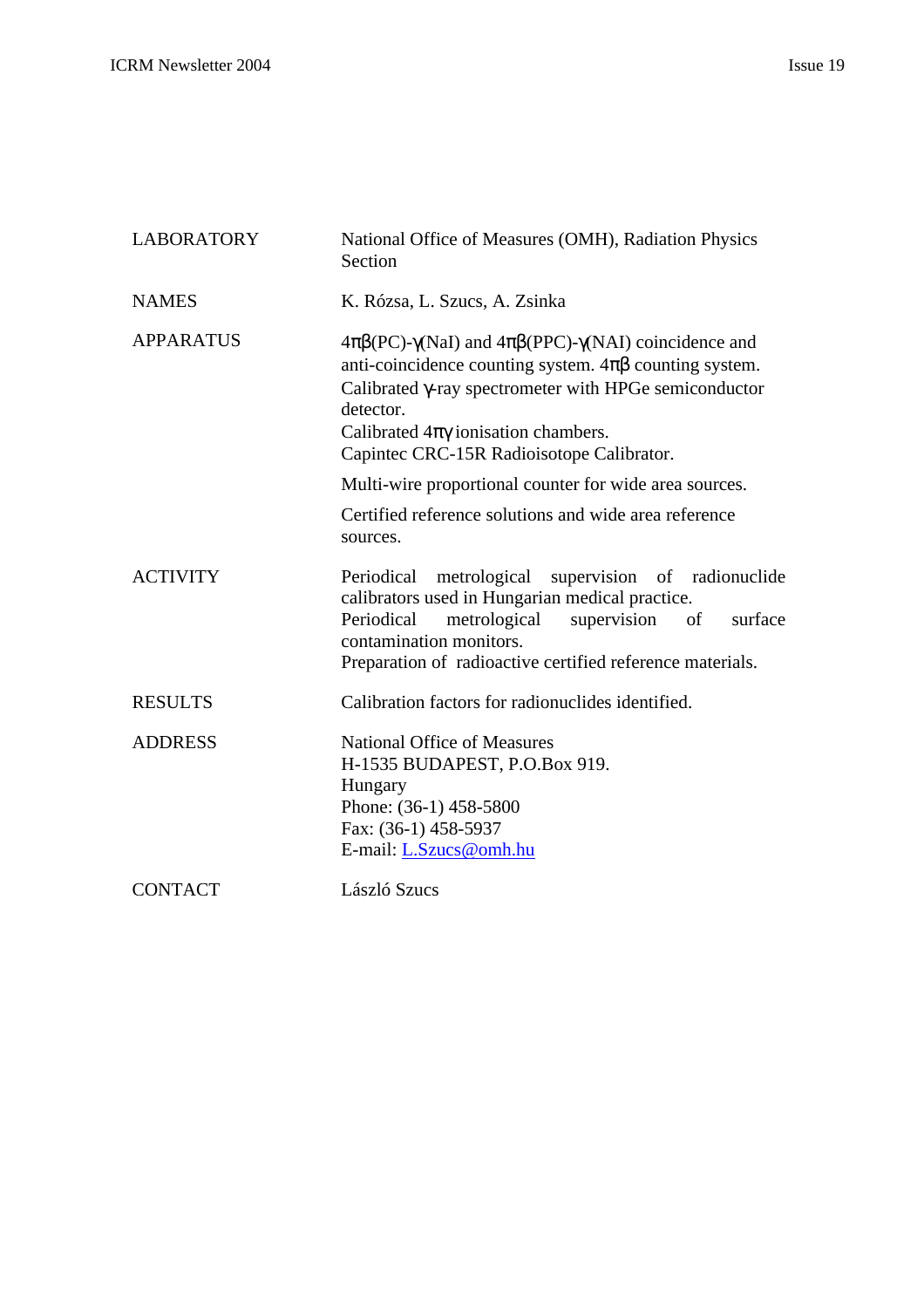|                    | (SA1/SA2)                                                                                                                                                                                                                                                                                                                                                                                                                                                                                                         |
|--------------------|-------------------------------------------------------------------------------------------------------------------------------------------------------------------------------------------------------------------------------------------------------------------------------------------------------------------------------------------------------------------------------------------------------------------------------------------------------------------------------------------------------------------|
| <b>LABORATORY</b>  | Bhabha Atomic Research Centre                                                                                                                                                                                                                                                                                                                                                                                                                                                                                     |
| <b>NAMES</b>       | Leena Joseph, Anuradha R., D.B. Kulkarni                                                                                                                                                                                                                                                                                                                                                                                                                                                                          |
| <b>APPARATUS</b>   | 1.<br>$4\pi \beta$ (PC) $\gamma$ (NaI) coincidence system.<br>2.<br>Calibrated $4\pi$ Gamma ion chamber.<br>3.<br>HPGe detector assembly for gamma ray spectrometer.                                                                                                                                                                                                                                                                                                                                              |
| <b>ACTIVITY</b>    | Participating in international intercomparison programmes of activity<br>1.<br>measurements organized by BIPM and APMP.<br>2.<br>Standardization of radioactive sources and solutions<br>Coordinated research project of IAEA - Harmonization of quality practices in<br>3.<br>nuclear medicine radioactivity measurement<br>Organizing national intercomparison of activity measurements of <sup>131</sup> I among<br>4.<br>hospitals in the country.<br>Gamma ray spectrometry and activity measurements.<br>5. |
| <b>RESULTS</b>     | <sup>54</sup> Mn standardized under international intercomparison programme of BIPM<br>1.<br>deviated by $< 0.1\%$ from the arithmetic mean value of all the participating<br>laboratories.<br>Standardized $^{241}$ Am, $^{125}$ I under international intercomparison of activity<br>2.<br>measurements organized by BIPM.<br>Standardized sources for users<br>3.                                                                                                                                              |
| <b>IN PROGRESS</b> | Standardisation of $32P$ under international intercomparison of BIPM is on<br>1.<br>going.<br>$\frac{100m}{\text{Ag}}$ Ag standardized for SIR program.<br>2.<br>$134$ Cs and <sup>65</sup> Zn under SIR is to be standardised.<br>3.<br>Standard <sup>131</sup> I are to be sent to those Nuclear Medicine Centres (NMC) whose<br>4.<br>have deviated $> \pm 10\%$ in the national intercomparison programme of activity<br>measurements organized among NMC's by BARC.                                          |
| <b>PUBLICATION</b> | "Standardization of <sup>192</sup> Ir solution at BARC", Anuradha R., Leena Joseph,<br>1.<br>D.B. Kulkarni, R. Nathuram, V.V. Shaha and D.N. Sharma, International<br>Journal of Applied Radiation and Isotopes, 62(2005) 645-648.<br>2.<br>"Efficiency of HP Germanium detector", R. Nathuram, D.B. Kulkarni, Leena<br>Joseph, Anuradha.R and V.V. Shaha, National Symposium on Nuclear<br>Instrumentation, IGCAR, Kalpakkam, Feb. 2004.                                                                         |
| <b>ADDRESS</b>     | Head, Radiation Standards Section,<br>Radiation Safety Systems Division,<br>BARC, Mumbai - 400 085, India<br>Telephone: 0091 22 25595074<br>Telefax: 0091 22 25505151 / 25519613<br>: 011-61017 BARC IN<br>Telex                                                                                                                                                                                                                                                                                                  |

E-mail : vvshaha@apsara.barc.ernet.in

CONTACT V.V. Shaha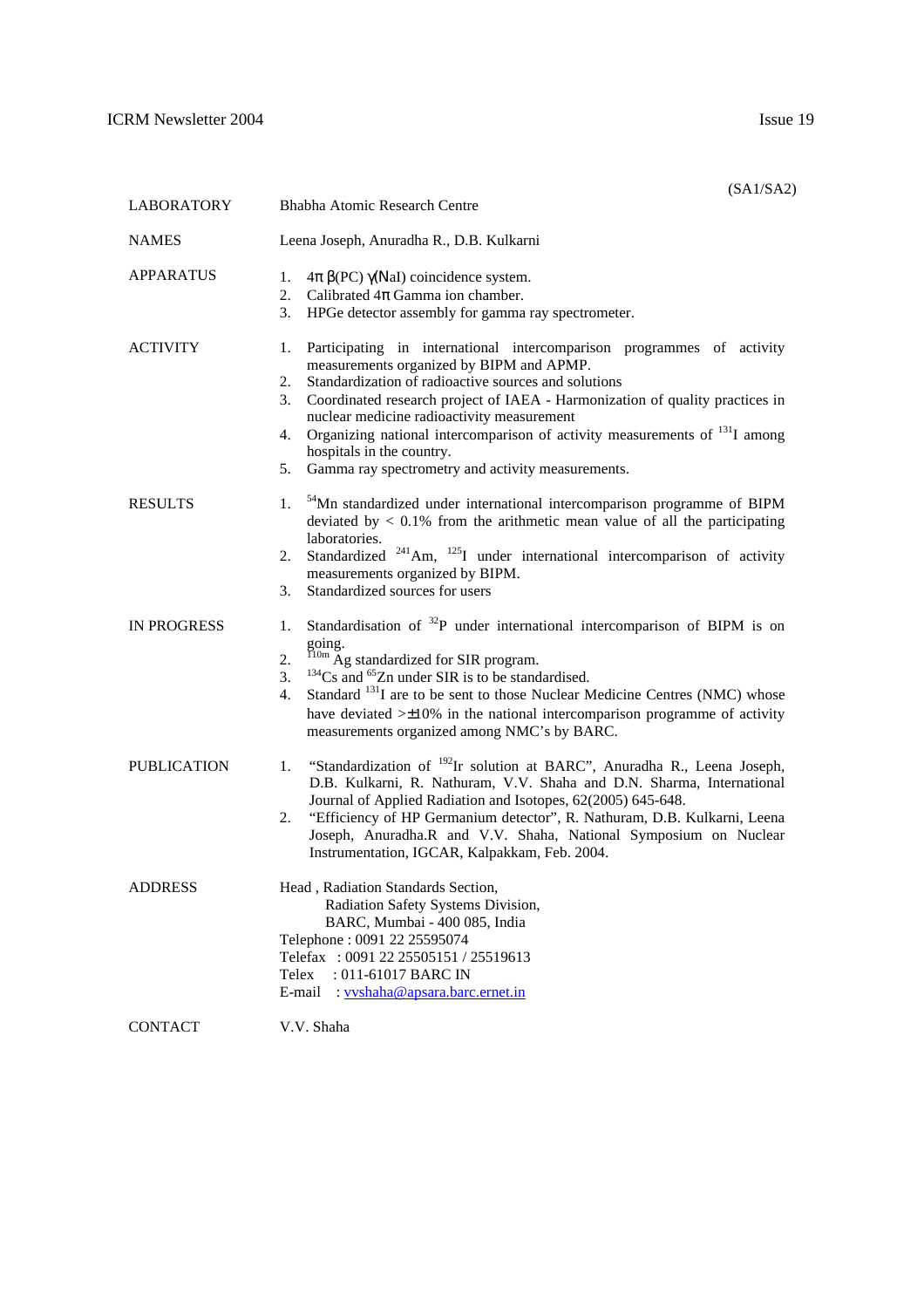|                     |           | (SA1/SA2)                                                                                                                                                          |
|---------------------|-----------|--------------------------------------------------------------------------------------------------------------------------------------------------------------------|
| <b>LABORATORY</b>   |           | Bhabha Atomic Research Centre                                                                                                                                      |
| <b>NAMES</b>        |           | U.V. Phadnis, V. Sathian, G. Shobha                                                                                                                                |
| <b>APPARATUS</b>    | 1.        | Manganese Sulphate Bath System.                                                                                                                                    |
|                     | 2.        | Standard Thermal Neutron Assembly in Graphite                                                                                                                      |
|                     | 3.        | Precision Long Counter.                                                                                                                                            |
|                     | 4.        | Multi-spheres for spectroscopy.                                                                                                                                    |
|                     | 5.        | 4p polythene assembly.                                                                                                                                             |
|                     | 6.        | Activation foils (Threshold detectors).                                                                                                                            |
|                     | 7.        | He-3 $\&$ BF <sub>3</sub> based thermal neutron fluence rate measuring systems.                                                                                    |
|                     | 8.        | Neutron rem counter and flux meter.                                                                                                                                |
|                     | 9.        | Standard neutron sources including $D_2O$ moderated <sup>252</sup> Cf source.                                                                                      |
|                     |           | 10. Water moderator based thermal neutron jig.                                                                                                                     |
|                     |           | 11. Bonner's spheres neutron spectrometry system                                                                                                                   |
| ACTIVITY            | 1.        | Standardization of radioactive neutron sources.                                                                                                                    |
|                     | 2.        | Standardization of fluence rate and dose rate.                                                                                                                     |
|                     | 3.        | Calibration of neutron monitors.                                                                                                                                   |
|                     | 4.        | R&D work associated with neutron standards.                                                                                                                        |
| <b>RESULTS</b>      | 1.        | Neutron sources were standardized for various users.                                                                                                               |
|                     | 2.        | Neutron fluence rate and dose rate were standardized for various<br>users.                                                                                         |
|                     | 3.        | More than fifty neutron monitors were calibrated.                                                                                                                  |
|                     | 4.        | Shielding properties of different materials for neutrons were studied                                                                                              |
| <b>IN PROGRESS</b>  | $\bullet$ | Development of Neutron Spectrometer.                                                                                                                               |
| <b>INFORMATION</b>  | $\bullet$ | Fast neutron source yield and the thermal neutron fluence rate<br>can be taken up for international intercomparison.                                               |
| <b>PUBLICATIONS</b> | 1.        | "Studies of silicon based neutron detector", C.G. Panchal, A.<br>Topkar, S.K. Kataria, A.L Pappachan and V. Sathian, CNIRD-                                        |
|                     | 2.        | 2005, March 2-4, 2005, Jodhpur.<br>"Performance Evaluation of Start up Counters and Ion Chambers<br>used in Protective and Regulatory Channels of Power Reactors", |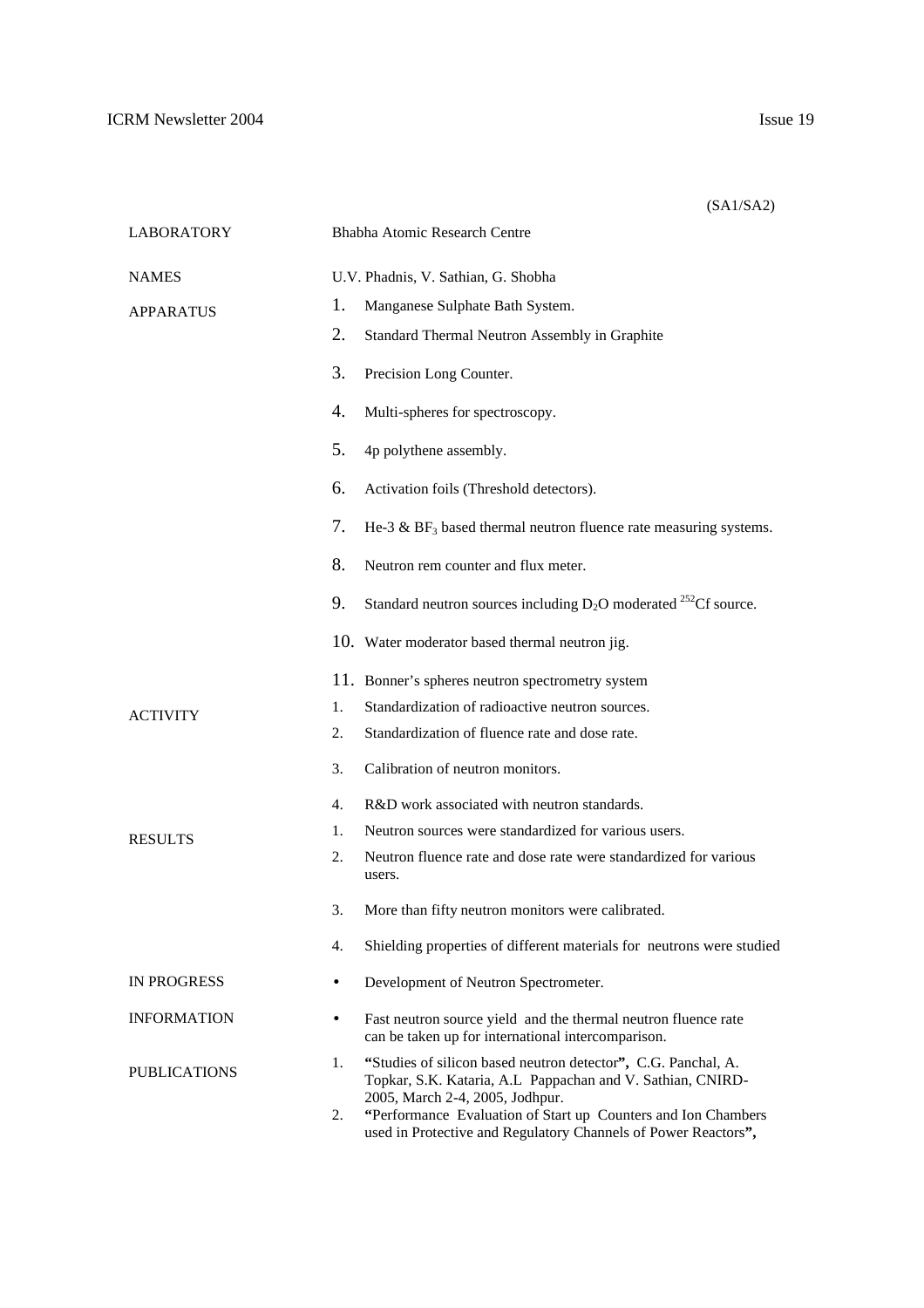|                | S.M. Tripathi, Suresh Rao, R.A. Satam, V. Sathian, Shobha Ghodke,<br>A. K. Mahant and V. V. Shaha, CNIRD-2005, March 2-4,2005,<br>Jodhpur.<br>3.<br>"Measurement of Neutron Sensitivity of Self Powered Neutron<br>Detectors", A.K. Mahant, Yeshuraja V. and Shobha Godke,<br>CNIRD-2005, March 2-4, 2005, Jodhpur |
|----------------|--------------------------------------------------------------------------------------------------------------------------------------------------------------------------------------------------------------------------------------------------------------------------------------------------------------------|
| <b>ADDRESS</b> | Head, Radiation Standards Section,                                                                                                                                                                                                                                                                                 |
|                | RSS Division, BARC,                                                                                                                                                                                                                                                                                                |
|                | Mumbai 400085, India.                                                                                                                                                                                                                                                                                              |
|                | Tel: +91 22 25595074                                                                                                                                                                                                                                                                                               |
|                | Fax: $+91$ 22 25505151                                                                                                                                                                                                                                                                                             |
|                | e-mail: vyshaha@apsara.barc.ernet.in                                                                                                                                                                                                                                                                               |
| CONTACT        | V.V. Shaha                                                                                                                                                                                                                                                                                                         |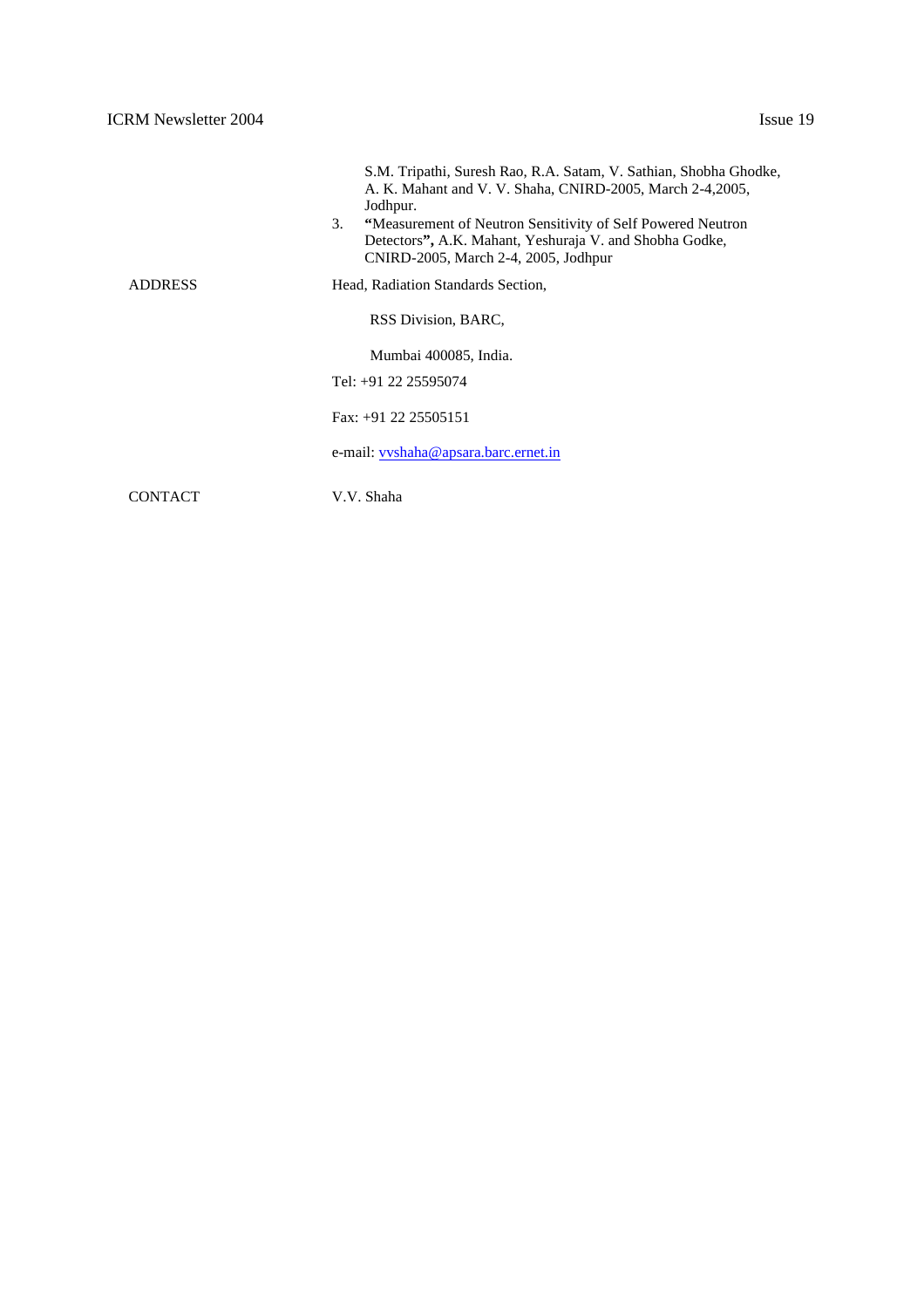| <b>LABORATORY</b>  | ENEA - Istituto Nazionale di Metrologia delle Radiazioni<br>Ionizzanti - Italy                                                                                                                                             |
|--------------------|----------------------------------------------------------------------------------------------------------------------------------------------------------------------------------------------------------------------------|
| <b>NAMES</b>       | M. Capogni, P. De Felice                                                                                                                                                                                                   |
| <b>APPARATUS</b>   | Liquid Scintillation counting equipment                                                                                                                                                                                    |
| <b>ACTIVITY</b>    | Development of a new primary standard of F-18 for PET                                                                                                                                                                      |
| <b>IN PROGRESS</b> | Study of experimental aspects concerning source<br>preparation and measurement procedures for this<br>radionuclide. A scientific collaboration between INMRI-<br>ENEA, JRC-Ispra and Amersham Health is in progress.       |
| <b>ADDRESS</b>     | <b>ENEA</b><br>Istituto Nazionale di Metrologia delle Radiazioni Ionizzanti<br>Centro Ricerche Casaccia<br>P.0.Box 2400 - Roma (Italy)<br>Phone: $+390630486628$<br>Fax: $+390630486097$<br>marco.capogni@casaccia.enea.it |
| <b>CONTACT</b>     | M. Capogni                                                                                                                                                                                                                 |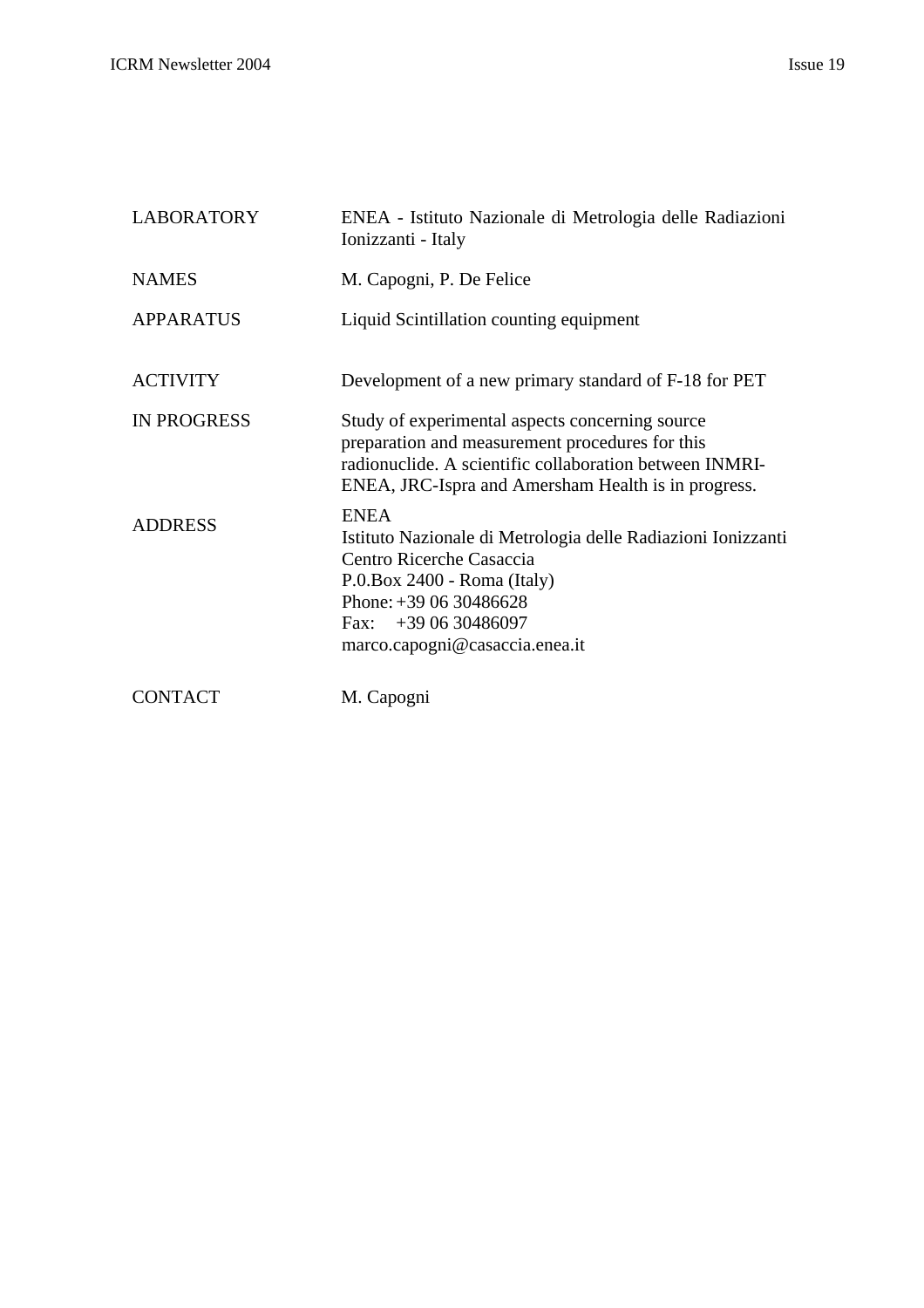| <b>LABORATORY</b>   | (SA1/SA2)<br>Nagoya University                                                                                                                                                                                                                                                                                                                                                                                                                                                                                                                                                                                                                                                                                                                                                                                                                                                                                                                                         |
|---------------------|------------------------------------------------------------------------------------------------------------------------------------------------------------------------------------------------------------------------------------------------------------------------------------------------------------------------------------------------------------------------------------------------------------------------------------------------------------------------------------------------------------------------------------------------------------------------------------------------------------------------------------------------------------------------------------------------------------------------------------------------------------------------------------------------------------------------------------------------------------------------------------------------------------------------------------------------------------------------|
| <b>NAMES</b>        | H. Miyahara, K. Morita                                                                                                                                                                                                                                                                                                                                                                                                                                                                                                                                                                                                                                                                                                                                                                                                                                                                                                                                                 |
| <b>APPARATUS</b>    | $4\pi\beta$ (ppc)- $\gamma$ (HPGe) and $4\pi\beta$ (pc)- $\gamma$ (HPGe) coincidence apparatus<br>using a live-timed two-dimensional data-acquisition system, and $\gamma$ -<br>ray spectrometry system                                                                                                                                                                                                                                                                                                                                                                                                                                                                                                                                                                                                                                                                                                                                                                |
| <b>RESULTS</b>      | 1. The emission probability for the 616.3 keV $\gamma$ -ray of ${}^{80}Br$ was<br>measured to be $0.0614(5)$ .<br>2. The emission probabilities for the 316.4 and 469.4 keV $\gamma$ -rays of<br><sup>105</sup> Ru were measured to be 0.1128(6) and 0.1827(10), respectively.                                                                                                                                                                                                                                                                                                                                                                                                                                                                                                                                                                                                                                                                                         |
| <b>PUBLICATIONS</b> | 1. Emission Probability Measurement of 94.7 keV Gamma-ray for<br>$^{165}$ Dy, H. Miyahara et al., Nucl. Instr. and Meth. A516 (2004) 104.<br>2. Precise Measurement of the Emission Probability for the 543<br>keV Gamma-ray for <sup>199</sup> Pt, H. Miyahara et al., Appl. Radiat. and<br>Isot. 60 (2004) 289.<br>3. Highly Precise Measurement of the Relative Gamma-ray<br>Intensities for <sup>56</sup> Mn snd <sup>72</sup> Ga, H. Miyahara et al., Appl. Radiat. and<br>Isot. 60 (2004) 295.<br>4. Gamma-Ray Emission Probability Measurement of <sup>147</sup> Eu, H.<br>Miyahara et al., Nucl. Instr. and Meth. A523 (2004) 96.<br>5. Evaluation of Neutron Dose to Radioterapy Patients Treated with<br>10 MV X-ray Baems Based on Photoneutron Spectrometry, T.<br>Aoyama et al., Jpn. J. Health Phys. 39 (2004) 130.<br>6. Gamma-Ray Emission Probability Measurement of <sup>149</sup> Eu, H.<br>Miyahara et al., Nucl. Instr. and Meth. A523 (2004) 96. |
| <b>IN PROGRESS</b>  | The $\gamma$ -ray emission probabilities of <sup>105</sup> Rh and <sup>162</sup> Pr are measuring.                                                                                                                                                                                                                                                                                                                                                                                                                                                                                                                                                                                                                                                                                                                                                                                                                                                                     |
| <b>ADDRESS</b>      | Department of Radiological Technology, School of Health<br>Sciences, Nagoya University, 1-1-20 Daikominami, Higashi-ku,<br>Nagoya, 461-8673 JAPAN<br>Telephone 81-52-719-1548, Facsimile 81-52-719-1506<br>E-mail<br>miyahara@met.nagoya-u.ac.jp                                                                                                                                                                                                                                                                                                                                                                                                                                                                                                                                                                                                                                                                                                                       |
| <b>CONTACT</b>      | Hiroshi Miyahara                                                                                                                                                                                                                                                                                                                                                                                                                                                                                                                                                                                                                                                                                                                                                                                                                                                                                                                                                       |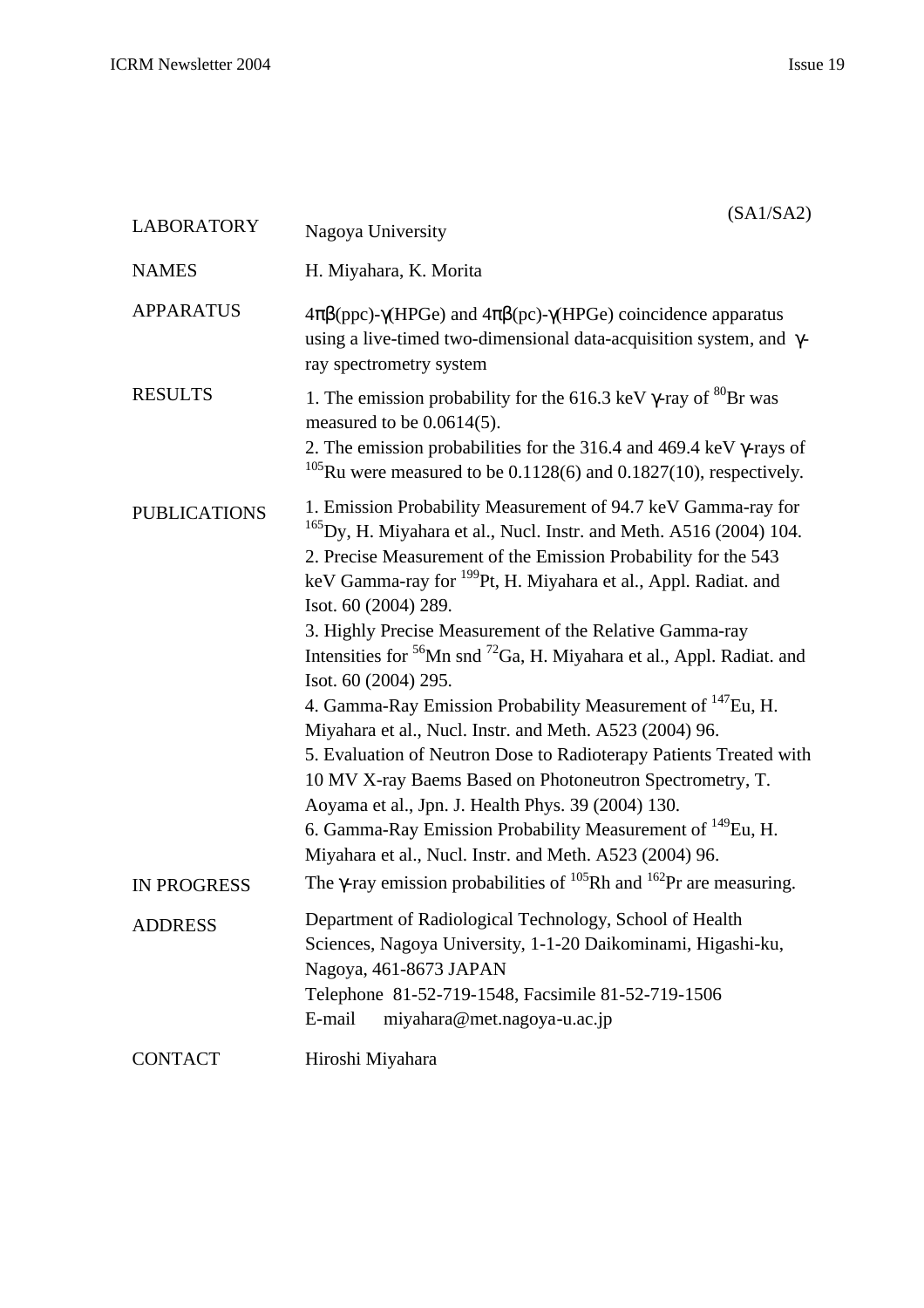| <b>LABORATORY</b>   | National Metrology Institute of Japan, National Institute of<br>Advanced Industrial Science and Technology (NMIJ/AIST)                                                                                                                                                                                                                               |
|---------------------|------------------------------------------------------------------------------------------------------------------------------------------------------------------------------------------------------------------------------------------------------------------------------------------------------------------------------------------------------|
| <b>NAMES</b>        | Yoshio HINO, Akira YUNOKI and Yasushi SATO                                                                                                                                                                                                                                                                                                           |
| <b>APPARATUS</b>    | $4\pi\beta$ (pc)- $\gamma$ (NaI) and $4\pi\beta$ (ppc)- $\gamma$ (Ge) coincidence systems,<br>Calibrated $4\pi\gamma$ ionisation chamber, HP-Ge and Si(Li)<br>detectors, Liquid scintillation system, Imaging analyser<br>system, PIPS for $\alpha$ counting and $2\pi$ multi wire chamber.                                                          |
| <b>RESULTS</b>      | 1. Participate the CCRI-II Key-comparisons of I-125 and<br>2nd run of P-32.                                                                                                                                                                                                                                                                          |
|                     | 2. APMP comparison (APMP-RI(II)-K3-04) for the activity<br>measurements of Ce-139 was carried out. In total, 8 labs<br>from 3 RMO have taken part in this comparison.                                                                                                                                                                                |
|                     | 3. Bilateral comparisons of Cs-134 measurement between<br>VNIIM and BNM-LNHB were carried out.                                                                                                                                                                                                                                                       |
| <b>PUBLICATIONS</b> | Y. Sato and Y. Hino, "The new fabrication method of standard<br>surface sources." Appl. Radiat. Isotopes 60(2004) 543-546.                                                                                                                                                                                                                           |
|                     | Y. Kawada, M. Ohtuka, Q.W. Wang and Y. Hino, "Absolute<br>radioactivity measurements by the use of a $4\pi\beta$ - $4\pi\gamma$ detector<br>configuration." Appl. Radiat. Isotopes 60(2004) 357-362                                                                                                                                                  |
| <b>IN PROGRESS</b>  | " Response calculation for standard ionization chambers in<br>APMP using EGS4 Monte Carlo Code." to be presented in the<br><b>ICRM'2005</b><br>" Standardization of <sup>152</sup> Eu, <sup>154</sup> Eu by $4\pi\beta$ - $4\pi\gamma$ coincidence<br>method and $4\pi(\beta+\gamma)$ integral counting." to be presented in the<br><b>ICRM'2005</b> |
| <b>INFORMATION</b>  | 1. Logarithmic scale surface sources with imaging plate<br>have been studied for low level activity measurement.                                                                                                                                                                                                                                     |
|                     | 2. Calibration factors of ionization chambers in APMP<br>resion were measured with several ampoule sources from<br>NMIJ.                                                                                                                                                                                                                             |
| <b>ADDRESS</b>      | Radioactivity and Neutron Standardization Section,<br>Quantum Radiation Division, AIST Tsukuba central-2                                                                                                                                                                                                                                             |
|                     | 1-1-1 Umezono, Tsukuba, Ibaraki, 305-8568 JAPAN                                                                                                                                                                                                                                                                                                      |
|                     | Tel.: (+81) 29 861 5667, Fax.: (+81) 29 861 5673                                                                                                                                                                                                                                                                                                     |
|                     | E-mail: y.hino@aist.go.jp, Web: http://www.aist.go.jp                                                                                                                                                                                                                                                                                                |
| <b>CONTACT</b>      | Yoshio HINO                                                                                                                                                                                                                                                                                                                                          |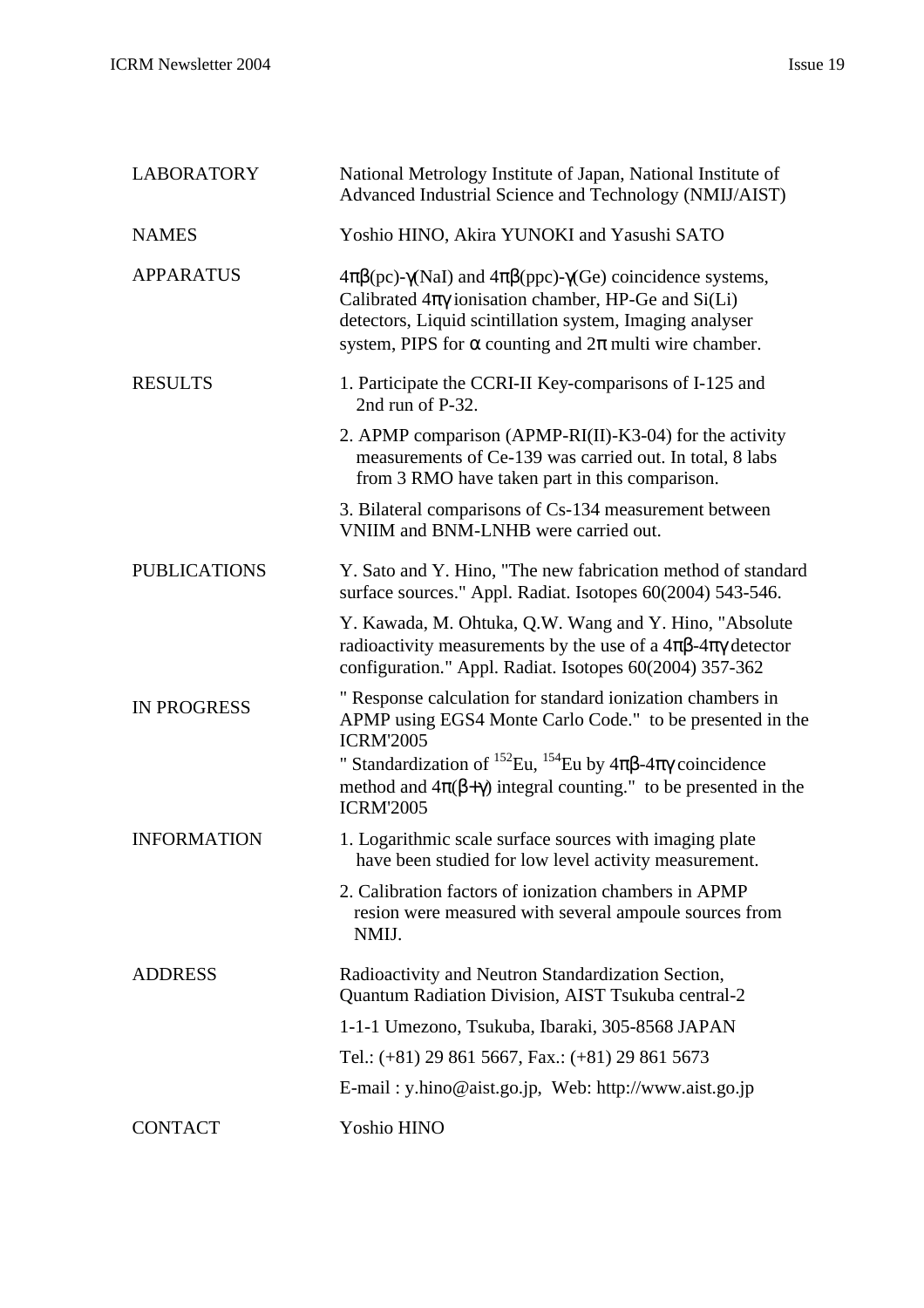| <b>LABORATORY</b>                      | Laboratory of Radioactive Standards, RC POLATOM                                                                                                                                                                                                                                                                                                                                                                                                                                                              |
|----------------------------------------|--------------------------------------------------------------------------------------------------------------------------------------------------------------------------------------------------------------------------------------------------------------------------------------------------------------------------------------------------------------------------------------------------------------------------------------------------------------------------------------------------------------|
| <b>NAMES</b>                           | <b>Ryszard BRODA</b>                                                                                                                                                                                                                                                                                                                                                                                                                                                                                         |
| <b>ACTIVITY</b>                        | Participation in: 12 <sup>th</sup> Meeting of QS-Forum, BIPM<br>Workshop on CCRI(II) Activity Comparisons, 14 <sup>th</sup> ICRM<br>Conference, 17 <sup>th</sup> Meeting of CCRI(II). Participation in the<br><sup>54</sup> Mn, <sup>60</sup> Co, <sup>192</sup> Ir, <sup>241</sup> Am, <sup>55</sup> Fe and <sup>125</sup> I intercomparisons.<br>Contract on the "Standardising of radionuclides by the<br>TDCR method", European Commission Center of Excelence<br>IDRANAP (IFIN-HH, Bucharest, Romania). |
| <b>RESULTS</b>                         | Amelioration of the IFIN TDCR system and codes for<br>activity determination. The measurement of the commercial<br>$^{14}$ C and $^{3}$ H source was compatible with the assumed<br>reference activity within less than 1 %.                                                                                                                                                                                                                                                                                 |
| <b>PUBLICATIONS</b>                    | R. Broda, A. Jeczmieniowski. Statistics of the LS-detector<br>in the case of low counting efficiency. Appl. Radiat. Isot.,<br>60 (2004) 453-458.                                                                                                                                                                                                                                                                                                                                                             |
|                                        | G. Ratel, C. Michote, R. Broda, A. Listkowska. Activity<br>measurements of the radionuclide <sup>60</sup> Co for the RC, Poland<br>in the ongoing comparison BIPM.RI(II)-K1.Co-60. BIPM,<br>Report-Co-60 (3), 2003/09/09.                                                                                                                                                                                                                                                                                    |
|                                        | R. Broda (2003). A review of the triple-to-double<br>coincidence ratio (TDCR) method for standardizing<br>radionuclides. Appl. Radiat. Isot., 58 (2003) 585-594.                                                                                                                                                                                                                                                                                                                                             |
|                                        | R. Broda (2003). The national standard of radionuclide<br>activity unit, (in Polish), Pomiary Automatyka Robotyka,<br>7-8 (2003) 51-55.                                                                                                                                                                                                                                                                                                                                                                      |
| <b>IN PROGRESS</b>                     | Application for the laboratory accreditation by Polish<br>Center for Accreditation.                                                                                                                                                                                                                                                                                                                                                                                                                          |
| <b>SOURCE IN</b><br><b>PREPARATION</b> | A.C.Razdolescu, R.Broda, P.Cassette, B.Simpson. The IFIN-<br>HH triple coincidence liquid scintillation counter. (ICRM'05)                                                                                                                                                                                                                                                                                                                                                                                   |
| <b>ADDRESS</b>                         | Radioisotope Centre POLATOM, 05-400 Otwock-Swierk,<br>e-mail: r.broda@polatom.pl<br>Poland,<br>tel.: (48 22) 718 07 21<br>fax: $(+48\ 22)\ 718\ 03\ 50$                                                                                                                                                                                                                                                                                                                                                      |
| <b>CONTACT</b>                         | <b>Ryszard Broda</b>                                                                                                                                                                                                                                                                                                                                                                                                                                                                                         |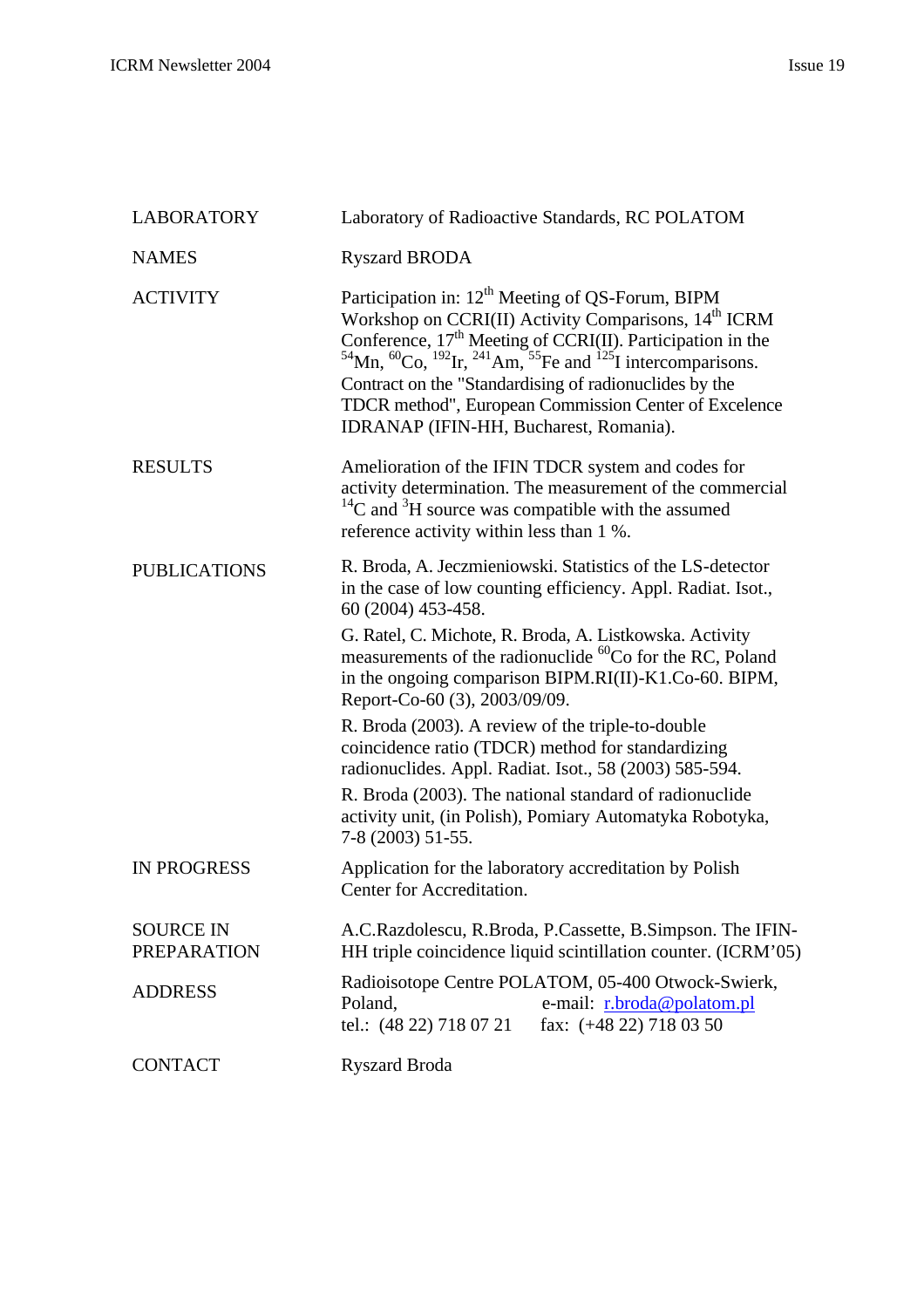| <b>LABORATORY</b>                      | Laboratory of Radioactive Standards, RC POLATOM                                                                                                                                                                                                                                                                                                                  |
|----------------------------------------|------------------------------------------------------------------------------------------------------------------------------------------------------------------------------------------------------------------------------------------------------------------------------------------------------------------------------------------------------------------|
| <b>NAMES</b>                           | Krzysztof MALETKA                                                                                                                                                                                                                                                                                                                                                |
| <b>APPARATUS</b>                       | Gamma spectrometer with the HPGe detector. LS-<br>spectrometer beta WALLAC 1411. MAD2000 dose<br>calibrator.                                                                                                                                                                                                                                                     |
| <b>ACTIVITY</b>                        | Participation in the International Conference on Isotopic and<br>Nuclear Analytical Techniques for Health and Environment.<br>Vienna, Austria, 10-13.06.2003. Participation in the <sup>192</sup> Ir and<br><sup>241</sup> Am intercomparisons. Measurements of radionuclidic<br>purity in radioactive materials and of dose rate from<br>ophtalmic applicators. |
| <b>RESULTS</b>                         | Investigation of the LS-cocktail showed that the Ultima Gold<br>liquid scintillator quenched by nitropropan changed its<br>property under the influence of high radiation dose.                                                                                                                                                                                  |
| <b>IN PROGRESS</b>                     | Application for the laboratory accreditation by Polish<br>Center for Accreditation.                                                                                                                                                                                                                                                                              |
| <b>SOURCE IN</b><br><b>PREPARATION</b> | R. Broda, A. Listkowska, K. Maletka, A. Muklanowicz.<br>Metrological laboratory in RC POLATOM. (paper for the<br>National Conference on Nuclear technique in industry,<br>medicine, agriculture and environmental protection).                                                                                                                                   |
| <b>ADDRESS</b>                         | Radioisotope Centre POLATOM<br>05-400 Otwock-Swierk, Poland<br>E-mail: k.maletka@polatom.pl<br>Tel.: (+48 22) 718 07 21<br>Fax: (+48 22) 718 03 50                                                                                                                                                                                                               |
| <b>CONTACT</b>                         | <b>Krzysztof Maletka</b>                                                                                                                                                                                                                                                                                                                                         |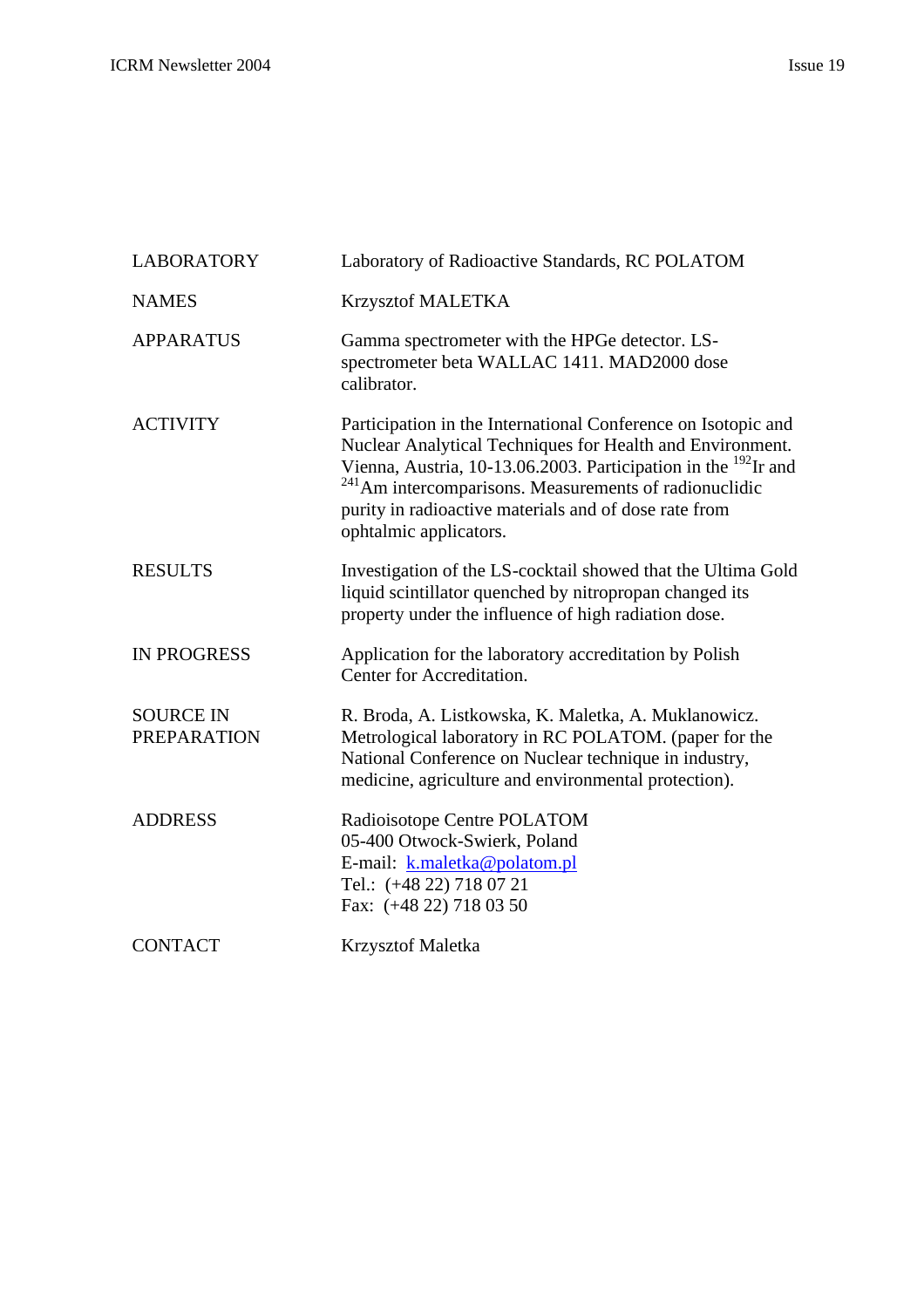| <b>LABORATORY</b>                      | Laboratory of Radioactive Standards, RC POLATOM                                                                                                                                                                                      |
|----------------------------------------|--------------------------------------------------------------------------------------------------------------------------------------------------------------------------------------------------------------------------------------|
| <b>NAMES</b>                           | Anna LISTKOWSKA                                                                                                                                                                                                                      |
| <b>APPARATUS</b>                       | LS-spectrometer beta WALLAC 1411                                                                                                                                                                                                     |
| <b>ACTIVITY</b>                        | IAEA fellowship on radiopharmacy (Pavia University, Italy,<br>1 year). Participation in the ${}^{54}$ Mn, ${}^{60}$ Co, ${}^{192}$ Ir and ${}^{241}$ Am,<br>intercomparisons. Preparations of the standard sources and<br>solutions. |
| <b>PUBLICATIONS</b>                    | G. Ratel, C. Michote, R. Broda, A. Listkowska. Activity<br>measurements of the radionuclide <sup>60</sup> Co for the RC, Poland<br>in the ongoing comparison BIPM.RI(II)-K1.Co-60. BIPM,<br>Report-Co-60 (3), 2003/09/09.            |
| <b>IN PROGRESS</b>                     | Application for the laboratory accreditation by Polish Center<br>for Accreditation. Elaboration of a new home-made LS-<br>cocktail.                                                                                                  |
| <b>SOURCE IN</b><br><b>PREPARATION</b> | R. Broda, A. Listkowska, K. Maletka, A. Muklanowicz.<br>Metrological laboratory in RC POLATOM. (paper for the<br>National Conference on Nuclear technique in industry,<br>medicine, agriculture and environmental protection).       |
| <b>ADDRESS</b>                         | Radioisotope Centre POLATOM<br>05-400 Otwock-Swierk, Poland<br>e-mail: a.listkowska@polatom.pl<br>tel.: $(+48\ 22)\ 718\ 07\ 18$<br>fax: $(+48\ 22)\ 718\ 03\ 50$                                                                    |
| <b>CONTACT</b>                         | Anna Listkowska                                                                                                                                                                                                                      |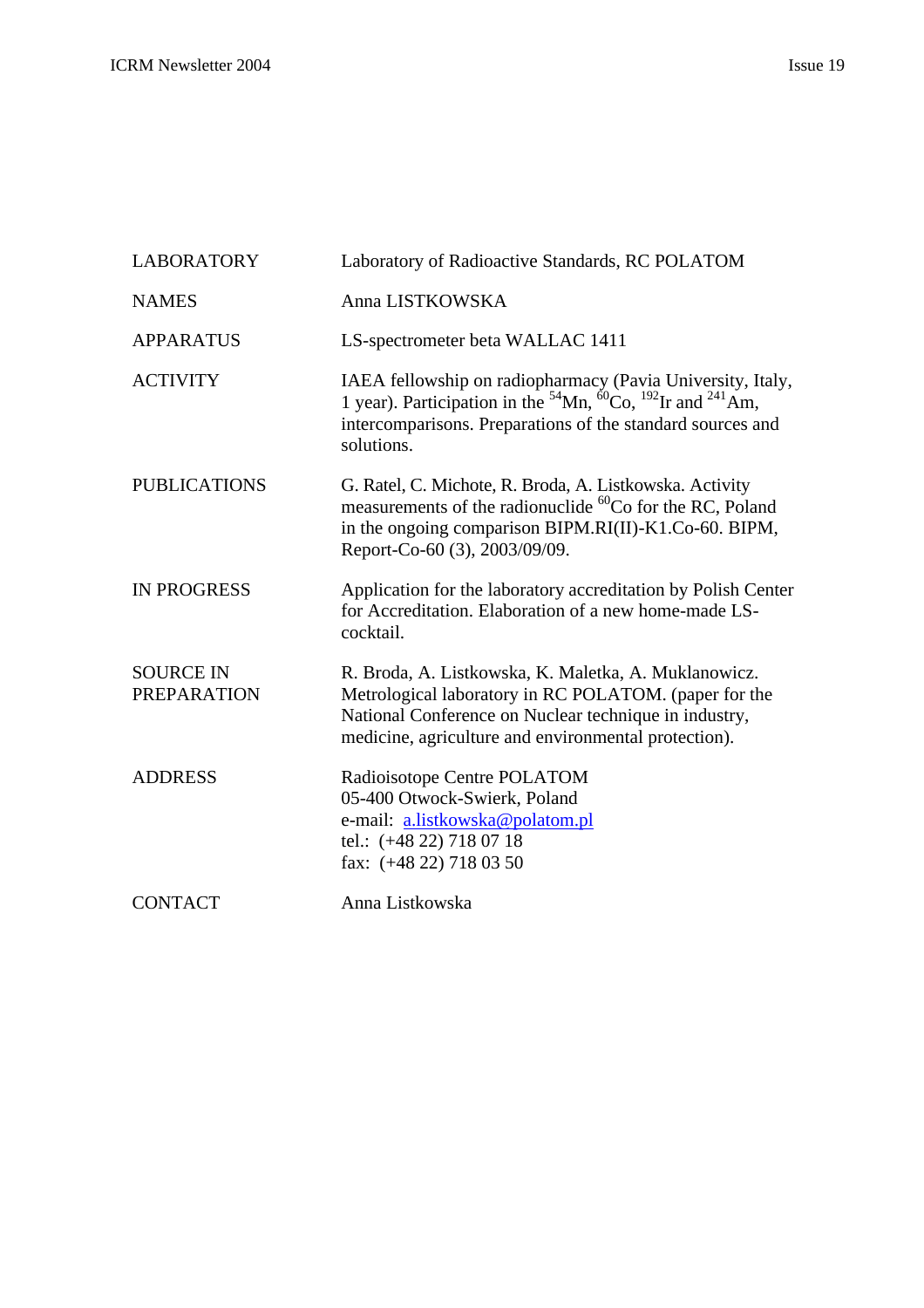| <b>LABORATORY</b>    | National Radiation Standard Laboratory, Institute of                    |
|----------------------|-------------------------------------------------------------------------|
|                      | Nuclear Energy Research (NRSL/INER)                                     |
| <b>NAMES</b>         | Ming-Chen Yuan, Chien-Yung Yeh, Hsiao-Fang Pang and                     |
|                      | Wen-Song Hwang                                                          |
| <b>APPARATUS</b>     | $4\pi\beta$ (pc)- $\gamma$ (NaI)coincidence system                      |
|                      | Calibrated $4\pi\gamma$ ionisation chamber                              |
|                      | HpGe gamma-ray spectrometry system                                      |
|                      | Large area windowless proportional counter                              |
| <b>ACTIVITY</b>      | 1.Standardization of Ga-67                                              |
|                      | 2. Participated in the APMP comparison of Ce-139                        |
|                      | 3. Joined the "portability of the calibration factors of                |
|                      | ionization chambers" program organized by AIST.                         |
| <b>RESULTS</b>       | 1. INER's Ce-139 measurement results were in agreement                  |
|                      | with the other participants'.                                           |
|                      | 2. INER's Y-88 measurement results have entered the                     |
|                      | BIPM key comparison database (KCDB) in August                           |
|                      | 2004.                                                                   |
| <b>PUBLICATIONS</b>  | Ming-Chen Yuan, Chien-Yung Yeh,"Evaluation of F-18                      |
|                      | radionuclide activity measurement standard", the 8 <sup>th</sup> annual |
|                      | Terry Fox and CGMH international cancer symposium on                    |
|                      | PET/CT in oncology, 15-16 Oct. 2004.                                    |
| <b>IN PROGRESS</b>   | 1. Standardization of I-131                                             |
|                      | 2.Cs-134 bilateral comparison with NMIJ/Japan                           |
|                      | 3. APMP C-14 key comparison piloted by KRISS/Korea                      |
|                      | 4. Setting up an environmental level gamma-ray                          |
|                      | spectrometry system                                                     |
|                      | 5. Setting up a LSC system                                              |
| <b>INFORMATION</b>   |                                                                         |
| <b>SOURCE IN</b>     | Ming-Chen Yuan, H.F. Pang, C.F. Wang," Absolute                         |
| <b>PREPARATION</b>   | Counting of <sup>188</sup> Re Radiopharmaceuticals,", ICRM 2005, 5-     |
|                      | 9 Sept. 2005.                                                           |
| <b>OTHER RELATED</b> | Optional.                                                               |
| <b>PUBLICATIONS</b>  |                                                                         |
| <b>ADDRESS</b>       | Health Physics Division, Institute of Nuclear Energy                    |
|                      | Research                                                                |
|                      | P.O. Box 3-10, Longtan 325, Taiwan, Republic of China                   |
|                      | Tel:886-3-4714088                                                       |
|                      | Fax:886-3-4714132                                                       |
|                      | E-mail:mcyuan@iner.gov.tw                                               |
| <b>CONTACT</b>       | Ming-Chen Yuan                                                          |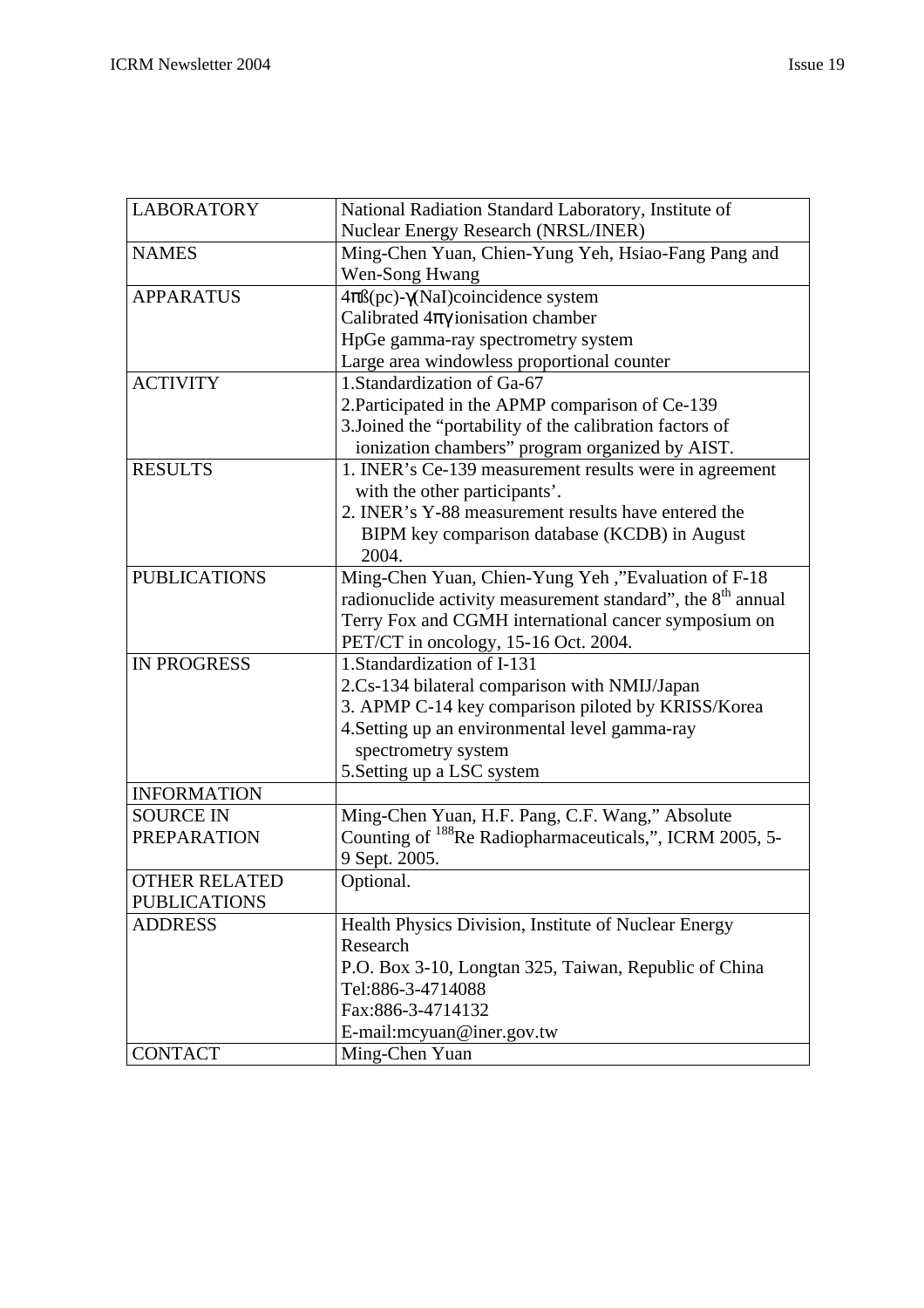| <b>LABORATORY</b>                           | Institutul National de C&D pentru Fizica si Inginerie<br>Nucleara "Horia Hulubei" IFIN-HH                                                                                                                                                                                                                           |
|---------------------------------------------|---------------------------------------------------------------------------------------------------------------------------------------------------------------------------------------------------------------------------------------------------------------------------------------------------------------------|
|                                             | Radionuclide Metrology Laboratory                                                                                                                                                                                                                                                                                   |
| <b>NAMES</b>                                | Enric Leon Grigorescu, Aurelian Luca and Constantin Ivan                                                                                                                                                                                                                                                            |
| <b>APPARATUS</b><br><b>ACTIVITY</b>         | Gamma-ray spectrometry system with high resolution HP Ge<br>semiconductor detector                                                                                                                                                                                                                                  |
| <b>RESULTS</b>                              | - Determination of photon emission intensities for <sup>65</sup> Zn,<br><b>EUROMET Project 721.</b><br>- Activity measurements of a radioactive solution,<br>"Environmental Radioactivity Comparison Exercise 2003",<br>NPL, Teddington, United Kingdom.<br>- Activity measurements for different types of samples. |
| <b>PUBLICATIONS</b>                         | A. Luca and J. Morel, "Influence of the background<br>approximation methods on the analysis of $\gamma$ -ray spectra",<br>Appl. Radiat. Isot. 60, 2-4, (2004), 233 - 237.                                                                                                                                           |
| <b>IN PROGRESS</b>                          | - Full-energy absorption peak efficiency calibrations for<br>volume radioactive sources.                                                                                                                                                                                                                            |
|                                             | - Elaboration of Quality Assurance procedures.                                                                                                                                                                                                                                                                      |
| <b>INFORMATION</b>                          |                                                                                                                                                                                                                                                                                                                     |
| <b>SOURCE IN</b><br><b>PREPARATION</b>      | E. Neacsu, A. Luca, V. Stefan and A. Zorliu, "Romanian<br>experience on wet storage spent nuclear fuel at VVR-S<br>research reactor of IFIN "Horia Hulubei", EC-JRC-IRMM,<br>Proceedings of NEMEA-2 Conf., October 2004, Romania.                                                                                   |
| <b>OTHER RELATED</b><br><b>PUBLICATIONS</b> | A. Luca – "Spectrometrie gama de nivel redus prin<br>metoda coincidentelor si anticoincidentelor. Aplicatii" (in<br>Romanian) [Low level gamma-ray spectrometry by<br>coincidence and anticoincidence method. Applications],                                                                                        |
|                                             | Ph D Thesis, University of Bucharest, Romania, 2004.                                                                                                                                                                                                                                                                |
| <b>ADDRESS</b>                              | 407 Atomistilor St., Magurele, Ilfov County, POB. MG-6,<br>Code 077125, Romania ; Phone: +40 21 4042300 /4521,<br>Fax: $+40$ 21 4574440, E-mail: aluca@ifin.nipne.ro                                                                                                                                                |
| <b>CONTACT</b>                              | Phys. Eng. Aurelian Luca                                                                                                                                                                                                                                                                                            |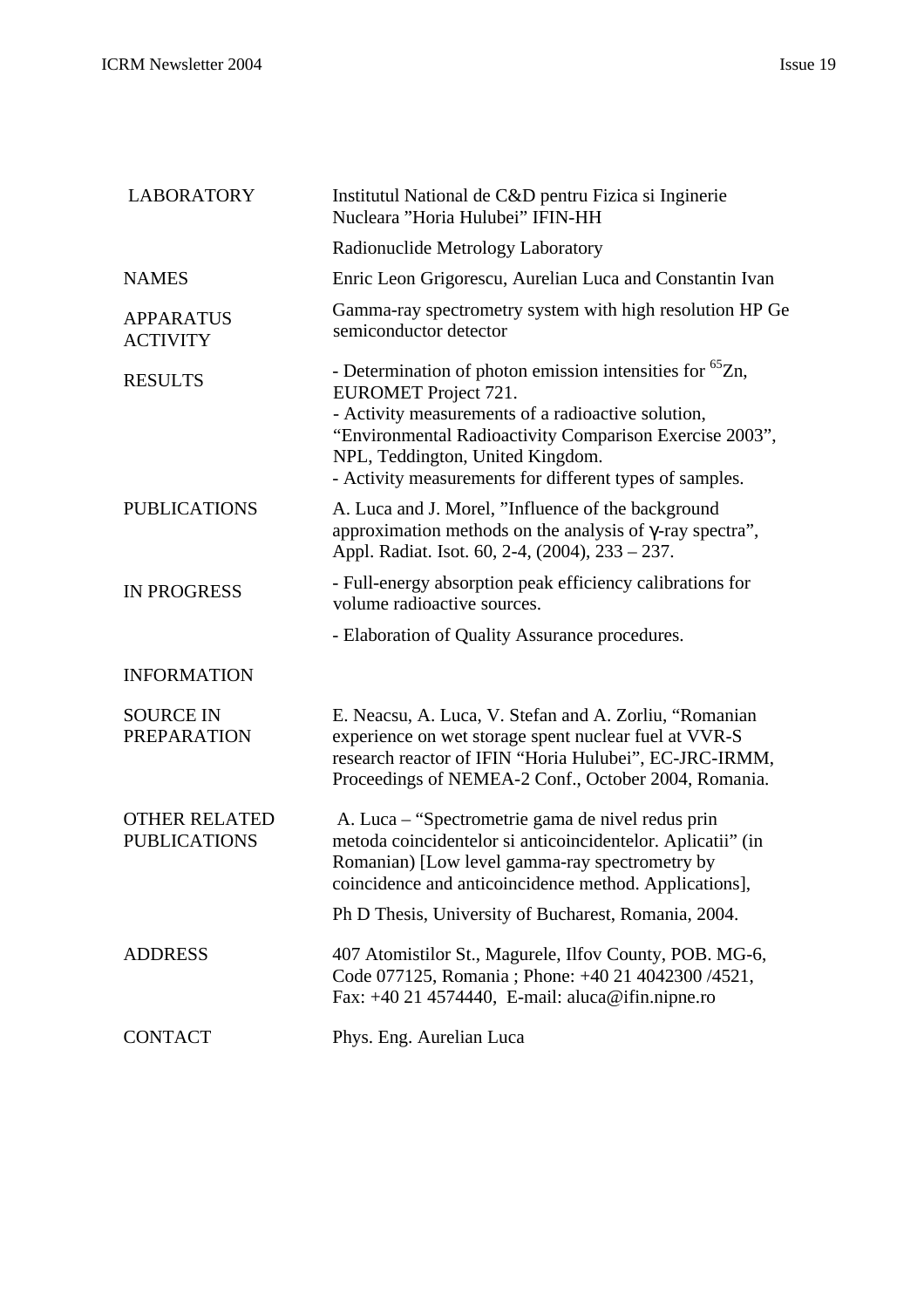| <b>LABORATORY</b>                           | Institutul National de C&D pentru Fizica si Inginerie<br>Nucleara"Horia Hulubei" IFIN-HH                                                                                                                                                                                                                                                                                                                                                                                                                                                                  |
|---------------------------------------------|-----------------------------------------------------------------------------------------------------------------------------------------------------------------------------------------------------------------------------------------------------------------------------------------------------------------------------------------------------------------------------------------------------------------------------------------------------------------------------------------------------------------------------------------------------------|
|                                             | Radionuclide Metrology Laboratory                                                                                                                                                                                                                                                                                                                                                                                                                                                                                                                         |
| <b>NAMES</b>                                | A.C.Razdolescu, E.L.Grigorescu, Ph.Cassette, R.Broda,<br>C.Ivan, M.Sahagia                                                                                                                                                                                                                                                                                                                                                                                                                                                                                |
| <b>APPARATUS ACTIVITY</b>                   | <b>LSC-TDCR</b>                                                                                                                                                                                                                                                                                                                                                                                                                                                                                                                                           |
| <b>RESULTS</b>                              | Measurement of: $241$ Am (CIPM-key comparison);                                                                                                                                                                                                                                                                                                                                                                                                                                                                                                           |
|                                             | ${}^{3}H, {}^{14}C.$ Improvements made with Ph. Cassette (LNHB)<br>and R.Broda (RC) at the installation                                                                                                                                                                                                                                                                                                                                                                                                                                                   |
| <b>PUBLICATIONS</b>                         | Anamaria Cristina Razdolescu, Ph.Cassette<br>"Standardization of tritiated water and <sup>204</sup> Tl by TDCR<br>liquid scintillation counting" Appl. Radiat.Isot.<br>60(2004)493-497                                                                                                                                                                                                                                                                                                                                                                    |
| <b>IN PROGRESS</b>                          | Measurement of ${}^{63}$ Ni, ${}^{99m}$ Tc. Implementation of the QS<br>by issue of technical procedures                                                                                                                                                                                                                                                                                                                                                                                                                                                  |
| <b>INFORMATION</b>                          |                                                                                                                                                                                                                                                                                                                                                                                                                                                                                                                                                           |
| <b>SOURCE IN</b><br><b>PREPARATION</b>      | E.L.Grigorescu, A.C.Razdolescu, M.Sahagia, P.Cassette,<br>"Calibration of tritium monitors using saturated vapors of<br>tritiated water", Fusion Science and Technology,<br>Conference, Baden-Baden, Germany, September 2004,<br>accepted for publication                                                                                                                                                                                                                                                                                                 |
| <b>OTHER RELATED</b><br><b>PUBLICATIONS</b> | M.Sahagia, A.C.Razdolescu, E.L.Grigorescu,<br>A.Luca,<br>C.Ivan "Results Obtained by the Radionuclide Metrology<br>Laboratory of IFIN-HH in International Comparisons, during<br>the Period 2002-2004', 5-th International Balkan Workshop<br>of Applied Physics, Constanta, Romania, 5-7.07.2004,<br>Accepted at Rom.J.Phys.<br>A.C.Razdolescu, M.Sahagia, E.L.Grigorescu, "Comparative<br>measurements of Ni-63, Cs-137, Am-241", 5-th International<br>Balkan Workshop of Applied Physics, Constanta, Romania,<br>5-7.07.2004, Accepted at Rom.J.Phys. |
|                                             |                                                                                                                                                                                                                                                                                                                                                                                                                                                                                                                                                           |
| <b>ADDRESS</b>                              | Atomistilor Str.407, Magurele, Ilfov County, POB. MG<br>6, Code 077125, Romania                                                                                                                                                                                                                                                                                                                                                                                                                                                                           |
|                                             | Tel +40214042300/4517, Fax +40214574432,<br>$+40214574440$ , E-mail <razdo@yahoo.com></razdo@yahoo.com>                                                                                                                                                                                                                                                                                                                                                                                                                                                   |
| <b>CONTACT</b>                              | Anamaria Cristina Razdolescu                                                                                                                                                                                                                                                                                                                                                                                                                                                                                                                              |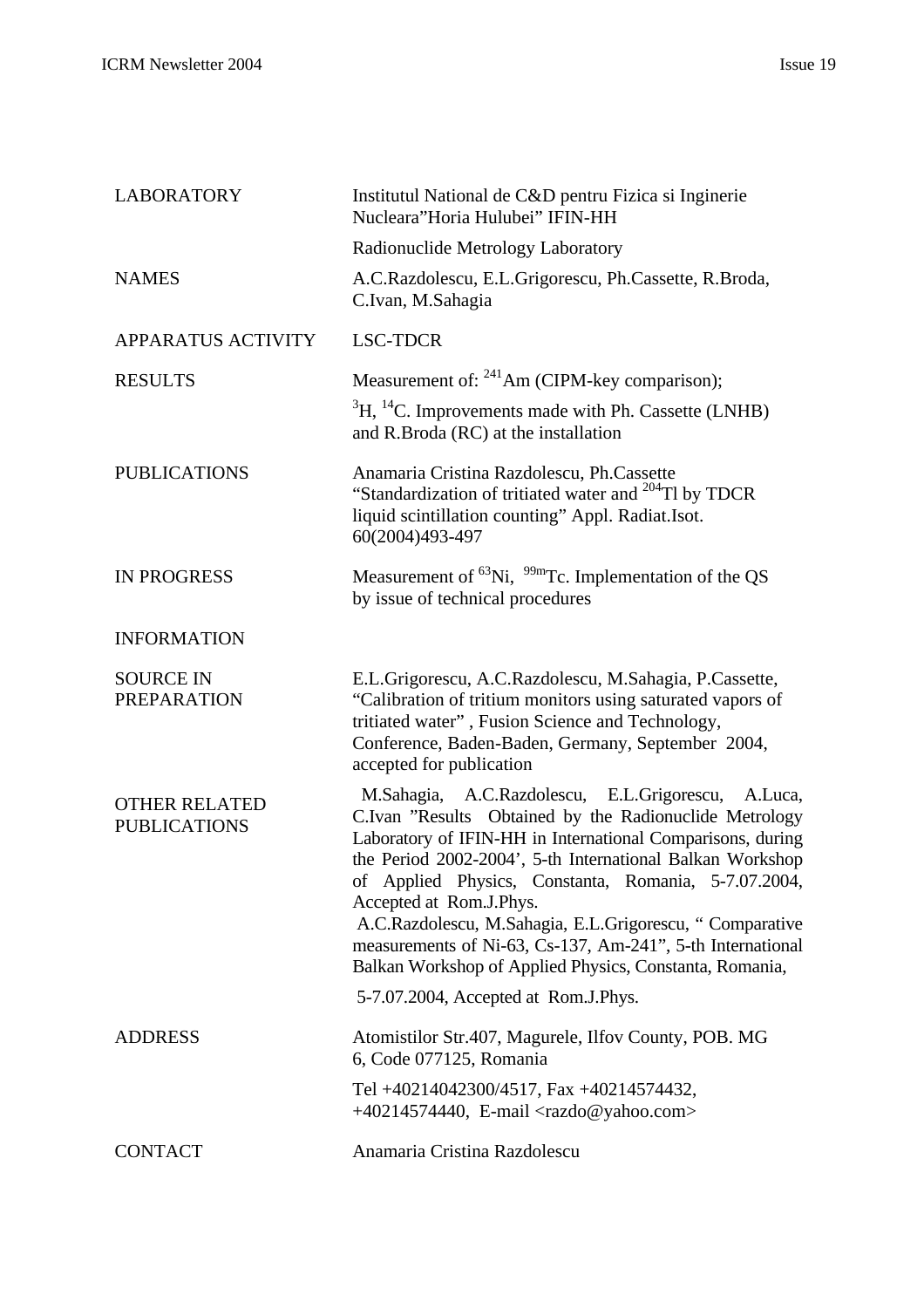| <b>LABORATORY</b>                           | Institutul National de C&D pentru Fizica si Inginerie<br>Nucleara"Horia Hulubei" IFIN-HH                                                                                                                                                                                                                                                                                                                                                                                                                                                                                    |
|---------------------------------------------|-----------------------------------------------------------------------------------------------------------------------------------------------------------------------------------------------------------------------------------------------------------------------------------------------------------------------------------------------------------------------------------------------------------------------------------------------------------------------------------------------------------------------------------------------------------------------------|
|                                             | Radionuclide Metrology Laboratory                                                                                                                                                                                                                                                                                                                                                                                                                                                                                                                                           |
| <b>NAMES</b>                                | M.Sahagia, E.L.Grigorescu, A.C.Razdolescu, C.Ivan                                                                                                                                                                                                                                                                                                                                                                                                                                                                                                                           |
| <b>APPARATUS ACTIVITY</b>                   | $4\pi$ PC- $\gamma$ Coincidence                                                                                                                                                                                                                                                                                                                                                                                                                                                                                                                                             |
| <b>RESULTS</b>                              | Measurement of: <sup>241</sup> Am (CIPM-key comparison);                                                                                                                                                                                                                                                                                                                                                                                                                                                                                                                    |
|                                             | $125$ I (CIPM-key comparison, Brinkman method);                                                                                                                                                                                                                                                                                                                                                                                                                                                                                                                             |
|                                             | ${}^{65}$ Zn (EUROMET 721 action); ${}^{99m}$ Tc, ${}^{177}$ Lu                                                                                                                                                                                                                                                                                                                                                                                                                                                                                                             |
| <b>PUBLICATIONS</b>                         | M.Sahagia, C.Ivan, E.L.Grigorescu ,M.Capogni ,P.De<br>Felice, A.Fazio," Standardization of ${}^{65}Zn$ by the 4pPC- $\gamma$<br>efficiency extrapolation method", Appl.Radiat.Isot .60,2-<br>$4(2004)423 - 427$                                                                                                                                                                                                                                                                                                                                                             |
|                                             | E.L.Grigorescu, C.D.Negut, A.Luca, A.C.Razdolescu,<br>of ${}^{68}$ (Ge+Ga)" Appl.<br>M.Tanase "Standardization"<br>Radiat.Isot. 60(2004)429-431                                                                                                                                                                                                                                                                                                                                                                                                                             |
| <b>IN PROGRESS</b>                          | Remeasurement of $\frac{99 \text{m}}{\text{Tc}}$ , $\frac{125 \text{I}}{\text{C}}$ (gamma-gamma<br>coincidence), $^{131}$ I, $^{133}$ Ba                                                                                                                                                                                                                                                                                                                                                                                                                                    |
|                                             | Implementation of the QS, by issue of technical<br>procedures                                                                                                                                                                                                                                                                                                                                                                                                                                                                                                               |
| <b>INFORMATION</b>                          |                                                                                                                                                                                                                                                                                                                                                                                                                                                                                                                                                                             |
| <b>SOURCE IN</b><br><b>PREPARATION</b>      | M. Sahagia*, A. C. Razdolescu, E.L.Grigorescu, A.Luca,<br>C.Ivan, Valeria Lungu, The Standardization of <sup>177</sup> Lu and<br>its use in Nuclear Medicine, EC-JRC-IRMM, NEMEA-2<br>Conf. 20-23 October 2004, Romania, accepted for<br>Proceedings                                                                                                                                                                                                                                                                                                                        |
| <b>OTHER RELATED</b><br><b>PUBLICATIONS</b> | M.Sahagia, A.C.Razdolescu, E.L.Grigorescu, A.Luca,<br>C.Ivan "Results Obtained by the Radionuclide Metrology<br>Laboratory of IFIN-HH in International Comparisons,<br>during the Period 2002-2004', 5-th International Balkan<br>Workshop of Applied Physics, Constanta, Romania, 5-<br>7.07.2004, Accepted at Rom.J.Phys.<br>$\,$ 4 $\,$<br>A.C.Razdolescu,<br>M.Sahagia, E.L.Grigorescu,<br>Comparative measurements of Ni-63, Cs-137, Am-241", 5-<br>th International Balkan Workshop of Applied Physics,<br>Constanta, Romania,<br>5-7.07.2004, Accepted at Rom.J.Phys |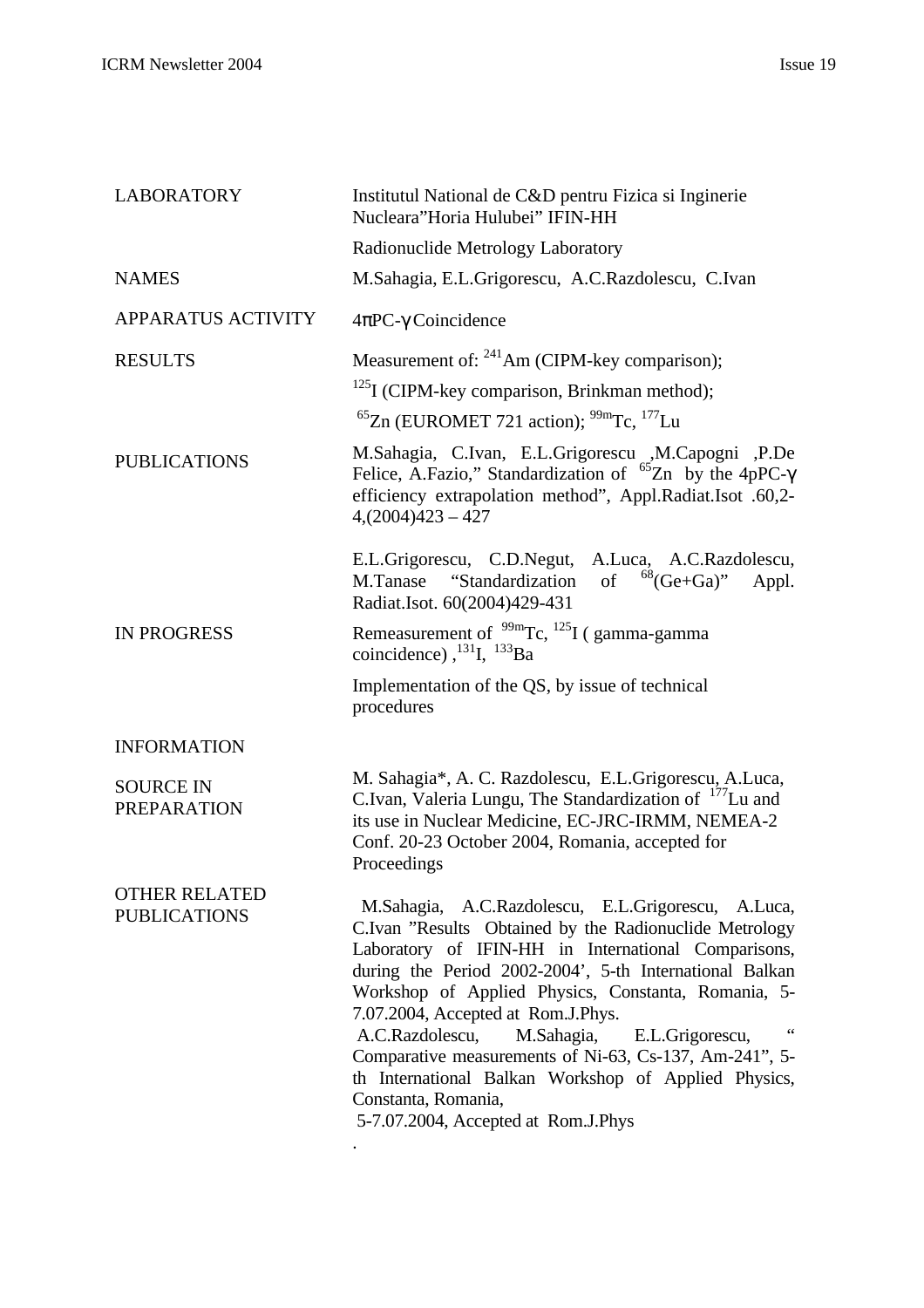| <b>ADDRESS</b> | Atomistilor Str.407, Magurele, Ilfov County, POB. MG<br>6, Code 077125, Romania             |
|----------------|---------------------------------------------------------------------------------------------|
|                | Tel +40214042300/4517, Fax +40214574432,<br>$+40214574440$ , E-mail msahagia@ifin.nipne.ro> |
| <b>CONTACT</b> | Dr. Maria Sahagia                                                                           |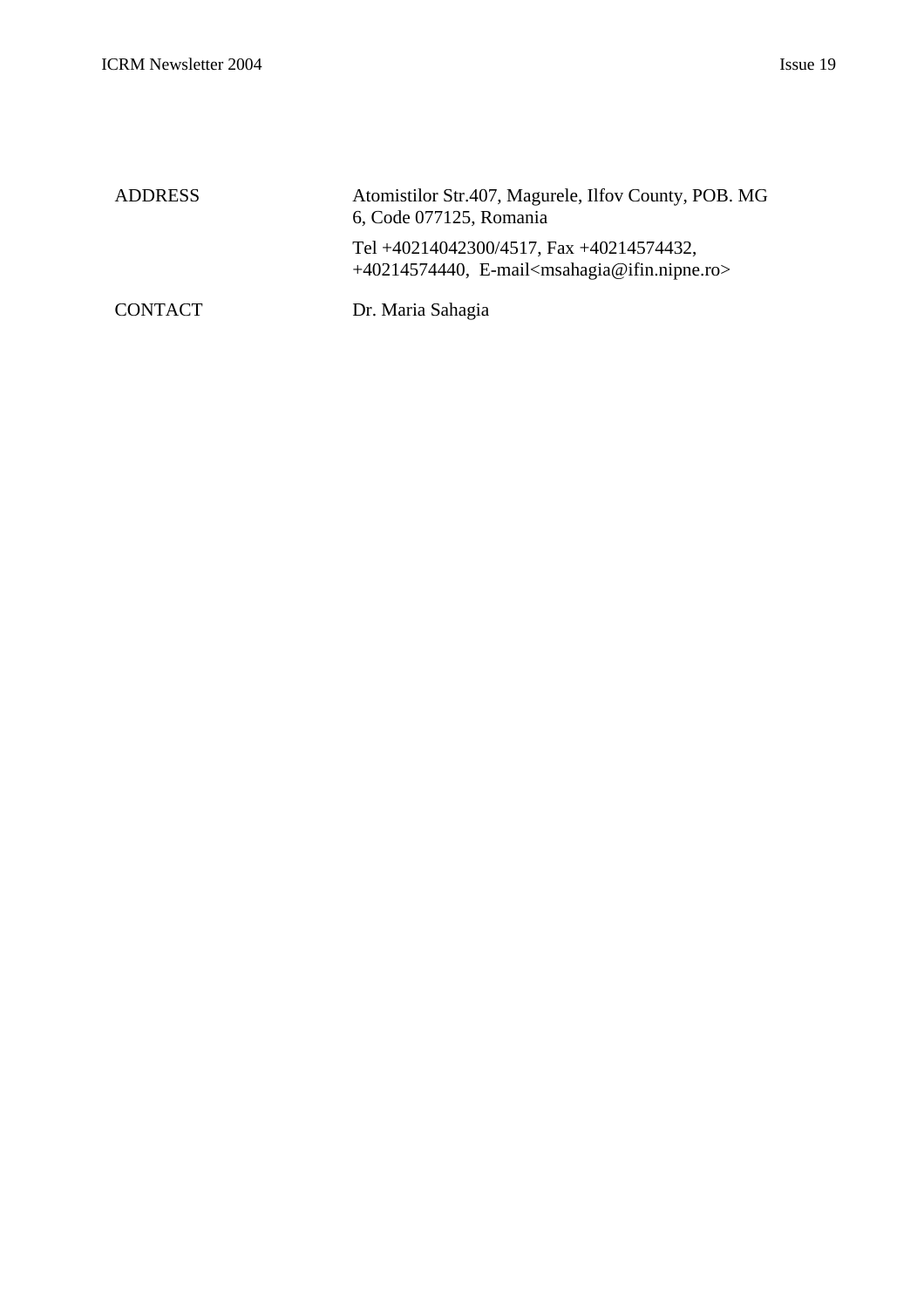| LABORATORY:         | D.I. Mendeleyev Institute for Metrology (VNIIM)<br>www.vniim.ru                                                                                                                        |
|---------------------|----------------------------------------------------------------------------------------------------------------------------------------------------------------------------------------|
| <b>NAMES:</b>       | A.V. Zanevsky, M.A. Rasko, E.E. Terechtchenko<br>I.A. Sokolova, A.E. Kochin, N.I. Karmalitsyn                                                                                          |
| <b>APPARATUS:</b>   | $4\pi\beta$ (PC)- $\gamma$ (NaI(Tl)) and KX(0.1mm NaI(Tl))- $\gamma$ (NaI(Tl))-coincidence<br>counting systems,<br>$4\pi\beta$ (PC)-counting system.                                   |
| <b>RESULTS:</b>     | Participation in the APMP key comparisons of activity measurements of<br>${}^{51}Cr, {}^{139}Ce.$<br>Participation in the CCRI key comparisons of $^{125}$ I activity<br>measurements. |
| <b>IN PROGRESS:</b> | Participation in the APMP key comparisons of $^{134}Cs$ activity<br>measurements.                                                                                                      |
| <b>ADDRESS</b>      | VNIIM, 19 Moskovsky pr., St. Petersburg 198005, Russia<br>Phone: (812) 323-96-12<br>Fax: (812) 323-96-17<br>E-mail: zav@vniim.ru                                                       |
| <b>CONTACT:</b>     | A.V. Zanevsky                                                                                                                                                                          |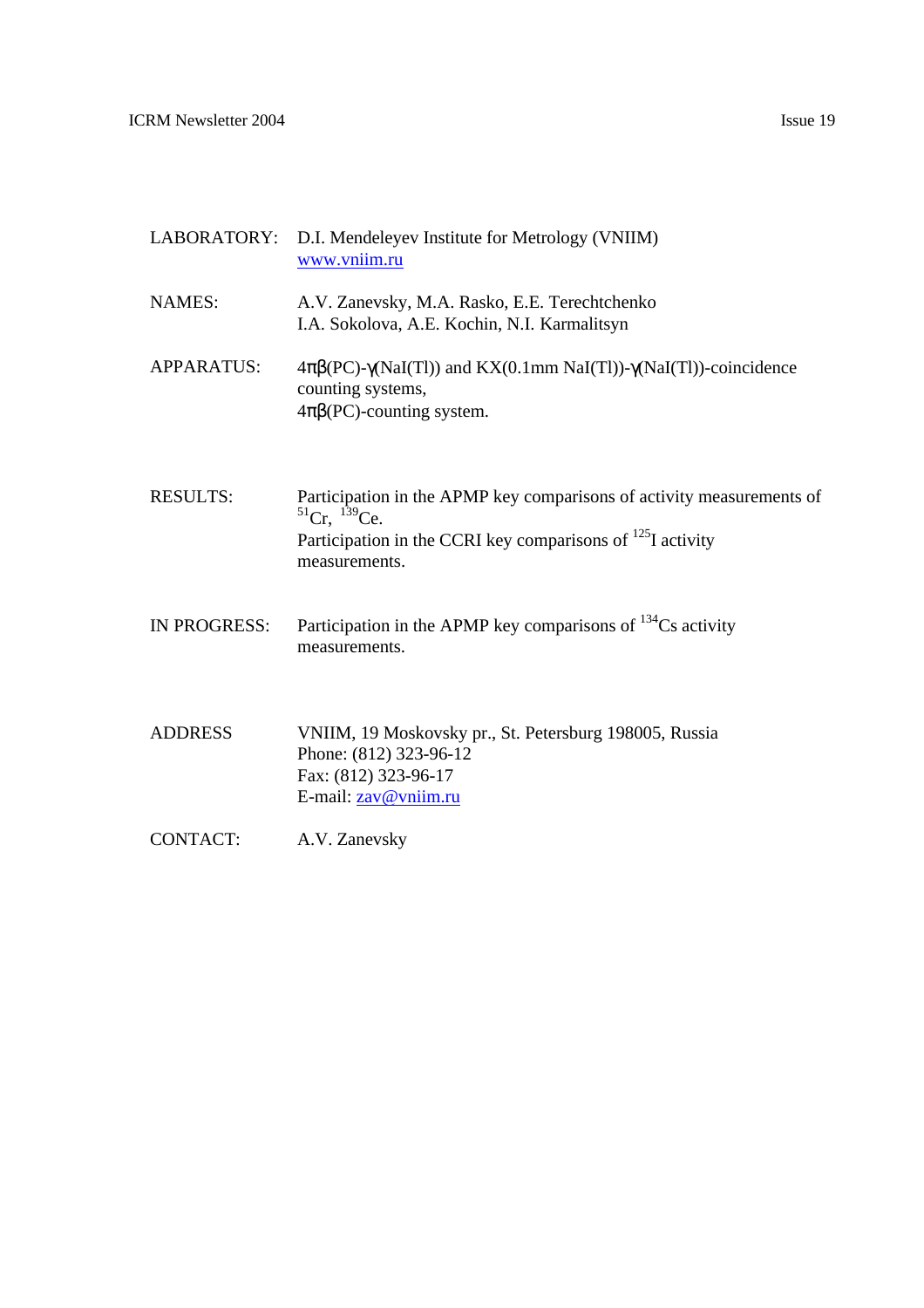ICRM Newsletter 2004 Issue 19

| LABORATORY:         | D.I. Mendeleyev Institute for Metrology (VNIIM)<br>www.vniim.ru                                                                                                                                                                             |
|---------------------|---------------------------------------------------------------------------------------------------------------------------------------------------------------------------------------------------------------------------------------------|
| <b>NAMES:</b>       | E. Terechtchenko, M. Rasko                                                                                                                                                                                                                  |
| <b>APPARATUS:</b>   | System of calibrated HPGe and Ge(Li) spectrometers.                                                                                                                                                                                         |
| <b>ACTIVITY:</b>    | Calibration of semiconductor detectors at close distance.<br>Experimental check of the cascade summation coefficient obtained<br>by ETNA – program (LNHB, M-C. Lepy et al.)                                                                 |
| <b>RESULTS:</b>     | 1. Definition of the full and photo - efficiency of semiconductor<br>detectors within the range from 59 to 2754 keV.<br>2. Definition of the cascade summation coefficient in the range<br>from 59 to 2754 keV for semiconductor detectors. |
| <b>IN PROGRESS:</b> | The paper will be presented at ICRM-2005                                                                                                                                                                                                    |
| <b>ADDRESS:</b>     | VNIIM, 19 Moskovsky pr., St. Petersburg 198005, Russia<br>Phone: (812) 323-96-12<br>Fax: (812) 323-96-17<br>E-mail: tee@vniim.ru                                                                                                            |
| CONTACT:            | E. Terechtchenko                                                                                                                                                                                                                            |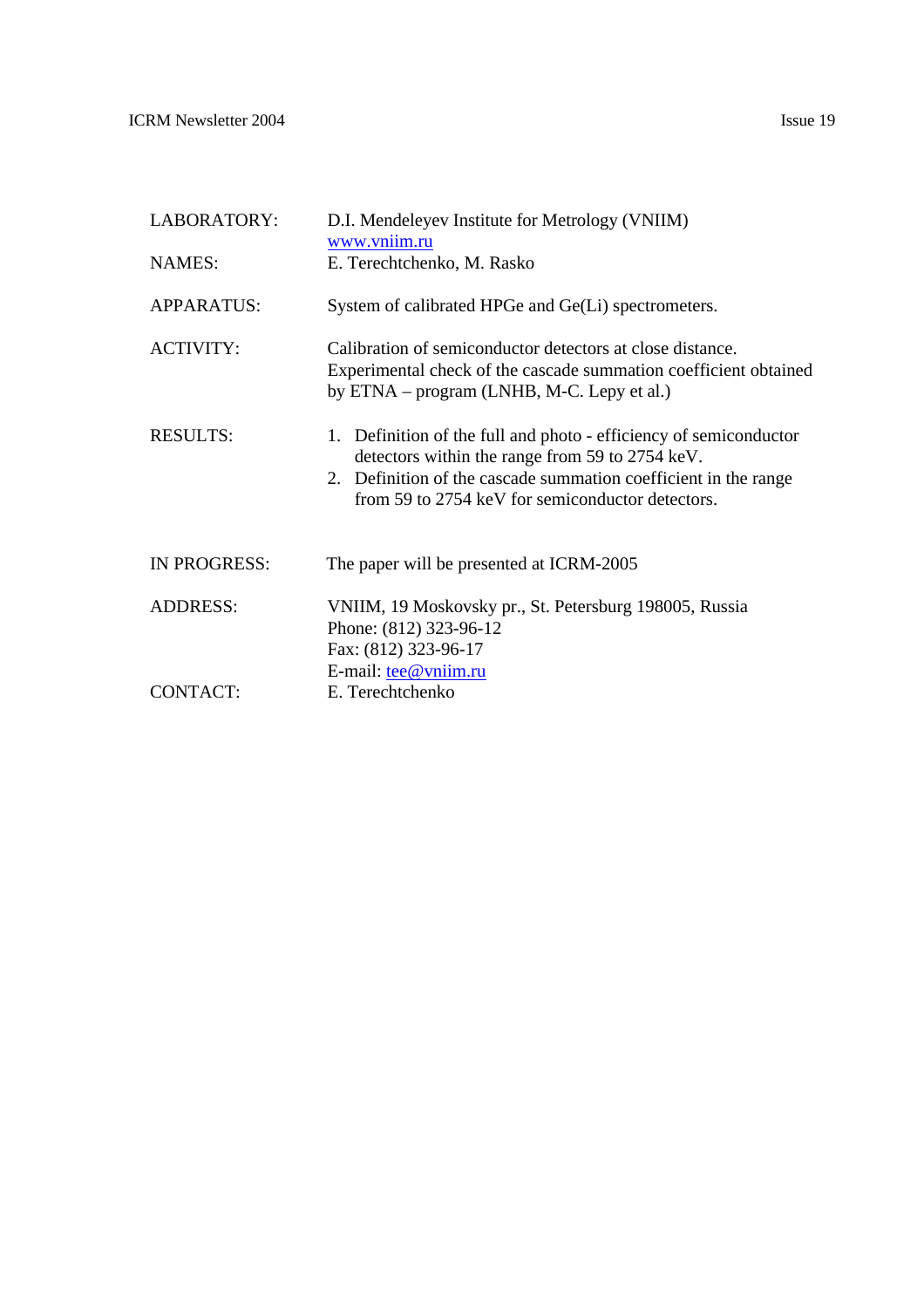ICRM Newsletter 2004 Issue 19

| LABORATORY:         | D.I. Mendeleyev Institute for Metrology (VNIIM)<br>www.vniim.ru                                                                            |
|---------------------|--------------------------------------------------------------------------------------------------------------------------------------------|
| <b>NAMES:</b>       | E. Terechtchenko, G. Shukin, K. Bagaev, M. Rasko                                                                                           |
| <b>APPARATUS:</b>   | System of calibrated HPGe and Ge(Li) spectrometers.                                                                                        |
| <b>ACTIVITY:</b>    | Development of the program "SPCRestore" for unfolding of the<br>continuous x-ray and Bremsstrahlung spectra.                               |
| <b>RESULTS:</b>     | Unfolding of the Bremsstrahlung spectrum of sources on the basis of<br><sup>147</sup> Pm, <sup>204</sup> Tl, <sup>14</sup> C radionuclides |
| <b>IN PROGRESS:</b> | Using the "SPCRestore" program for unfolding of X-ray pulse-high<br>medical apparatus                                                      |
| <b>ADDRESS:</b>     | VNIIM, 19 Moskovsky pr., St. Petersburg 198005, Russia<br>Phone: (812) 323-96-12<br>Fax: (812) 323-96-17<br>E-mail: $\text{tee@}$ vniim.ru |
| <b>CONTACT:</b>     | E. Terechtchenko                                                                                                                           |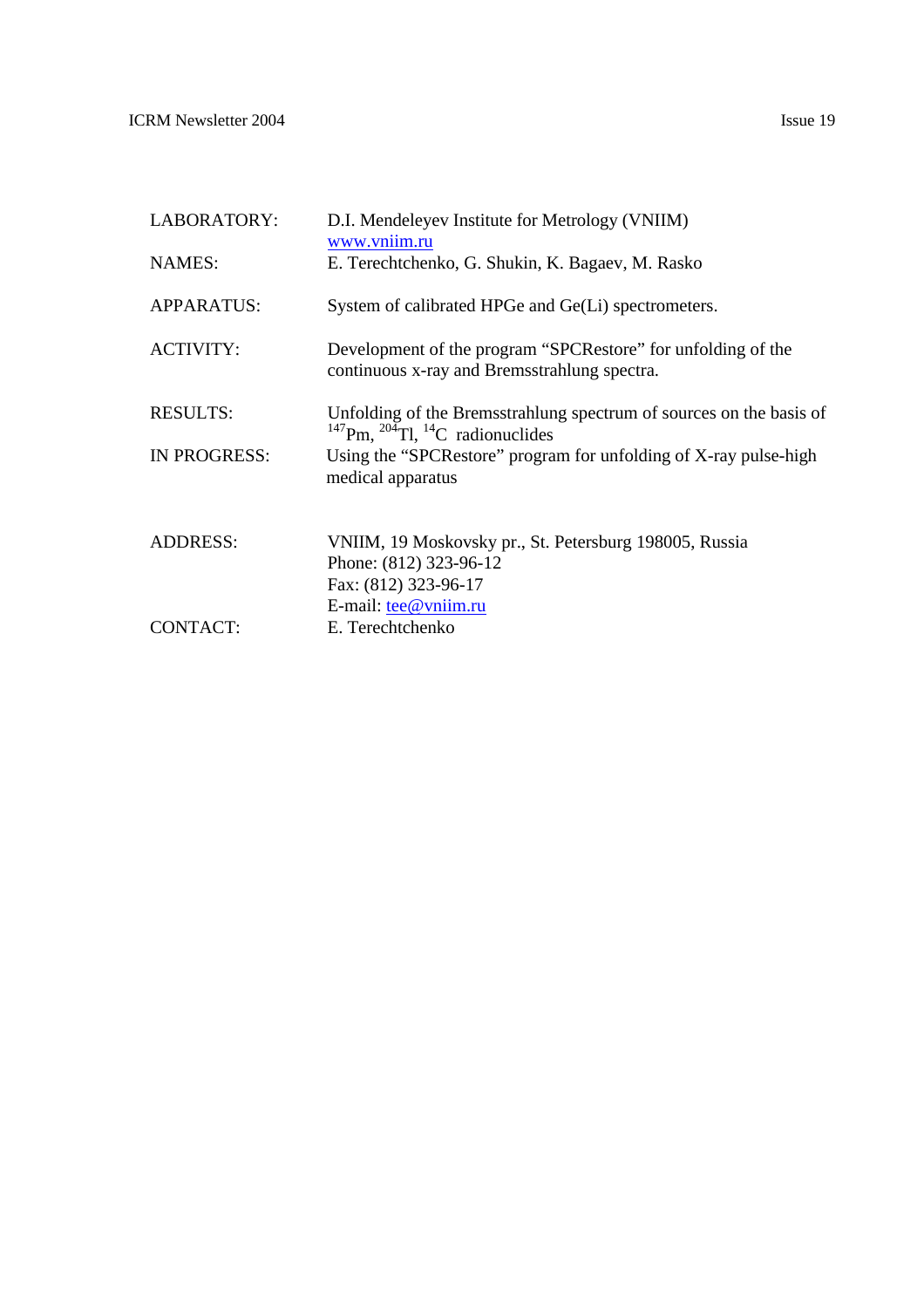| <b>LABORATORY</b>                           | Slovak Institute of Metrology                                                                                                                                                                                               |
|---------------------------------------------|-----------------------------------------------------------------------------------------------------------------------------------------------------------------------------------------------------------------------------|
| <b>NAMES</b>                                | Jozef Dobrovodský, Tomáš Farkaš, Lucia Pernická, Anton<br>Švec                                                                                                                                                              |
| <b>APPARATUS</b><br><b>ACTIVITY</b>         | Calibrated $4\pi \gamma$ ionization chambers, HPGe spectrometer,<br>large area plastic scintilator $\alpha$ and $\beta$ measuring system,<br>$4\pi\gamma$ ionization chamber and gamaspectrometric detector<br>calibrations |
| <b>RESULTS</b>                              | Participation in <sup>152</sup> Eu, <sup>65</sup> Zn, <sup>241</sup> Am, <sup>192</sup> Ir, <sup>54</sup> Mn and <sup>125</sup> I key<br>comparisons, Euromet E634 and Coomet 236/BY/01<br>intercomparisons.                |
| <b>PUBLICATIONS</b>                         | Schrader H., Švec A.<br>Comparison of ionization chamber efficiencies for activity<br>measurements.<br>Appl.Rad.Isot. 60 (2004), 2-4, 369 - 378                                                                             |
| <b>IN PROGRESS</b>                          | Large area sources characterisation. Methods for installed<br>radioactivity monitors calibration and verification.                                                                                                          |
| <b>INFORMATION</b>                          | www.smu.gov.sk                                                                                                                                                                                                              |
| <b>SOURCE IN</b><br><b>PREPARATION</b>      | Švec A., Janßen H, Pernická L., Klein R., A modified<br>method for the characterisation and activity determination<br>of large area sources. ICRM 2005 conference, Oxford,<br>U.K.                                          |
| <b>OTHER RELATED</b><br><b>PUBLICATIONS</b> |                                                                                                                                                                                                                             |
| <b>ADDRESS</b>                              | Slovak Institute of Metrology, Centre for Ionising<br>Radiation, Karloveská 63, 842 55 Bratislava                                                                                                                           |
|                                             | Tel.: +421 2 60294 671, Fax.: +421 2 60294 670                                                                                                                                                                              |
|                                             | e-mail: dobrovodsky@smu.gov.sk, svec@smu.gov.sk                                                                                                                                                                             |
| <b>CONTACT</b>                              | Jozef Dobrovodský                                                                                                                                                                                                           |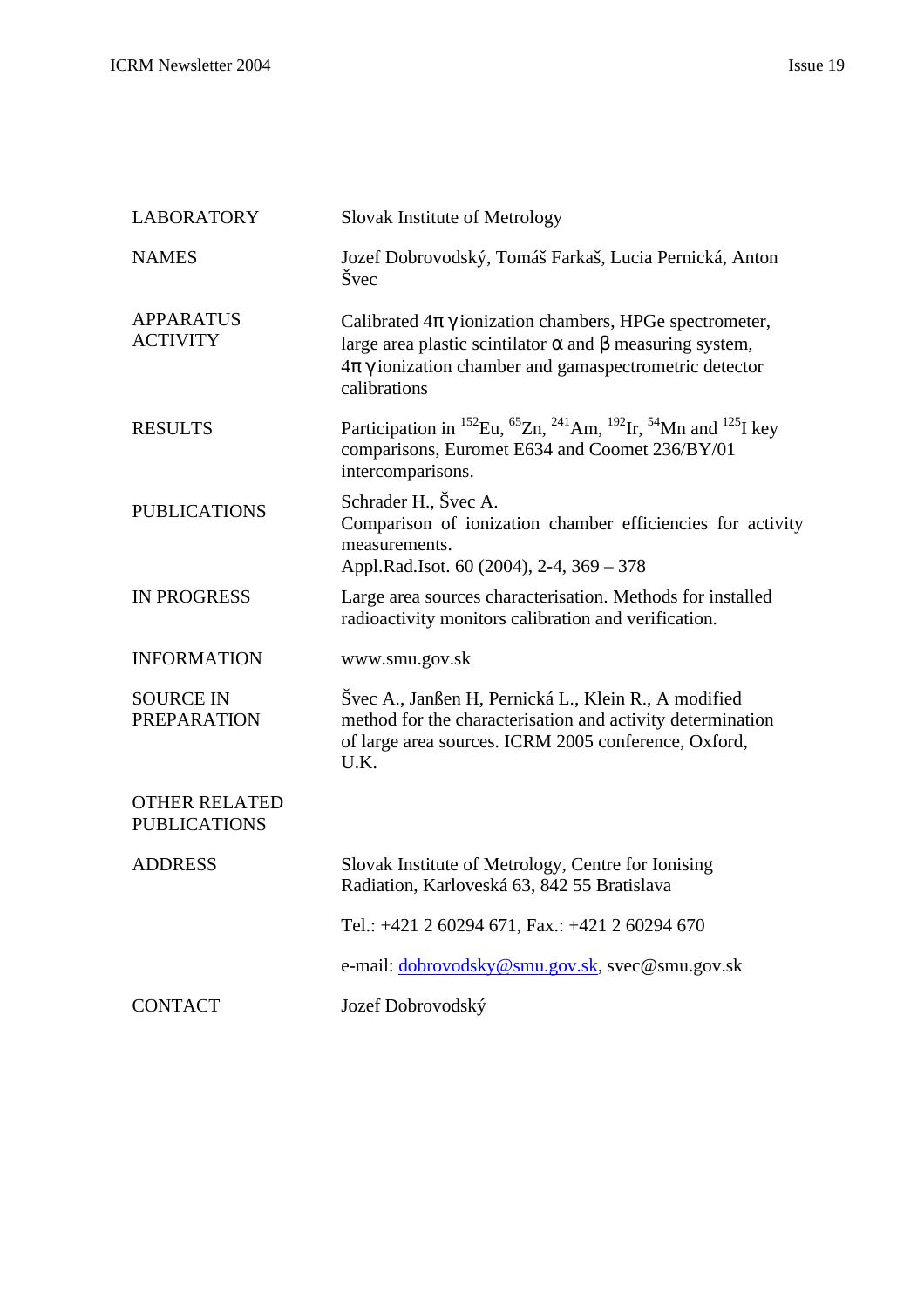| <b>LABORATORY</b>   | Jozef Stefan Institute, Laboratory for Radiological<br>Measuring Systems and Radioactivity Measurements, High<br><b>Resolution Gamma-Ray Spectrometry Group</b>                                           |
|---------------------|-----------------------------------------------------------------------------------------------------------------------------------------------------------------------------------------------------------|
| <b>NAMES</b>        | M. Korun, D. Glavic-Cindro, T. Vidmar, B. Vodenik                                                                                                                                                         |
| <b>APPARATUS</b>    | Calibrated gamma-ray spectrometers, calibration facility<br>for gamma-ray detectors                                                                                                                       |
| <b>PUBLICATIONS</b> | T. Vidmar, A. Likar,<br>On the invariability of the total-to-peak ratio in gamma-ray<br>spectrometry,<br>Appl. Radiat. Isotopes, 2004, vol. 60, p. 191-195                                                |
|                     | M. Korun,<br>Measurements of peak and total efficiencies of low-energy<br>gamma-ray detectors with sources emitting photons in<br>cascade,<br>Appl. Radiat. Isotopes, 2004, vol. 60, p. 207 - 211         |
|                     | D. Glavic-Cindro, M. Korun,<br>Towards establishing traceability of results measured in<br>specific counting conditions in gamma-ray spectrometry,<br>Appl. Radiat. Isotopes, 2004, vol. 60, p. 217 - 220 |
|                     | T. Vidmar, M. Korun,<br>Systematic and non-systematic effects of the uncertainty<br>of the sample position in gamma-ray spectrometry,<br>Appl. Radiat. Isotopes., 2004, vol. 61, p. 401-404               |
|                     | A. Likar, Andrej, T. Vidmar, M. Lipoglavsek, G. Omahen,<br>Monte Carlo calculation of entire in situ gamma-ray spectra,<br>J. Environ. Radioact., 2004, vol. 72, p. 163-168                               |
|                     | A. Likar, T. Vidmar, Tim, M. Lipoglavsek,<br>Resolving double peaks in high-resolution spectra by<br>spectrum convolution,<br>J. Phys., D, Appl. Phys., 2004, vol. 37, p. 932-937                         |
|                     | D. Glavic-Cindro, M. Korun, B. Vodenik<br>Correlations between the activities of a gamma-ray emitter                                                                                                      |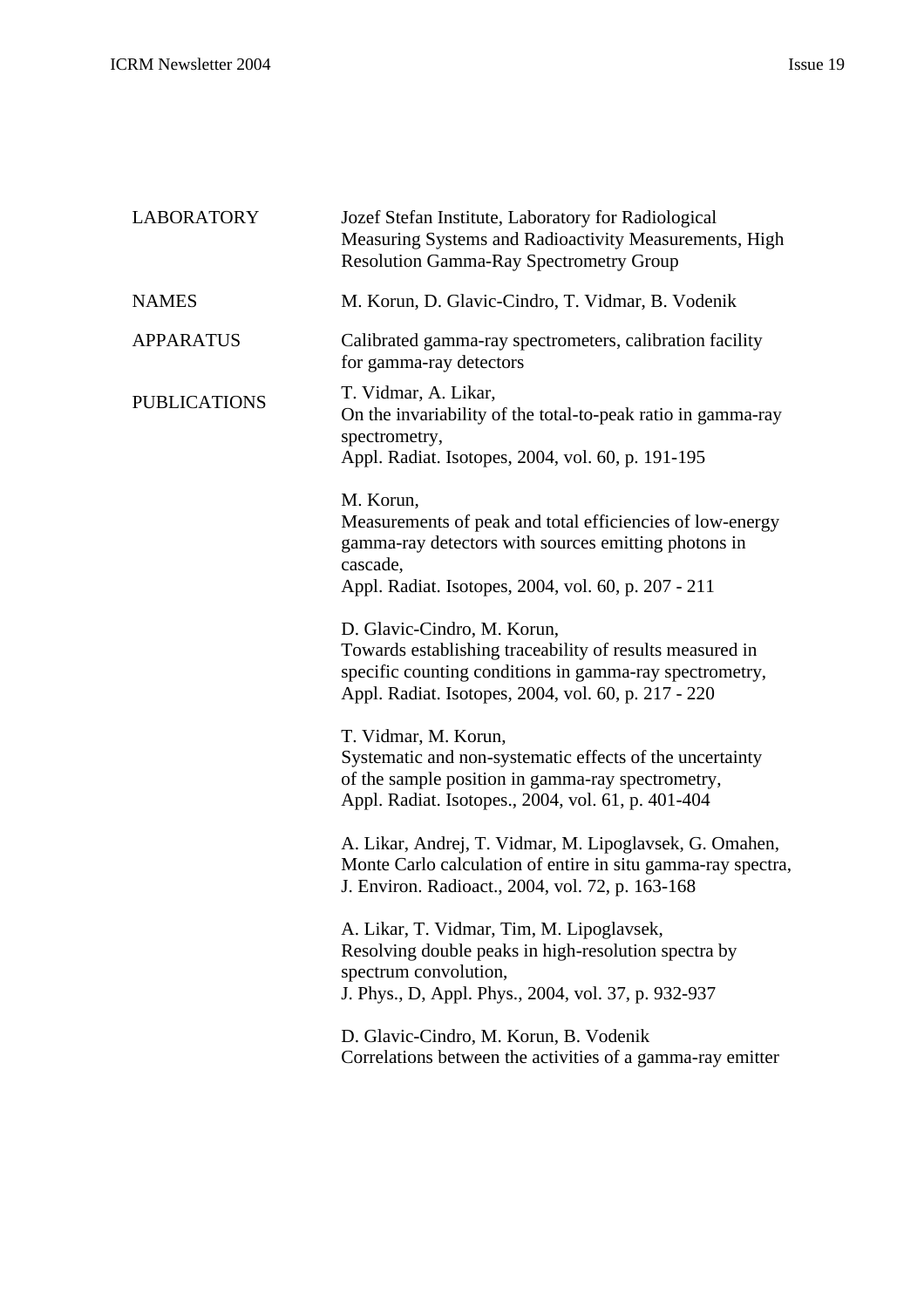|                                        | calculated from different peaks in the spectrum,<br>Accred. Qual. Assur., 2004, vol. 9, p. 473 - 477                                                                                                          |
|----------------------------------------|---------------------------------------------------------------------------------------------------------------------------------------------------------------------------------------------------------------|
| <b>IN PROGRESS</b>                     | Measurement of the average paths lengths of gamma-rays in<br>Marinelli beakers, modelling of peak and total efficiencies,<br>library-driven nuclide activity determination without an<br>explicit peak search |
| <b>SOURCE IN</b><br><b>PREPARATION</b> | M. Korun,<br>Optimisation of evaporation and counting times for<br>measurements of short-lived gamma-ray emitters in water<br>samples,<br>to be submitted to Appl. Radiat. Isot.                              |
|                                        | P. DeFelice, A. Fazio, T. Vidmar,<br>Close-geometry efficiency calibration of p-type HPGe<br>detectors with a Cs-134 point source,<br>to be submitted to Appl. Radiat. Isot.                                  |
|                                        | T. Vidmar, M. Korun,<br>Calculation of coincidence summing correction factors<br>for extended sources simplified,<br>to be submitted to Appl. Radiat. Isot.                                                   |
| <b>ADDRESS</b>                         | <b>Jozef Stefan Institute</b><br>Jamova 39<br>SI-1000 Ljubljana<br>Slovenia                                                                                                                                   |
|                                        | Tel.: +386 1 477 3900<br>Fax: +386 1 477 3151                                                                                                                                                                 |
| <b>CONTACT</b>                         | M. Korun, E-mail: Matjaz. Korun@ijs.si                                                                                                                                                                        |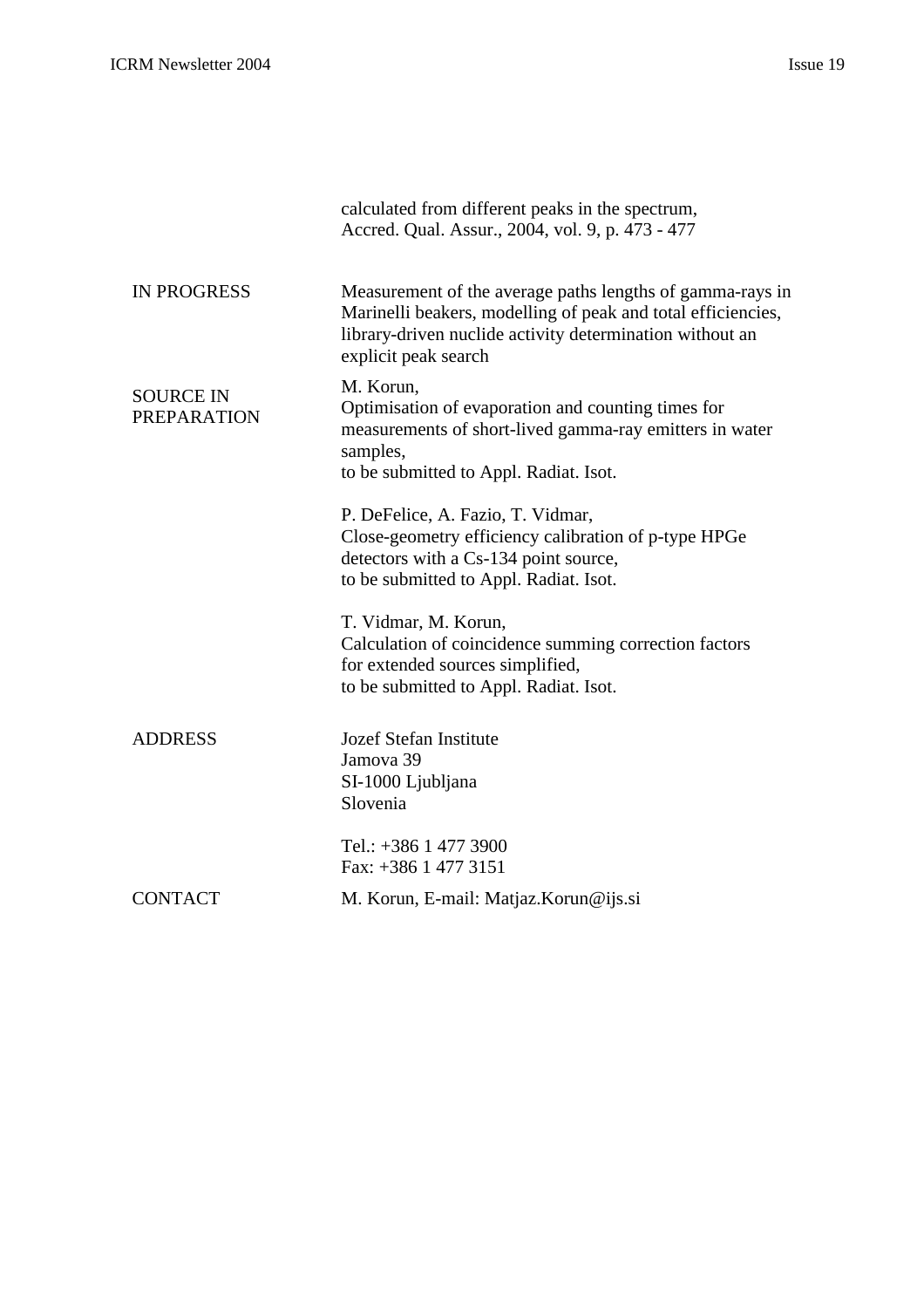|              | (SA1/SA2)                                                                                                                                                                                                                                                                                                                                                                                                                                                                                                                                                                                                                                                                                                                                                                                                                                                                                                                                                                                                                                                                                                                                                                                                                                                                                                                                                                                                                                 |
|--------------|-------------------------------------------------------------------------------------------------------------------------------------------------------------------------------------------------------------------------------------------------------------------------------------------------------------------------------------------------------------------------------------------------------------------------------------------------------------------------------------------------------------------------------------------------------------------------------------------------------------------------------------------------------------------------------------------------------------------------------------------------------------------------------------------------------------------------------------------------------------------------------------------------------------------------------------------------------------------------------------------------------------------------------------------------------------------------------------------------------------------------------------------------------------------------------------------------------------------------------------------------------------------------------------------------------------------------------------------------------------------------------------------------------------------------------------------|
| LABORATORY   | <b>CSIR-National Metrology Laboratory</b>                                                                                                                                                                                                                                                                                                                                                                                                                                                                                                                                                                                                                                                                                                                                                                                                                                                                                                                                                                                                                                                                                                                                                                                                                                                                                                                                                                                                 |
| <b>NAMES</b> | Bruce Simpson, Freda van Wyngaardt                                                                                                                                                                                                                                                                                                                                                                                                                                                                                                                                                                                                                                                                                                                                                                                                                                                                                                                                                                                                                                                                                                                                                                                                                                                                                                                                                                                                        |
|              | <b>Activities undertaken in 2004</b>                                                                                                                                                                                                                                                                                                                                                                                                                                                                                                                                                                                                                                                                                                                                                                                                                                                                                                                                                                                                                                                                                                                                                                                                                                                                                                                                                                                                      |
|              | · Participated in the international key comparison of activity<br>measurements of <sup>125</sup> I organised by the BIPM. Submitted the results<br>obtained by two of four methods investigated.<br>• Participated in an APMP regional key comparison of $^{139}Ce$<br>activity measurement.<br>• Participated in an APMP regional project to determine ionization<br>chamber calibration factors for ${}^{51}Cr$ , ${}^{57}Co$ , ${}^{134}Cs$ and ${}^{137}Cs$ .<br>• Gave three presentations at the CCRI Section II Activity<br>Comparisons Workshop held at the BIPM.<br>• Presented a talk on a local $^{131}I$ comparison exercise at a national<br>conference for physicists in medicine and biology (SAAPMB).<br>• Measured $90Y$ solution samples for ANSTO, Australia.<br>• Underwent a three day laboratory assessment, together with an<br>international technical expert, and received accreditation that<br>complies with ISO/IEC 17025.<br>• Prepared standards of ${}^{57}Co$ for a medical physics company.<br>Measured the activity of $^{131}I$ , $^{90}Y$ and $^{99}Mo$ solutions for a reactor-<br>based isotope production facility. Calibrated two Ionization<br>Chambers for <sup>123</sup> I for an accelerator-based isotope production<br>facility and supplied a $^{137}$ Cs calibration check source. Provided $^{131}$ I<br>capsule standards for a number of hospitals for measurement and<br>calibration. |
|              | <b>Programme for 2005</b>                                                                                                                                                                                                                                                                                                                                                                                                                                                                                                                                                                                                                                                                                                                                                                                                                                                                                                                                                                                                                                                                                                                                                                                                                                                                                                                                                                                                                 |
|              | • Submit a paper for publication on activity comparisons of $^{131}I$<br>capsules amongst hospitals in South Africa.<br>• Participate in an international comparison of calculated spectra of<br>835 keV photons in a liquid scintillator.<br>• Participate in the BIPM international key comparison of activity<br>measurements of $^{32}P$ and others to be selected by CCRI(II) in May.<br>• Participate in a multi-laboratory comparison of ${}^{63}$ Ni activity<br>measurements by the TDCR efficiency calculation technique.<br>• Prepare two papers that have been accepted for presentation at the<br>ICRM 2005 conference being held at Oxford, UK.<br>• Publish research results of activity measurements.<br>· Design and assemble a symmetrical three phototube LS detection<br>system for activity measurement of non-y-emitting radionuclides.                                                                                                                                                                                                                                                                                                                                                                                                                                                                                                                                                                             |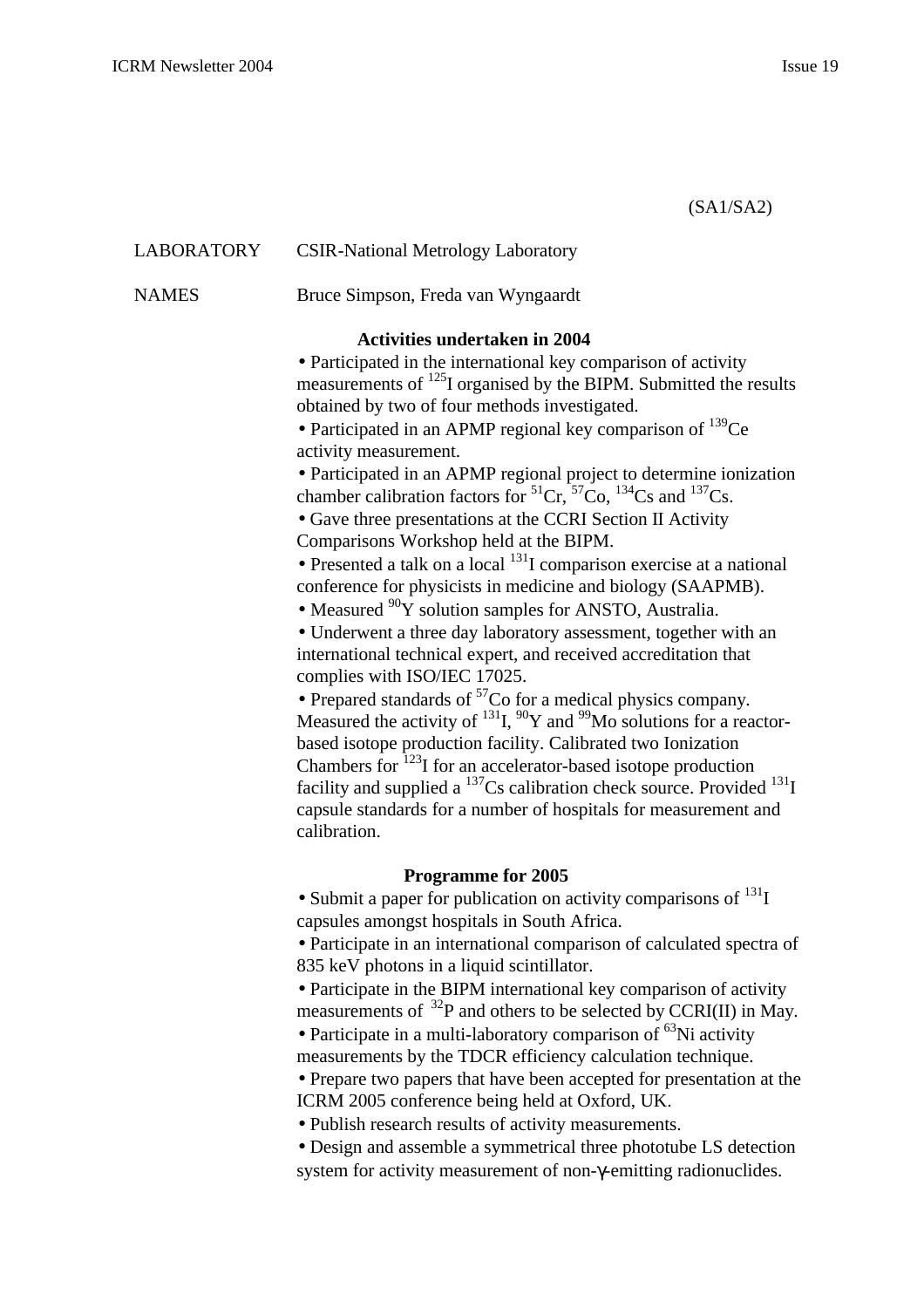|                | • Commission a new HPGe detector and Digital Spectrum Analyzer.<br>• Provide radioactivity standards, sources and calibration services to<br>the user community. |
|----------------|------------------------------------------------------------------------------------------------------------------------------------------------------------------|
| <b>ADDRESS</b> | Radioactivity Standards Laboratory, CSIR-NML<br>15 Lower Hope Road, Rosebank 7700<br>Cape Town, SOUTH AFRICA                                                     |
|                | Tel./fax (office) 27 21 686 2759, Tel. (lab) 27 21 685 4325                                                                                                      |
|                | Fax (reception) 27 21 686 6116                                                                                                                                   |
|                | E-mail: bsimpson@csir.co.za                                                                                                                                      |
|                |                                                                                                                                                                  |

CONTACT B.R.S. Simpson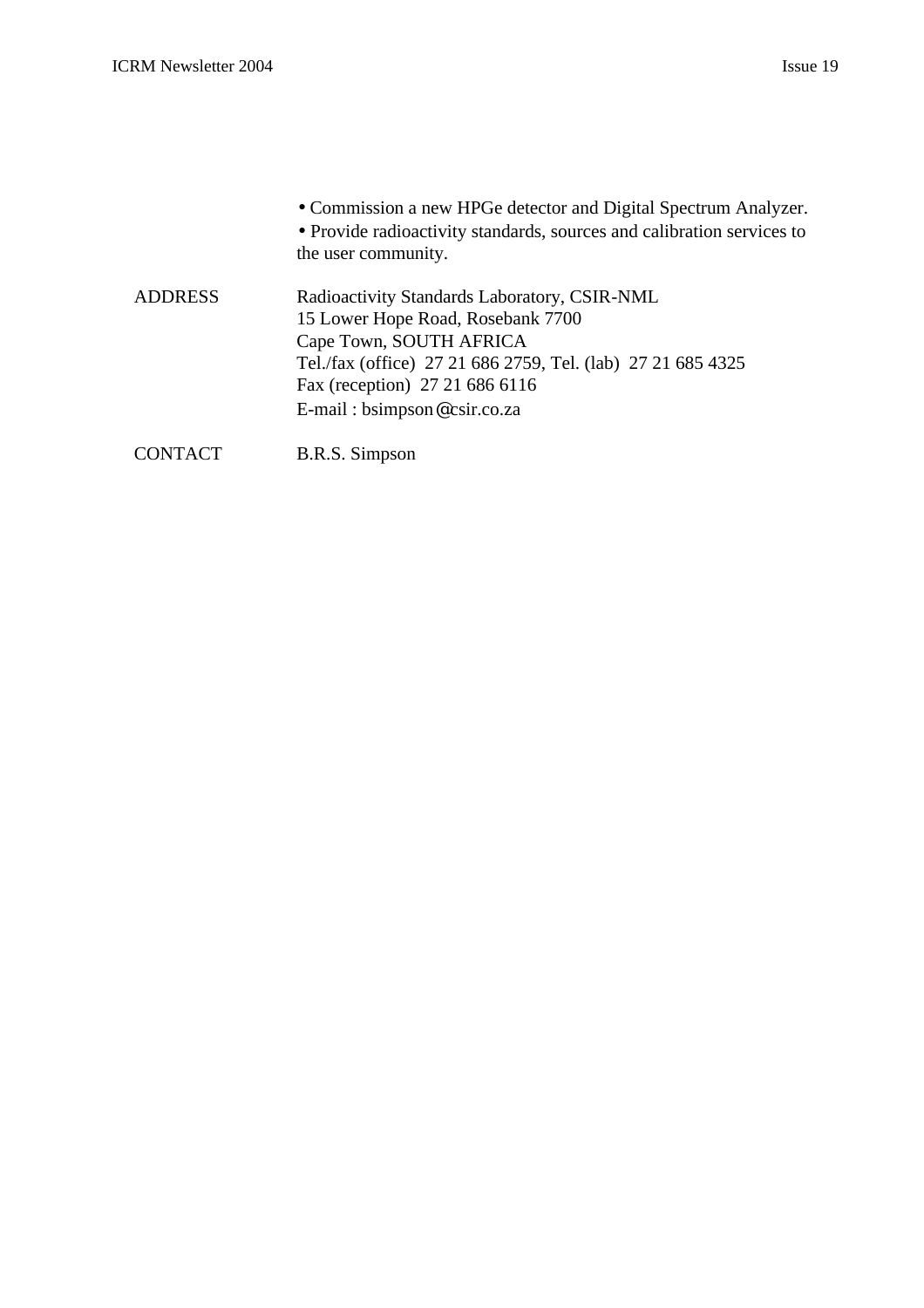| <b>LABORATORY</b>                   | Laboratorio de Metrología de Radiaciones Ionizantes, CIEMAT                                                                                                                                                              |
|-------------------------------------|--------------------------------------------------------------------------------------------------------------------------------------------------------------------------------------------------------------------------|
| <b>NAMES</b>                        | Eduardo García-Toraño, Leonor Rodríguez Barquero, Miguel<br>Roteta, Teresa Crespo, J.M. Los Arcos.                                                                                                                       |
| <b>APPARATUS</b><br><b>ACTIVITY</b> | Solid state detectors; $4\pi\beta$ (pc)- $\gamma$ (NaI) coincidence counter;<br>$4\pi\beta$ (ppc)- $\gamma$ (NaI) coincidence counter; large volume proportional<br>counter; liquid scintillation counters.              |
| <b>RESULTS</b>                      | Standardization of $^{125}$ I for BIPM international comparison.                                                                                                                                                         |
|                                     | Standardization of ${}^{18}F$ and submission of one ampoule to<br>BIPM for contribution to SIR.                                                                                                                          |
|                                     | Standardization of nuclides by liquid scintillation counting<br>and coincidence measurements.                                                                                                                            |
|                                     | Preparation and standardization of reference solutions of<br>intermediate- and low-activity concentration to be used in<br>an intercomparison organized by the Spanish Regulatory<br>Body (Consejo de Seguridad Nuclear) |
|                                     | Standardization of a reference solution used for an<br>intercomparison of analytical laboratories from nuclear<br>power plants.                                                                                          |
| <b>PUBLICATIONS</b>                 | E.García-Toraño, M.Roteta and L. Rodríguez Barquero,<br>"Standardization of Ga-67 by $4\pi\gamma$ (NaI) and<br>$4\pi\beta-\gamma$ coincidence methods. Applied Radiation and<br>Isotopes 60 (2004) 353.                  |
|                                     | L. Rodríguez Barquero, E. García-Toraño and J.M.Los<br>Arcos, "Standardization of P-32/P-33 and Tl-204 by liquid<br>scintillation counting", Applied Radiation and Isotopes 60<br>$(2004)$ 615.                          |
| <b>ADDRESS</b>                      | Laboratorio de Metrología de Radiaciones Ionizantes,<br>CIEMAT, Avda. Complutense 22, 28040 Madrid, Spain.,<br>e-mail: Jm. losarcos@ciemat.es                                                                            |
|                                     | Phone 34 91 346 6288, FAX : 34 91 346 6442.                                                                                                                                                                              |
| <b>CONTACT</b>                      | José María Los Arcos.                                                                                                                                                                                                    |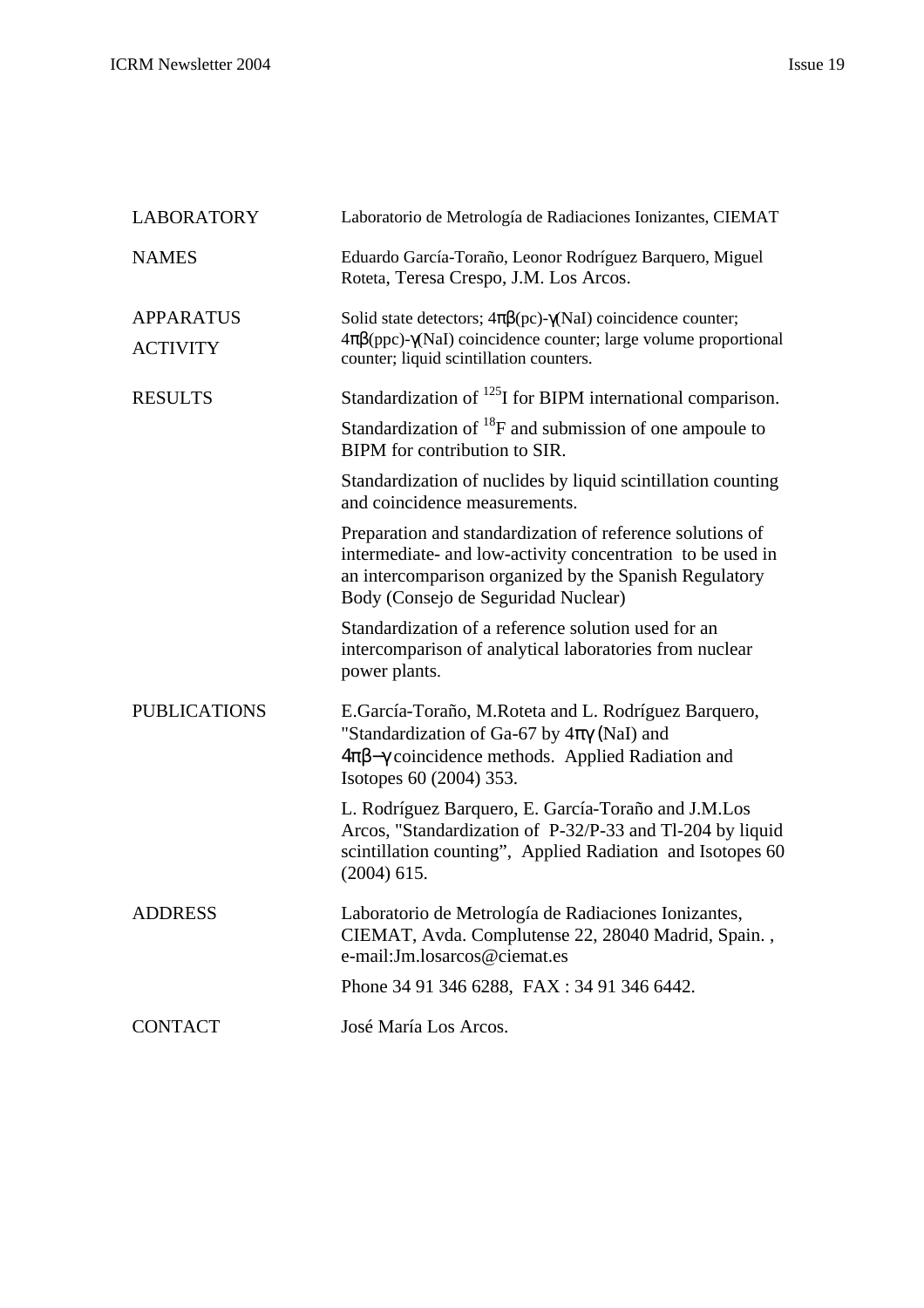| <b>LABORATORY</b>                      | Laboratorio de Metrología de Radiaciones Ionizantes, CIEMAT                                                 |
|----------------------------------------|-------------------------------------------------------------------------------------------------------------|
| <b>NAMES</b>                           | Teresa Durán, Eduardo García-Toraño.                                                                        |
| <b>APPARATUS</b>                       | Photomultiplier tubes, Hybrid photomultiplier tubes,<br>Radiographic films.                                 |
| <b>RESULTS</b>                         | Light emission profiles for scintillation vials measured by<br>autoradiography and PMT direct measurement.  |
| <b>IN PROGRESS</b>                     | Optical design of the reflector for systems with one PMT<br>or HPMT using standard vials.                   |
| <b>SOURCE IN</b><br><b>PREPARATION</b> | Paper to be published shortly.                                                                              |
| <b>ADDRESS</b>                         | Laboratorio de Metrología de Radiaciones Ionizantes,<br>CIEMAT, Avda. Complutense 22, 28040 Madrid, Spain., |

e-mail:teresa.duran@ciemat.es

CONTACT Teresa Durán

Phone 34 91 346 6225, FAX : 34 91 346 6442..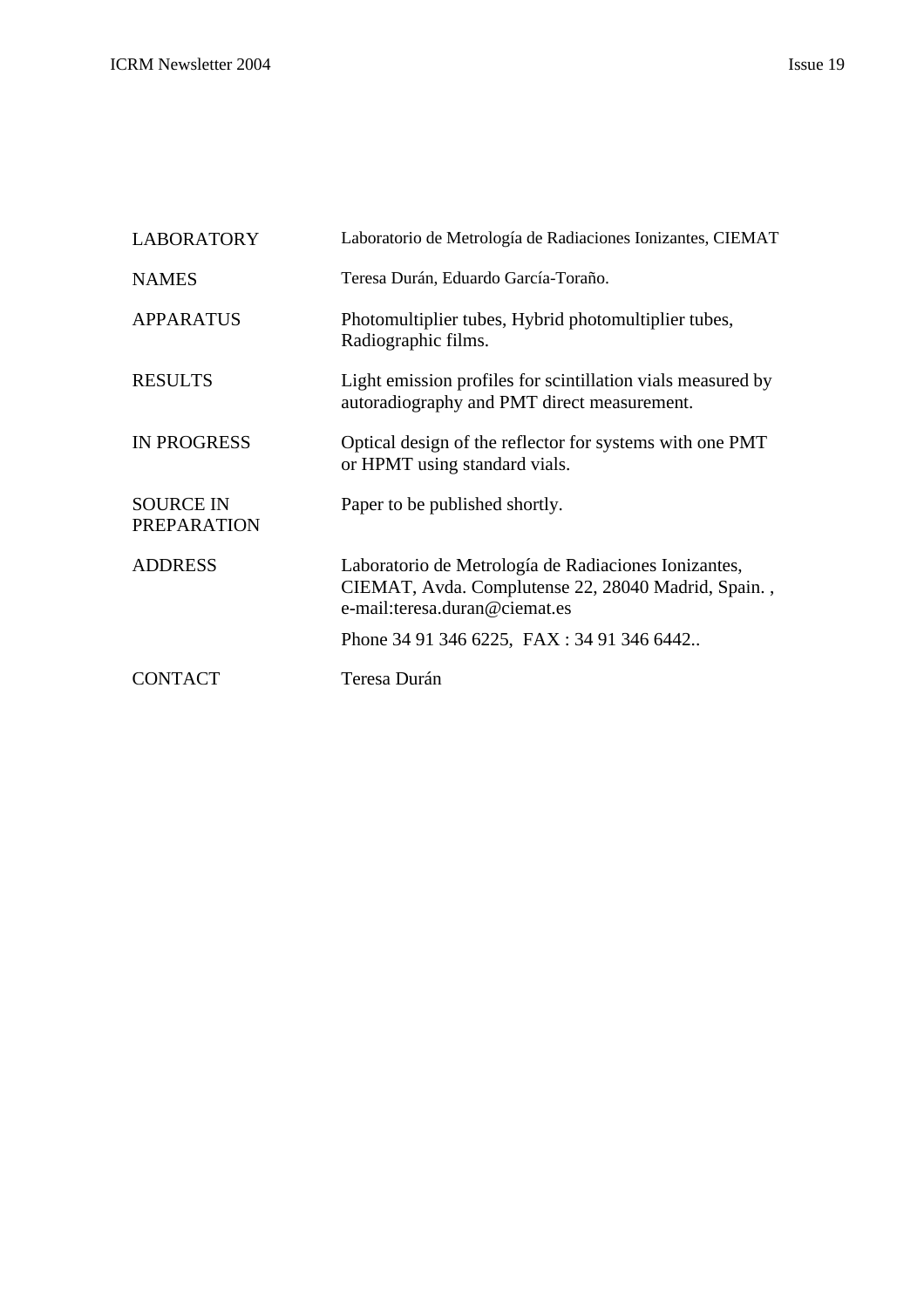| <b>LABORATORY</b>   | Laboratorio de Metrología de Radiaciones Ionizantes, CIEMAT                                                                                                                    |
|---------------------|--------------------------------------------------------------------------------------------------------------------------------------------------------------------------------|
| <b>NAMES</b>        | Eduardo García-Toraño (CIEMAT), Roberto Capote (IAEA).                                                                                                                         |
| <b>ACTIVITY</b>     | Development of new programs for spectral analysis.<br>Participation in the IAEA Coordinated Research Programme<br>"Development and application of Alpha Particle Spectrometry" |
| <b>RESULTS</b>      | New software made available through IAEA web.                                                                                                                                  |
| <b>PUBLICATIONS</b> | E. García-Toraño, "A model shape for the analysis of<br>alpha-particle spectra ", Nuclear Instruments and Methods<br>A 498(2003)289-291.                                       |
|                     | R. Capote, E. García-Toraño, E. Maigrena y E. López, "<br>The WINALPHA code for the analysis of alpha-particle<br>spectra", Nucl. Instr. And Methods A 525 (2004)522.          |
| <b>ADDRESS</b>      | Laboratorio de Metrología de Radiaciones Ionizantes,<br>CIEMAT, Avda. Complutense 22, 28040 Madrid, Spain.,<br>e-mail: E.garciatorano@ciemat.es                                |
|                     | Phone 34 91 346 6225, FAX : 34 91 346 6442.                                                                                                                                    |
| <b>CONTACT</b>      | Eduardo García-Toraño                                                                                                                                                          |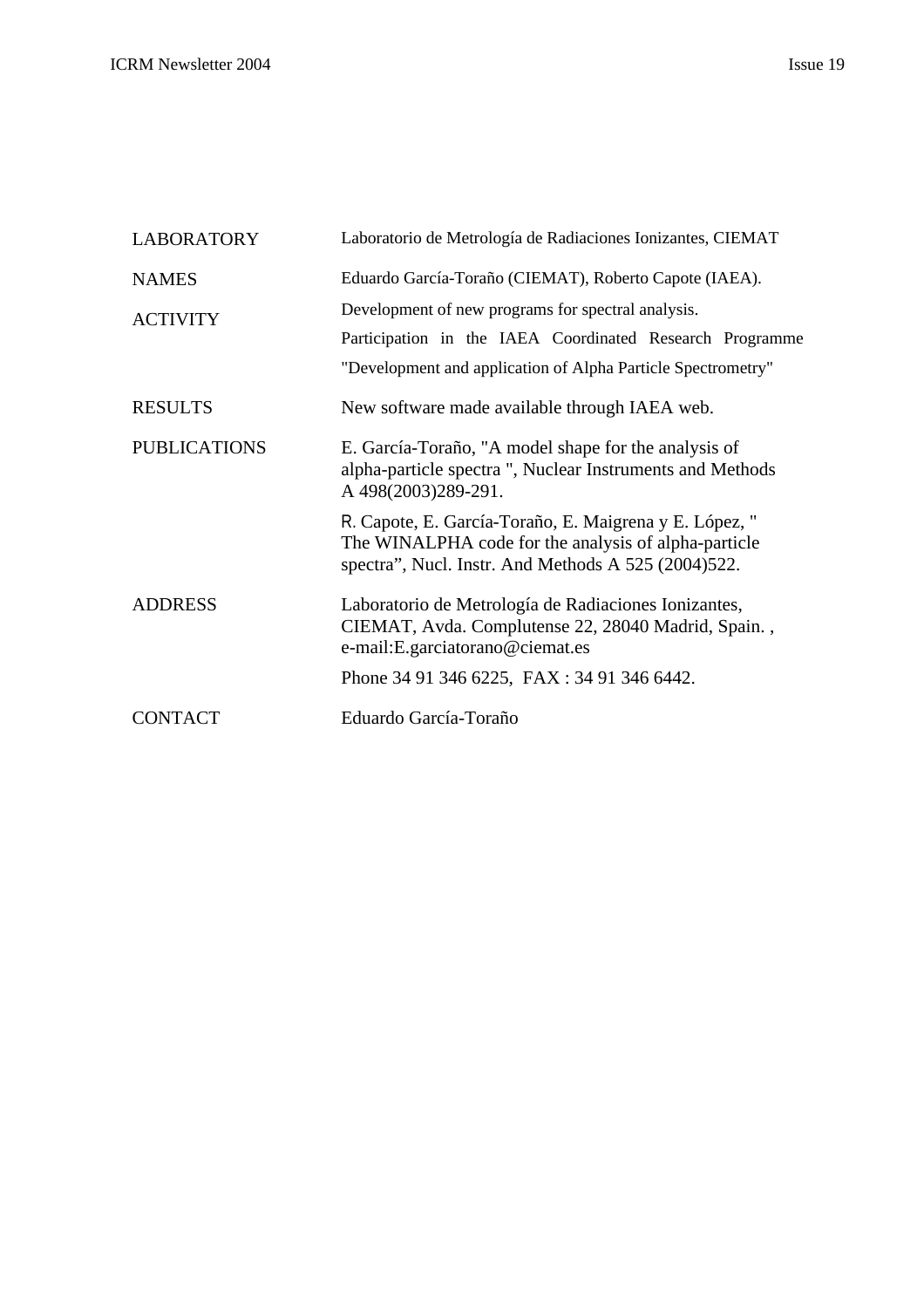| <b>LABORATORY</b>                      | Laboratorio de Metrología de Radiaciones Ionizantes, CIEMAT                                                                                      |
|----------------------------------------|--------------------------------------------------------------------------------------------------------------------------------------------------|
| <b>NAMES</b>                           | Eduardo García-Toraño, Teresa Crespo,                                                                                                            |
| <b>APPARATUS</b>                       | High resolution alpha spectrometry system, defined solid angle<br>detector.                                                                      |
| <b>ACTIVITY</b>                        | $\alpha$ -particle emission probability (P $\alpha$ ) measurements.                                                                              |
|                                        | Coordination of the "Alpha-Particle Spectrometry Working<br>Group" of the ICRM.                                                                  |
|                                        | Participation (coordination) in the EUROMET 591 project,<br>(Alpha-particle emission probabilities of $^{235}$ U).                               |
| <b>RESULTS</b>                         | New set of alpha-particle emission probabilities and<br>energies.                                                                                |
| <b>SOURCE IN</b><br><b>PREPARATION</b> | "Alpha-Particle emission probabilities in the decay of U-<br>235", Paper sent to NIM A, accepted for publication.                                |
| <b>ADDRESS</b>                         | Laboratorio de Metrología de Radiaciones Ionizantes,<br>CIEMAT, Avda. Complutense 22, 28040 Madrid, Spain.,<br>e-mail: E. garciatorano@ciemat.es |
|                                        | Phone 34 91 346 6225, FAX : 34 91 346 6442.                                                                                                      |
| <b>CONTACT</b>                         | Eduardo García-Toraño                                                                                                                            |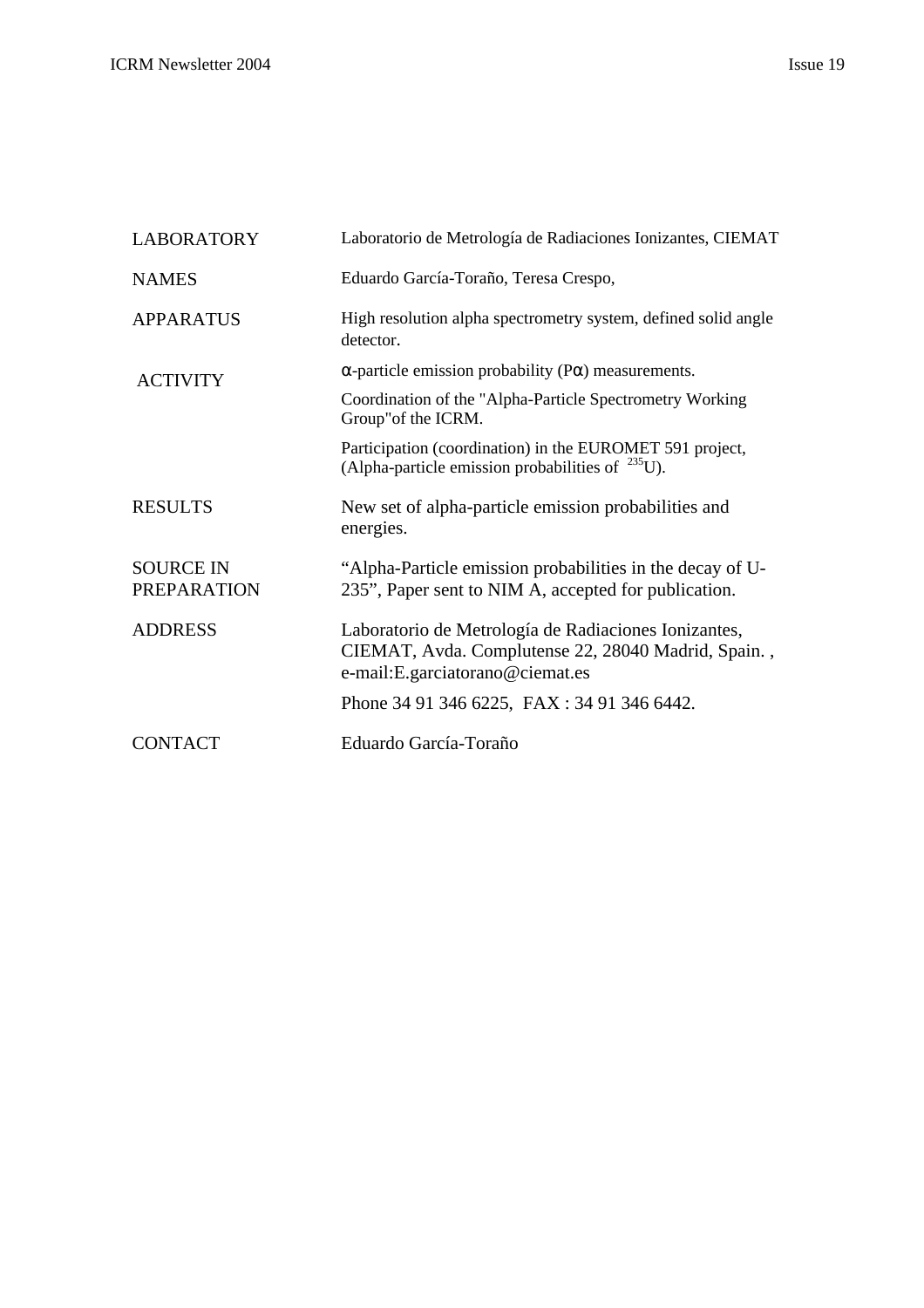| <b>LABORATORY</b>                           | Laboratorio de Metrología de Radiaciones Ionizantes, CIEMAT                                                                                                                                                                    |
|---------------------------------------------|--------------------------------------------------------------------------------------------------------------------------------------------------------------------------------------------------------------------------------|
| <b>NAMES</b>                                | Teresa Crespo, Eduardo García-Toraño                                                                                                                                                                                           |
| <b>APPARATUS</b><br><b>ACTIVITY</b>         | Grid ionization chambers, alpha spectrometers with<br>semiconductor detectors, defined solid-angle counter.                                                                                                                    |
| <b>RESULTS</b>                              | Standardization of alpha-emitting radionuclides by $2\pi\alpha$ counting<br>with grid ionization chambers.                                                                                                                     |
|                                             | Preparation of reference solutions.                                                                                                                                                                                            |
|                                             | Participation in the BIPM comparison of activity measurements<br>of 241Pu                                                                                                                                                      |
|                                             | U-series disequilibrium measurements in geological and<br>environmental samples.                                                                                                                                               |
| <b>PUBLICATIONS</b>                         | Use Physical Review style. Include only published<br>materials                                                                                                                                                                 |
| <b>IN PROGRESS</b>                          | Use this for description of the current work.                                                                                                                                                                                  |
| <b>INFORMATION</b>                          | Use this for evaluations or compilations.                                                                                                                                                                                      |
| <b>SOURCE IN</b><br><b>PREPARATION</b>      | Use this to also indicate papers submitted for publication.                                                                                                                                                                    |
| <b>OTHER RELATED</b><br><b>PUBLICATIONS</b> | M.Jurado, A.Fernández Timón, E.García-Toraño and A.<br>Martín Sánchez, "Application of ion transport simulation<br>to the backscattering in $\alpha$ -particle sources", Nuclear<br>Instruments and Methods B 213(2004)129-133 |
| <b>ADDRESS</b>                              | Laboratorio de Metrología de Radiaciones Ionizantes,<br>CIEMAT, Avda. Complutense 22, 28040 Madrid, Spain.,<br>e-mail:Teresa.crespo@ciemat.es                                                                                  |
|                                             | Phone 34 91 346 6553, FAX : 34 91 346 6442                                                                                                                                                                                     |
| <b>CONTACT</b>                              | <b>Teresa Crespo</b>                                                                                                                                                                                                           |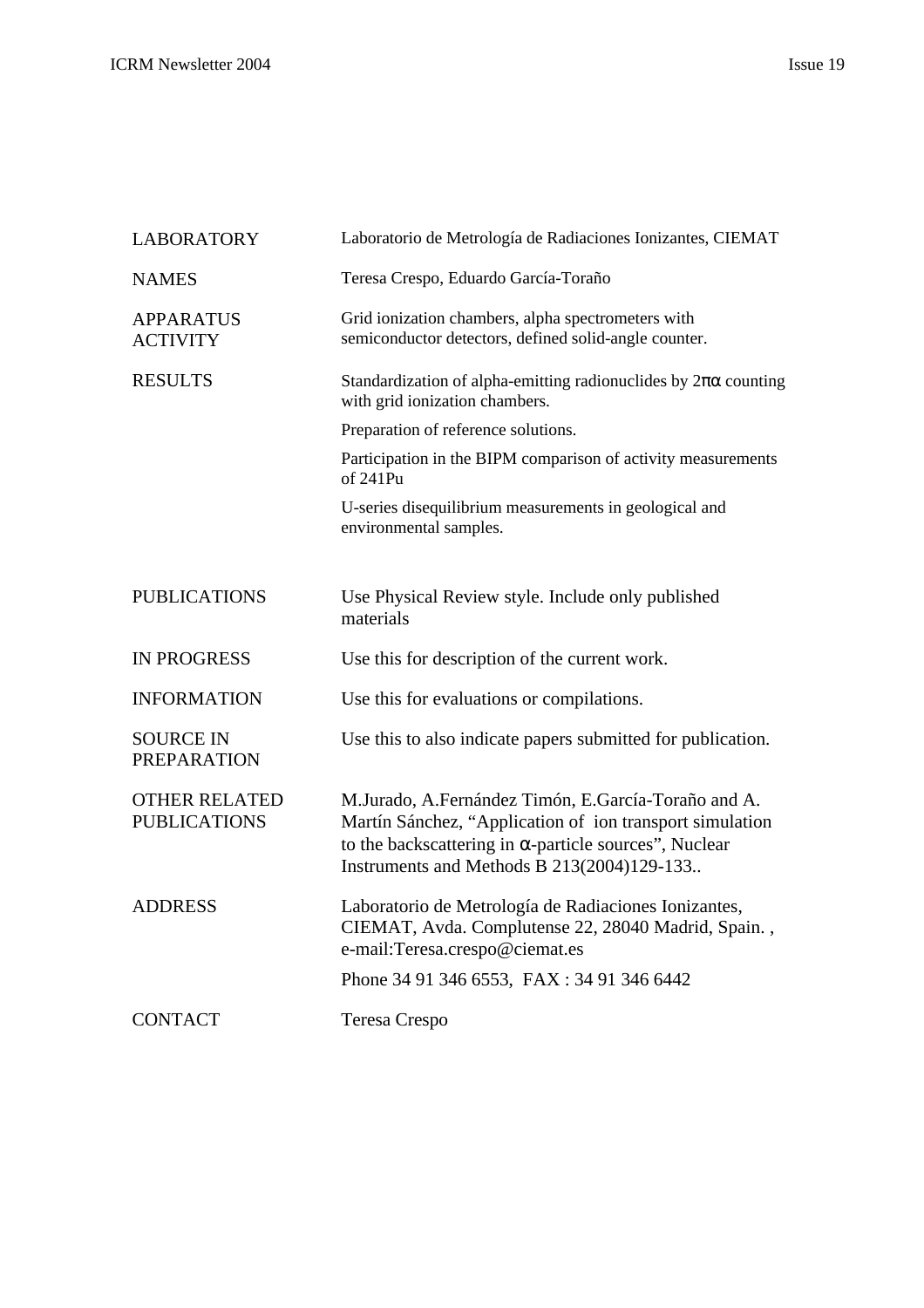| <b>LABORATORY</b>                           | <b>IRA-METAS</b>                                                                                                                                                                                                                            |
|---------------------------------------------|---------------------------------------------------------------------------------------------------------------------------------------------------------------------------------------------------------------------------------------------|
| <b>NAMES</b>                                | François Bochud                                                                                                                                                                                                                             |
|                                             | Youcef Nedjadi                                                                                                                                                                                                                              |
|                                             | <b>Philippe Spring</b>                                                                                                                                                                                                                      |
| <b>APPARATUS</b><br><b>ACTIVITY</b>         | Participation in the informal LNHB intercomparison on<br>Monte Carlo simulation of 54Mn gamma emission in<br>liquid scintillation measurement.                                                                                              |
| <b>RESULTS</b>                              | Response factors of commercially available activimeters to<br>a 90Sr/90Y source measured on 90Y scale.                                                                                                                                      |
| <b>PUBLICATIONS</b>                         | Ratel Guy, Michotte Carine, Bochud François; 'BIPM<br>comparison BIPM.RI(II)-K1.Rn-222 of activity<br>measurements of the radionuclide 222Rn'; Metrologia 41;<br>6002 (2004).                                                               |
|                                             | Laedermann Jean-Pascal, Valley Jean-François, Bulling<br>Shelley, Bochud François O.; 'Monte Carlo calculation of<br>the sensitivity of a commercial dose calibrator to gamma<br>and beta radiation'; Medical Physics 31; 1614-1622 (2004). |
| <b>IN PROGRESS</b>                          | Consolidation of absolute radon measurement.                                                                                                                                                                                                |
|                                             | Consolidation of liquid scintillation.                                                                                                                                                                                                      |
|                                             | Consolidation of NaI 4pi gamma measurement.                                                                                                                                                                                                 |
| <b>INFORMATION</b>                          |                                                                                                                                                                                                                                             |
| <b>SOURCE IN</b><br><b>PREPARATION</b>      | Intercomparison of activity measurements for beta-emitters<br>in nuclear medicine; submitted to Journal of Nuclear<br>Medicine Technology.                                                                                                  |
|                                             | Application of the Bayesian theory to low-level activity<br>measurements.                                                                                                                                                                   |
|                                             | Primary measurement of 222Rn by different methods.                                                                                                                                                                                          |
| <b>OTHER RELATED</b><br><b>PUBLICATIONS</b> |                                                                                                                                                                                                                                             |
| <b>ADDRESS</b>                              | Institut universitaire de radiophysique appliquée<br>Grand-Pré 1                                                                                                                                                                            |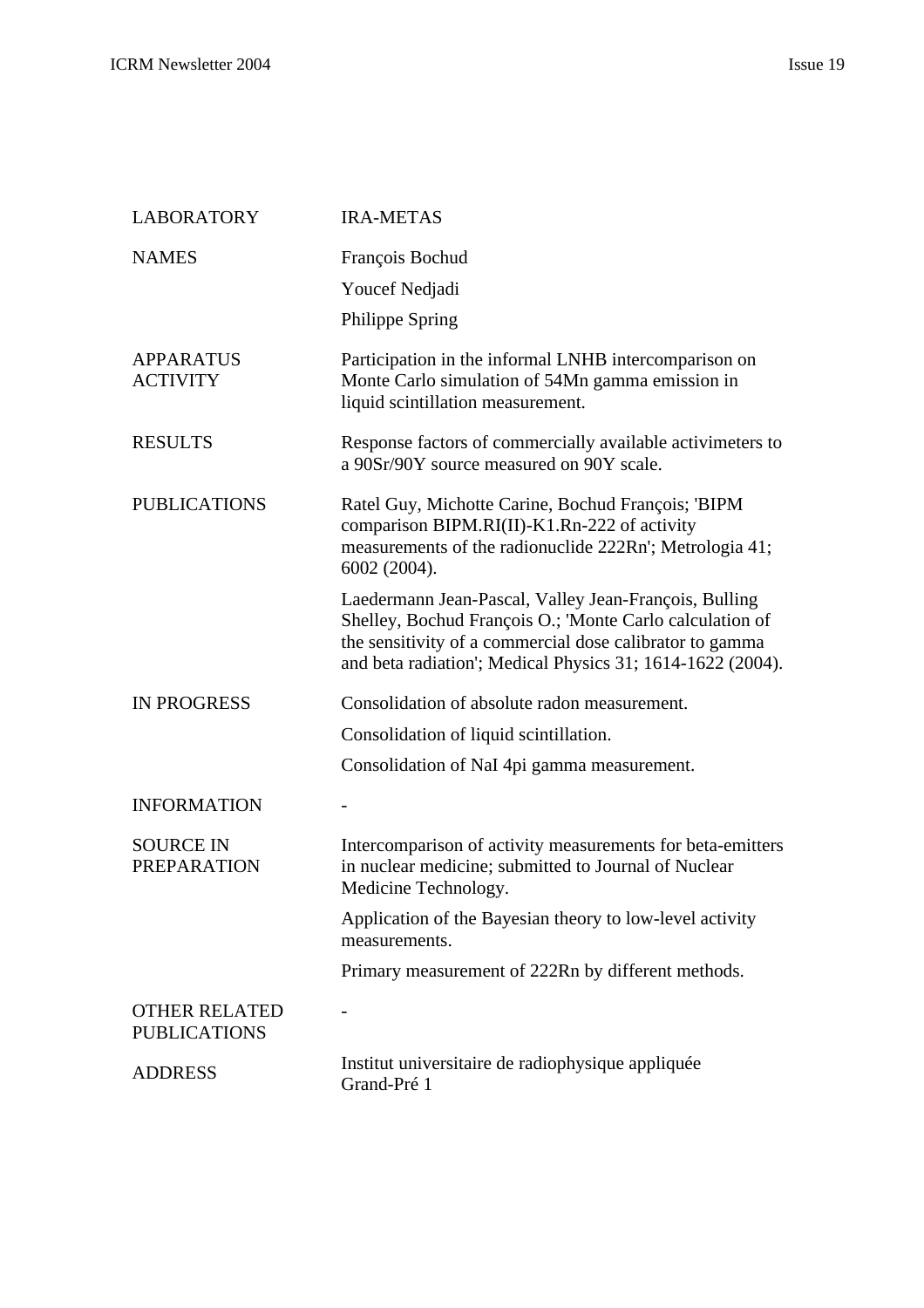CH-1007 Lausanne Switzerland

http://www.chuv.ch/public/instituts/ira/index.htm http://www.chuv.ch/public/instituts/ira/grm/index.html

Tel (direct): ++41-21-623-3450 Tel (secr): ++41-21-623-3434

Fax: ++41-21-623-3435

CONTACT François Bochud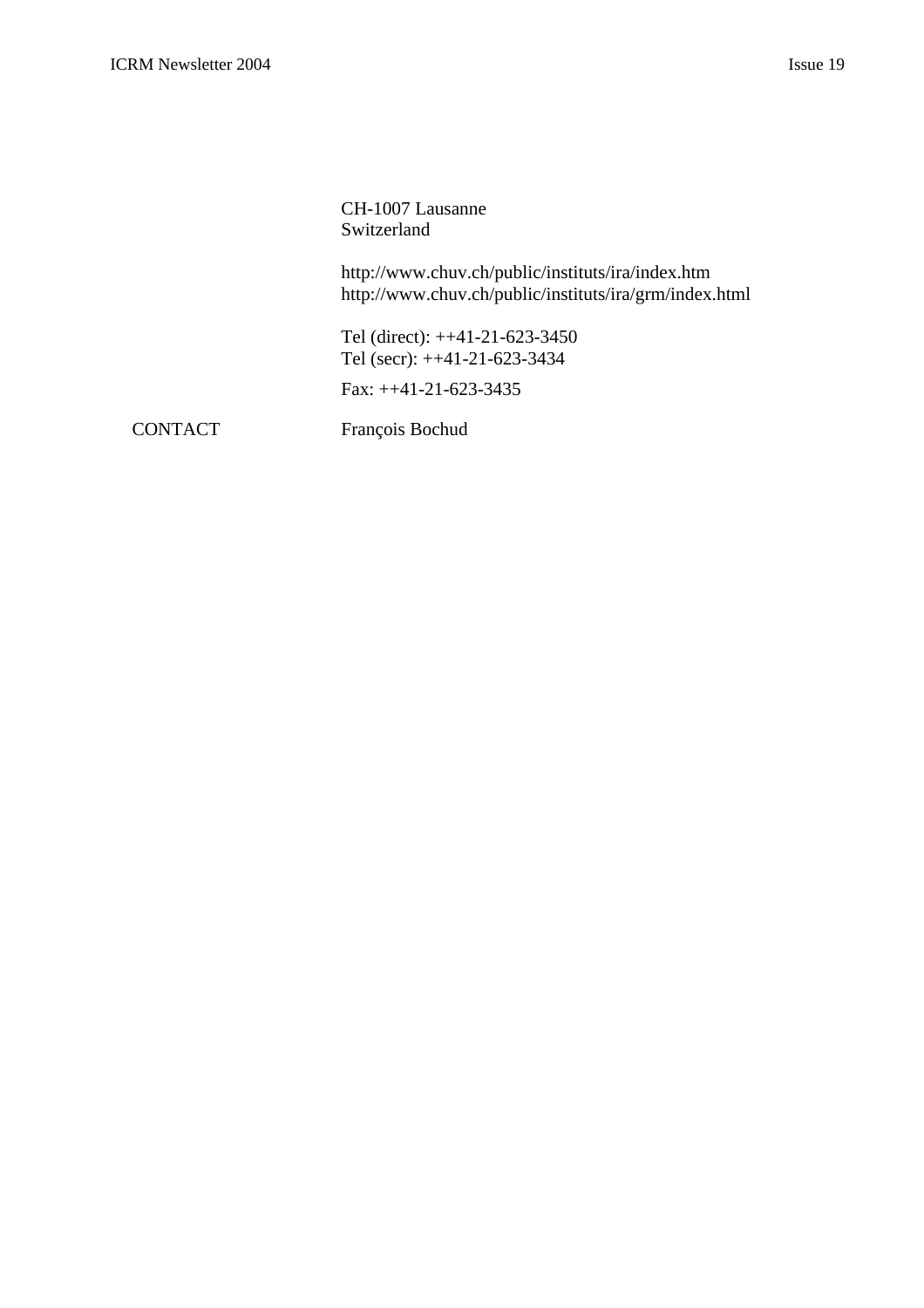| <b>LABORATORY</b> | <b>National Physical Laboratory</b>            |
|-------------------|------------------------------------------------|
| <b>NAMES</b>      | Sean Collins; Andy Pearce                      |
| <b>APPARATUS</b>  | <b>Environmental Level Gamma Spectrometers</b> |
| <b>RESULTS</b>    | Validated live time correction technique.      |
|                   |                                                |

| IN PROGRESS | Recalibration programme. |
|-------------|--------------------------|
|             |                          |

| <b>ADDRESS</b> | <b>National Physical Laboratory</b> |
|----------------|-------------------------------------|
|                | <b>Hampton Road</b>                 |
|                | Teddington                          |
|                | TW11 0LW                            |
|                | United Kingdom                      |
|                | Tel: +44 208 943 8508               |
|                | Fax: $+44$ 208 943 8700             |
|                | sean.collins@npl.co.uk              |
| CONTACT        | Sean Collins                        |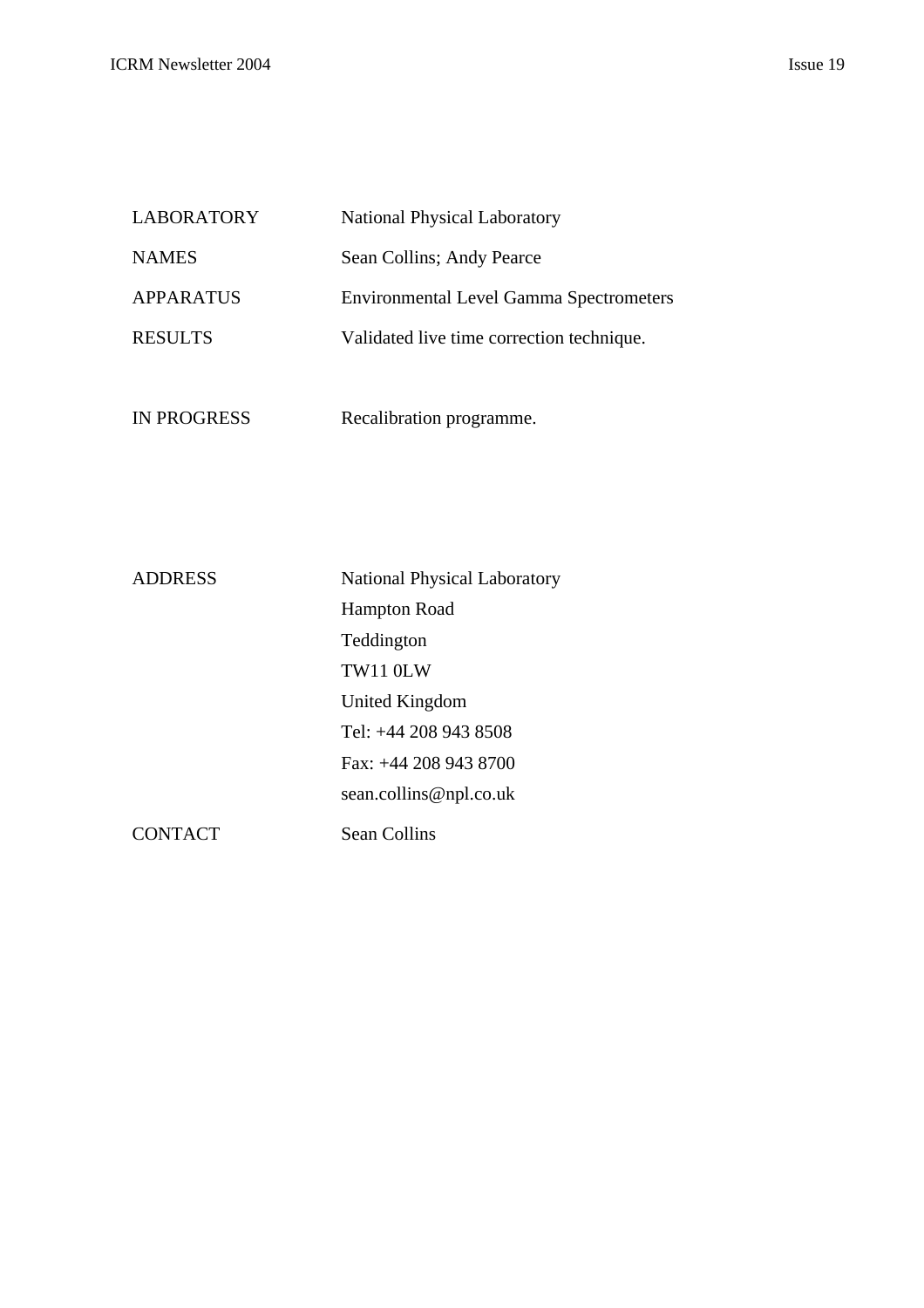| <b>LABORATORY</b>   | <b>National Physical Laboratory</b>                                                                                       |
|---------------------|---------------------------------------------------------------------------------------------------------------------------|
| <b>NAMES</b>        | Arvic Harms, Chris Gilligan and Simon Jerome                                                                              |
| <b>APPARATUS</b>    | Liquid scintillation counter                                                                                              |
| <b>RESULTS</b>      | Development of an organically bound tritium standard                                                                      |
| <b>PUBLICATIONS</b> | A.V. Harms, S.M. Jerome, Development of an organically<br>bound tritium standard, Appl. Rad. Isot. 61 (2004) 389-<br>393. |

| <b>ADDRESS</b> | <b>National Physical Laboratory</b> |
|----------------|-------------------------------------|
|                | <b>Hampton Road</b>                 |
|                | Teddington                          |
|                | TW11 0LW                            |
|                | United Kingdom                      |
|                | Tel: +44 208 943 8512               |
|                | Fax: $+44$ 208 614 0488             |
|                | arvic.harms@npl.co.uk               |
| <b>CONTACT</b> | Arvic Harms                         |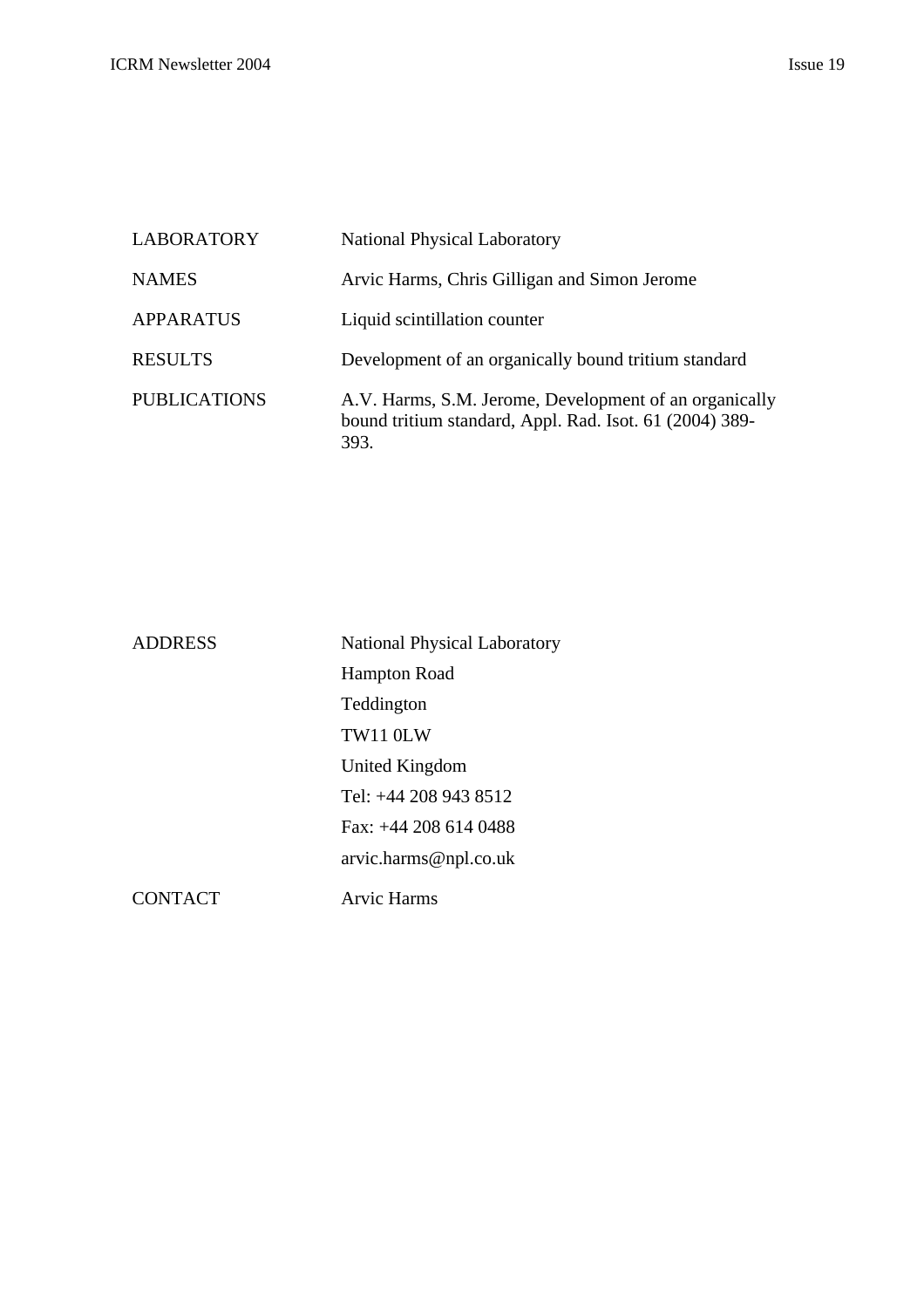| <b>LABORATORY</b>  | <b>National Physical Laboratory</b>                                                                                                                        |
|--------------------|------------------------------------------------------------------------------------------------------------------------------------------------------------|
| <b>NAMES</b>       | Sean Collins; Andy Pearce                                                                                                                                  |
| <b>APPARATUS</b>   | <b>High Resolution Gamma Spectrometers</b>                                                                                                                 |
| <b>RESULTS</b>     | Installed and tested new electrically cooled Germanium<br>spectrometer in Radiochemistry suite for use in<br>radiochemical separations.                    |
| <b>IN PROGRESS</b> | Redesign of sample holders to improve reproducibility;<br>extensive recalibration programme; development of<br>gamma emission data measurement capability. |

| <b>ADDRESS</b> | <b>National Physical Laboratory</b> |
|----------------|-------------------------------------|
|                | <b>Hampton Road</b>                 |
|                | Teddington                          |
|                | <b>TW11 0LW</b>                     |
|                | United Kingdom                      |
|                | Tel: +44 208 943 8508               |
|                | Fax: +44 208 943 8700               |
|                | sean.collins@npl.co.uk              |
| CONTACT        | Sean Collins                        |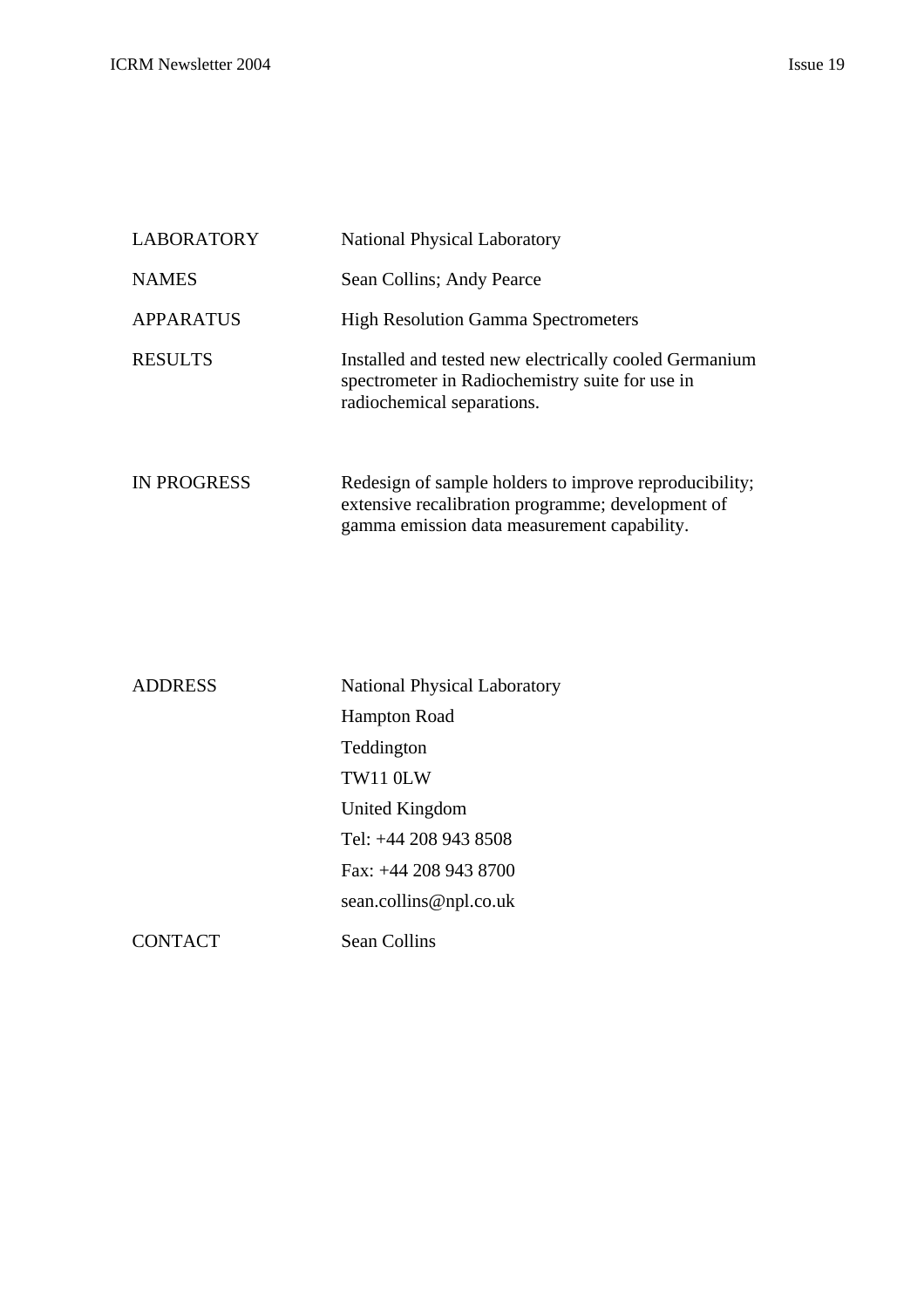| <b>LABORATORY</b>  | <b>National Physical Laboratory</b>                                                                                                                                                                                                                    |
|--------------------|--------------------------------------------------------------------------------------------------------------------------------------------------------------------------------------------------------------------------------------------------------|
| <b>NAMES</b>       | Julian Dean, Hilary Phillips, Andrea Woodman, Andy<br>Pearce, Desmond MacMahon                                                                                                                                                                         |
| <b>APPARATUS</b>   | Internal proportional gas counters                                                                                                                                                                                                                     |
| <b>RESULTS</b>     | The capability for standardising radioactive gases has been<br>maintained, and samples of <sup>85</sup> Kr and <sup>133</sup> Xe have been<br>standardised. The calibration system for <sup>3</sup> H-in-air monitors<br>has been maintained and used. |
| <b>IN PROGRESS</b> | Following a recent facilities move, the calibration systems<br>for tritium gas and tritiated water are being<br>recommissioned and tested.                                                                                                             |
| <b>ADDRESS</b>     | <b>Quality of Life Division</b>                                                                                                                                                                                                                        |
|                    | <b>National Physical Laboratory</b>                                                                                                                                                                                                                    |
|                    | <b>Hampton Road</b>                                                                                                                                                                                                                                    |
|                    | Teddington                                                                                                                                                                                                                                             |
|                    | Middlesex TW11 0LW                                                                                                                                                                                                                                     |
|                    | Tel: +44 20 8943 6278                                                                                                                                                                                                                                  |
|                    | Fax: +44 20 8943 8700                                                                                                                                                                                                                                  |
|                    | E-mail: julian.dean@npl.co.uk.                                                                                                                                                                                                                         |
|                    |                                                                                                                                                                                                                                                        |

CONTACT Julian Dean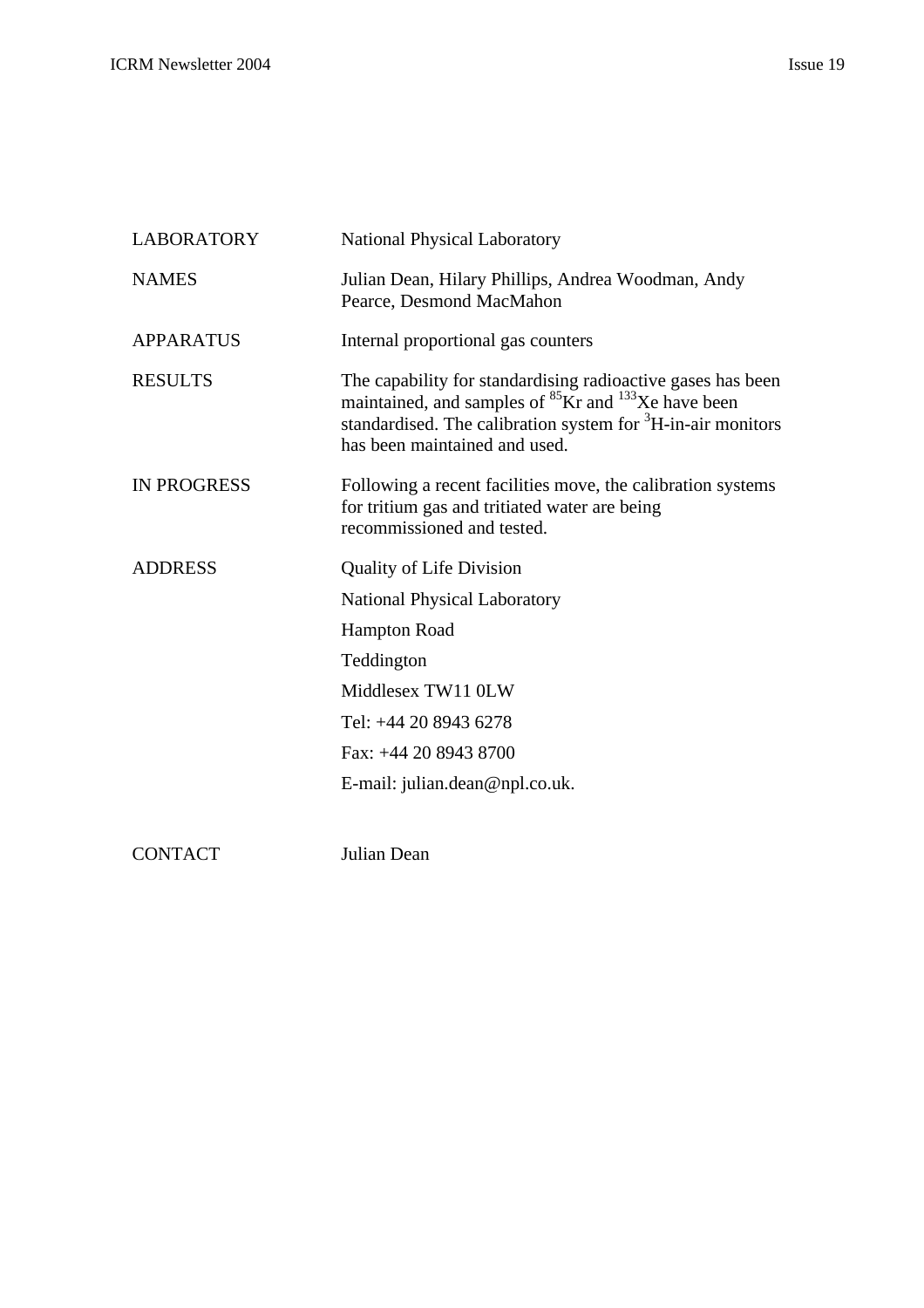| <b>LABORATORY</b>  | <b>National Physical Laboratory</b>                                                    |
|--------------------|----------------------------------------------------------------------------------------|
| <b>NAMES</b>       | Lena Johansson, Andy Stroak                                                            |
| <b>APPARATUS</b>   | $4\pi\beta$ (APPC)- $\gamma$ coincidence counting                                      |
| <b>RESULTS</b>     | Standardisation of I-125 for BIPM key-comparison.                                      |
|                    | Standardisation of Zn-65 for Euromet project No. 721 -<br>improvement of nuclear data. |
|                    | Standardisation of Tc-99m for submission to the SIR.                                   |
|                    |                                                                                        |
| <b>IN PROGRESS</b> | Standardisation of Pb-210, U-232 and Pu-241                                            |
| <b>ADDRESS</b>     |                                                                                        |
|                    | <b>National Physical Laboratory</b>                                                    |
|                    | Teddington                                                                             |
|                    | Middlesex                                                                              |
|                    | United Kingdom<br>TW11 0LW                                                             |
|                    | Tel: +44 (0)20 8943 8587                                                               |
|                    | Fax: +44 (0)20 8943 8700                                                               |
|                    | E-mail: lena.johansson@npl.co.uk                                                       |
| <b>CONTACT</b>     | Lena Johansson                                                                         |
|                    |                                                                                        |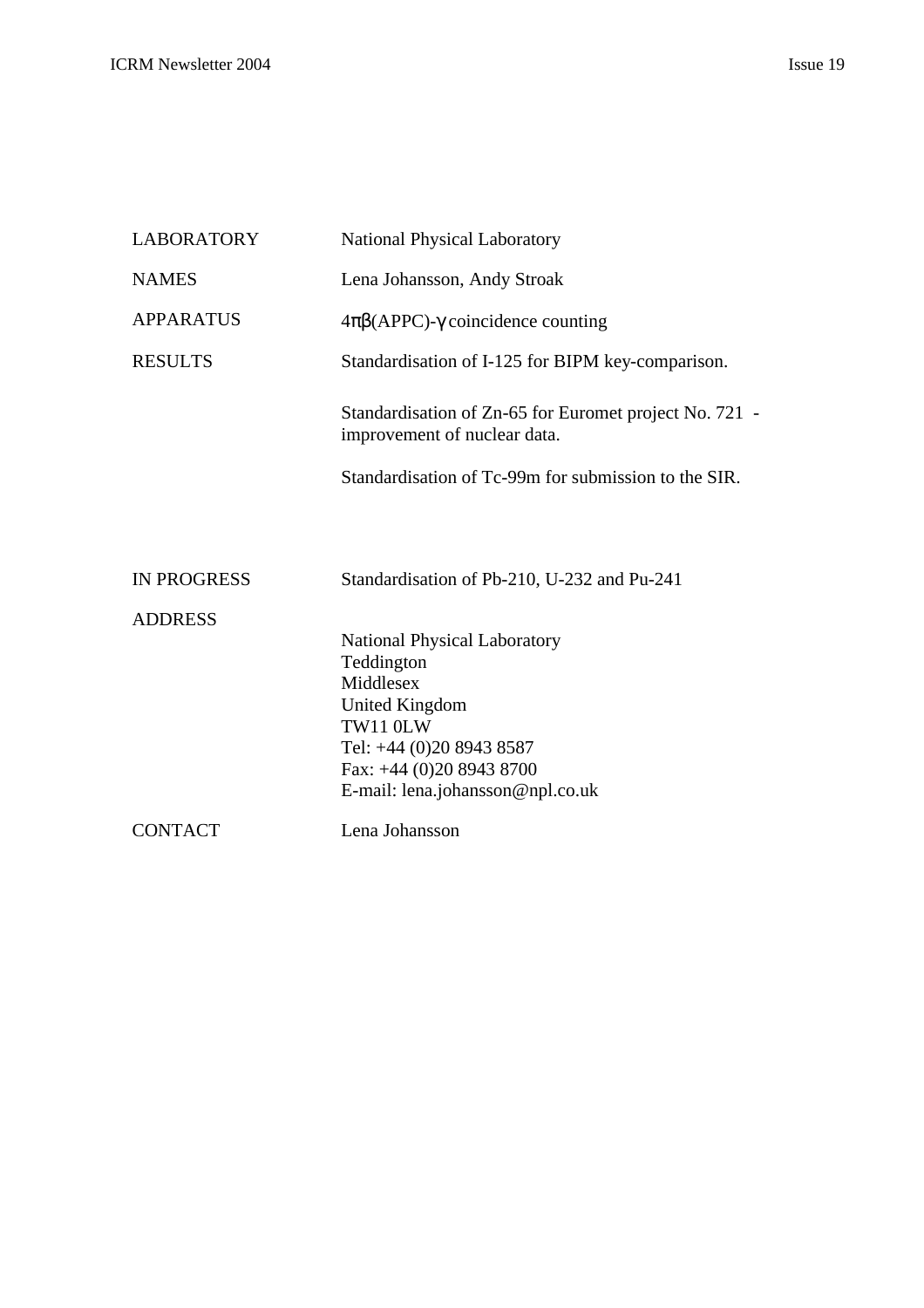| <b>LABORATORY</b> | <b>National Physical Laboratory</b>                                  |
|-------------------|----------------------------------------------------------------------|
| <b>NAMES</b>      | Lena Johansson, Arzu Arinc, Andy Stroak                              |
| APPARATUS         | $4\pi\beta$ (LS)- $\gamma$ using Digital Coincidence Counting (DCC). |
| <b>RESULTS</b>    | Standardisation of Cr-51 and Tc-99m for submission to the<br>SIR.    |

| <b>IN PROGRESS</b> | Standardisation of Pb-210, U-232, Pu-241 |
|--------------------|------------------------------------------|
| <b>ADDRESS</b>     |                                          |
|                    | <b>National Physical Laboratory</b>      |
|                    | Teddington                               |
|                    | Middlesex                                |
|                    | United Kingdom                           |
|                    | TW11 0LW                                 |
|                    | Tel: +44 (0)20 8943 8587                 |
|                    | Fax: $+44$ (0)20 8943 8700               |
|                    | E-mail: lena.johansson@npl.co.uk         |
| CONTACT            | Lena Johansson                           |